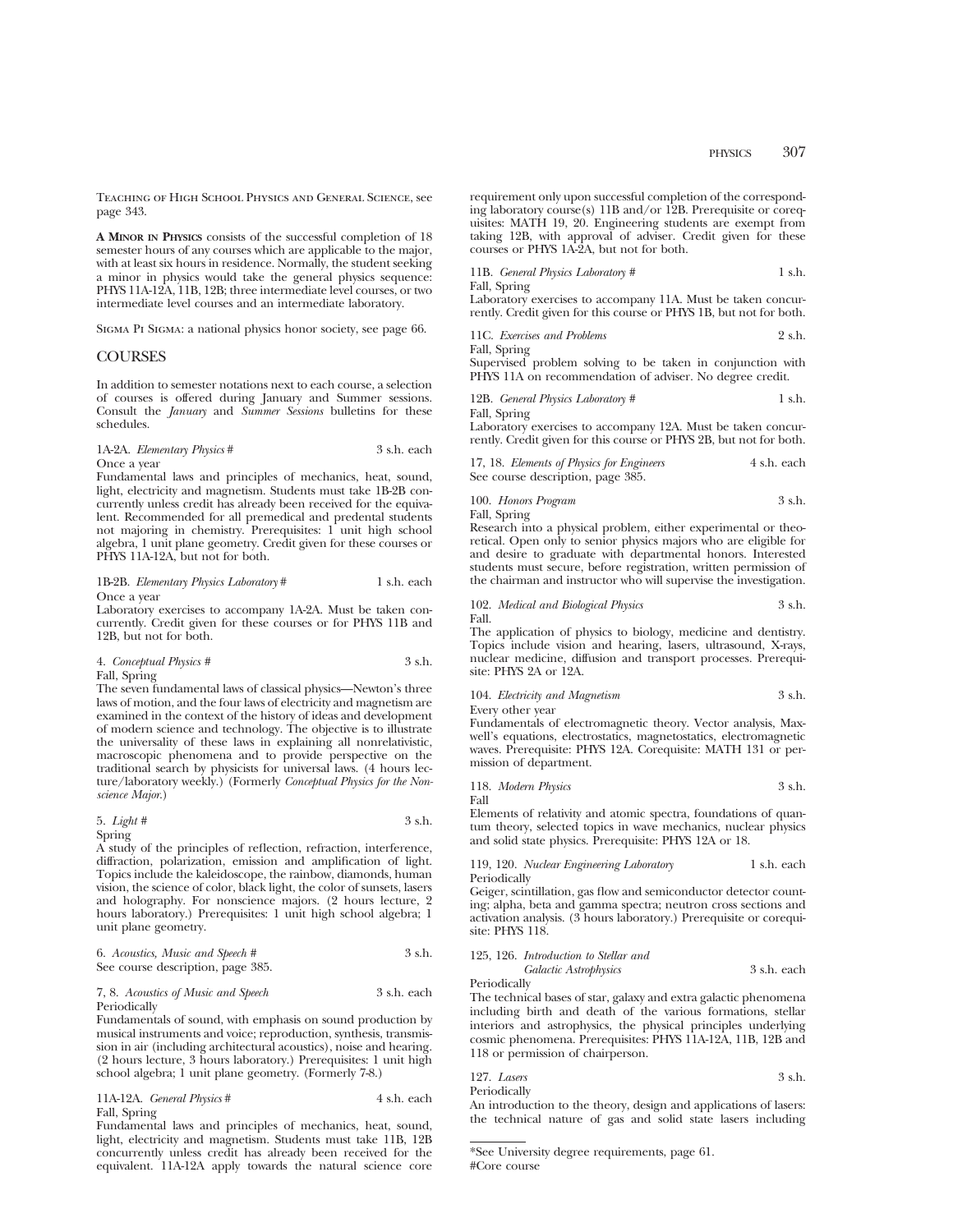semi-conductor lasers, continuous and pulsed lasers, the physical bases of laser operations and applications. Prerequisites: PHYS 104, 118 and 135 or equivalent.

## 135. *Optics* 3 s.h.

Every other year

Propagation of light as an electromagnetic wave, its vectorial nature, relativistic optics, coherence and interference. Fresnel and Fraunhofer diffraction, the optics of solids, lasers and holography. Prerequisite: PHYS 104.

## 136. *Thermodynamics* 3 s.h.

Periodically

Laws of thermodynamics. Elements of kinetic theory and statistical mechanics. Prerequisite: PHYS 12A. Corequisites: CHEM 3A & 4A, 3B & 4B, MATH 29.

| 137. Optics Laboratory | 1 s.h. |
|------------------------|--------|
| Periodically           |        |

Laboratory to accompany 135.

140. *Mechanics* 3 s.h. Every other Fall

Motion of a particle in one, two and three dimensions, motion of a system of particles, rigid bodies, gravitation, moving coordinate systems, wave propagation along a string, Lagrange's equations. Hamilton's equations. Prerequisites: PHYS 11A, 11B and differential equations.

#### 141, 142. *Introduction to Theoretical Physics* 3 s.h. each Every other year

Analytical treatment of mechanics, electricity and magnetism; Lagrange's and Hamilton's equations; Maxwell's equations applied to electricity and optics, quantum mechanics. Prerequisites: MATH 131, PHYS 118. Prerequisite or corequisite: PHYS 104, 140.

#### 155, 156. *Modern Physics Laboratory I* 1 s.h. each Once a year

Measurement of the atomic constants; atomic spectra; X-ray diffraction; mass spectroscopy; electron paramagnetic resonance; Rutherford scattering; vacuum deposition and thin films; nuclear physics including counting techniques, alpha, beta and gamma spectra, neuron cross sections and activation analysis.  $(3)$  hours laboratory.) Prerequisite or corequisite: PHYS 118.

157, 158. *Modern Physics Laboratory II* 1 s.h. each Once a year

Additional laboratory work supplementary to 155, 156. Prerequisite or corequisite: PHYS 118.

159. *Introduction to Quantum Mechanics* 3 s.h. Every other year

Fundamentals of quantum mechanics with applications to specific problems, approximation methods. Prerequisite: PHYS 118.

160. *Solid State Physics* 3 s.h. Every other year

Crystal structure, diffraction of waves by crystals, specific heat of solids, dielectric properties, theory of metals, band theory of solids, semiconductors, dislocations. Prerequisite: PHYS 118.

161. *Nuclear Physics* 3 s.h. Every other year

Nuclear properties, nuclear cross sections and scattering theory, nuclear spectra, nuclear models, elementary particles. Prerequisite: PHYS 118.

163, 164. *Research Projects in Physics* 1 s.h. each Fall, Spring

Guided student research involving project proposal, design and construction of apparatus, measurement procedure and presentation of formal scientific report.

## 170 & 171. *Undergraduate Research*

Once a year

B.S. candidates and others who qualify will undertake a research project under individual faculty guidance. (1 hour conference, 6 hours laboratory.) Students may elect to continue undergraduate research for more than two terms. Permission of department chairperson is required.

# Political Science (PSC)

Professor Landis, *Chairperson*

Associate Professor Feldman; Assistant Professors Bose, Burgess, Himelfarb, Perotti; Instructor Welsh.

**B.A. SPECIALIZATION IN POLITICAL SCIENCE:** a minimum of 27 semester hours in political science including PSC 1, 132, 135 and 142 or 143. In addition, 18 semester hours distributed among at least four of the following departments: anthropology, economics (ECO 1 required), geography, history, philosophy, psychology and sociology.

All majors are required to pass a comprehensive examination administered by the department in the senior year.

The preferred progression for specialization in political science is as follows:

- I. *Introductory:* PSC 1
- II. *Intermediate:* PSC 132, 135, and 142 or 143.
- III. *Advanced:* minimum of 15 semester hours selected from one or more of the following four areas:
	- A. *American Government and Politics:* 105, 111, 114, 115, 120, 121, 122, 126, 127, 128, 129, 134, 147, 195 and Seminar 151.
	- B. *Comparative Politics:* 108, 110, 130, 133, 139, 144, 146 and Seminar 154.
	- C. *International Relations and Politics:* 133, 134, 137 and Seminar 152.
	- D. *Political Theory:* 141, 142, 143, 148 and Seminar 153.

Reading courses PSC 161, 162 can relate to any of the above fields depending upon the focus desired.

SPECIAL ACADEMIC PROJECTS CONCENTRATING IN POLITICAL SCIENCE, for enrollment, see page 125.

See complete B.A. requirements, page 76.

**A MINOR IN POLITICAL SCIENCE** consists of the successful completion of 18 semester hours of any combination of courses in the department, at least six hours in residence, with a grade of  $C-$  or higher in each course.

Minor in International Affairs, see page 265.

Washington Semester Program: the department supervises a select number of students with at least a junior standing and nine hours of credit in political science in an intern program for a full semester in Washington. Sixteen hours of credit are normally granted for satisfactory completion of the internship.

Local Internships: on a limited basis students may work in state or local government offices under the joint supervision of the Department of Political Science and the government unit on projects leading to academic credit.

PI SIGMA ALPHA: a national political science honor society, see page 66.

Teaching of High School Social Studies, see page 343.

GRADUATE STUDY: although the department does not offer a graduate degree, PSC 201, *American Political Process* and 251,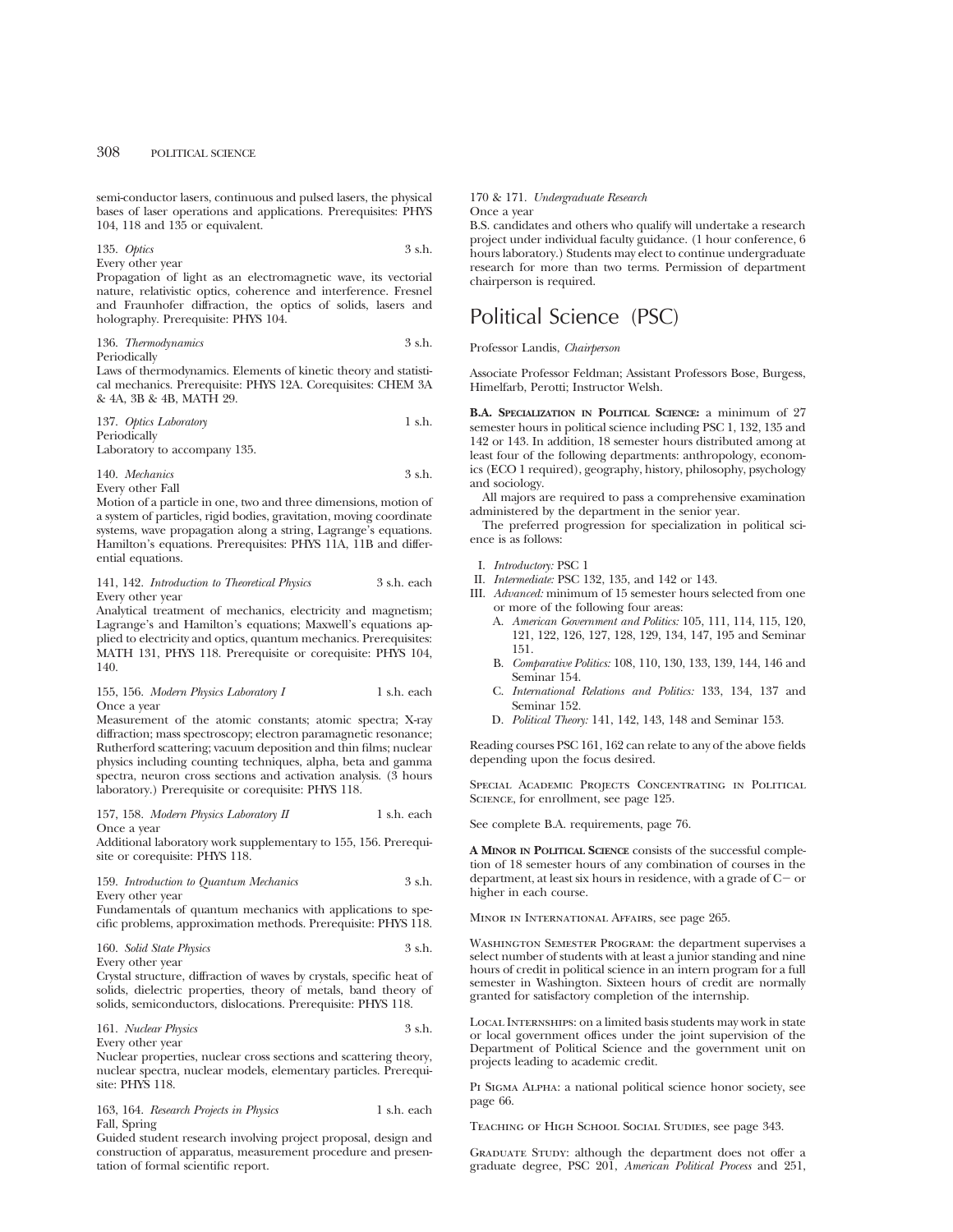*Readings in Political Science,* are particularly appropriate for graduate credit toward a master's program.

## **COURSES**

In addition to semester notations next to each course, a selection of courses is offered during January and Summer sessions. Consult the *January* and *Summer Sessions* bulletins for these schedules.

**NOTE:** In each regular semester one of the courses in either the intermediate or the advanced category will be offered for four credit hours, such course to be designated by attaching to its regular number the suffix A.

#### 1. *American Politics* # 3 s.h. Fall, Spring

Analysis of ideas, institutions and processes of the system with frequent focus on current controversies. Credit given for this course or New College SPSG 2, not both.

$$
100. Honors Essay \t\t 3 s.h.
$$

Fall, Spring The research for and the writing of a substantial essay in the field of political science. Open only to senior political science majors who are eligible for and desire to graduate with departmental honors. Interested students must secure, before registration, written permission of the instructor who will supervise the essay.

105. *Contemporary Issues in American Politics* 3 s.h. Once a year

The content, development, conflict over and consequences of major public policies; analysis of the policies and their relationship to the underlying social problems and forces.

108. *Politics of the Middle East* 3 s.h. Once a year

Examination and study of the major political problems of the area; nationalisms and their unifying and dividing elements; international politics of the region; intranational patterns and conflicts; geographic, economic and strategic determinates; regional unity; and the Arab-Israeli conflict in both regional and international perspectives.

110. *African Politics* # 3 s.h. Fall, Spring

Investigation of the political culture of Africa which combines indigenous heritage and culture with European colonial influences; and a comparative analysis of political development in African states including struggles for democratization, nationbuilding and socioeconomic development.

111. *Politics of Race in the United States* 3 s.h. Every other year

An analysis in depth of the manner in which racial considerations have shaped the American political culture and the extent to which these considerations have affected the formation of public policy on all levels of government. The main emphasis, however, shall be on the national level.

113. *Technology and Defense Policy* 3 s.h. Periodically

Emphasis on weapons technology (ABM's long range missiles, nuclear weapons) and how evolving technology influences and is in turn, influenced by changing policies in military security and arms control. Analysis of major U.S. policy decisions concerning strategies, arms control and military systems. The technological, environmental, political, strategic and budgetary factors affecting these decisions are examined. Same as TPP 113.

114. *Political Parties and the Voter* 3 s.h. Fall

The role and functions of party organizations and interest groups, the political behavior of the electorate.

115. *State and Metropolitan Politics and Governments* 3 s.h. Periodically

The politics, governments and policies of state and local governments, with emphasis on metropolitan areas including especially greater New York and Long Island. (Formerly 123, *Metropolitan Area Politics;* 124, *Comparative State Government*.)

120. *Law and Politics: Judicial Process* 3 s.h. Fall

Structure and functions of the judicial-legal process; political influences upon and policy impacts of judicial decision making; judicial recruitment, roles and motivation; the legal profession as judicial context.

121. *The American Presidency* 3 s.h. Fall

The Presidency in the context of domestic and international politics; powers and duties of the office; the multiple roles of the executive, emergent problems, changing conditions and conceptions of the office, and proposals for change in the selection process and in the organization and operation of the office.

122. *Congress: National Legislative Process* 3 s.h. Spring

Decision making in the legislative arena; functions and their changing character, constitutional and political sources of limitations of power and authority, the politics of party and constituency, internal processes and behavior.

126. *Politics of Public Administration* 3 s.h. Spring

An introduction to the concepts involved in the execution of public policy: functions of bureaucracy, theories of organization, decision making and budgeting.

127. *Constitutional Law* 3 s.h. Fall

Development and significance of American constitutional doctrines: judicial review, separation of powers, powers of President, Congress and Federalism. Credit given for this course or New College SPSG 4, not both.

#### 128. *The Constitution: Political Freedom*

*and Civil Liberties* 3 s.h. Spring

Problems of racial equality, political and religious freedoms, limits on state and federal governments; the judicial function in defining the rights and duties of citizens. Prerequisite: PSC 127 or permission of instructor.

129. *The Administration of Justice in America* 3 s.h. Periodically

Examination of criminal justice and of the meaning of due process of law, political and judicial responses to these issues.

130. *Latin-American Politics* 3 s.h. Every other year

Comparative study of selected aspects of Latin-American political behavior, with particular attention devoted to social stratification, political elites, power structures and political change.

132. *Comparative European Governments* 3 s.h. Fall, Spring

Comparative study of the social bases, institutions, methods and problems of the major governments.

133. *Politics of the Common Market* 3 s.h.

Every other year

Study of the political forces affecting attempts at integration of the European Economic Community including economic relations, international relations and institutions. Comparison with other recent efforts at regional unification.

#Core course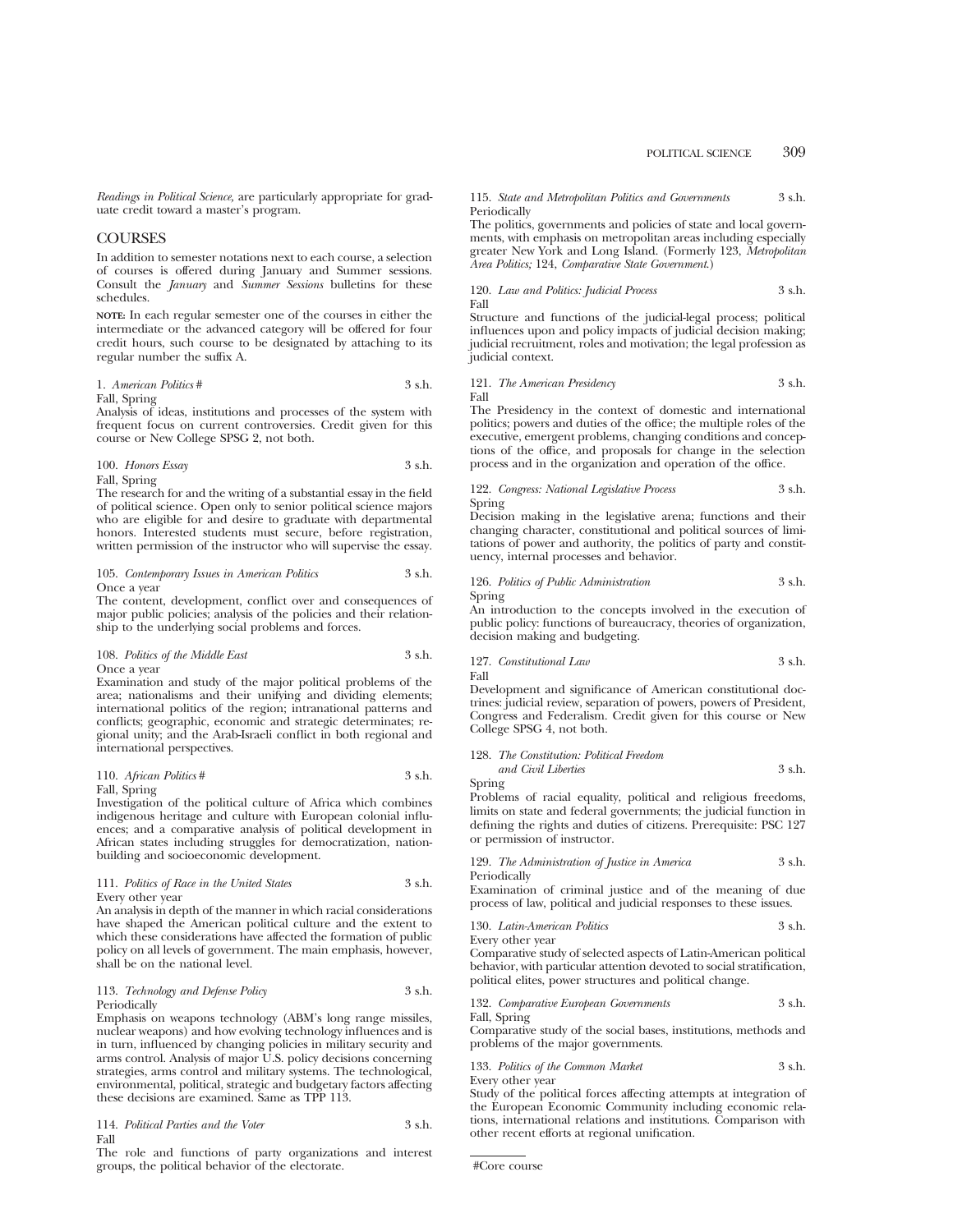| 134. American Foreign Policy                                                                                                                                                                                                                                                               | 3 s.h. | 152. Seminar: International Politics                                                                                                                                                                                                                                                                                                                                               | 3 s.h.           |
|--------------------------------------------------------------------------------------------------------------------------------------------------------------------------------------------------------------------------------------------------------------------------------------------|--------|------------------------------------------------------------------------------------------------------------------------------------------------------------------------------------------------------------------------------------------------------------------------------------------------------------------------------------------------------------------------------------|------------------|
| Once a year<br>Processes of foreign policy formulation and execution; the ob-                                                                                                                                                                                                              |        | Periodically<br>(Formerly Problems in World Politics.)                                                                                                                                                                                                                                                                                                                             |                  |
| jectives, methods and consequences of major trends in American<br>foreign policy; analysis and application of theoretical constructs.                                                                                                                                                      |        | 153. Seminar: Political Theory                                                                                                                                                                                                                                                                                                                                                     | $3 \,$ s.h.      |
| 135. International Politics<br>Fall, Spring                                                                                                                                                                                                                                                | 3 s.h. | Periodically<br>(Formerly Problems in Political Theory.)                                                                                                                                                                                                                                                                                                                           |                  |
| Examination and analysis of basic factors of national power, the<br>formation and execution of national policy and the interaction of<br>nations in conflict and cooperation.                                                                                                              |        | 154. Seminar: Comparative Politics<br>Periodically<br>(Formerly Problems in Comparative Politics.)                                                                                                                                                                                                                                                                                 | 3 s.h.           |
| 137. World Organization and International Law                                                                                                                                                                                                                                              | 3 s.h. |                                                                                                                                                                                                                                                                                                                                                                                    |                  |
| Every other year<br>Patterns of world organization, problems of development and<br>application of international law.                                                                                                                                                                       |        | 161, 162. Readings<br>Fall, Spring<br>Individualized reading course designed to meet special interests                                                                                                                                                                                                                                                                             | $1-3$ s.h. each  |
| 139. Russia: Post-Soviet Politics<br>Periodically                                                                                                                                                                                                                                          | 3 s.h. | of the student and to fill gaps in the student's understanding of<br>political science. Ordinarily open only to juniors and seniors who<br>are capable of independent study. Prerequisite: written consent                                                                                                                                                                         |                  |
| Transitional politics in Russia and the former Soviet Republics,<br>with consideration of theory and practices of communism in the                                                                                                                                                         |        | by a member of department to serve as the tutor.                                                                                                                                                                                                                                                                                                                                   |                  |
| Soviet era. (Formerly Communism and Soviet Politics.)                                                                                                                                                                                                                                      |        | 192. Workshop: United States in the United Nations                                                                                                                                                                                                                                                                                                                                 | $3 \text{ s.h.}$ |
| 141. American Political Thought<br>Periodically                                                                                                                                                                                                                                            | 3 s.h. | January<br>This workshop takes advantage of the facilities of the United                                                                                                                                                                                                                                                                                                           |                  |
| Examination of major movements and theorists from colonial-<br>puritanical beginnings to democratic socialism and the "New<br>Left", from Thomas Paine and Thomas Jefferson to Herbert<br>Marcuse and Michael Harrington. Credit given for this course or<br>New College SPSG 1, not both. |        | States Mission to the United Nations in New York City. The focus<br>is on the role of the U.S. in the U.N. and the relationship of that<br>role to American foreign policy. Includes classroom work, on-site<br>investigations and briefings by officials of the Mission and the<br>U.N. Secretariat. Sessions at the U.N. in New York will be longer<br>than the scheduled hours. |                  |
| 142. Western Political Theory: Plato to Hobbes<br>Fall                                                                                                                                                                                                                                     | 3 s.h. | 193. Political Corruption                                                                                                                                                                                                                                                                                                                                                          | $2 \,$ s.h.      |
| The great ideas, ideals and theories of man; authority, freedom<br>and policy as seen in the works of the great theorists.                                                                                                                                                                 |        | Periodically<br>A study of the characteristics of political corruption in a variety of<br>contexts; analysis of standards, behavioral norms; administrative,                                                                                                                                                                                                                       |                  |
| 143. Ideas in Conflict: Modern Democratic and<br>Totalitarian Political Thought                                                                                                                                                                                                            | 3 s.h. | legislative and electoral corruption; modernization and corrup-<br>tion. The approach will be comparative but the central focus is                                                                                                                                                                                                                                                 |                  |
| Spring                                                                                                                                                                                                                                                                                     |        | American politics.                                                                                                                                                                                                                                                                                                                                                                 |                  |
| The development of liberal democracy, of radicalism, socialism,<br>anarchism and totalitarianism in the modern period.                                                                                                                                                                     |        | 195. Introduction to Administration<br>Periodically                                                                                                                                                                                                                                                                                                                                | $3 \text{ s.h.}$ |
| 144. Asian Politics and Government #<br>Spring                                                                                                                                                                                                                                             | 3 s.h. | Identify patterns and principles of administration common to the<br>fields of business, education, health and medicine, and public                                                                                                                                                                                                                                                 |                  |

A comparative study of government and the political process in selected Asian countries, the politics of transition to modern nation-states.

| 146. China: Government and Politics<br>3 s.h. |  |
|-----------------------------------------------|--|
|-----------------------------------------------|--|

Every other year

The rise of communism in 20th-century China, governmental structure and policies, the roles of the Communist Party and ideology in the political process of a modernizing nation.

## 147. *Public Opinion and Political Communications* 3 s.h. Spring

The relation between personal traits, group needs and norms, social and economic forces, political persuasion and governmental decisions, studies in electoral and other political behavior, communication and opinion polling.

148. *Contemporary Political Analysis* 3 s.h. Periodically

Examination of the various contemporary approaches to the study of politics; scope, methods and objectives of contemporary political analysis.

Seminars: PSC 151, 152, 153 and 154 are advanced courses in the analysis of major political problems involving reading, discussion and writing; includes two-hour weekly seminar sessions and individual conferences with instructor. Permission of department is required.

| 151. Seminar: American Politics         | $3$ s.h. |
|-----------------------------------------|----------|
| Periodically                            |          |
| (Formerly American Political Problems.) |          |

fields of business, education, health and medicine, and public administration. The functional categories of decision making (planning), organizing, allocating resources, directing, controlling, communications and leadership are treated. Credit given for this course or EADM 200.

## 201. *American Political Process* 3 s.h. Periodically

Major theoretical perspectives developed by political scientists to explain the American political system. Major institutions and processes; the environment in which the system functions; and the policy outputs.

251. *Readings* 3 s.h.

Periodically

Selections assigned by the instructor, oral and written reports, independent research. Open only to graduate students with the approval of the department.

# Predental Studies

See Premedical Studies

# Prelaw Studies

The term prelaw is used to identify any student interested in the study of law. While there is no set prelaw curriculum or major, a

#Core course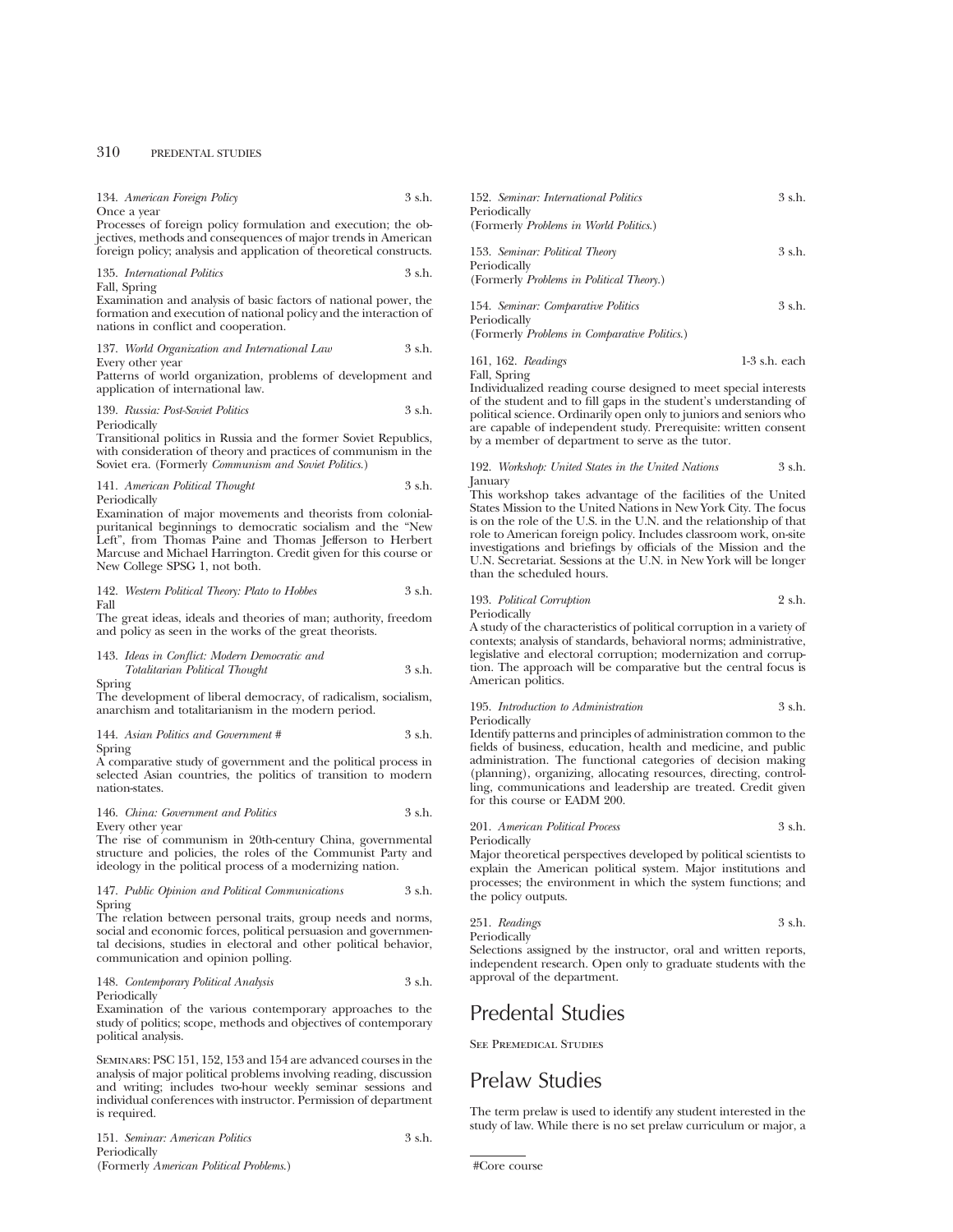well-balanced academic program including English, public speaking, history, philosophy, political science, economics, natural science and language is recommended. A prelaw adviser is available for students in the Office of University Advisement. The prelaw adviser assists students in course selection and in planning for the Law School selection and application process. In addition, all students receive regular advisement in their respective academic department.

The Law School Admission Test, sponsored by the Law School Admission Council, is required of applicants to most law schools.

# Premedical/Prehealth Professional Studies

The term "prehealth professional" is used to designate any course of study followed by a student whose goal is to attend a health related professional school following graduation from a university. These professional schools are in the fields of medicine, dentistry, osteopathy, podiatry, chiropractic, veterinary medicine and optometry, physical therapy, physician assistant, etc. The term prehealth professional is an administrative one designating those students who may need specialized preprofessional advisement prior to graduation. Hofstra offers majors which fulfill the requirements of these professional schools.

Health related professional schools require at least two and, in most cases, four years of college training for entrance. It is strongly recommended that students complete the requirements for the degree of Bachelor of Arts. Students who plan to complete less than four years of undergraduate work will not be considered for recommendation to medical schools unless their work shows evidence of exceptionally high scholastic achievement in the basic sciences and general cultural subjects, combined with maturity of mind and purpose.

Any student contemplating preprofessional training in medicine, dentistry, optometry, osteopathy, podiatry, chiropractic, or veterinary medicine should immediately register at the Premedical/Prehealth Professional Studies Office in the University Advisement Office. Here the student will meet with the prehealth professional adviser and be given advice concerning the choice of a major and the necessary requirements for entering the various schools. The Premedical/Prehealth Professional Studies Office is the official liaision between the University and the health professional school. It is in this office that all pertinent information concerning the premedical/prehealth professional student is filed.

The major field of undergraduate study is left to the student's decision and should be based on intellectual interest. The student, however, must show mastery of the subject and advance beyond the elementary level. The use of good English, the power of clear thinking, and the ability to make good decisions are essential. Cooperation, intellectual honesty, initiative, and understanding of human relations in society, good character, personality, and cultural attainments are all requisites for admission to health related professional schools.

Basic knowledge of biology, chemistry and physics is necessary, and those desiring a major in the sciences are not discouraged from concentrating in these subjects, but it is not necessary that they do so. Courses in advanced mathematics are desirable preparation for quantitative methods in medicine, especially in research. Chemistry and biology should be started in the freshman year. Knowledge of a modern foreign language is recommended.

The Medical College Admission Test, sponsored by the Association of American Medical Colleges, administered by the American College Testing Program (ACT), is required of applicants for admission to most medical colleges. Dental students will take the Dental Aptitude Test. Other examinations may be required by other health related professional schools.

Students pursuing the premedical or prehealth professional studies curriculum should have very early advice to insure a selection of studies which will satisfy entrance requirements and

the cultural needs of the health profession. Students who are candidates for a degree must have their programs approved by the adviser in the field of specialization, and copies of all programs *should* be filed in the Premedical/Prehealth Professional Studies Office.

# Psychology (PSY)

Professor Kassinove, *Chairperson*

Professors Kaplan, Levinthal, Metlay, Motta, Paul, Salzinger; Associate Professors Barnes, Cox, Dill, Gillman, Guarnaccia, Milburn, O'Brien, Ohr, Raymond, Schare, Shahani-Denning, Tanaka-Matsumi, Tsytsarev, Valenti; Assistant Professors Blaine, Johnson, Meller, Nguyen, Serper.

The Dr. Mervin Livingston Schloss Distinguished Professorship for the Study of Attitudes Toward Persons with Disabilities. See page 401.

**B.A. SPECIALIZATION IN PSYCHOLOGY**: PSY 1, 140, 141; at least one course from the 190-199 series, plus 18 hours of electives in psychology (33 hours in all). At least six hours of electives must be selected from the following courses: PSY 110, 111, 159, 164, 171, 177 or 178. Students considering the possibility of graduate work are advised to take PSY 171, 177 and 178. In addition to a general course of study, in consultation with a departmental adviser, concentrations are available in clinical, counseling or school psychology, general or experimental psychology, industrial and organizational psychology, and careers in education or social work. Students who wish to be considered as psychology or interdepartmental majors must apply to the department and be assigned a department adviser.

See complete B.A. requirements, page 76.

Psi Chi: a national psychology honor society, see page 66.

**A MINOR IN PSYCHOLOGY** consists of the successful completion of 18 semester hours in psychology courses, under advisement, and at least six hours in residence. Students hoping to pursue graduate work in allied fields are urged to take an undergraduate course in statistics and at least one laboratory course in psychology.

Psychology majors may choose a minor in business (18 hours) with a specialization in personnel management, marketing research or other approved business area. This combination is intended for those students who wish a B.A. degree in psychology, but do not anticipate continuing in graduate work in psychology. For information, contact Professor Kaplan.

**MASTER OF ARTS IN INDUSTRIAL/ORGANIZATIONAL PSYCHOLOGY:** a terminal degree that prepares students for careers in human resources, management, organizational development and consulting, in which they can apply psychological principles to problems that arise in a wide variety of organizational settings. The curriculum provides a background in statistics, research design, social psychology, cognition and perception, and learning. It also includes courses in personnel selection, training and development, measurement of work performance, work motivation, organizational development and leadership. The curriculum is strengthened by an internship sequence which provides on-site supervised experience working on applied projects in business and public agencies.

The types of work that holders of applied master's degrees in industrial/organizational psychology perform include employee selection, management development, survey research, training, organizational development, performance appraisal, career development and program evaluation. Their titles include specialist, manager, director, and consultant, as in Training and Evaluation Specialist, Industrial Relations Manager, Director of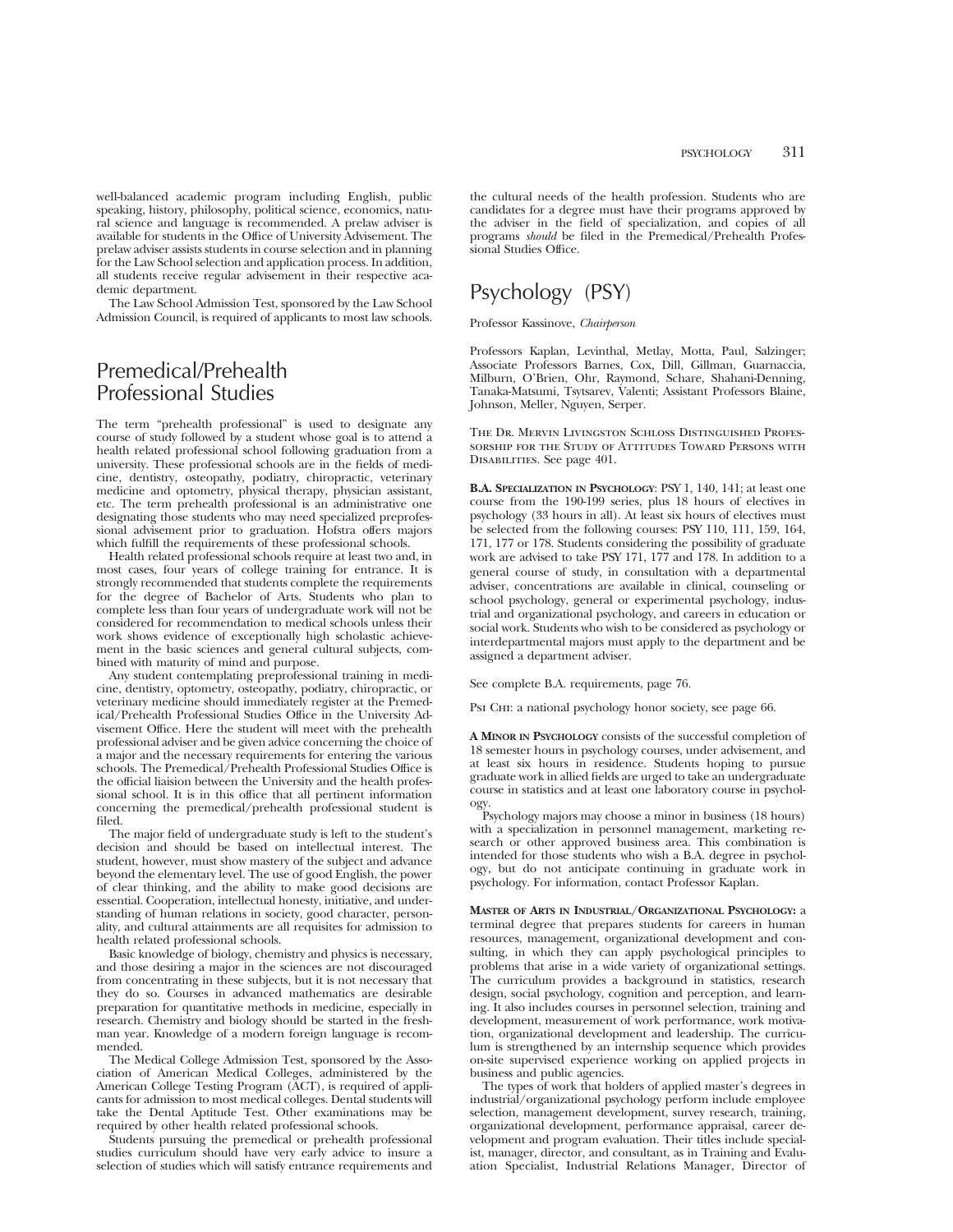## 312 PSYCHOLOGY

Human Resources, and Organizational Development Consultant. They are employed in industry, government, hospitals, social service and mental health agencies, advertising and marketing research.

Applicants must have a bachelor's degree (or equivalent) in psychology, business or a related field with a grade-point average of B or better. The M.A. program invites students from diverse backgrounds and those with work experience after graduation from college. It is required, however, that students have completed introductory psychology and elementary statistics with a grade of B or better. Applicants must take the General Aptitude Test of the Graduate Record Examination and receive a score of at least 500 in each section. Professor Metlay, Associate Professor Shahani-Denning, *Codirectors.*

#### Program Requirements

The M.A. in Industrial/Organizational Psychology comprises 15 courses totaling 44 semester hours. It is designed to be completed in four semesters by full-time students. Part-time students would be expected to complete the program in three years. No more than six transfer credits are accepted toward the degree.

Required courses: 17 semester hours

- PSY 201. *Graduate Statistics I,* 3 s.h.
- 203. *Research Design I,* 4 s.h.
- 283A. *Foundations of Industrial/Organizational Psychology I: Industrial Psychology,* 3 s.h.
- 283B. *Foundations of Industrial/Organizational Psychology II: Organizational Psychology,* 3 s.h.
- 290. *Internship in Industrial/Organizational Psychology,* 3 s.h.
- 341. *Ethics & Professional Practices in Psychology*, 1 s.h.

At least six semester hours of general psychology electives must be chosen from the following:

- PSY 207. *Cognition & Perception,* 3 s.h.
- 208. *Learning Theory,* 3 s.h.
	- 249. *Current Theory & Research in Social Psychology,* 3 s.h. 289. *Small Group Behavior,* 3 s.h.
	-

At least six semester hours of industrial/organizational psychology electives must be chosen from the following:

#### PSY 217. *Organizational Development,* 3 s.h.

- 218. *Applied Behavior Analysis in Industry,* 3 s.h.
- 219. *Organizational Psychology: Leadership*, 3 s.h.
- 284. *Personnel Selection,* 3 s.h.
- 286. *Measurement of Work Performance,* 3 s.h.
- 287. *Training & Development,* 3 s.h.
- 288. *Work Motivation,* 3 s.h.

Twelve additional semester hours of electives must be taken from the psychology courses listed above or from other graduate programs with written approval. The remaining three semester hours are earned either by completing an additional internship course, PSY 291, or by the completion of a *Master's Essay*, PSY 301. All electives must be selected under advisement.

A qualifying examination must be taken and passed upon completion of 26 semester hours in the program. This examination is given in May and August of each year. Students may have two opportunities to pass the qualifying examination. In addition, students must maintain a B average with no more than one C per semester, or more than two C's toward the M.A. Students who do not meet these requirements, or who receive a D or an F in any course, are dismissed from the program.

**MASTER OF ARTS IN PSYCHOLOGY—CLINICAL AND SCHOOL PSYCHOL-OGY.** It is awarded to all individuals who initially are accepted into the Ph.D. program in Clinical and School Psychology and complete all requirements as listed below.

Candidates must complete at least 30 semester hours of

200-level course work in psychology with a B average and must successfully pass a qualifying examination in psychology.

Program requirements are as follows:

- PSY 201, 202 and eight courses from the following:
- PSY 207, 209, 216, 227, 231, 232, 249, 251, 254, 255 and 353.

These choices must be selected after consultation with program adviser.

**MASTER OF SCIENCE IN SCHOOL-COMMUNITY PSYCHOLOGY:** is awarded to all individuals who initially are accepted into the Psy.D. Program in School-Community Psychology and complete 36 semester hours of courses listed below as well as a qualifying examination given at the end of the first year of study.

Candidates must complete the following courses with at least a B average:

PSY 201, 202, 209, 220, 224, 227, 231, 232, 234, 253, 258A, 280.

See complete graduate information, page 67.

#### DOCTORAL PROGRAMS

The Psychology Department offers three doctoral programs leading to the degree of Doctor of Philosophy: Combined Clinical and School Psychology, School-Community Psychology for the Working Psychologist,\* and Applied Research and Evaluation.\* In addition, the department offers a Doctor of Psychology degree in School-Community Psychology.

The programs are designed to develop psychologists who have a strong theoretical background in psychology, the ability to translate theory into practice, and the ability to initiate and assume responsibility for meaningful research.

The first two years of the programs provide a foundation of knowledge in psychology so that students may grow, through study and experience, to think scientifically and to develop professional competence. The theoretical course material and the practicum and internship experiences are designed to enhance awareness of the needs and problems encountered in a variety of settings and to stimulate students to originate research in these areas.

The programs have been carefully designed to provide theoretical knowledge and practicum experience as a foundation for more advanced knowledge and practice. For this reason, courses must be taken in sequence.

At the end of the third year, students in the Clinical and School, and School-Community programs are eligible to apply for the qualifying certificate in school psychology through the New York State Education Department.

Each student is evaluated at the end of the first, second and third year based upon the following criteria:

- 1. Evidence of continued satisfactory academic progress;
- 2. Ability to succeed in academic and professional work;
- 3. Ability to make scholarly and professional contributions to the field of psychology and to the program;
- 4. Ability to function effectively as a professional in the field of psychology and in the program.

The evaluation is based on grades, recommendations of the faculty of the program and field supervisors. The results of the evaluation are presented to each student. Students must obtain satisfactory ratings on all of these criteria to continue in the program. To proceed beyond the first year, students must pass the qualifying examination and obtain the master's degree. During the first semester of the fourth year, the student is expected to present an acceptable outline of a dissertation proposal to the faculty for approval in order to continue in the program.

An integral part of the programs involves field internships and practica at a variety of locations under professional supervision. The importance of other educational experiences, including both theoretical and applied course work, and the dissertation

<sup>\*</sup>Applications not accepted in 1998-99.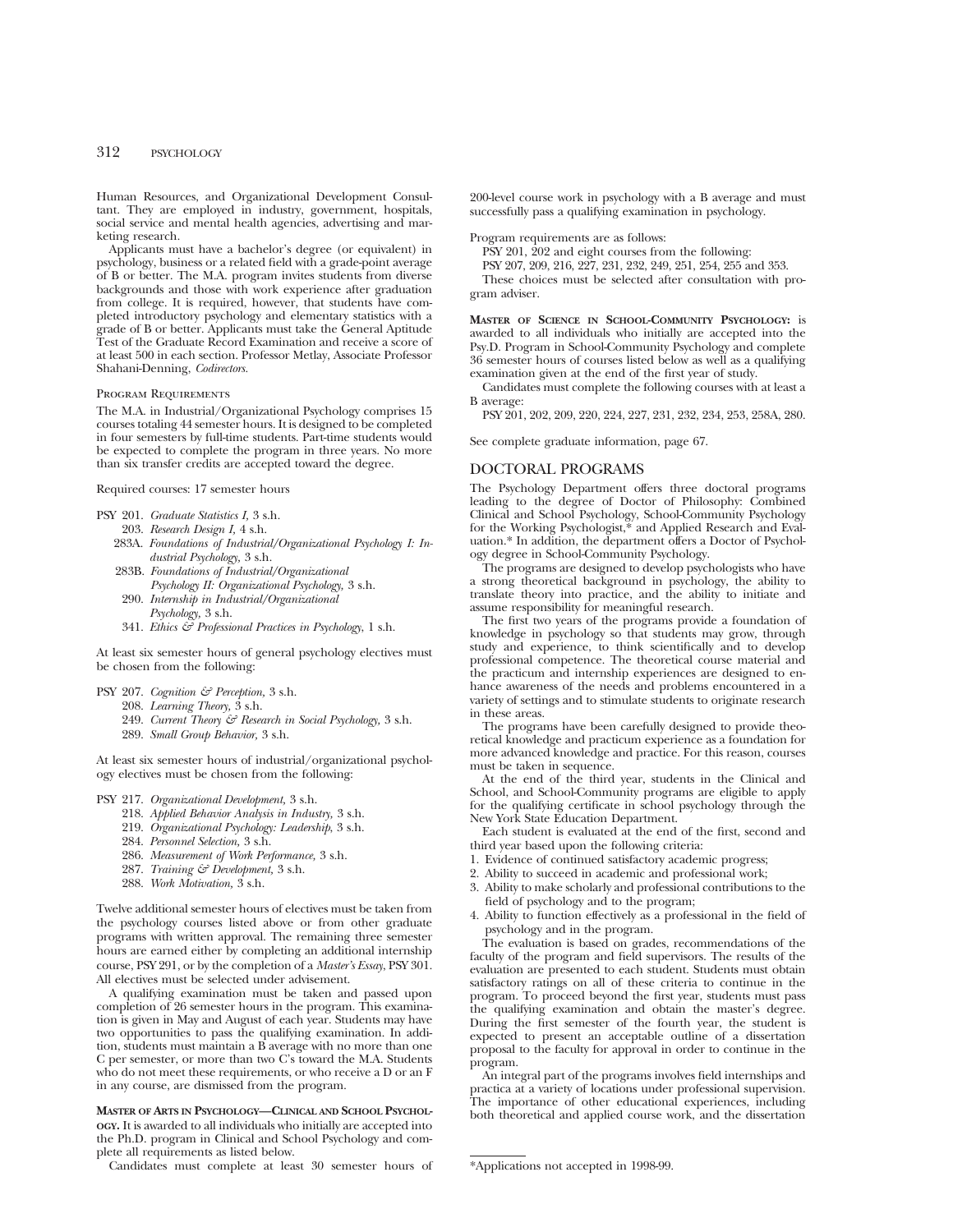are kept in balance by permitting no more than 15 s.h. of credit to be accumulated through internship courses. All students in the doctoral programs are expected to abide by the APA Code of Ethics.

**NOTE:** Professional Liability Insurance for doctoral candidates: all doctoral candidates in professional psychology are strongly recommended to purchase American Psychological Association sponsored Professional Liability Insurance. This provides coverage while performing professional duties as a psychologist in training. Such coverage should be obtained at the very beginning of training. For information, contact the Director of the doctoral program in which you are enrolled, or apply directly through the American Psychological Association.

**PH.D. PROGRAM IN COMBINED CLINICAL AND SCHOOL PSYCHOLOGY** prepares professional psychologists for work in mental health centers and hospitals, public schools and special educational facilities and for university based research careers and for independent private practice.

The program is based upon social learning theory and applied behavior analysis, and includes exposure to cognitive and behavioral theories. A program of special colloquia adds to knowledge received through lecture, readings and classroom discussion. Students receive experience and supervision in psychodiagnostic methods, in interviewing and relationship skills, and in educaing with children and adults, both individually and in groups. In practica and internship experiences students are exposed to a wide range of clinical, community and educational problems so that they will be prepared to function and offer services in a variety of settings. The program maintains affiliations with numerous agencies such as the Astor Child Guidance Center, the Center for Biobehavioral Therapy and Research, the Institute for Behavior Therapy, the Institute for Rational Emotive Therapy, the Human Resources School, Long Island Jewish Hospital, the Nassau County Medical Center, St. John's Hospital, the Southeast Nassau Guidance Center, the United Cerebral Palsy Center, and over 50 other public and private schools and community mental health service facilities.

Professor Salzinger, *Director*; Associate Professor Schare, *Assistant Director for Clinical Psychology;* Associate Professor Guarnaccia, *Assistant Director for School Psychology*.

#### Application for Admission

Applications completed by February 1 will be screened for regular acceptance. Applications completed after April 1 will be considered only if there are openings in the program. All requests for information should be directed to the Graduate Admissions Office in the Admissions Center. Students are accepted only for the fall of each year. See graduate admissions information, page 67.

#### Admission Requirements

- 1. Successful completion of the baccalaureate degree at an accredited institution.
- 2. Score on the Verbal Section of the Graduate Record Examination of no less than 500 and the Quantitative Section of no less than 500.
- 3. Score on the Graduate Record Examination, Psychology Section, of no less than the 65th percentile.
- 4. A cumulative grade-point average of 3.0 or better in the following psychology courses completed prior to admission to the program. (Courses taken at another institution must be substantially equivalent to those offered at Hofstra University in terms of material covered. Each transcript will be evaluated individually.)

Elementary Statistics History and/or Systems of Psychology Psychological Research, a laboratory course Developmental Psychology Physiological Psychology or Sensation/Perception

Tests and Measurement

#### 5. A personal interview.

#### Degree Requirements

- 1. Completion of the 105 credit program with a cumulative grade-point average of B or better.
- 2. A qualifying examination must be taken and passed immediately upon completion of the first year in the program. This examination is given in May and July of each year. Students who fail the qualifying examination twice will be dropped from the program.
- 3. Students must maintain a B average each semester, receive no more than one C per semester and no more than three C's in total toward the Ph.D. or the student will be dropped from the program. Any student who receives a D or F grade in any course will have his/her candidacy in the program terminated.
- 4. Satisfactory interpersonal behavior and professional performance on practica and internships, with no documented reports of unprofessional or unethical conduct.
- 5. Completion of a satisfactory research dissertation.
- 6. Satisfactory performance in an oral examination, to be given subsequent to the completion of the dissertation.

#### PROGRAM REQUIREMENTS

The following courses are required unless transfer credit or a waiver is granted. No more than 15 transfer credits are accepted toward the degree.

- PSY 201. *Graduate Statistics I,* 3 s.h.
	- 202. *Graduate Statistics II,* 3 s.h.
	- 204. *Multivariate Statistics in Psychological Research I,* 3 s.h.
	- 207. *Cognition & Perception,* 3 s.h.
	- 209A. *Basic Concepts & Issues in Psychology,* 3 s.h.
	- 210. *Current Literature in Psychology,* 2 s.h.
	- 214. *Neural Bases of Behavior,* 3 s.h.
	- 216. *Behavior & Personality—Normal & Abnormal*, 3 s.h.
	- 222. *Research Methods I: Designs for Professional Psychology*, 3 s.h.
	- 223. *Research Design II,* 4 s.h.
	- 227. *Interviewing & Counseling in Professional Psychology*, 3 s.h.
	- 228. *Behavior Deviations I: Clinical Psychopathology,* 3 s.h.
	- 231. *Theory & Practice of Intellectual Evaluation,* 3 s.h.
	- 232. *Intellectual, Academic & Vocational Evaluation,* 3 s.h.
	- 234A. *Personality Assessment by Projective Methods,* 3 s.h.
	- 240. *Personality Assessment for Research,* 3 s.h.
	- 249. *Current Theory & Research in Social Psychology,*
	- 3 s.h.
	- 254. *Psychology of the Exceptional Child,* 3 s.h.
	- 255. *Psychology of Learning,* 3 s.h.
	- 260. *Behavior Deviations II: Major Mental Disorders,* 3 s.h.
- FDED 248. *Multicultural Education in the Metropolitan Area,* 3 s.h. or
- PSY 275. *Cross-Cultural and Ethnic Issues in Professional Psychology,* 3 s.h.
	- 329. *Marital & Family Therapies,* 3 s.h.
	- 330. *School Psychological Services Internship I: Client-Directed Methods,* 3 s.h.
	- 331. *School Psychological Services Internship II: Behavioral Counseling of Children & Adolescents,* 3 s.h.
	- 332. *Clinical Psychological Services Internship I: Behavior Therapy Methods,* 3 s.h.
	- 333. *Clinical Psychological Services Internship II: Cognitive-Behavior Therapy,* 3 s.h.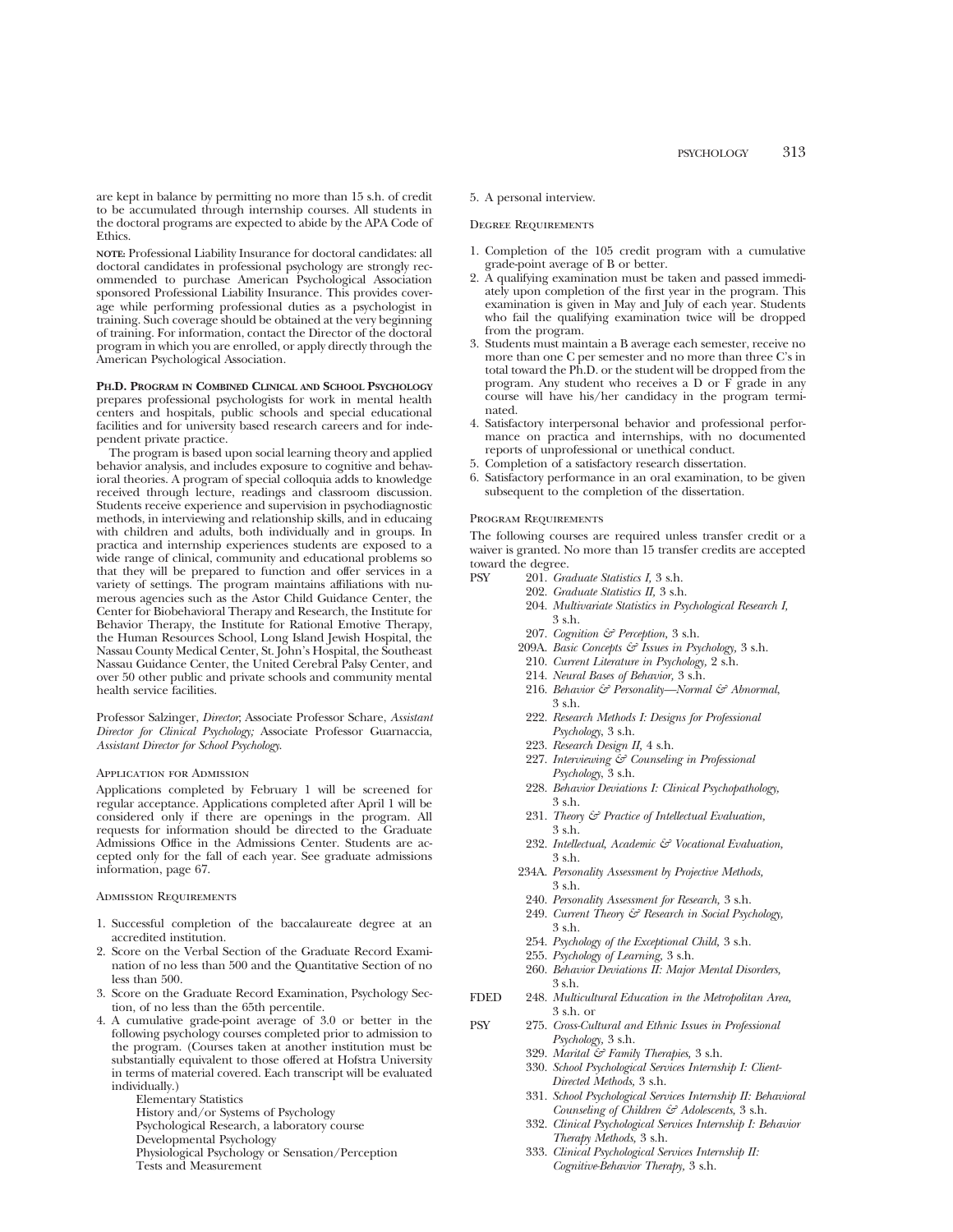## 314 PSYCHOLOGY

- 341. *Ethics & Professional Practices in Psychology,* 1 s.h.
- 353. *Theoretical Orientations to Human Development,* 3 s.h.
- 601. *Dissertation Seminar,* 3 s.h.
- †602. *Dissertation Proposal Preparation,* 3 s.h.
- †/††603A. *Extended Dissertation Advisement,* 3 s.h.
	- ††604. *Dissertation Advisement,* 3 s.h.
	- ††605A. *Dissertation Extension,* 3 s.h.

In addition, 12-15 s.h. of electives chosen from the following, under advisement with program director.

- PSY 213. *Psychology of Addictions,* 3 s.h.
	- 230. *Group Counseling & Group Leadership,* 3 s.h.
	- 235. *Personality Evaluation I,* 3 s.h.
	- 250. *Health Psychology*, 3 s.h.
	- 263. *Current Theory & Research in Psychology of Aging,* 3 s.h.
	- 280. *Community Program Development & Evaluation,* 3 s.h.
- ELED 227. *Elementary School Curriculum,* 3 s.h.
- 
- SED 205. *Perspectives on Secondary Education,* 3 s.h. FDED 210. *Contemporary Educational Movements,* 3 s.h.
	- 220. *Aesthetic Education,* 3 s.h.
	- 222. *Qualitative Research Methods*, 3 s.h.
	- 244. *Seminar: Alternative Education,* 3 s.h.
- SPED 200. *Administration*  $\mathcal{E}$  *Supervision of Special Education,* 3 s.h.
	- 250. *Education of the Gifted,* 3 s.h.
	- 260. *Education of the Disadvantaged Youth,* 3 s.h.
	-
- READ 266. *The Administrator & the Reading Program*, 3 s.h.<br>REHB 230. *Philosophy & Principles of Vocational Rehabilitation* 230. Philosophy & Principles of Vocational Rehabilitation, 3 s.h.
	- 232. *Medical Information in Rehabilitation,* 3 s.h.
- EADM 214. *Theories & Practices of Supervision*, 3 s.h. 241. *Supervision of Instruction & Curriculum*
	- *Development*, 3 s.h.
		- 243. *School Finance,* 3 s.h.
		- 244. *School Law,* 3 s.h.
		- 245. *Selected Issues in School Administration*, 3 s.h.
	- 249. *Management Technology*, 3 s.h.
- SPCH 242. *Aphasia & Related Disorders,* 3 s.h.
- 243. *Language Disorders & Learning Disabilities: Kindergarten Through Adulthood,* 3 s.h.
- ANTH 200. *Fundamentals of Anthropology,* 3 s.h.

272. *Sociology of Juvenile Correction*, 3 s.h.

See complete doctoral information, page 73.

**PSY.D. PROGRAM IN SCHOOL-COMMUNITY PSYCHOLOGY** prepares students to become psychology practitioners who provide services to schools and community health service settings. Emphasis is placed upon training the psychologist as a consultant who brings about change within school and community settings, and who is also a provider of psychological services for individuals and families. The practice of school-community psychology is viewed as involving assessment, intervention, planning and prevention in public schools, special education facilities, geriatric facilities, churches, synagogues, veterans centers, centers for the homeless, police departments, facilities for the disabled, facilities for the drug addicted, etc.

The program is designed to accommodate beginning level students who enter with a bachelor's degree, and advanced level students who enter with the master's degree in psychology. Students who are accepted directly upon completion of the bachelor's degree will attend a full-time, 90 credit program. Advanced students who have already completed a master's degree in psychology may attend full time or part time. Course and credit requirements for advanced students will be determined on an individual basis, following review of official graduate transcripts.

All students are required to complete a one year internship and practicum experiences as part of their training. A wide range of school and community settings are available for student training. In addition, completion of a doctoral dissertation project, in an area within the broad field of school-community psychology, is also required. The program faculty have varied areas of special expertise and are able to provide specific training in childhood and adult behavior disorders, posttraumatic stress disorders, alcoholism, forensic (police) psychology, homelessness, education and issues related to gifted and talented children, immigration and cultural adaptation, etc.

Professor Motta, *Director*

Assistant Professor Milburn, *Assistant Director*

#### Application for Admission

Applications completed by February 1 will be screened for regular acceptance. Applications completed after April 1 will be considered only if there are openings in the program. Information about the program and application material can be obtained from the Graduate Admissions Office. Students are accepted only for the fall of each year. See graduate admissions information, page 67.

#### Admission Requirements

*Beginning level*: Students admitted with a bachelor's degree will be required to meet the following admission criteria:

- 1. Successful completion of the baccalaureate degree from an accredited institution.
- 2. Scores on the Verbal Section of the Graduate Record Examination of no less than 500 and on the Quantitative Section of no less than 500.
- 3. Score on the Graduate Record Examination, Psychology Section, of no less than the 65th percentile.
- 4. A cumulative grade-point average of 3.0 or better in the following psychology courses which were completed prior to admission:
	- History and Systems of Psychology Human Development

†A student who has not made sufficient progress on the dissertation to gain permission of the members of the committee to begin collecting data, will have to repeat the course, paying full fee. A student must maintain continuous enrollment in this course, registering for it during the fall and spring semesters.

A student must complete the work for this course within two semesters. If sufficient progress has not been made by the end of this period, the student will have to enroll in 603A, *Extended Dissertation Advisement.* This course may be taken only once. If the student does not complete the work for this course by the end of the semester, the student will be dropped from the program.

††A student who does not complete the dissertation during the semester of enrollment in 604, *Dissertation Advisement*, will have to repeat the course, paying full fee. Once 602, *Dissertation Proposal Preparation* or 603A, *Extended Dissertation Advisement* has been completed, a student must enroll in 604, *Dissertation Advisement*, the following semester and maintain continuous enrollment in this course during the fall and spring semesters. A student must complete the work for this course within three semesters. If the dissertation is not completed by the end of this period, the student must immediately enroll in 605A, *Dissertation Extension*. The student will be dropped from the program if all requirements for the dissertation are not fulfilled by the end of 605A.

Once a candidate has begun work on the dissertation, a leave of absence from the program will not be granted, except in highly unusual circumstances.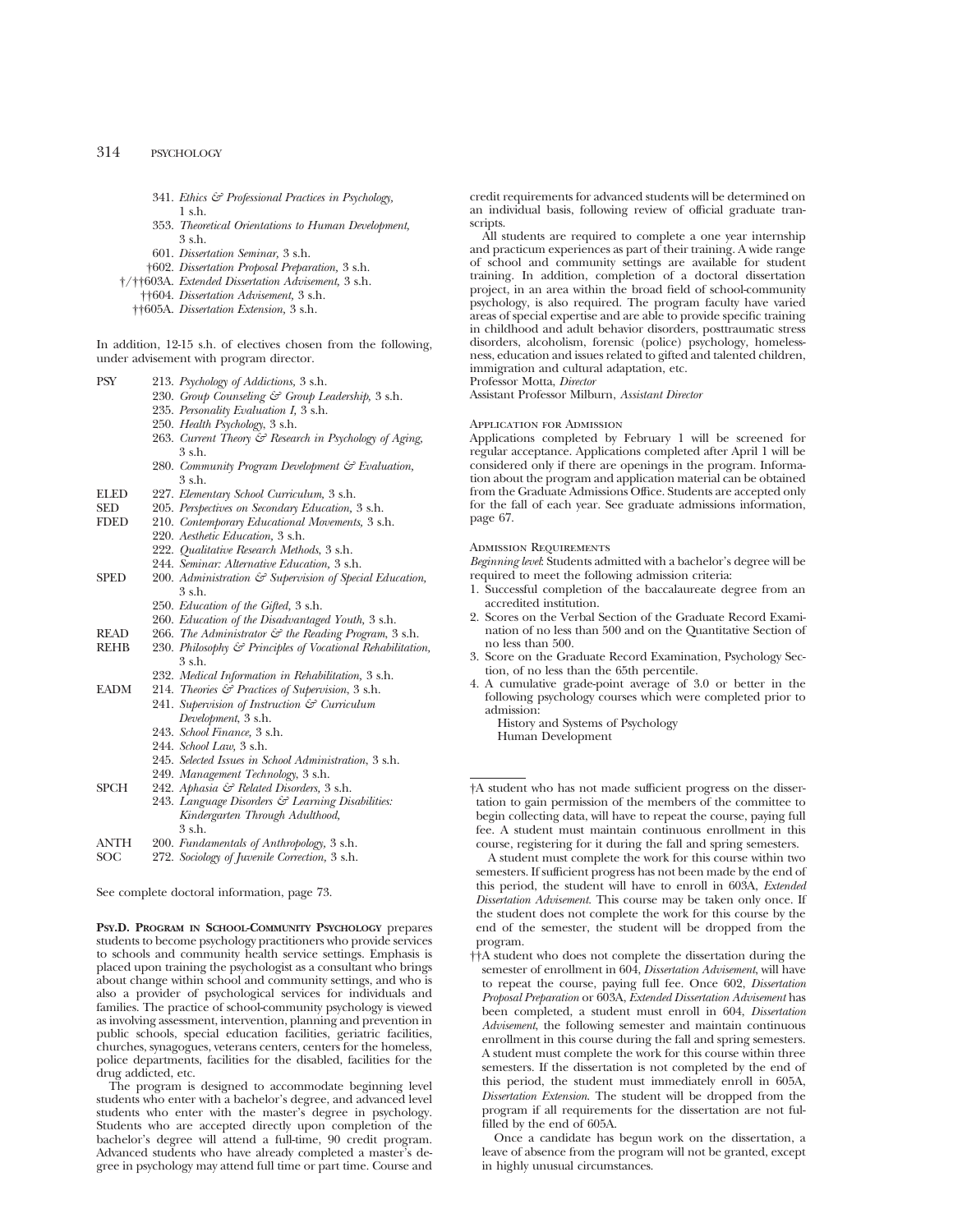Elementary Statistics Experimental Design Physiological Psychology Psychometric Theory

5. A personal interview.

*Advanced level*: Students admitted at the advanced level, who already possess a master's degree in psychology, will be required to meet the following admission criteria:

- 1. Successful completion of a master's degree in psychology from an accredited institution.
- 2. Scores on the Verbal Section of the Graduate Record Examination of no less than 500 and on the Quantitative Section of no less than 500.
- 3. Score on the Graduate Record Examination, Psychology Section, of no less than the 65th percentile.
- 4. A personal interview.

Degree Requirements

- 1. Completion of the 90 credit program with a cumulative grade-point average of B or better. Advanced students will be given transfer credit based on an individual analysis of their prior graduate academic record.
- 2. Successful completion of a Qualifying Examination which must be taken and passed following the first year in the program. This examination is given in May of each year. Students who fail the qualifying examination twice will be dropped from the program.
- 3. Students must maintain a B average each semester, receive no more than one C per semester, and no more than three C's in total toward the Psy.D. or the student will be dropped from the program. Any student who receives a D or F grade in any course will have his/her candidacy in the program terminated.
- 4. Satisfactory evaluation of performance at all practicum and internship sites, with no documented reports of unethical or unprofessional conduct.
- 5. Successful completion of an approved doctoral dissertation project.
- 6. Satisfactory performance at an oral defense of the doctoral dissertation project.

#### Program Requirements

The following courses are required unless transfer credit is obtained. For students who enter at the advanced level, transfer credit is determined on an individual basis.

- PSY 201. *Graduate Statistics I,* 3 s.h.
	- 202. *Graduate Statistics II,* 3 s.h.
	- 207. *Cognition & Perception,* 3 s.h.
	- 209. *Classical Concepts in Psychology,* 2 s.h.
	-
	- 210. *Current Literature in Psychology,* 2 s.h.
	- 214. *Neural Bases of Behavior,* 3 s.h.
	- 220. *Consultation in Schools & Health Service Settings,* 3 s.h.
	- 224. *Evaluation of Health Service Programs,* 3 s.h.
	- 227. *Interviewing & Counseling in Professional Psychology,* 3 s.h.
	- 231. *Theory & Practice of Intellectual Evaluation,* 3 s.h.
	- 232. *Intellectual, Academic & Vocational Evaluation,* 3 s.h.
	- 234. *Theory & Application of Personality Evaluation,* 4 s.h.
	- 240. *Personality Assessment for Research,* 3 s.h.
	- 253. *Advanced Developmental Psychology,* 3 s.h.
	- 254. *Psychology of the Exceptional Child,* 3 s.h.
	- 257. *Psychology of the Emotionally Disturbed Child,* 3 s.h.
	- 258A. *Social Psychology & the School System,* 3 s.h.
	- 269. *Psychology & the Criminal Justice System,* 3 s.h.
	- 275. *Cross-Cultural & Ethnic Issues in Professional Psychology,* 3 s.h.
	- 280. *Community Program Development & Evaluation,* 3 s.h.
- 303. *School & Community Psychological Services: Development & Administration,* 3 s.h.
- 330. *School Psychological Services Internship I: Client-Directed Methods,* 3 s.h.
- 331. *School Psychological Services Internship II: Behavioral Counseling of Children & Adolescents,* 3 s.h.
- 341. *Ethics & Professional Practices in Psychology,* 1 s.h.
- 349. *School-Community Internship I,* 3 s.h.
- 350. *School-Community Internship II,* 3 s.h.
- 601. *Dissertation Seminar,* 3 s.h.
- †602. *Dissertation Proposal Preparation,* 3 s.h.
- †/††603A. *Extended Dissertation Advisement,* 3 s.h.
	- ††604. *Dissertation Advisement,* 3 s.h.
	- ††605A. *Dissertation Extension,* 3 s.h.

Students are permitted to take six semester hours of electives chosen from the following, under advisement of the program director.

- PSY 213. *Psychology of Addictions,* 3 s.h.
	- 215. *Clinical Neuropsychology,* 3 s.h.
		- 230. *Group Counseling & Group Leadership,* 3 s.h.
	- 235, 236. *Personality Evaluation I*  $\mathcal{C}$  *II*, 3 s.h. each
	- 250. *Health Psychology,* 3 s.h.
	- 251, 252. *Special Topics Seminar,* 1-4 s.h. each
		- 256. *Theories of Psychological Counseling,* 3 s.h.
			- 260. *Behavior Deviations II: Major Mental Disorders,* 3 s.h.
			- 263. *Current Theory & Research in Psychology of Aging,* 3 s.h.
			- 268. *Advanced Workshop for Training of Professional Group Leaders,* 3 s.h.
			- 281. *Current Theory & Research in Rehabilitation,* 3 s.h.
			- 353. *Theoretical Orientations to Human Development,* 3 s.h.
		- 399. *Psychotherapy with the Deaf via Total Communication,* 3 s.h.
- SPED 200. *Administration*  $\mathcal{C}$  *Supervision of Special Education,* 3 s.h.
	- 250. *Education of the Gifted,* 3 s.h.

†A student who has not made sufficient progress on the dissertation to gain permission of the members of the committee to begin collecting data, will have to repeat the course, paying full fee. A student must maintain continuous enrollment in this course, registering for it during the fall and spring semesters.

A student must complete the work for this course within two semesters. If sufficient progress has not been made by the end of this period, the student will have to enroll in 603A, *Extended Dissertation Advisement.* This course may be taken only once. If the student does not complete the work for this course by the end of the semester, the student will be dropped from the program.

††A student who does not complete the dissertation during the semester of enrollment in 604, *Dissertation Advisement*, will have to repeat the course, paying full fee. Once 602, *Dissertation Proposal Preparation* or 603A, *Extended Dissertation Advisement* has been completed, a student must enroll in 604, *Dissertation Advisement*, the following semester and maintain continuous enrollment in this course during the fall and spring semesters. A student must complete the work for this course within three semesters. If the dissertation is not completed by the end of this period, the student must immediately enroll in 605A, *Dissertation Extension*. The student will be dropped from the program if all requirements for the dissertation are not fulfilled by the end of 605A.

Once a candidate has begun work on the dissertation, a leave of absence from the program will not be granted, except in highly unusual circumstances.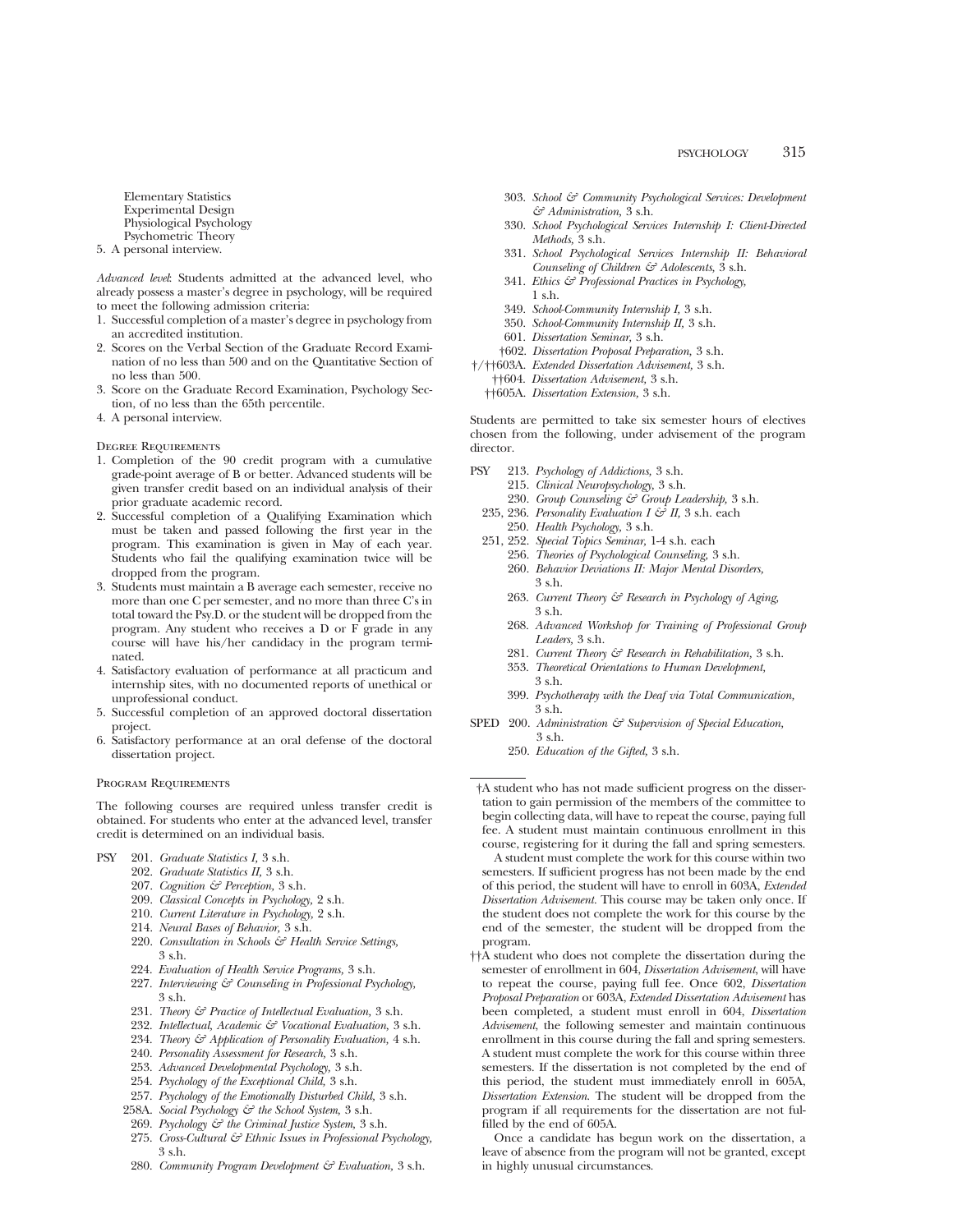## 316 PSYCHOLOGY

- REHB 230. *Philosophy & Principles of Vocational Rehabilitation,* 3 s.h.
- 232. *Medical Information in Rehabilitation,* 3 s.h.
- EADM 214. *Theories & Practices of Supervision,* 3 s.h.
	- 241. *Supervision of Instruction & Curriculum Development,* 3 s.h.
	- 243. *School Finance,* 3 s.h.
	- 245. *Selected Issues in School Administration,* 3 s.h.
	- 249. *Management Technology,* 3 s.h.
- ELED 227. *Elementary School Curriculum,* 3 s.h.
- SED 205. *Perspectives on Secondary Education,* 3 s.h.
- FDED 210. *Contemporary Educational Movements,* 3 s.h.
	- 220. *Aesthetic Education,* 3 s.h.
	- 244. *Seminar: Alternative Education,* 3 s.h.
	- 248. *Multicultural Education in the Metropolitan Area,* 3 s.h.
- SPCH 242. *Aphasia & Related Disorders,* 3 s.h. 243. *Language Disorders & Learning Disabilities: Kindergarten Through Adulthood,* 3 s.h.
- ANTH 200. *Fundamentals of Anthropology,* 3 s.h.
- SOC 272. *Sociology of Juvenile Corrections,* 3 s.h.

See complete doctoral information, page 73.

**POSTDOCTORAL RESPECIALIZATION PROGRAM IN CLINICAL AND/OR SCHOOL PSYCHOLOGY** offers psychologists with doctoral degrees in areas other than Clinical and School Psychology the opportunity to respecialize in Clinical and School Psychology so that they may ethically practice in these areas. Respecialization candidates are given programs that meet the APA guidelines which require that psychologists who wish to change their service speciality, or add an additional area of applied specialization must meet the same requirements with respect to subject matter and professional skills that apply to doctoral retraining in the new specialty. The program of each candidate is individualized and all credit is given for relevant course work and requirements that have been satisfied previously.

Associate Professor O'Brien, *Respecialization Program Director.*

#### Admission Requirements

- 1. A doctorate in psychology in an area other than clinical, counseling or school psychology from an accredited university.
- 2. Evidence of academic excellence.
- 3. A personal interview to determine that the program and the applicant's professional goals are congruent.
- 4. Evidence that the state recognizes the doctorate as psychology for licensure purposes.

#### Degree Requirements

Successful completion of the same requirements as those required of the students in the Ph.D. Program in Clinical and School Psychology. Credit is given for relevant course work and requirements that have been satisfied previously.

#### **PH.D. PROGRAM IN APPLIED RESEARCH AND EVALUATION IN PSY-CHOLOGY**\*

See complete doctoral information, page 73.

#### COURSES

In addition to semester notations next to each course, several courses are offered during the January and Summer sessions. Consult the *January* and *Summer Sessions* bulletins for these schedules.

For additional psychology offerings, see New College listings. These courses may be taken only with the permission of New College and the Psychology Department.

PSY 1 is prerequisite to all psychology courses, except for PSY 7. Students completing PSY 7 must still complete PSY 1 before taking other psychology courses.

1. *Introduction to Psychology* 3 s.h. Fall, Spring, Summer

Methods of investigation and basic principles of psychological functioning including perception, motivation, learning and personality theory; introduction to abnormal psychology including case studies, diagnostic terminology and diverse treatment modes. Various other psychological topics will be considered. Prerequisite to all other psychology courses. Credit given for this course or New College SPB 1, not both.

## 3. *Current Psychological Issues* 3 s.h. Periodically

Detailed exploration of several psychological topics of important social relevance (e.g., recent topics have included mental health, alcoholism, drug addictions, interpersonal abuse, sexuality). Topics vary depending on their social significance. Guest speakers representing the fields of psychology, psychiatry and social work are featured. Students are required to submit independent research papers on each topic. Recommended for secondsemester freshmen and sophomores.

#### 7. *Fundamental Perspectives in Psychology* # 3 s.h. Fall, Spring

Detailed examination of selected major areas of research in psychology, such as natural and artificial intelligence, and physiological and psychological aspects of emotionality.

## 33. *Industrial Psychology* 3 s.h.

Fall, Spring, Summer

Study of psychological principles and methods, and their application to personnel testing, interviewing, selection, training and development, and performance appraisal. Credit given for this course or New College SPG 19, not both. (Formerly 32A; 32, *Business and Industrial Psychology*.)

#### 34. *Organizational Psychology* 3 s.h. Fall, Spring, Summer

Study of psychological principles and methods, and their application to work motivation, job satisfaction, leadership, communication, job design, and organizational development. (Formerly 32B; 32, *Business and Industrial Psychology*.)

35. *Psychology of Personality* 3 s.h. Fall, Spring, Summer

Personality organization, factors influencing development, methods of appraisal and personality theories. Credit given for this course or New College SPG 2, not both.

| 39. Abnormal Psychology                                       | 3 s.h. |
|---------------------------------------------------------------|--------|
| Fall, Spring, Summer                                          |        |
| Emotional and behavioral deviations, patterns of development, |        |

classification and treatment methods. Credit given for this course or New College SPG 14, not both.

100. *Honors in Psychology* 3-4 s.h.

Fall, Spring The research for and the writing of a substantial essay in the field of psychology such as a major literature review or an original experiment. Open only to senior psychology majors who are eligible for and desire to graduate with departmental honors. Interested students must secure the written permission of a

<sup>\*</sup>Applications not accepted in 1998-99. For further information, contact the Psychology Department. #Core course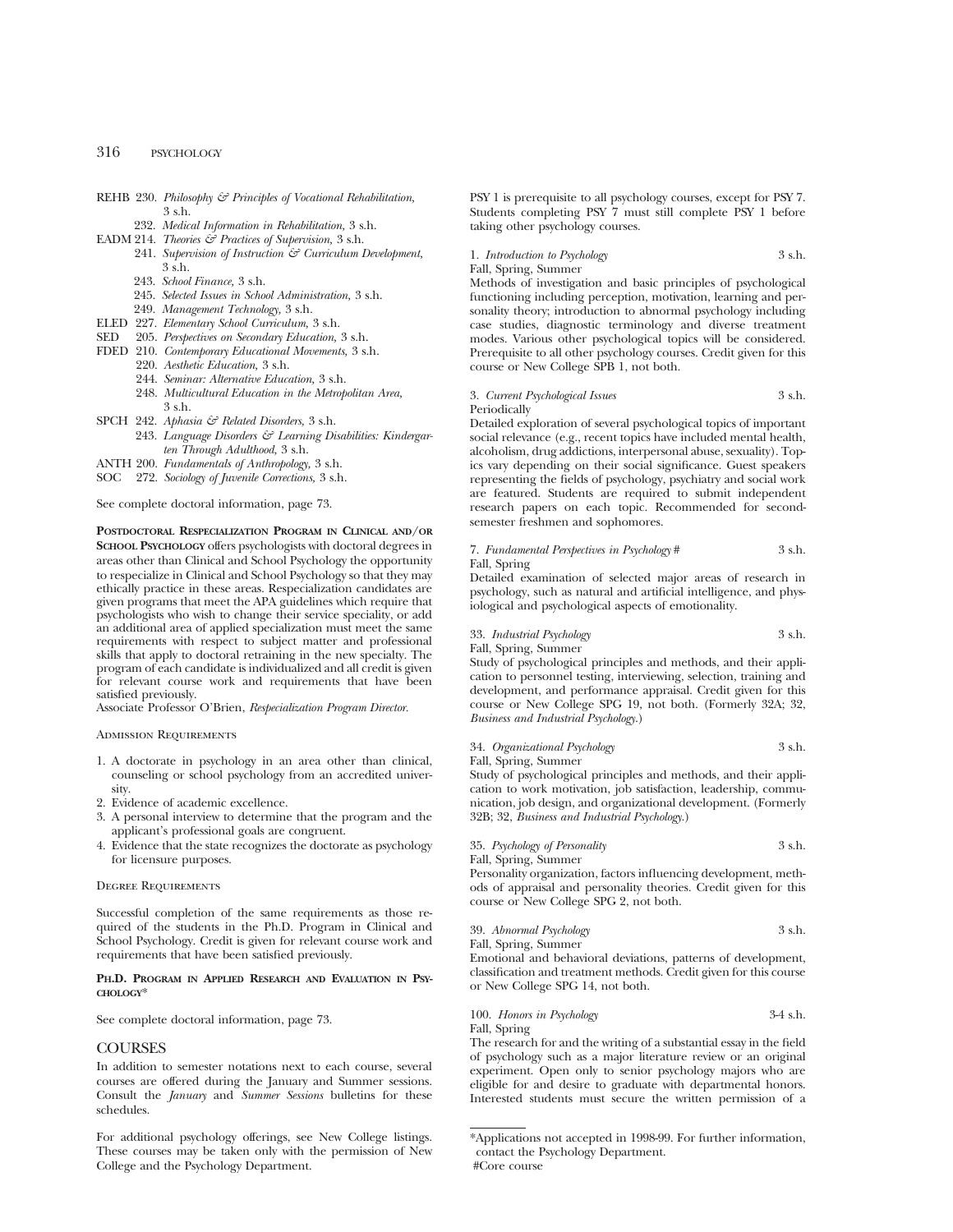full-time faculty member who will supervise the project. An oral defense will be conducted at the conclusion of the project.

101. *Major Concepts in Psychology* 1 s.h. Periodically

An in-depth exploration of a significant historical, theoretical, empirical or methodological concept in the field. Subjects vary, topics to be announced.

102. *Major Figures in Psychology* 1 s.h. Periodically

An in-depth exploration of the contributions of one major theorist, researcher or practitioner in the field. The goal of the course is to gain understanding of the impact of this psychologist's life and work on the progress of psychological inquiry and perspective. Subjects vary, topics to be announced.

110. *Principles of Learning and Behavior* 3 s.h. Periodically

Basic concepts and principles of learning and conditioning with animals and human beings. Prerequisite: PSY 141 or permission of instructor.

|  |  | 111. Behavior Modification |  | 3 s.h. |
|--|--|----------------------------|--|--------|
|--|--|----------------------------|--|--------|

#### Fall, Spring

Major principles of behavior modification through the application of reinforcement and token economies, techniques of self-control, desensitization, relaxation and biofeedback will be studied. Prerequisite: PSY 141 or permission of instructor.

## 112. *Psychology and the Law* 3 s.h.

Fall, Spring

An examination of the ways psychological principles are applied to the criminal justice field, family law and civil litigation. Topics include victim research, jury selection and courtroom procedures, psychological assessment of the offender, child custody procedures and divorce suits. Credit given for this course or New College SPG 10, not both. (Formerly *Psychology of Criminal Justice*.)

#### 126. *Psychology of Women* 3 s.h.

Once a year

Exploration of current research into the perceptual, motivational, physiological, intellectual and interpersonal aspects of the behavior of women. Emphasis will be placed on sex-role development and the impact on the feminine personality of prevailing attitudes about women. Prerequisite: junior standing or higher.

#### 130. *Workshop in Small-Group Behavior* 3 s.h. Periodically

Analysis of small-group behavior together with the identification and evaluation of small-group properties. Leadership and membership functions will be explored and practiced as they relate to a variety of settings including business and industry, educational, governmental and community organizations. Practice in overcoming obstacles to effective interpersonnel relationships including t-group sessions. Open to juniors and seniors by permission.

#### 132. *Industrial Behavior Modification* 3 s.h. Once a year

An introduction to behavioral principles in organizations. Theoretical issues in organizational psychology and the quality of working life is examined from the perspective of laboratory based research of human behavior. The application of operant techniques to traditional industrial problems such as productivity, sales, attendance and safety. Management based on applied behavior analysis is contrasted with traditional motivational theories.

140. *Measurement and Statistics* 4 s.h.

Fall, Spring, Summer

Application of fundamental statistical and measurement concepts to psychological data analysis and test construction. Topics

include scales of measurement, measures of central tendency and variability, sampling and tests of significance, correlation, standard scores, reliability and validity. (3 hours lecture, 3 hours laboratory.) Credit given for this course or QM 1 or SOC 139 or BIO 100 or MATH 8 or New College S 91 or QTB 2.

141. *Research Methods and Design* 4 s.h. Fall, Su

Major principles of research and data collection techniques in experimental psychology. Laboratory work with animals and/ or human beings includes research in selected topics. (3 hours lecture, 3 hours laboratory.) Prerequisite: PSY 140 or equivalent. Students are advised to take this course no later than their junior year.

151 & 152. *Readings* 1-4 s.h. each Fall, Spring

Individual written report based on assigned readings. Open only to seniors with permission of department chairperson.

153. *Child Psychology* 3 s.h. Fall, Spring, Summer

Development of human behavior from the prenatal period through childhood.

154. *Adolescent Psychology* 3 s.h. Fall, Spring, Summer

Development of behavior from adolescence through maturity.

155. *Psychology of the Mentally Retarded* 3 s.h. Once a year

The physical, intellectual, social and emotional characteristics of the mentally retarded. Special consideration will be given to the various categories of mentally retarded children, to their educational requirements and their adjustment needs in the home and community. Related research findings will be summarized and evaluated.

#### 157. *Clinical, Counseling and Community Psychology* 3 s.h. Once a year

Theories, principles and practices for assessing personality and helping people in various settings to realize their potentials. Prerequisite: PSY 39 or permission of instructor.

## 158. *Theory and Principles of Psychotherapy* 3 s.h. Once a year

Survey and classification of individual and group psychotherapies commonly used today. Comparative analysis of the principles and practices of the psychoanalytic, experiential and behavior schools of therapy as well as review of the different philosophical and psychological tenets which are basic to each of these systems.

159. *Social Psychology* 3 s.h. Fall, Spring

Study of basic issues including social perception, prejudice, attitude theory and methodology. Prerequisite: PSY 141 or permission of instructor. Credit given for this course or New College SPG 9, not both.

#### 160. *Psychology of Physical Disability* 3 s.h. Once a year

Psychological factors in disability and adjustment to disability.

161. *Comparative Psychology* 3 s.h. Once a year

Phylogenetic differences in sensory capacities, response repertoires, and learning and ethological findings. Laboratory will include work with fish, frogs, pigeons, rats and humans. (2 hours lecture, 2 hours laboratory.)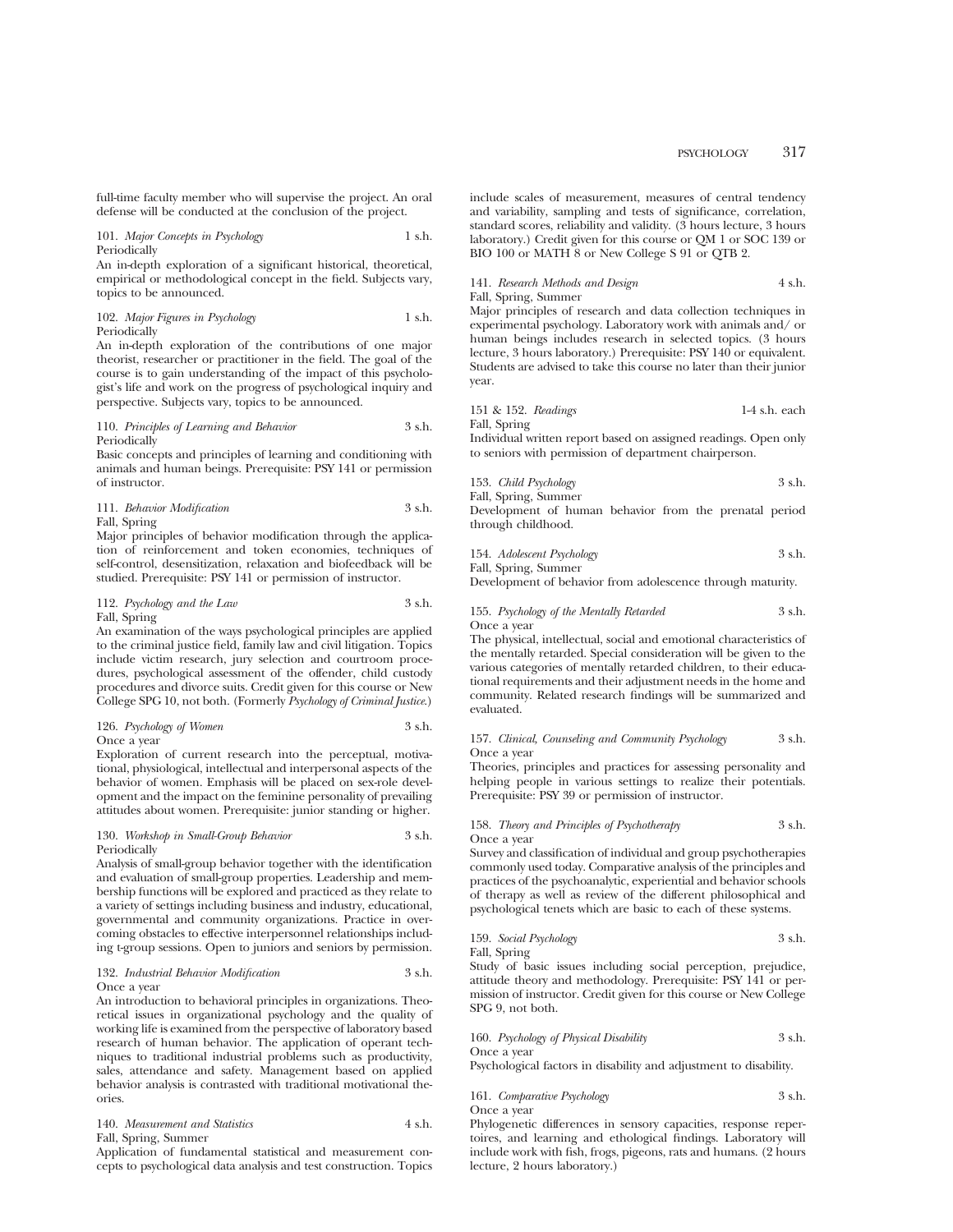## 162. *Psychology of Dreams* 3 s.h.

Once a year The psychology of primary process thinking. Major theories of dreaming, e.g., Freud, Jung, Hall, Perls, etc. The course will deal with both theories and empirical data as well as practical applications.

163. *Adult Psychology* 3 s.h.

Once a year

The current status of psychological knowledge about adulthood and aging. A broad topical coverage of the chronology of adult experience using a problem-centered, interdisciplinary approach to understanding adulthood, maturity and old age.

#### 164. *Perception and Cognition* 3 s.h. Once a year

Presentation and discussion of explanatory models, experimental results and conclusions for the phenomena of perception, language, memory, problem solving and creative processes. Prerequisite: PSY 141 or permission of instructor.

#### 165. *Psychological Aspects of Psychotropic Medication* 1 s.h. Periodically

Current trends in psychotropic medication used to control atypical behavioral and emotional states. Emphasis will be on the positive and negative effects on normal and abnormal states.

#### 171. *History of Psychology* 3 s.h. Once a year

The historical development of significant psychological concepts, theories and systems. The focus and far-ranging content of this course serves to provide an overall synthesis of the major subfields of psychology. Designed for advanced undergraduate majors in psychology. Prerequisite: PSY 141 or permission of instructor.

| 173, 174. Senior Seminar | 3 s.h. each |
|--------------------------|-------------|
| Periodically             |             |

Investigation of problems of theoretical interest in several areas of psychology. Sections will be planned for different topics. Prerequisite: permission of instructor.

#### 176. *The Psychology of Hypnosis* 3 s.h. Once a year

Major theories of hypnosis. The phenomena elicitable under hypnosis and its clinical application and techniques. The course will cover both research and clinical applications. Permission of instructor.

177. *Physiological Psychology* 3 s.h. Fall, Spring

Physiological basis of learning, sensation, perception and motivation. Prerequisite: PSY 141 or permission of instructor. Credit given for this course or New College SPG 13/NGG 1.

178. *Psychological Testing* 3 s.h.

Periodically

Review of basic measurement concepts. Examination of tests of intelligence, personality, attitude and special abilities. Ethical issues in psychological testing. Prerequisite: PSY 141 or permission of instructor.

179. *Practicum in Psychological Testing* 3 s.h. Periodically

Practice under supervision of administration and evaluation of tests suitable for use in job analysis and personnel psychology. No liberal arts credit.

182. *Computer Statistics for the Behavioral Sciences* 1 s.h. Once a year

Knowledge of the computer and allied equipment and the statistics and programs employed. Prerequisite: PSY 140 or equivalent.

## 185. *Psychological Aspects of Human Sexual Behavior* 3 s.h. Fall, Spring, Summer

Focus on behavioral, emotional and cognitive components of human sexual behavior. Normal and deviant syndromes are considered. Credit given for this course or New College SGG 1/ISGG 3.

188. *Theories and Practice of Interviewing* 3 s.h. Periodically

Emphasis upon the data obtained from the initial interview, reporting of test findings and establishment of rapport. No liberal arts credit.

## 189. *Health Psychology and Behavioral Medicine* 3 s.h. Once a year

Review and analysis of the current trend toward the integration of behavioral methodologies with diagnosed medical problems. Topics include the origins, theory and treatment regarding alcohol and chemical dependency, smoking, obesity, and stressrelated disorders, as well as headache and other pain disorders.

#### 190. *Research Seminar: Cognitive Psychology* 4 s.h. Once a year

Problems and methods of research on selected areas of human cognition, such as perception, memory, and problem solving. (3 hours lecture, 3 hours laboratory.) Prerequisites: PSY 141, and either PSY 111 or 164 or 177 or equivalent. (Formerly *Research Seminar: Experimental Psychology.*

#### 192. *Research Seminar: Operant Behavior* 4 s.h. Every other year

Study and selected applications of behavioral laws typical of such problem areas as motivation, discrimination learning, punishment, etc. Practical experience with procedures and apparatus used with animal subjects will be provided in weekly laboratory sessions. Prerequisite: PSY 141.

#### 194. *Research Seminar: Physiological Psychology* 4 s.h. Periodically

Demonstrations and practice of the basic techniques used in modern research in physiological psychology. (3 hours lecture, 3 hours laboratory.) Prerequisite: PSY 141, 177 or equivalent.

196. *Research Seminar: Developmental Psychology* 4 s.h. Fall, Spring

Problems and methods of psychological research focusing on children and adolescents. Examination of basic experimental designs and consideration of ethical issues in developmental psychological research. (3 hours lecture, 3 hours laboratory.) Prerequisites: PSY 141, and 153 or 154.

#### 197. *Research Seminar: Industrial Psychology* 4 s.h. Once a year

Problems and methods of psychological research in organizational and industrial settings. Examination of basic experimental designs. Fieldwork will be included. (3 hours lecture, 3 hours laboratory.) Prerequisites: PSY 140, 141 and either 33 or 34 or 111 or equivalent.

198. *Research Seminar: Social Psychology* 4 s.h. Every other year

Experience in selected areas including small group processes, attitude change, leadership, laboratory exercises and fieldwork will be included. (3 hours lecture, 3 hours laboratory.) Prerequisites: PSY 141 and 159 or equivalent.

## 199. *Research Seminar: Clinical Psychology* 4 s.h. Once a year

Evaluation of clinical research in the areas of assessment and diagnosis, psychopathology models and psychotherapy effectiveness. Several laboratory projects will be carried out. Prerequisites: PSY 39, 141.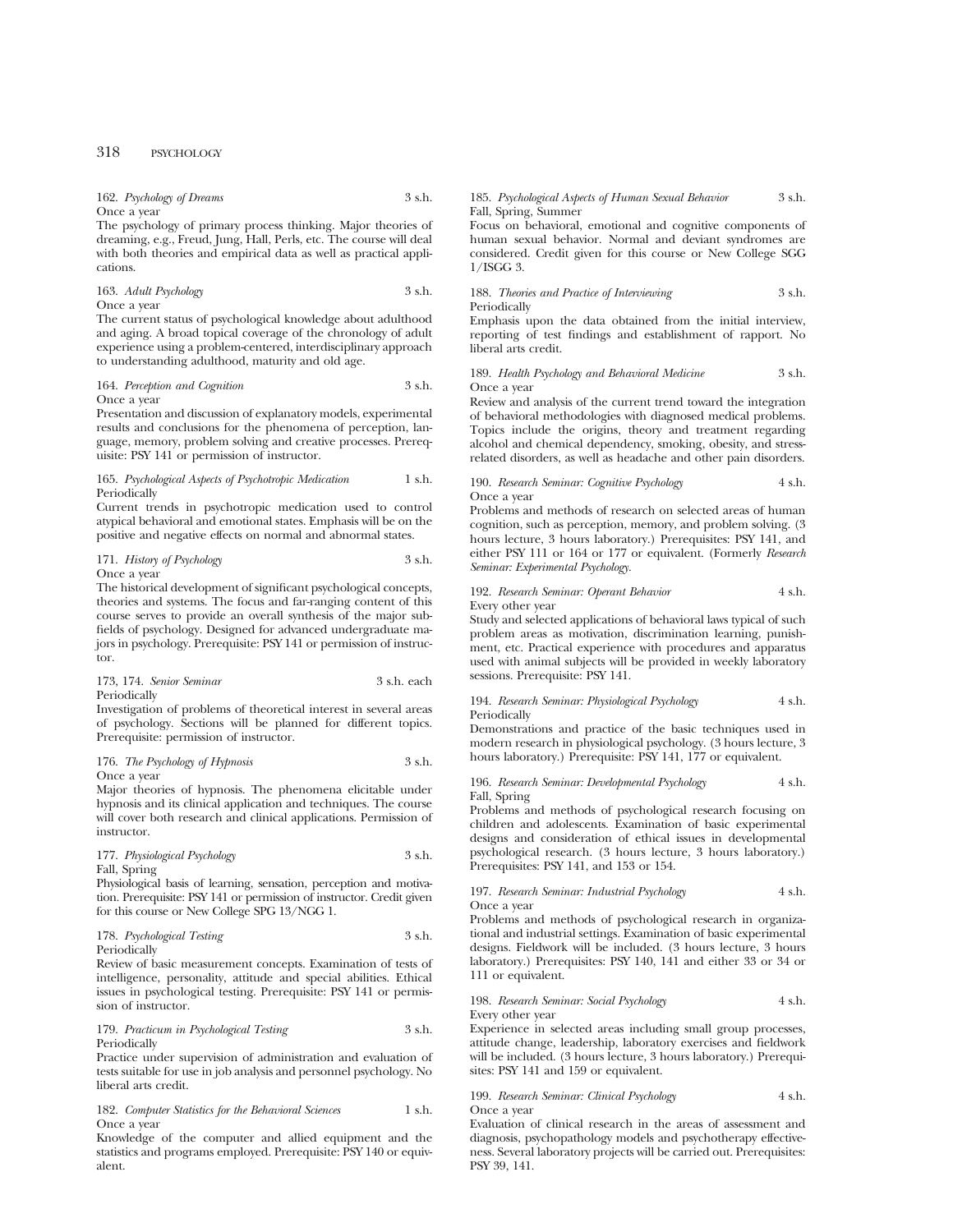## PSYCHOLOGY 319

#### 201. *Graduate Statistics I* 3 s.h. Fall

A first-level graduate course designed to cover such topics as exploratory data analysis, sampling and probability theory, statistical inference (hypothesis testing and confidence intervals) for one- and two-samples, correlation, partial correlation, and multiple regression, and issues in power and robustness.

202. *Graduate Statistics II\** 3 s.h. Spring

Designed to provide in-depth coverage of analysis of variance (ANOVA). Topics covered are: one-way and two-way ANOVA, multivariate approach to the repeated measures and split-plot designs, multiple comparison and trend analysis, issues in probing an interaction (partial interaction and interaction contrasts vs. simple main effects tests), and issues in power and robustness.

203. *Research Design I\** 4 s.h. Fall, Spring

Emphasis is on true and quasi-experimental designs for psychological research and evaluation. Illustrative designs are presented with discussion concerning the internal and external validity questions. Students are expected to defend the design of an original research project. Prerequisites: PSY 140 and 141 or equivalent.

#### 204. *Multivariate Statistics in Psychological Research I\** 3 s.h. Once a year

Introduces students to multivariate statistics. Topics covered are: path analysis with manifest and latent variables, confirmatory factor analysis, test theory modes, multitrait/multimethod analysis, multiple-group factor analysis.

#### 205. *Multivariate Statistics in Psychological Research II\** 3 s.h. Once a year

Second course in multivariate statistical techniques that have direct application in experimental and industrial/organizational settings. Focus is on multivariate descriptive statistical techniques including factor analysis, cluster analysis and multidimensional scaling. Prerequisite: PSY 204 or permission of instructor. (Formerly *Multivariate Statistics in Psychological Research I.*)

206. *Theories of Personality* 3 s.h.

Spring, Summer

Comparison of current psychological theories of personality as they relate to general psychological theory.

207. *Cognition and Perception\** 3 s.h.

Spring

Readings and discussion of psychological and physiological aspects of sensation, perception, cognition and emotion. Prerequisite: PSY 190 or permission of instructor.

208. *Learning Theory\** 3 s.h. Periodically

Basic theories of behavioral motivation and change. Prerequisites: PSY 171, 190.

209. *Classical Concepts in Psychology\** 2 s.h. Fall, Spring

Examination of concepts relating to theory and research in learning, motivation, perception, measurement, prediction and behavior change through examination of articles published in major journals during the past 30 years. Prerequisite: permission of instructor.

209A. *Basic Concepts and Issues in Psychology*\* 3 s.h. Fall, Spring

Classical issues and basic concepts in psychology, with an analysis of the current perspectives that psychologists take on these issues. These include topics such as the roles given to behavioral, cognitive, genetic, and physiological processes in basic and applied psychology, memory, social issues, methodological and radical behaviorism, private events in scientific and professional psychology, trends in data analysis and publication, assessment and measurement, etc. Examination of these topics by analyses of articles, published primarily in major journals, which span the entire history of psychology. Credit given for this course or PSY 209, not both.

210. *Current Literature in Psychology\** 2 s.h. Fall, Spring

Examination of concepts relating to theory and research in learning, motivation, perception, measurement, prediction and behavior change through examination of articles published in major journals during the past five years. Prerequisite: PSY 209.

211. *Intellectual Assessment* 3 s.h. Spring, Summer

Different methods for individual assessment of the intellectual ability of children, adolescents and adults. May not be taken on a Pass/Fail basis.

213. *Psychology of Addictions* 3 s.h. Periodically

Research, theories and methods of treatment with respect to alcoholism, drug addiction, smoking and overeating.

214. *Neural Bases of Behavior\** 3 s.h. Spring

Current research and theory relating to the physiological bases of human behavior. Prerequisite: PSY 177.

215. *Clinical Neuropsychology\** 3 s.h. Periodically

An overview of neuropsychology with emphasis upon diagnosis assessment for both clinical and research. Prerequisite: PSY 214.

216. *Behavior and Personality—Normal and Abnormal\**† 3 s.h.

Fall

Evaluation and comparison of the dynamic and behavioral approaches with regard to the study of normal and abnormal personality syndromes. Emphasis on the ability of these two approaches to explain, predict and control behavior. Review of current research.

217. *Organizational Development\** 3 s.h. Fall, Spring

Foundations of organizational development. Discussion of topics dealing with the need for change in organizations, how to initiate procedures for organizational change and measure the effect of the change agents, the influence of change at both a formal and informal level and how to overcome resistance to change.

218. *Applied Behavior Analysis in Industry\** 3 s.h. Once a year

Operant approaches to industrial behavior with emphasis on practical applications to management. Use of response contingent reinforcement, behavioral assessment and stimulus control to improve industrial productivity is taught from a foundation in behavioral learning theory. Prerequisite: PSY 208.

219. *Organizational Psychology: Leadership*\* 3 s.h. Once a year

The course examines both classic and contemporary perspectives on leadership. The course also reviews research evidence related to each approach. A theoretical foundation enables the student

<sup>\*</sup>Open only to matriculated students in graduate psychology program.

<sup>†</sup>Permission of program director.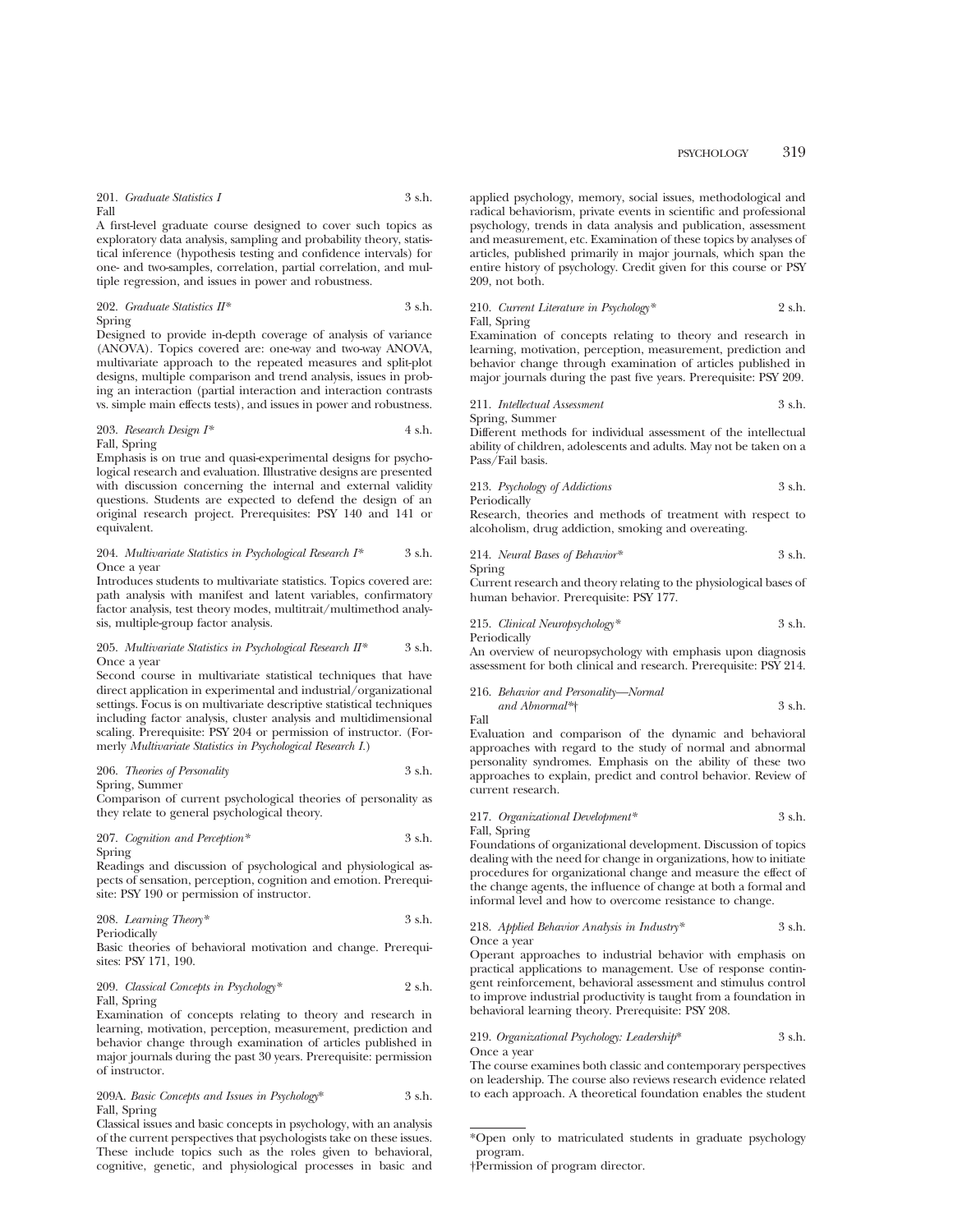## 320 PSYCHOLOGY

to deal with leadership-related problems encountered in organizational settings. In addition, the course considers strategies used to measure and assess leadership potential.

220. *Consultation in Schools and Health Service Settings\** 3 s.h. Once a year

This course covers the methods and processes by which psychologists function as consultants within schools and health service settings. Emphasis is placed upon indirect service models, methods of identifying specific needs and problems within school and other organizations, implementation of solutions which are then enacted by the organizations, and on methods of evaluaiton of outcomes.

#### 222. *Research Methods I: Designs for Professional Psychology*\* 3 s.h.

Once a year

Emphasizes group and single subject designs as commonly used in clinical, school and community psychology. Attention is paid to research epistemology and to research design. Illustrative designs from professional psychology journals are reviewed.

223. *Research Design* 
$$
H^*
$$
 4 s.h.

Fall, Spring

Continuation of PSY 222 with emphasis on research techniques appropriate to applied settings. Under supervision, students carry out their research project initiated in PSY 222, culminating in a written paper and oral defense of the data and its interpretation. Prerequisite: PSY 222.

#### 224. *Evaluation of Health Service Programs*\* 3 s.h. Once a year

Experimental and quasi-experimental designs for the analysis of physical and mental health service delivery programs in the school and community. Procedures and research designs to assess community needs and to translate research findings into social policy. Focus on time series and small n studies, as well as classic between and within subject models. (Formerly *Evaluation Research.*)

#### 225. *Multivariate Statistics in Psychological Research III\** 3 s.h. Once a year

Course trains students to perform multivariate statistical analyses of time series, spatial distributions, causal models of behavior and complex contingency tables as they apply to psychological research. Computer analyses for these problems are emphasized. Prerequisites: PSY 204, 205 or permission of the instructor.

227. *Interviewing and Counseling in Professional Psychology\** 3 s.h.

Fall, Spring

Clinical and school psychology techniques with emphasis on the initial interview and on adult and child diagnostic interviewing. Use of rational-emotive and behavioral methods for counseling persons with emotional, behavioral, educational and marital/ familial problems. Practicum placements arranged.

#### 228. *Behavior Deviations I: Clinical Psychopathology\** 3 s.h. Fall, Spring

Biological, ecological and psychological factors leading to emotional and mental disorders. Feeling, thinking and behavioral aspects of neuroses, psychoses and personality disorders in childhood, adolescence, maturity and later maturity. Practicum observation and interaction arranged. Prerequisite: permission of instructor.

#### 229. *Individual Counseling and Psychotherapy*\* 3 s.h. Periodically

A comparative study of the theories and practices in the treatment of mental and emotional disorders. Included are the most commonly employed analytical, neo-analytical and behavioral systems of counseling and psychotherapy.

230. *Group Counseling and Group Leadership\** 3 s.h. Fall, Spring

Techniques and rationale of group treatment procedures with children, adolescents and adults. Practicum: students will conduct an ongoing group.

231. *Theory and Practice of Intellectual Evaluation\** 3 s.h. Fall

Basic theory of intelligence. Psychometric elements of intellectual assessment including item selection sampling, reliability, validity, measurement error and norm development. Administration, scoring and interpretation of the Wechsler Adult Intelligence Scale, Stanford Binet Intelligence Scale, and tests of achievement. Practicum hours and testing materials are required. Prerequisite: permission of instructor.

232. *Intellectual, Academic and Vocational Evaluation*\* 3 s.h. Fall, Spring

Continued consideration of psychometric elements of test construction. Administration, scoring, and interpretation of the Differential Abilities Scale, Wechsler Intelligence Scale for Children, and other tests of achievement and vocational skills. Practicum hours and testing materials are required. Prerequisites: PSY 231 and permission of instructor. (Formerly *Intellectual and Vocational Evaluation; Intellectual, Achievement, and Vocational Evaluation*.)

234. *Theory and Application of Personality Evaluation\** 4 s.h. Fall

General orientation to personality testing. Theories of personality. Administration, scoring, and interpretation of the Thematic Apperception Test, Children's Apperception Test, Bender Gestalt, Sentence Completion and Draw-a-Person Tests. Laboratory hours to be arranged. (Formerly *Theory and Research in Personality Evaluation.*)

234A. *Personality Assessment by Projective Methods*\*\* 3 s.h. Fall, Spring

Provides students with a general orientation to personality assessment through the use of unstructured techniques. Major emphasis is placed on the clinical use of the Thematic Apperception Test and the Rorschach Test, although other methods are also discussed. Focus is placed on theory and empirical findings. Credit given for this course or 234, not both.

234B. *Laboratory in Projective Personality Assessment*\*\* 1 s.h. Fall, Spring

Provides students with experience in the administration and interpretation of unstructured personality assessment techniques, and the relationship of test findings to therapeutic interventions. Primary emphasis is placed on the Thematic Apperception Test and the Rorschach Test. Illustrative protocols are used to present and discuss normative responses, and to compare them with responses given by persons with various Axis 1 and Axis 2 disorders. Focus is placed on the relationship of formal response categories to diagnoses from the *Diagnostic and Statistical Manual* and/or the *International Classification of Diseases.*

235, 236. *Personality Evaluation I and II*\* 3 s.h. each Periodically

The administration, scoring and basic interpretation of the Rorschach. The second semester is a practicum in advanced Rorschach interpretation. Special consideration will be given to developmental concepts from childhood to late maturity. Prerequisites: PSY 228, 231, 234 and permission of instructor.

239. *Psychological Assessment for Research*\* 3 s.h. **Periodically** 

Special aspects, techniques and theoretical issues related to individual assessment. Prerequisite: permission of instructor.

<sup>\*</sup>Open only to matriculated students in graduate psychology program.

<sup>\*\*</sup>Open only to matriculated students in a doctoral program in psychology.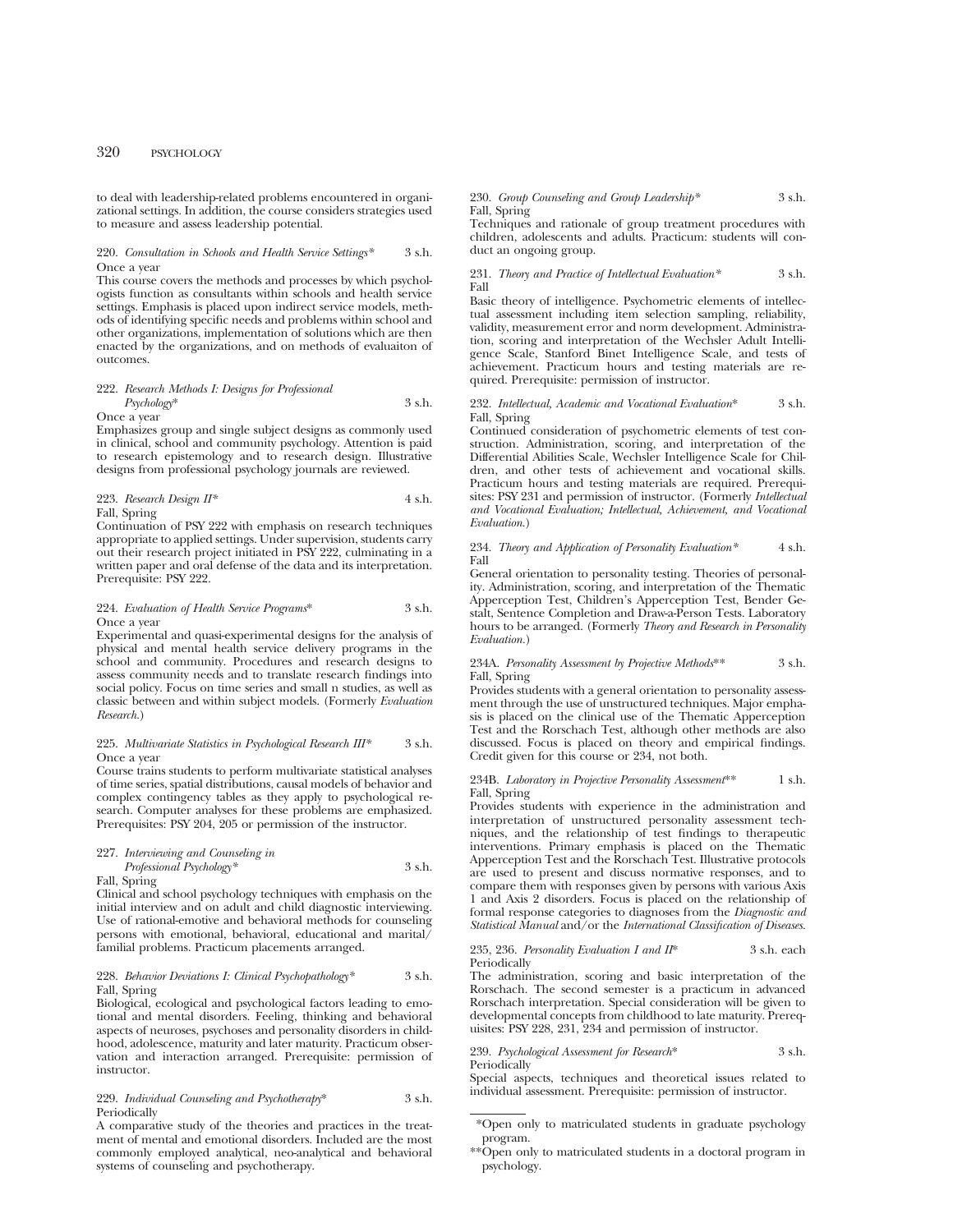## 240. *Personality Assessment for Research*\* 3 s.h. Fall, Spring

A review of personality measurements and theories as used in applied research: actual tests, scoring and interpretation required. Prerequisite: permission of instructor.

249. *Current Theory and Research in Social Psychology* 3 s.h. Fall, Spring

Review of theory and research in areas of group dynamics, attitude change, integration, asocial behavior and community health.

250. *Health Psychology* 3 s.h.

Once a year

In preparation for research and practice in the field of health psychology, this course examines the relationship of psychosocial and cognitive variables to physical health and disease. Areas to be covered include conditioned illness behaviors, stress and coping, addictions, pain management, and health promotion and disease prevention. Review of the current research in the field.

251, 252. *Special Topics Seminar* 1-4 s.h. each Fall, Spring, Summer

Individual investigation and reports on advanced psychology topics. Prerequisite: permission of director of the graduate program.

253. *Advanced Developmental Psychology*\* 3 s.h. Fall

Principles and theories in infrahuman and human development. Field studies and developmental testing are included.

254. *Psychology of the Exceptional Child*\* 3 s.h. Spring

Psychological principles and theories relating to the diagnosis and remediation of specific learning disabilities. (2 hours lecture; field placements arranged.) Prerequisite: permission of instructor.

255. *Psychology of Learning*\* 3 s.h.

Fall, Summer

Analysis of basic concepts with emphasis on the application of social and behavioral theory to the effective solution of practical problems. An advanced course.

256. *Theories of Psychological Counseling*\* 3 s.h. Periodically

Intensive survey of the psychological theories and practices of individual and group counseling in nonpsychotherapeutic settings.

#### 257. *Psychology of the Emotionally Disturbed Child*\* 3 s.h. Periodically

Theoretical foundations in the study of emotional disturbance in childhood. Study of the nature and needs of the emotionally disturbed child with specific reference to extreme states of anxiety and withdrawal, and to severely aggressive acting out of behavior. Motivation, ego structure, limit setting, frustration tolerance, need-acceptance theory, therapeutic approaches and other concepts and practices will be examined.

#### 258A. *Social Psychology and the School System* 3 s.h. Once a year

This course explores the roles of school and community psychologists as consultants, direct service providers and change agents within educational settings. Organizational structures (such as school boards, parent-teacher organizations, administrator and faculty committees, etc.) that pertain to the school system are examined and evaluated as contexts for service delivery by psychologists.

259. *Human Relations Workshop for Educators and Community Leaders*\* 3 s.h. Periodically

Lectures, discussions and readings in group dynamics and human relations. Exploration of ways to resolve specific human relations problems of interest to participants. Prerequisite: permission of instructor. Credit given for this course or New College SP 259, not both.

#### 260. *Behavior Deviations II: Major Mental Disorders*\* 3 s.h. Fall, Spring

Explores learning and biological factors that account for the development and maintenance of schizophrenia and other major mental and behavioral disorders. Practicum at an inpatient facility where behaviorial strategies are implemented to develop and enhance prosocial behaviors, and to decrease maladaptive behaviors. Prerequisite: PSY 208 or 255. (Formerly *Behavior Deviations II: Theory and Techniques of Behavioral Reeducation*.)

#### 261. *Applied Behavior Analysis of Professional Psychology*\*\* 3 s.h. Fall, Spring

This course examines the methods of applied behavior analysis in relation to various forms of psychopathology (including minor and major mental disorders). It shows how application of these methods can change dysfunctional behaviors, including dysfunctional nonverbal behavior, speaking, listening, and thinking. It requires students to participate in a practicum in which analysis and modification techniques are implemented. Prerequisite: PSY 208 or 255. Credit given for this course or 260, not both.

| 263. Current Theory and Research in Psychology |        |
|------------------------------------------------|--------|
| of Aging                                       | 3 s.h. |
| Once a year                                    |        |
| Review of theory and research.                 |        |

264. *Aging and Human Behavior* 3 s.h. Once a year

Provides an understanding of old age and the vital processes affecting behavior. Exploration of the biological, social and psychological factors affecting the aging process centering around such areas as personality, intelligence, learning and memory, sexuality, longevity and pathological aging. A comprehensive integration of research findings reflecting behavioral stability and change are also examined.

265. *Aging and Personality* 3 s.h. Once a year

Explores the aspects of personality as they relate to the aging process. Theoretical notions and issues, intrapsychic phenomena and personality dynamics are examined. Attention is given to continuity and change in the aging personality. Psychological, sociological and cultural implications affecting the aging personality are also examined.

## 268. *Advanced Workshop for Training of Professional Group Leaders*\* 3 s.h.

Periodically

Participants will develop techniques for working with groups. Co-trainer opportunities, lectures, discussions, readings in group dynamics, human relations and related fields. Intensive t-group experience. Prerequisite: PSY 259 or equivalent. Limited enrollment. Admission only upon application to and acceptance by workshop director.

## 269. *Psychology and the Criminal Justice System\** 3 s.h. Once a year

Examination of the individual, social, and cultural factors that contribute to criminal behavior. Theories of criminality are reviewed as are a number of specific criminal acts. A required practicum experience within the criminal justice system clarifies the role of the psychologist in dealing with criminal behavior.

<sup>\*</sup>Open only to matriculated students in graduate psychology program.

<sup>\*\*</sup>Open only to matriculated students in the Ph.D. Clinical and School Pshchology program.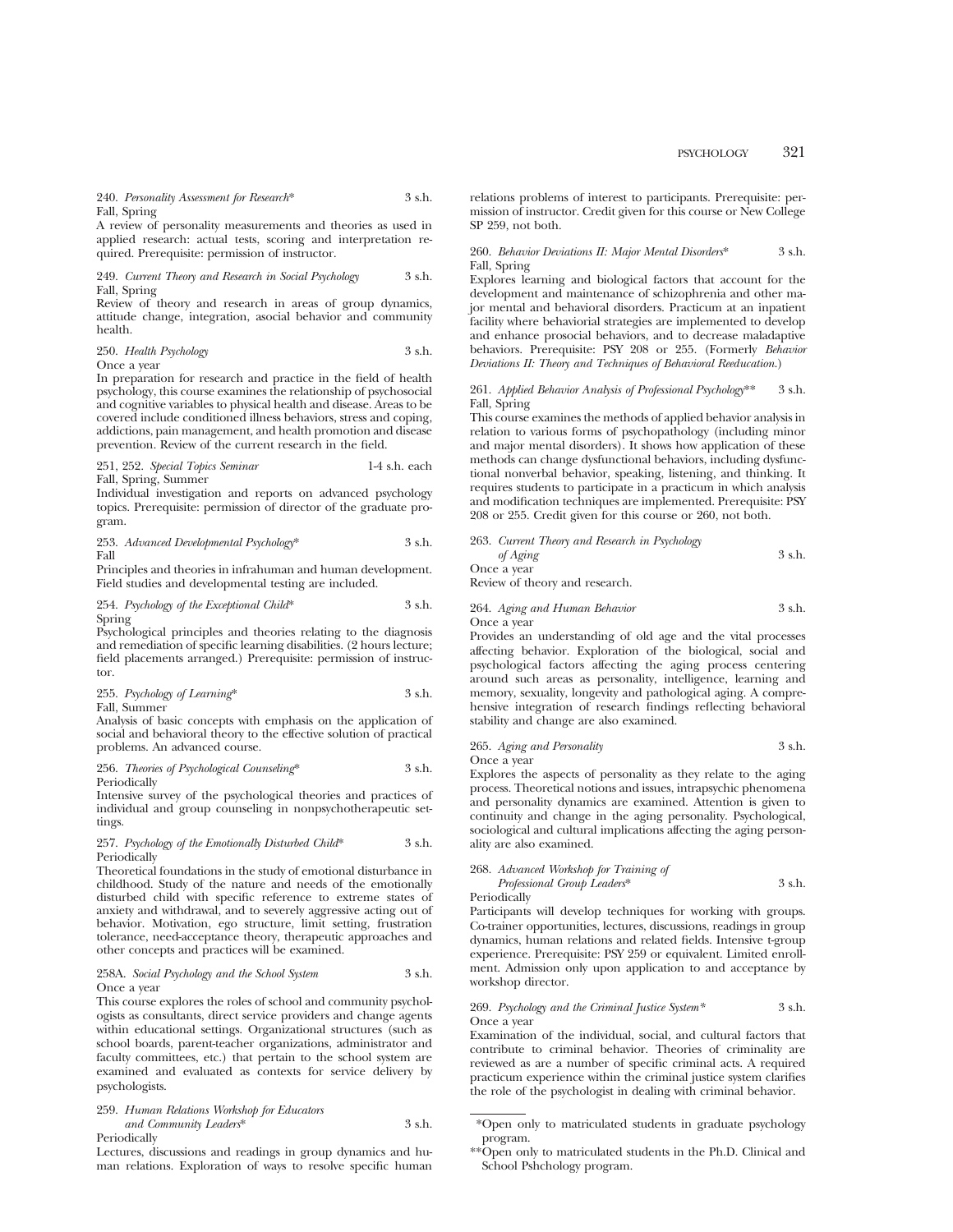## 322 PSYCHOLOGY

275. *Cross-Cultural and Ethnic Issues in Professional Psychology\** 3 s.h.

Fall

Implications of theory and research on minority and ethnic issues for the practice of psychology in schools, mental health settings and industry. Prerequisite: permission of instructor. May not be taken on a Pass/Fail basis.

#### 276. *Psychology of Hypnosis\** 3 s.h. Periodically

Course in theory, technique, management and phenomena of hypnosis. Course will combine lectures, discussion, demonstrations and practicum. Prerequisite: permission of instructor.

#### 278. *Psychometric Theory\** 3 s.h.

Once a year

Measurement theory, scaling models, test construction, fundamentals of factor analysis as a psychometric method and applications to content areas in psychology. Prerequisite: PSY 201.

279. *Surveying, Sampling and Scaling*\* 3 s.h. Once a year

Designed to teach students the basic concepts in survey construction, sampling theory, and practice and univariate techniques of scaling. Emphasis is on the design and use of evaluation instruments in various applied settings. Prerequisite: PSY 278 or permission of instructor.

#### 280. *Community Program Development and Evaluation*\* 3 s.h. Once a year

Principles and methods of initiating, developing and evaluating community service programs. Prerequisite: permission of instructor. (Formerly *Community Program Development and Research.*)

281. *Current Theory and Research in Rehabilitation*\* 3 s.h. Once a year

Review of current theory with a view toward the development of programmatic research, which will facilitate the solution of the problems of the physically and emotionally disabled.

283A. *Foundations of Industrial/Organizational Psychology I: Industrial Psychology\** 3 s.h. Fall

Extensive review of theoretical, research and applied issues in the field of industrial psychology. A combination of lecture and discussion strategies is utilized to cover the topics of legal issues, psychological measurement, job and task analysis, selection and recruitment, performance appraisal, training, compensation and job evaluation. (Formerly 283, *Social Psychology of Organizations and Systems.*)

283B. *Foundations of Industrial/Organizational Psychology II: Organizational Psychology\** 3 s.h.

Spring

Survey of the major topics in organizational psychology including work motivation, job satisfaction, stress, leadership, communication, job design, organizational development and organizational theories. Prerequisite: PSY 283A. (Formerly 283, *Social Psychology of Organizations and Systems.*)

284. *Personnel Selection*\* 3 s.h. Fall, Spring

General overview of personnel selection. Lectures and discussions relating to the following topics: legal issues and EEOC, job analysis, selection techniques (e.g., interviews, assessment centers, biographical data banks, psychological tests, honesty testing, drug and genetic screening) and measurement of work performance.

285. *Sexual Behavior and the Treatment of Sexual Disorders* 3 s.h.

Peri

A discussion of the principal forms of sexual function and etiology, diagnosis and treatment of sexual dysfunction. Prerequisite: permission of instructor.

286. *Measurement of Work Performance*\* 3 s.h. Fall, Spring

Review of current research, methods and applications of performance appraisal. Appraisal methods and rating formats are discussed in relation to issues of criteria relevance, legal considerations, and the distinction between subjective ratings and objective measures of performance. (Formerly 381.)

287. *Training and Development*\* 3 s.h. Fall, Spring

Review of research and theory related to training models, needs analysis, learning principles and transfer of training, instructional methodology, career development and the evaluation of training programs. Students are expected to develop and deliver a training program related to performance in the work environment.

288. *Work Motivation*\* 3 s.h. Fall, Spring

Cognitive and behavioral theories of motivation and their application to employee satisfaction and performance, with emphasis on the concepts of intrinsic and extrinsic motivation, equity, goals and incentives, values, needs and expectancies.

289. *Small Group Behavior*\* 3 s.h. Fall, Spring

The study of formal and informal groups, their structure and development. Topics covered include interaction and influence processes, problem solving, decision making, conflict and interpersonal relations.

290, 291. *Internship in Industrial/Organizational Psychology\** 3 s.h. each Fall, Spring

Supervised placement in industrial, business, or other organizational setting, typically a two-day-per-week internship. Weekly exploration and discussion of professional and ethical issues pertaining to the internship experience. (Formerly 370.)

#### 293A. *Psychology of Human Resources Management\** 4 s.h. Once a year

General review of the principles of administration and formal theories of management as applied to human resources management. Lectures and discussions relating to the following components of human resources: selection (EEOC guidelines, job and task analysis, testing simulation, assessment center); training and development (methods and principles); performance appraisal (assessment, evaluation and feedback); reward systems (compensation, quality of work life). Prerequisite: PSY 283A. May not be taken on a Pass/Fail basis.

299. *Seminar: Organizational Psychology\** 3 s.h. Once a year

Faculty and guest lectures on contemporary issues in industrial/ organizational psychology. Prerequisite: PSY 293A.

301. *Master's Essay* 3 s.h. Periodically

Supervision and instruction leading to the completion of the master's essay. Binding fee payable upon registration. Prerequisite: completion of comprehensives.

<sup>\*</sup>Open only to matriculated students in graduate psychology program.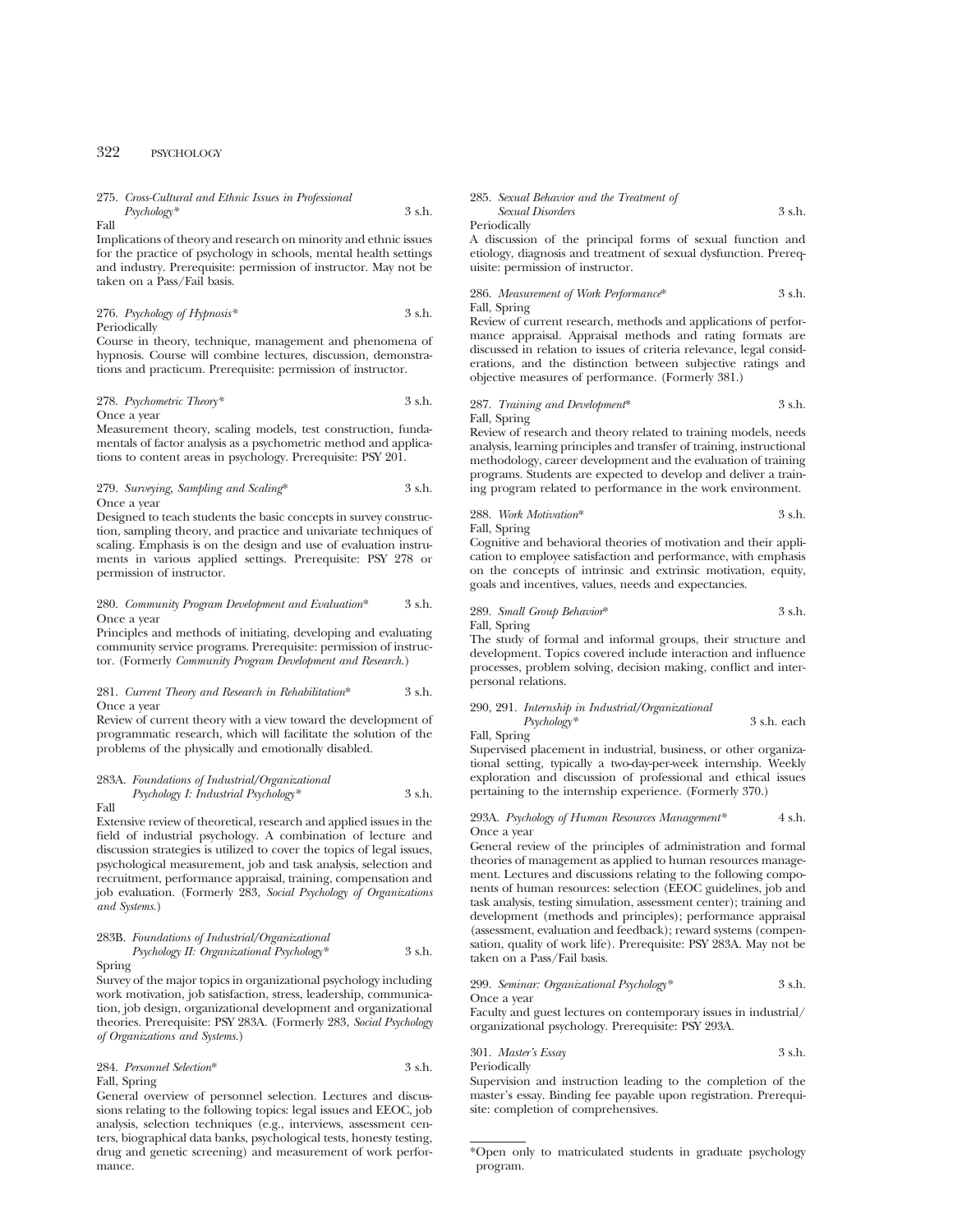## PSYCHOLOGY 323

#### 302. *Practicum: Advanced Research Methodology\** 1 s.h. Once a year

Concern with current developments and contemporary issues in industrial/organizational research methodology. A major emphasis is to give the student practical experience involving an experiment in an industrial/organizational setting. Prerequisites: PSY 203 and 223.

## 303. *School and Community Psychological Services: Development and*  $Adminisation<sup>*</sup>$

Spring

Goals and effective practices with attention to interaction with school staff, supervision of entering school psychologists, development of internship programs. (Formerly *School Psychological Services: Development and Administration.*)

#### 329. *Marital and Family Therapies\** 3 s.h. Fall, Spring

This course introduces advanced doctoral candidates in the Clinical and School Psychology Programs to the concepts, principles and issues associated with marital and family therapy. Both communication disorders and behavioral problems in the context of marriage and the family will be emphasized. The lecture will be accompanied by supervised assignment to therapist team pairs to work with families in which one or more members have been identified as dysfunctional.

#### 330. *School Psychological Services Internship I: Client-Directed Methods\** 3 s.h. Fall

Lectures cover methods of client-directed counseling and therapy with children and adults. Discussions center on lecture material and experiences students are having at their internship placements, including adjustment to the demands of different institutions and supervisors. Practicum: taped presentations, observations, role playing and independent counseling with clients at the Hofstra Psychological Evaluation and Research Center. Internship: two days per week in a public or special school setting. Prerequisites: completion of M.A. in Psychology and permission of instructor. (Formerly *Internship: Client-Directed Counseling and Therapy.*)

## 331. *School Psychological Services Internship II: Behavioral Counseling of Children and Adolescents\** 3 s.h.

Spring Methods of directive counseling and therapy and educational interventions. Discussion of lecture materials and internship placement experiences. Practicum: role playing, videotaped presentations and independent counseling with clients. Internship: two days per week in a public or special school setting and one day per week at the Hofstra Psychological Evaluation and Research Center. Prerequisite: PSY 330. (Formerly *Internship: Behav-*

*ioral Counseling of Children and Adolescents*.)

## 332. *Clinical Psychological Services Internship I: Behavior Therapy Methods\** 3 s.h.

Fall

Theories, techniques and empirical findings related to various procedures used in behavior therapy. Emphasis on in-vivo, imaginal and contingency management techniques. Practicum: practice of assertion training, deep muscle relaxation, systematic desensitization and covert conditioning during individual and group-student meetings. Individual behavior therapy with child and adult clients. Internship: three days per week in an approved clinical psychology placement including mental health clinics, hospitals, behavioral medicine and rehabilitation facilities, or drug and alcohol treatment programs. One day per week at the Hofstra Psychological Evaluation and Research Center. Prerequisite: PSY 331. (Formerly *Internship: Theory and Practice of Behavior Therapy I.)*

#### 333. *Clinical Psychological Services Internship II: Cognitive-Behavior Therapy\** 3 s.h.

Spring

Theories, techniques and empirical findings related to various forms of cognitive behavior therapy emphasizing rationalemotive psychotherapy. Practicum: independent cognitive and behavior therapy with child and adult clients at the Hofstra Psychological Evaluation and Research Center. Role playing and review of therapy tapes. Internship: three days per week in an approved clinical psychology placement including mental health clinics, hospitals, behavioral medicine and rehabilitation facilities, or drug and alcohol treatment programs. Prerequisite: PSY 332. (Formerly *Internship: Theory and Practice of Behavior Therapy II*.)

#### 334. *Internship: Applied Research\** 3 s.h. Fall

On-site experience in applied research, evaluation research, and/or program evaluation through supervised projects in the following areas of research: physical health, mental health, social services and industrial/organizational settings. This practicum course and its continuation courses include lectures, conferences and project discussions in addition to a two day per week internship. Prerequisite: permission of instructor.

335, 336, 337. *Internship: Applied Research*\* 3 s.h. each Once a year

Continuation of 334. Prerequisite: permission of instructor.

338. *Internship: Applied Research*\* 3 s.h. Fall

Continuation of 334, 335, 336, 337. Prerequisite: PSY 337.

339. *Internship: Professional Psychological Services*\* 3 s.h. Periodically

Intended for students specializing in clinical and school psychology. Field placements in community agencies to provide continued experience in psychotherapy, counseling and psychological assessment. Prerequisite: PSY 333.

#### 341. *Ethics and Professional Practices in Psychology*\* 1 s.h. Once a year

A review course in all areas such as schools, universities, mental health centers, mental hospitals, community centers, private practice, government service and in the area of research.

#### 342. *Grant Support for Psychological Research and Programs* 1 s.h.

Once a year

Identify sources of government and foundation funding for preand post-doctoral research, postdoctoral study, and the development of psychological training programs and services. Develop skills in proposal writing to obtain such funds. Gain knowledge of the structure of relevant government agencies and how to make contacts within them.

#### 349. *School-Community Internship I\** 3 s.h. Once a year

Students are exposed to administrative and consulting roles of psychologists who work in school and community settings. Emphasis is placed upon program development, administration, evaluation, and upon issues relevant to the supervision and overseeing of personnel within health service settings. Internship placement in a school system or a community agency is required.

| 350. School-Community Internship $II^*$ | 3 s.h. |
|-----------------------------------------|--------|
| Once a year                             |        |

Continuation of School-Community Internship I.

<sup>\*</sup>Open only to matriculated students in graduate psychology program.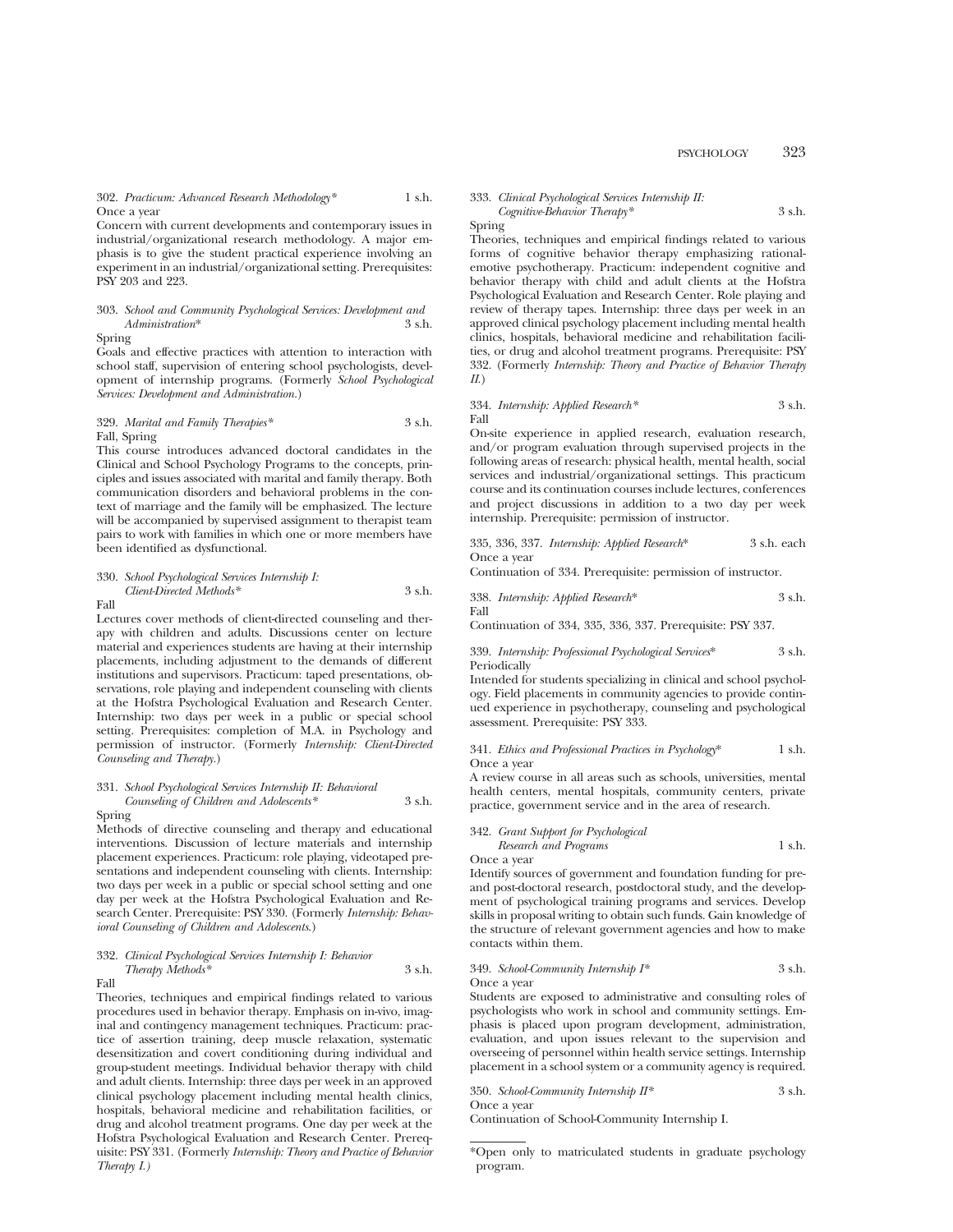#### 353. *Theoretical Orientations to Human Development\** 3 s.h. Fall, Spring

The critical evaluation of current theories of human development in terms of scientific adequacy. Techniques of theory construction and evaluation are emphasized. Field placements arranged.

## 360. *Internship: Motivational Theory, Worker Morale and Productivity*\* 3 s.h.

Once a year

Examination of psychological theories and research to understand and predict individual levels of motivation. Particular attention is given to the contribution of this literature in the areas of job satisfaction, morale and worker productivity. Practicum: on-site experiences in the application and/or research in job satisfaction and worker productivity. Internship: two days per week in public or private organizations under supervision. Prerequisite: permission of instructor.

361. *Internship: Group Interaction Processes\** 3 s.h. Once a year

Lectures and discussions relating to effective and ineffective communication and problem-solving procedures in task groups. Praticum: on-site experience in application and/or research in the analysis of group interaction processes. Internship: two days per week in public or private organizations under supervision. Prerequisite: permission of instructor.

#### 362. *Internship: Consumer Psychology\** 3 s.h. Once a year

Lectures and discussions relating to influences, group effects, communication, attitude change, decision making and purchasing processes, research methodology, the law and psychology, and the role of psychology in the judicial system. Practicum: on-site experience in the application and/or research in consumer psychology. Internship: two days per week in public or private organizations under supervision. Prerequisite: permission of instructor.

#### 363. *Internship: Research Design III\** 3 s.h. Once a year

Lectures and discussions relating to formative and summative program evaluation, cost effectiveness, cost benefit analysis, etc. Practicum: on-site experience in the application of evaluation, methodology and cost analysis. Internship: two days per week in public or private organizations under supervision. Prerequisite: permission of instructor.

#### 364. *Internship: Consulting and Communications\** 3 s.h. Once a year

Lectures and discussions relating to concepts of information processing, verbal and nonverbal communications, group and organizational communication, audits and effective consulting behaviors. Practicum: on-site experience in the application and/or research in communication measurement and training. Internship: two days per week in public or private organizations under supervision. Prerequisite: permission of instructor.

#### 382. *Research in Industrial/Organizational Psychology*\* 3 s.h. Fall, Spring

Participation in ongoing laboratory or field research in industrial/organizational psychology, individually supervised by members of the program faculty. May be taken a maximum of four times. Prerequisite: PSY 302.

399. *Psychotherapy with the Deaf Via Total Communication* 3 s.h. Periodically

Readings, discussion and practicum related to the specific psychological problems of the hearing impaired; modes and methods of communication, verbal and nonverbal; appropriate psychotherapeutic techniques, client-centered, behavioral, rationalemotive, etc.; instruction in total communication and practice in small group and individual therapy sessions under supervision.

#### 601. *Dissertation Seminar*\* 3 s.h. Fall

Exploration of dissertation topics and examination of related research. Credit for the course requires the development and design of a specific dissertation outline and the written agreement by a faculty member to sponsor the dissertation.

602. *Dissertation Proposal Preparation*\* 3 s.h. Fall, Spring

Through individual consultation with a sponsor, students fully develop their doctoral research proposal and present it for approval to their three-person dissertation committee. May be taken twice. Three credits are applied towards the doctoral degree when Form II is approved and filed with the chairperson in psychology. (Formerly *Dissertation Seminar.*)

## 603A. *Extended Dissertation Advisement*\* 3 s.h. Fall, Spring

For students who have not completed a satisfactory dissertation proposal and who have not had Form II signed by a sponsor and two additional committee members after enrolling in PSY 602 twice.

If, after completing PSY 603A, the student still has not a signed Form II, he/she will be dropped from the program. This course may be taken only once. May not be taken on a Pass/Fail basis. No credit toward degree.

## 604. *Dissertation Advisement*\* 3 s.h. Fall, Spring

In consultation with a sponsor, students execute their approved research study, analyze their data, write up the results, and defend the project in a final oral examination. May be taken three times. Three credits are applied towards the doctoral degree when the approved dissertation has been placed in the Hofstra University Axinn Library.

## 605A. *Dissertation Extension*\* 3 s.h. Fall, Spring

For students who have not completed the dissertation and passed their oral examination after enrolling in PSY 604 three times.

If, at the end of this course, the student still has not completed the dissertation, he/she will be dropped from the program. This course may be taken only once. May not be taken on a Pass/Fail basis. No credit toward degree.

# Publishing Studies

SEE ENGLISH

# Quantitative Methods (QM)

Administered by the Department of Business Computer Information Systems and Quantitative Methods. Associate Professor Nasri, *Chairperson*

Minors in Business, see page 99.

## **COURSES**

In addition to semester notations next to each course, a selection of courses is offered during January and Summer sessions.

<sup>\*</sup>Open only to matriculated students in graduate psychology program.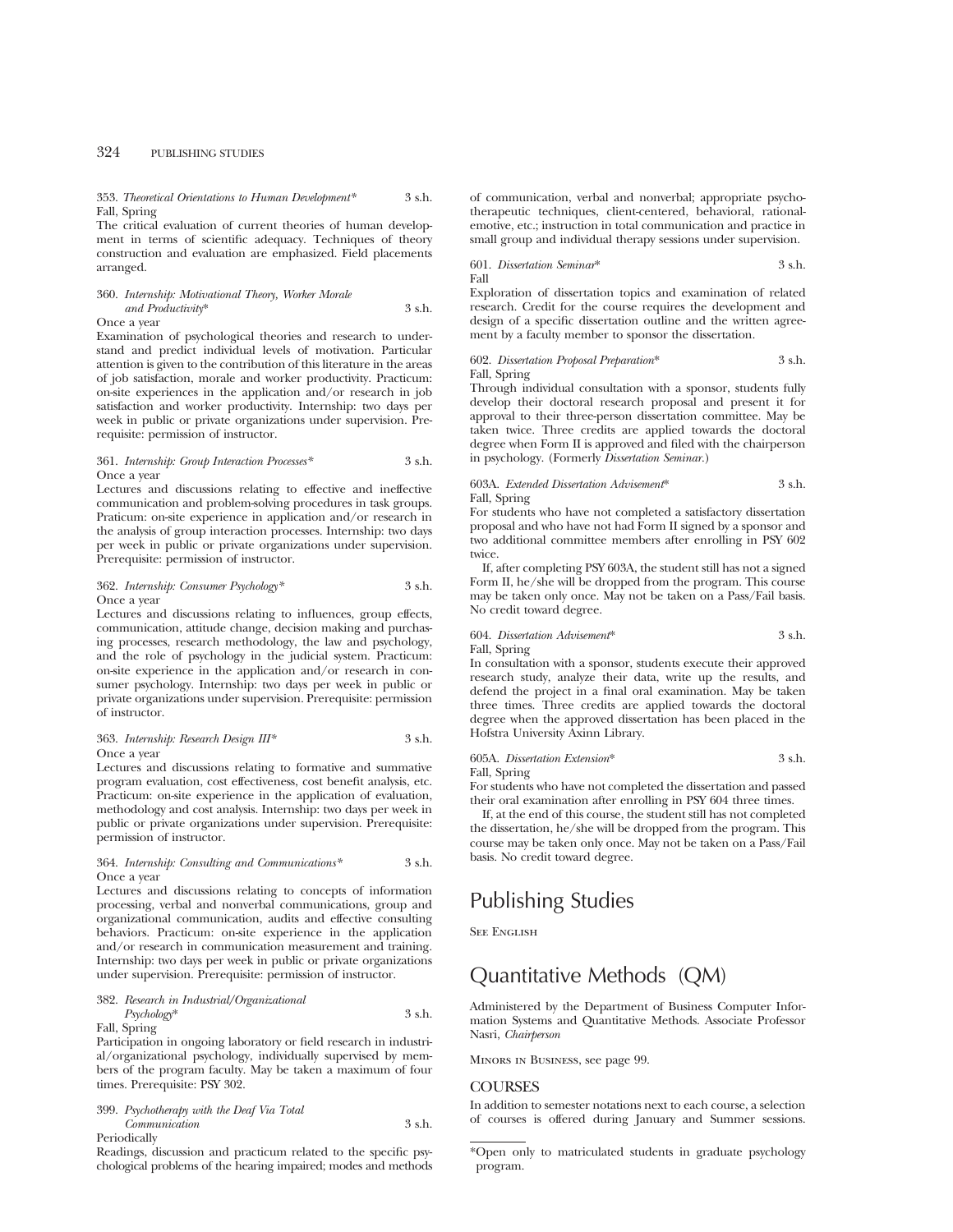Consult the *January* and *Summer Sessions* bulletins for these schedules.

1. *Introduction to Business Statistics* 3 s.h. Fall, Spring

Collection, classification, presentation and use of statistical data in solving business problems. Topics include descriptive statistics, probability, decision analysis, estimation and hypothesis testing. No credit for both this course and MATH 8 or BIO 100 or PSY 140 or SOC 139 or QM 201.

122. *Intermediate Business Statistics* 3 s.h.

Fall, Spring

Builds upon and continues the work introduced in QM 1. Topics include statistical quality control, analysis of variance, chi-square test and the analysis of contingency tables, simple and multiple regression, correlation, and time series models with applications to business forecasting. Prerequisites: QM 1, BCIS 10.

#### 146. *Statistical Techniques for Total Quality Management* 3 s.h. Once a year

Modern statistical techniques for the implementation of Total Quality Management. Statistical methods including control charts and process capability, and acceptance sampling for variables and attributes are discussed. Other topics include Taguchi methods, information technology and quality, and management of the quality improvement process. Prerequisite: QM 122, or the equivalent and permission of the department chairperson.

150. *Business Forecasting* 3 s.h.

Periodically

Various forecasting procedures utilized in business settings are covered in order to analyze time-series data. Topics include regression analysis, smoothing procedures, decomposition methods, seasonal models and Box-Jenkins concepts. Actual business problems are emphasized. Software packages are utilized. Prerequisites: BCIS 10, QM 122.

160. *Applied Data Modeling* 3 s.h. Periodically

Builds on the regression and correlation concepts introduced in QM 122. Topics include advanced regression modeling, financial modeling and categorical data analysis. Techniques are applied to solve a variety of business problems. Extensive use of SAS computer software. A course project is required. Prerequisites: BCIS 10, QM 122.

#### 184. *Deterministic Models in Operations Research* 3 s.h. Periodically

Formulation and solution of mathematical programming models with specific business applications will be stressed. Topics include linear programming and its ramifications, network models and integer programming. Prerequisites: QM 122 and junior class standing or above. Same as MGT 184.

#### 185. *Probabilistic Models in Operations Research* 3 s.h. Periodically

Operations research concepts involving uncertainty are explored with applications to business related problems. Topics include inventory models, queuing theory, simulation and stochastic process. Prerequisite: QM 122.

#### 201. *Quantitative Analysis With Business Applications*\* 3 s.h. Fall, Spring

Descriptive statistics, probability and probability distributions, interval estimation, hypothesis testing, sampling, statistical quality control and chi-square tests. (Formerly *Introduction to Quantitative Methods.*)

210. *Advanced Applications for Quantitative Analysis*\* 3 s.h. Fall, Spring

Regression modeling, analysis of variance, time series analysis and business forecasting methods, and nonparametric methods. Use of statistical packages. Prerequisite: QM 201 or approved equivalent. (Formerly *Quantitative Analysis in Business*.)

215. *Business Forecasting*\* 3 s.h. Periodically

Statistical techniques used in the forecasting of time series and their applications to business problems. Topics include smooth ing and decomposition methods, seasonal variation, autoregressive moving average methods and Box-Jenkins techniques. Prerequisite: QM 210.

217. *Decision Analysis*\* 3 s.h. Periodically

Introduction to the analysis of decision making under uncertainty with applications to business problems. Topics include Bayesian concepts, decision trees, assessments and revision of probabilities, sensitivity analysis and multicriteria decision making. Prerequisite: QM 210.

## 220. *Operations Research and Decision Making*

*Under Uncertainty*\* 3 s.h. Periodically

Formulation and use of models of operations research in business problems. Topics include inventory models, PERT/ CPM, queuing theory, simulation and dynamic programming. Prerequisite: QM 210.

230. *Mathematical Programming*\* 3 s.h. Periodically

Mathematical programming models for business related problems. Topics include linear programming and its ramifications, network models, integer programming, and nonlinear programming. Prerequisite: QM 210.

#### 250. *Multivariate Data Analysis Methods*\* 3 s.h. Periodically

Computer package-based approach to multivariate methods using SAS and other statistical packages. Topics include principal component analysis, canonical correlation analysis, factor analysis, multidimensional scaling and cluster analysis, discriminant analysis. Prerequisite: QM 210.

#### 255. *Quality Management and Statistical Quality Control*\* 3 s.h. Periodically

Criteria for quality in a wide range of business and organizational activities, managerial roles in quality assurance, total quality system approach, vendor quality control, quality cost programs, quality motivation programs, quality circles, quality control in service industries, quality reporting information systems and statistical techniques for quality assurance. Course emphasizes case oriented approach. Prerequisite: QM 210.

401. *Quantitative Analysis for Managers*\*\* 4 s.h. Periodically

Introduction to concepts and methods in quantitative analysis which are most useful to executives in managing productive processes. Major emphasis is on improving executives' understanding of variation and its control and reduction consistent with a commitment to continuous improvement. The course consists of three modules. The first concentrates on summarizing and describing data, and modeling randomness and variability using probability theory. Topics included in this module are descriptive statistics, statistical process control, probability, sampling, estimation, and hypothesis testing. The second module concentrates on the use of regression analysis and experimentation to improve performance. Topics include simple and multiple regression and correlation, design of experiments, and

<sup>\*</sup>Open only to matriculated Zarb School of Business graduate students and/or M.A. in Health Administration students where appropriate.

<sup>\*\*</sup>Open only to matriculated Zarb School of Business E.M.B.A. students.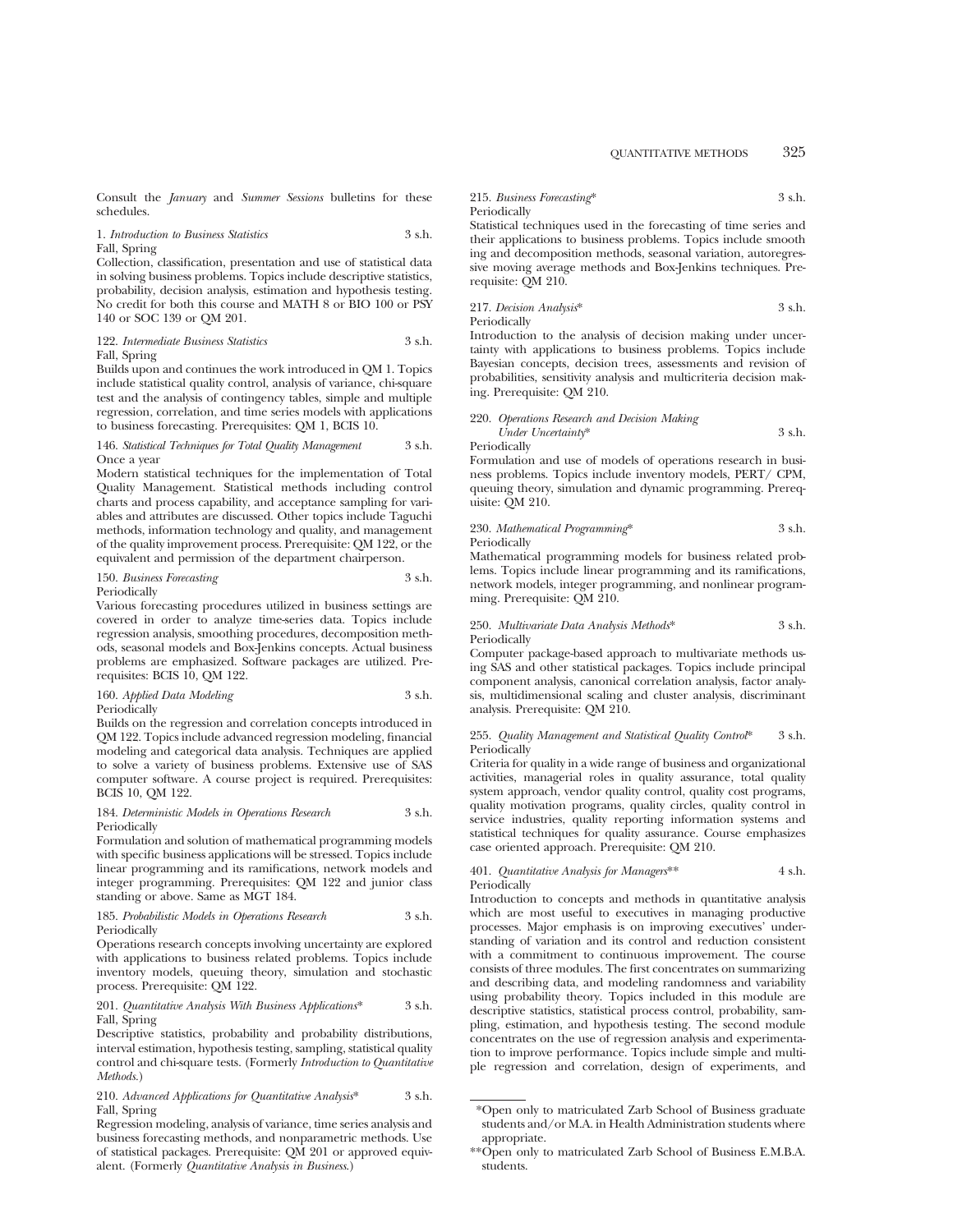## 326 READING

analysis of variance. The third module focuses on the decision sciences models that are most widely used in the practice of management decision making. Among these are decision analysis, linear programming (with emphasis on formulation, computer solution, and sensitivity analysis) and simulation. Use of statistical software and spreadsheets are emphasized throughout the course.

# Reading (READ)

Administered by the Department of Administration and Policy Studies. Professor Shakeshaft, *Chairperson*

Assistant Professor Moeller, Director of the Reading/Writing Learning Center

Associate Professors O'Loughlin, Unruh; Assistant Professors Henry, McCallister, Moeller.

The master's, professional diploma and doctoral degree programs in reading are registered with the New York State Department of Education, and the master's and professional diploma programs meet certification requirements.

The Reading Program offers two undergraduate courses and a variety of academic programs for the graduate student.

The Reading/Writing Learning Center offers noncredit clinical services for the University and for the community at-large.

#### Undergraduate Courses

The undergraduate offering consists of two developmental reading courses, READ 11, and the advanced course, READ 12. READ 12 may be applied toward liberal arts credit. These courses focus on developing the higher-level reading skills essential for the most efficient acquisition of knowledge through written communication, discursive and nondiscursive.

#### Graduate Programs

The graduate offerings include masters', professional diploma and doctoral programs, all of which have been registered with the New York State Department of Education. The master's and professional diploma programs meet the requirements for certification of teachers of reading.

## MASTER OF SCIENCE IN EDUCATION IN READING

The program is designed to prepare teachers for the following:

- 1. Positions as classroom teachers with special competence in the teaching of reading.
- 2. Positions as reading teachers working with individuals and small groups.
- 3. Positions as reading specialists with the responsibility of assisting classroom teachers.

#### Admission Requirements

(1) B.A. or B.S. degree (undergraduate academic average will be considered); (2) letter of recommendation; (3) satisfactory score on the National Teacher Examination, the Miller Analogies Test or the Graduate Record Examination; (4) interview with representative of the Reading faculty. All applicants accepted will be classified as matriculated Master of Science students.

#### Requirements for Degree Candidacy

(1) minimum of B in two of first three reading courses, (2) recommendations of two Reading faculty members. Upon completion of the foregoing requirements, the matriculated master's student becomes a Master of Science degree candidate.

## Degree Requirements

(1) satisfactory score on comprehensive examination, (2) completion of a minimum of 35 semester hours in prescribed courses with a satisfactory grade-point average.

Required courses for the Master of Science in Education in Reading:

READ 220, 224 or 225, 235 or 236, 240, 241, 242, 245 or 246, 248, 250; FDED 200 or 240, or approved alternate 3-credit 200-level FDED course; PSY 211.

See complete graduate information, page 67.

## MASTER OF SCIENCE IN EDUCATION IN READING AND SPECIAL EDUCATION

The dual Master of Science program in reading and special education (K-12) leads to Clinical Specialist in Reading for Children with Learning Disabilities and to New York State certification in reading and special education.

Admission Requirements

- 1. a bachelor's degree;
- 2. a New York State elementary or secondary education teaching certificate;
- 3. satisfactory score on the Graduate Record Examination, the Miller Analogies Test, or the National Teacher Examination;
- 4. three letters of reference, one of which must be from a supervisor who is familiar with the applicant's teaching competency;
- 5. interview with members of the Reading and Special Education departments.

#### Requirements for Degree Candidacy

(must occur prior to the completion of 12 s.h.)

- 1. recommendation of one member each of the Reading and the Special Education faculties with whom the student has had a course;
- 2. a minimum grade of B in two of first three courses in reading and special education.

#### Degree Requirements

- 1. completion of a minimum of 48 semester hours in prescribed courses with a satisfactory cumulative grade-point average;
- 2. satisfactory completion of the competency-based program in reading and special education;
- 3. satisfactory scores on the comprehensive examinations in reading and special education.

## Required Courses

- Reading Courses—26 s.h.<br>READ 220. Reading, W 220. *Reading, Writing, & Cognition*, 3 s.h.
	- 224. *Teaching of Reading*, 3 s.h.
		- 240. *The Reading Teacher in the School & Clinic Setting (K-12)*, 4 s.h.
		- 241. *Case Studies in Reading (K-12),* 4 s.h.
		- 245. *Teaching Reading in the Content Areas*, 3 s.h.
		- 248. *Assessment & Evaluation of Reading & Writing*, 3 s.h.
		- 250. *Practicum in Instructional Strategies & Assessment*, 3 s.h.
		- 251. *Teaching Reading to the Learning Disabled & the Indifferent Learner*, 3 s.h.

Special Education Courses—22 s.h.<br>SPED 201. The Exceptional Child.

- 201. *The Exceptional Child: Cognitive & Affective Functions*, 3 s.h.
	- 241. *Nature & Needs of Children with Emotional/Behavior Disorders,* 3 s.h., or
	- 249. *Nature & Needs of Individuals with Physical Impairments: Psychology of Persons with Disabilities,* 3 s.h.
	- 246. *Nature & Needs of Students with Neurological Impairments/Learning Disabilities,* 3 s.h.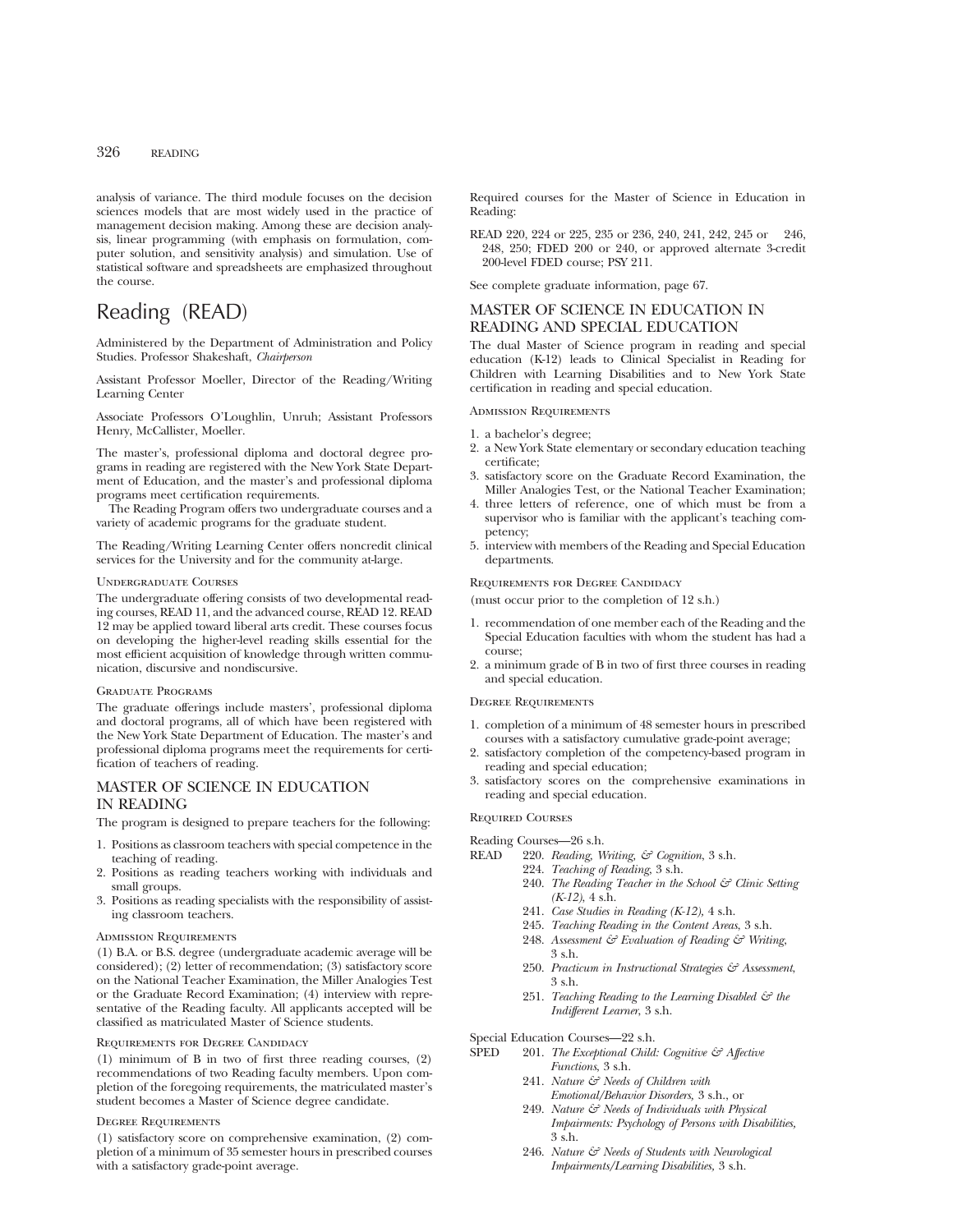- 242. *Psychoeducational Assessment in Special Education,* 3 s.h.
- 245. *Curriculum & Methods in the Education of Students with Disabilities,* 4 s.h.
- 237. *Practicum: Teaching Children with Disabilities,* 6 s.h.

See complete graduate information, page 67.

## MASTER OF ARTS: READING, LANGUAGE, AND COGNITION

The program is designed to provide the foundation for the Ph.D. and to prepare candidates for the following:

- 1. Reading specialists with primary interest in diagnostic and remedial work with individuals and small groups in clinic settings.
- 2. Reading specialists or coordinators with the responsibility of assisting classroom teachers dealing with students with severe reading disabilities.
- 3. Reading specialists concerned with theories of language and learning as the foundation for instruction.

#### Admission Requirements

(1) B.A. or B.S. degree (undergraduate academic average will be considered); (2) letter of recommendation from principal or supervisor under whom applicant has worked or recommendation from a University faculty member; (3) satisfactory score on Miller Analogies Test or the National Teacher Examination; (4) interview with a representative of the Reading faculty. All students accepted will be classified as matriculated Master of Arts students.

#### Requirements for Degree Candidacy

(1) minimum of B in two of the first three reading courses, (2) recommendations of two Reading faculty members. Upon completion of the foregoing requirements, the matriculated master's student becomes a Master of Arts degree candidate.

#### DEGREE REQUIREMENTS

(1) satisfactory score on comprehensive examination; (2) competence in statistics: satisfactory completion of RES 259 and 259L, which may also be used toward course work requirement; (3) master's essay; (4) completion of 33-36 semester hours in prescribed courses with a satisfactory grade-point average.

#### **REQUIRED**

READ 220, 224, 240, 241, 245, 248, 255, 301; RES 259, 259L.

Electives: one chosen from READ 222, 250, 251; PSY 211, WRIT 200.

See complete graduate information, page 67.

## THE PROFESSIONAL DIPLOMA IN READING

The professional diploma program is divided into Program "S" for students who already hold a Master of Science in Education degree in Reading or in another area, and Program "A" for students who already hold a Master of Arts degree in Reading or in another area.

PROGRAM "S" provides students with a competence in the following areas:

- 1. the initiation and administration of a school- or district-wide reading program;
- 2. the improvement of instruction through assistance to classroom teachers.

Program "A": provides students with a foundation for the Ph.D. in Reading.

#### Admission Requirements

(1) minimum of two years full-time teaching experience or its equivalent; (2) master's degree (graduate academic record will be considered); (3) recommendations from two school administrators under whom the applicant has worked; (4) satisfactory score on the Graduate Record Examination, the Miller Analogies Test, or the National Teacher Examination; (5) personal interview with a member of the Reading faculty.

#### Requirements for Diploma Candidacy

(1) minimum of B in two of the first three reading courses, (2) recommendations from two members of the Reading faculty.

#### Diploma Requirements

minimum of 65 hours of course work beyond the bachelor's degree.

**NOTE:** students who have not received their master's in reading at Hofstra must take a comprehensive examination in reading upon completion of READ 240 or 241.

#### Advanced Standing

(1) the maximum advanced standing for students other than Hofstra graduates with a master's specialization in reading will be a master's degree plus 6 hours of work beyond the master's; (2) the maximum advanced standing for Hofstra graduates with a master's specialization in reading will be 12 hours.

Total course work within the Master's and Advanced Study programs must include the series which follows.

## PROGRAMS OF STUDY

Program "S-1": for candidates holding M.S. in Ed. in Reading from Hofstra:

READ 239, 245, 249, 255, 256; SPCH 235 or 243; 15 hours of electives, under advisement, in writing, special education, psychology, or other approved areas.

Candidates for supervisory certification must take the above 15 hours in reading, READ 360 and 18 hours of prescribed work in educational administration.

Program "S-2": for candidates holding M.S. in Ed. in areas other than reading:

READ 220, 224, 235 or 236, 239, 240, 241, 242, 245, 248, 249, 250, 255, 256; PSY 211.

Program "S-3": for candidates holding M.S. in Ed. in Reading and Special Education from Hofstra:

READ 220, 235 or 236, 239, 242, 249, 255, 256.

Program "A-1": for candidates holding M.A. in Reading from Hofstra:

READ 235 or 236, 239, 245, 255, 256; plus 12 hours of electives, under advisement, from the following areas: special education, psychology, sociology/anthropology, speech, writing or other approved areas.

Program "A-2": for candidates holding a Master of Arts degree in an area other than reading:

READ 224, 235 or 236, 239, 245, 248, 250, 256, 240, 241, 242; PSY 211; RES 259, 259L or equivalent.

#### DOCTORAL PROGRAMS IN READING

The *Doctor of Education* in Reading, Language, and Cognition is designed for teachers, reading and language arts specialists, and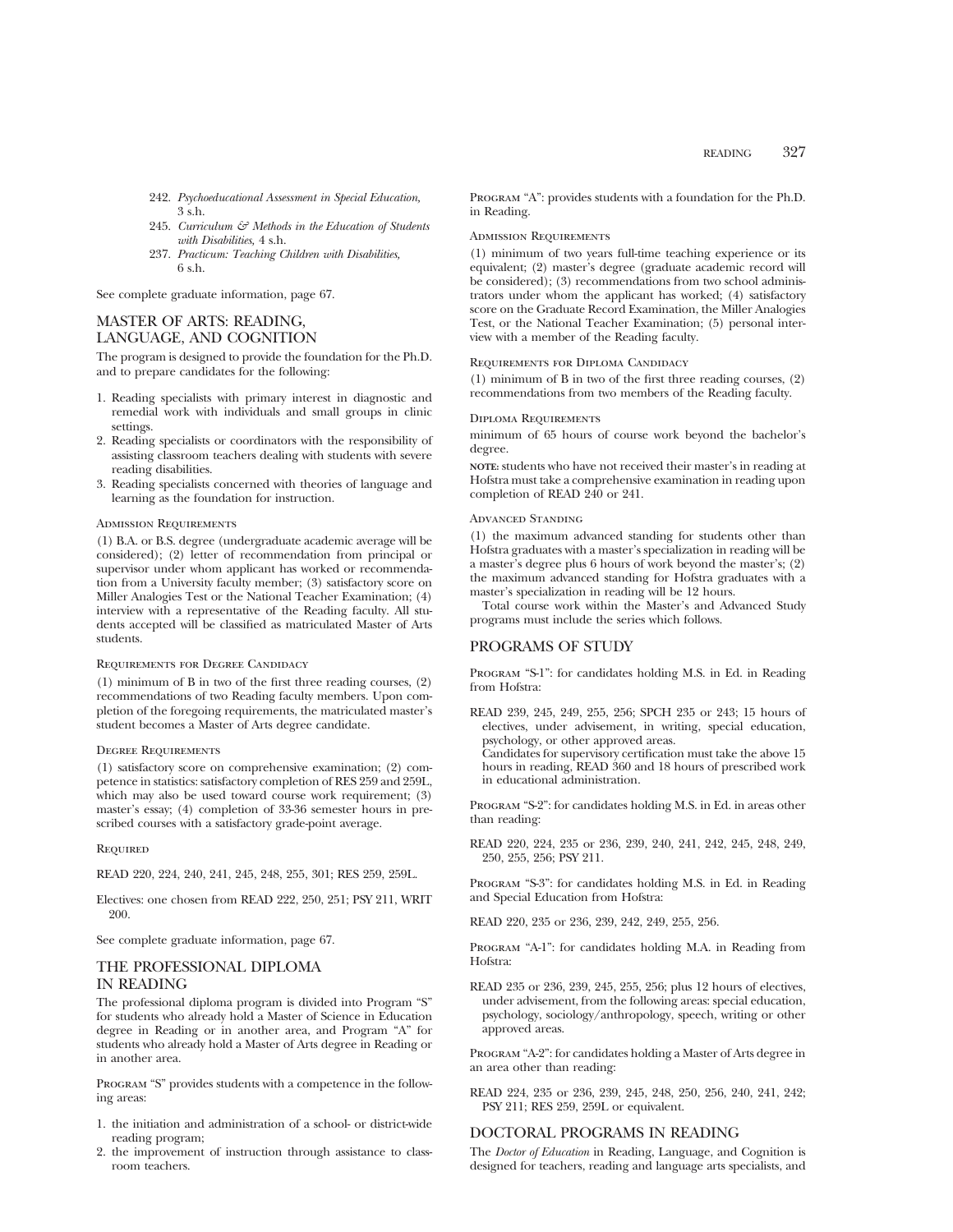## 328 READING

other professional personnel in the public schools who will be concerned primarily with practice and college-level teaching. It includes the basic reading courses in the programs which lead to the Master of Science in Education in Reading and the Professional Diploma in Reading, Program "S-1."

The *Doctor of Philosophy* in Reading, Language, and Cognition is designed for specialists concerned primarily with research, experimentation and higher education, and includes the basic reading and psychology courses in the programs leading to the Master of Arts degree in Reading, Language, and Cognition and the Professional Diploma in Reading, Program "A-1" or "A-2."

A bilingual/bicultural emphasis in the Ed.D. or Ph.D. program is provided for bilingual applicants (Spanish-English) who work in or wish to prepare to work in bilingual settings.

An early childhood emphasis in the Ed.D. program is provided for applicants who work in or wish to prepare to work in early childhood stages.

#### General Requirements

#### *Matriculation*

- 1. Basic University requirements for doctoral degrees.
- 2. Letters of recommendation from two supervisors, administrators or college professors who are in a position to rate the applicant.
- 3. Teaching experience: 3 years for Ed.D. prior to entering and 5 years before completion; for Ph.D. candidates, teaching experience adequate for providing the necessary experiential background to develop meaningful research proposals.
- 4. Master's degree or equivalent.
- 5. Academic proficiency in undergraduate and graduate study.
- 6. A satisfactory score on the Miller Analogies Test or the Graduate Record Examination.
- 7. Statement of goals (on application supplement).
- 8. Satisfactory score on the department's Doctoral Admissions Examination in Reading and Writing. For foreign applicants, a satisfactory score on the TOEFL.
- 9. Bilingual applicants must take a language proficiency examination in English and Spanish.

#### Degree Candidacy

Students will be admitted provisionally until they fulfill the following requirements necessary for full acceptance as degree candidates. These requirements must be met within three years of matriculation:

- 1. Master's comprehensive examination for students whose master's degree was not taken in the Hofstra University Reading Department. The results of this examination will be used to plan the student's advanced course of studies and to make up any deficiencies.
- 2. For Ed.D. candidates, satisfactory completion of RES 259, 259L, 260 and 260L or equivalents. For Ph.D. candidates, satisfactory completion of RES 259, 259L, 260, 260L, 363, 363L or equivalents. In some cases, RES 363 and 363L (4 s.h.) are also required for the Ed.D. candidates, depending on the nature of their dissertations. These courses may also be used toward course work requirements.
- 3. For Ph.D. candidates, a reading knowledge of a modern language, preferably French, German or Spanish.
- 4. Acceptance by the Graduate Committee.

#### Degree Requirements

- 1. Completion of a minimum of 90 graduate credits for both the Ed.D. and the Ph.D.
- 2. A comprehensive examination. The doctoral comprehensive examination must be taken during or after READ 363.
- 3. Satisfactory completion of the dissertation and the oral examination based upon it. The oral examination must be scheduled through the major adviser. The Ed.D. dissertation will concentrate on practical application to a school situation and may be descriptive in nature. The Ph.D. dissertation will concentrate on basic research having more universal applica-

tion. It will be either statistical in nature or designed to develop theoretical models based on an insightful analysis in depth of basic research already completed or in combination with case studies. Candidates must complete all requirements within 5 years of acceptance as a degree candidate.

#### **RESIDENCY**

Students who matriculate for the doctoral programs in reading must spend one year in full-time residence or fulfill the options approved by the Graduate Committee. (See Degree Requirements, Residency, page 74.)

Advanced Standing

- 1. Students who have taken graduate courses at other institutions which are similar to courses required in the Hofstra University Reading programs may apply for advanced standing.
- 2. Transfer credit up to 45 semester hours may be granted for similar courses taken in programs leading to a master's degree or a professional diploma.

See complete doctoral information, page 73.

## Ed.D. PROGRAM IN READING, LANGUAGE, AND COGNITION

The Doctor of Education in Reading, Language, and Cognition program is planned to prepare the following:

- 1. Specialists who coordinate reading services in schools on a district-wide basis.
- 2. Consultants with major responsibility for curriculum improvement on a district-wide level.
- 3. Instructors who intend to teach reading and language arts courses at the college level.
- 4. For bilingual candidates, the initiation and administration of school-wide or district-wide bilingual reading and language arts programs.
- 5. For bilingual candidates, the improvement of bilingual reading and language arts instruction through assistance to bilingual classroom teachers.
- 6. Instructors who are teaching an integrated language arts program at the early childhood level.

#### Program Requirements

*Basic Courses*

- 220. *Reading, Writing, & Cognition, 3 s.h.* 
	- 223. *Advanced Reading Instruction for Teachers of Bilingual Children & Adolescents*, 3 s.h., or
	- 224. *Teaching of Reading*, 3 s.h.
	- 235. *Strategies in Teaching Children's Literature*,  $3$  sh.
	- 239. *Psycholinguistic Foundations for Reading & Writing Instruction,* 3 s.h.
	- 240. *The Reading Teacher in the School & Clinic Setting (K-12)*, 4 s.h.
	- 241. *Case Studies in Reading (K-12)*, 4 s.h.
	- 242. *Reading Clinic Internship*, 3 s.h.
	- 245. *Teaching Reading in the Content Areas*, 3 s.h.
	- 248. *Assessment & Evaluation of Reading & Writing*, 3 s.h.
	- 249. *Supervision of Reading Programs*, 3 s.h.
	- 250. *Practicum in Instructional Strategies & Assessment*, 3 s.h.
	- 251. *Teaching Reading to the Learning Disabled & the Indifferent Learner*, 3 s.h.
	- 255. *Psychological Foundations of Reading & Writing Instruction*, 3 s.h.
	- 256. *Psycholinguistics, Sociolinguistics, & the Processes of Reading & Writing*, 3 s.h.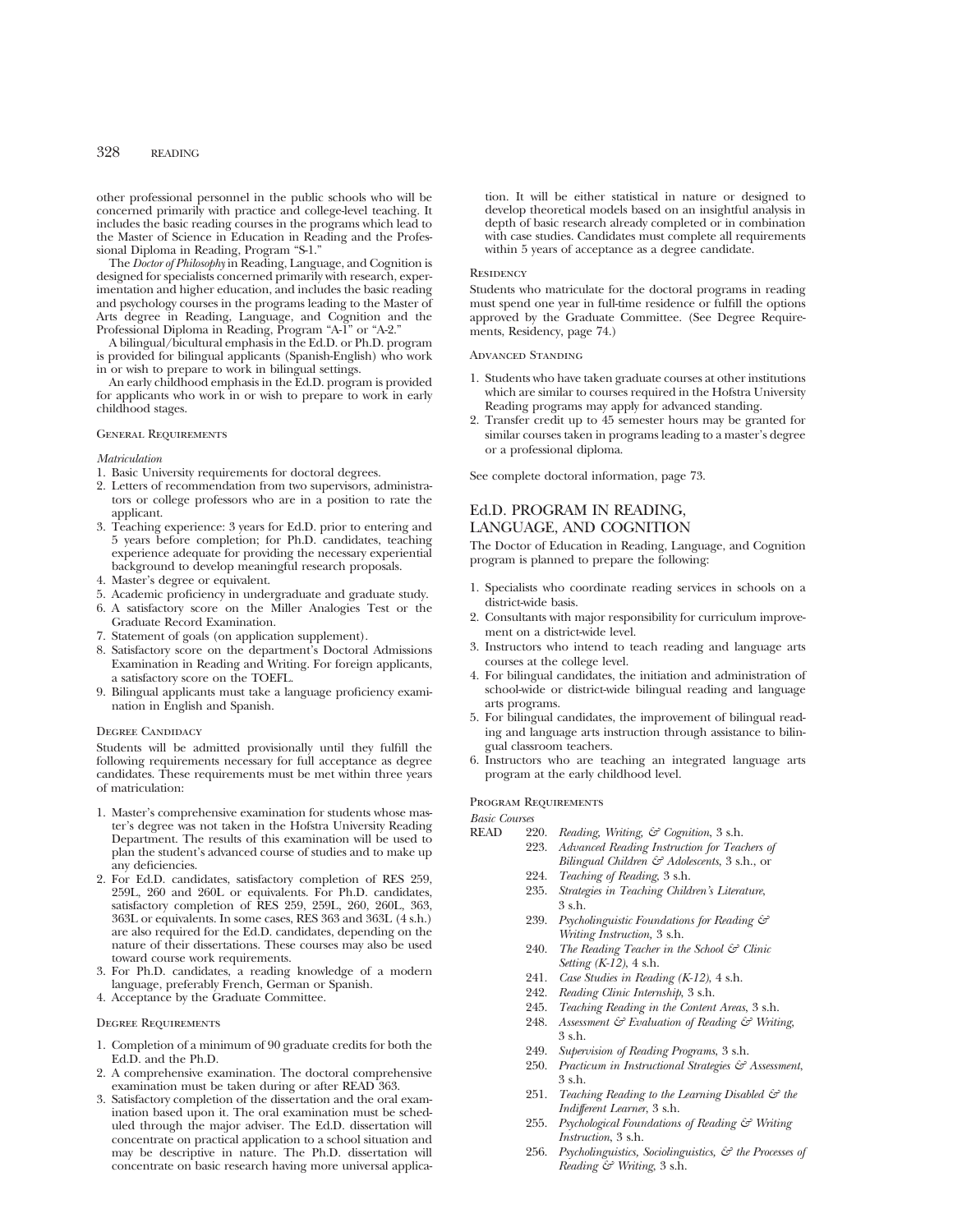| <b>PSY</b>  |       | 211. Intellectual Assessment, 3 s.h.                    |
|-------------|-------|---------------------------------------------------------|
| <b>FDED</b> | 222.  | <i>Qualitative Research Methods, 3 s.h.</i>             |
|             |       | 223. Analysis of Qualitative Data, 3 s.h.               |
| <b>RES</b>  |       | 259. Introduction to Statistical Methods in Educational |
|             |       | Research, 3 s.h.                                        |
|             |       | 259L. Computer Laboratory, 1 s.h.                       |
|             | 260.  | Inferential Statistics in Educational Research,         |
|             |       | 3 s.h.                                                  |
|             | 260L. | Computer Laboratory, 1 s.h.                             |
|             |       |                                                         |

Bilingual candidates: students who have completed the M.A. in Bilingualism with a specialization in elementary education are required to take 9 semester hours of special doctoral seminars. Students who have not completed the above degree and specialization are required to take, in addition, bilingual education courses, under advisement.

*Advanced Courses*

READ 361. *Research Designs in Reading & Writing*, 3 s.h. 362-363. *Seminar in the Evaluation of Research in Reading*, 6 s.h. 601. *Dissertation Seminar,* 3 s.h.

**NOTE:** a student who has not completed 601, *Dissertation Seminar*, must enroll in 602, *Dissertation Proposal Preparation*, until the dissertation proposal is accepted. The student must then enroll in 604, *Dissertation Advisement*, the following semester and must maintain continuous enrollment in dissertation preparation until the dissertation is completed.

READ 602. *Dissertation Proposal Preparation*, 3 s.h. 604. *Dissertation Advisement*, 3 s.h.

**NOTE:** a student must enroll in 604 for 3 s.h. in the first semester and thereafter continue to register in 604 until the dissertation is completed, at which time a minimum of 6 s.h. of credit must be received.

*Electives*

28 hours from among the following, with possible substitutions of up to 15 credits from liberal arts, under advisement.

- READ 222. *Literacy in Families & Communities,* 3 s.h.
	- 252. *Practicum in Teaching Reading to the Learning Disabled & the Indifferent Learner*, 3 s.h.
	- 260. *Foundations of Reading for Teachers of Bilingual Children & Adolescents*, 3 s.h.
	- 351. *Independent Studies in Reading*, 1-6 s.h.
	- 360. *Internship in Supervision of Reading Instruction*, 6 s.h.
- FDED 200. *Philosophy of Education*, 3 s.h., or any other 3 semester hour 200-level foundations of education course, under advisement.
- EADM 214. *Theories & Practices of Supervision*, 3 s.h.
	- 219. *Patterns of Building Unit Administration*, 3 s.h.
	- 222. *Human Relations in School Personnel Management*, 3 s.h.
	- 231. *School Public Relations*, 3 s.h.
	- 241. *Supervision of Instruction & Curriculum Development*, 3 s.h.
	- 245. *Selected Issues in School Administration*, 3 s.h.
	- 247. *Data Processing for School Administrators*, 3 s.h.
- 
- ELED or SED 207. *Dynamics of Curricular Change*, 3 s.h. 227. *Elementary School Curriculum*, 3 s.h., or
- 236. *Modern Trends in Elementary Education*, 3 s.h., or
- SED 241. *Patterns of Curriculum*, 3 s.h.
- 
- PSY 254. *Psychology of the Exceptional Child*, 3 s.h.<br>SPCH 235. *Introduction to Speech-Language-Hearing*. 235. *Introduction to Speech-Language-Hearing Disorders*, 3 s.h.
	- 243. *Language Disorders & Learning Disabilities: Kindergarten Through Adulthood,*, 3 s.h.
- SPED 201. *The Exceptional Child: Cognitive & Affective Functions*, 3 s.h.
- 241. *Nature & Needs of Children with*
- *Emotional/Behavior Disorders,* 3 s.h.
- 242. *Psychoeducational Assessment in Special Education,* 3 s.h.
- 246. *Nature & Needs of Students with Neurological Impairments/Learning Disabilities,* 3 s.h.

Early Childhood Emphasis

This 18 semester hour concentration is designed for students interested in early childhood education. Required courses for this emphasis are: ELED 270, 271, 272, 273, 274, 275.

## Ph.D. PROGRAM IN READING, LANGUAGE, AND COGNITION

The Doctor of Philosophy in Reading, Language, and Cognition program is planned to prepare the following:

- 1) Reading specialists who plan to engage in research, evaluation and experimentation in the field of reading.
- 2) Reading specialists taking leadership positions in clinics.
- 3) Reading specialists who plan to teach and direct research in colleges and universities.
- 4) Personnel for bilingual/bicultural programs in schools, for supervisory positions, research and college testing.

Program Requirements

*Basic Courses*

- READ 220. *Reading, Writing, & Cognition*, 3 s.h.  $Advanced Reading Instruction for Teachers of$ 
	- *Bilingual Children & Adolescents*, 3 s.h., or 224. *Teaching of Reading*, 3 s.h.
	- 235. *Strategies in Teaching Children's Literature*, 3 s.h., or
	- 236. *Literature for Adolescents & Young Adults*, 3 s.h.<br>239. *Psycholinguistic Foundations for Reading &* 239. *Psycholinguistic Foundations for Reading &*
	- *Writing Instruction,* 3 s.h. 240. *The Reading Teacher in the School & Clinic*
	- *Setting (K-12)*, 4 s.h.
	- 241. *Case Studies in Reading (K-12)*, 4 s.h.
	- 242. *Reading Clinic Internship*, 3 s.h.
	- 245. *Teaching Reading in the Content Areas*, 3 s.h. 248. *Assessment & Evaluation of Reading & Writing*, 3 s.h.
	- 249. *Supervision of Reading Programs*, 3 s.h.
	- 250. *Practicum in Instructional Strategies & Assessment*, 3 s.h.
	- 251. *Teaching Reading to the Learning Disabled & the Indifferent Learner*, 3 s.h.
	- 255. *Psychological Foundations of Reading & Writing Instruction*, 3 s.h.
	- 256. *Psycholinguistics, Sociolinguistics, & the Processes of Reading & Writing*, 3 s.h.
- PSY 211. *Intellectual Assessment*, 3 s.h.
	- FDED 222. *Qualitative Research Methods,* 3 s.h.
	- 223. *Analysis of Qualitative Data,* 3 s.h.
- RES 259. *Introduction to Statistical Methods in Educational Research*, 3 s.h., or equivalent
	- 259L. *Computer Laboratory*, 1 s.h.
	- 260. *Inferential Statistics in Educational Research*, 3 s.h.
	- 260L. *Computer Laboratory*, 1 s.h.
	- 363. *Multivariate Analysis & Multidimensional Scaling Methods*, 3 s.h.
	- 363L. *Computer Laboratory*, 1 s.h.

Bilingual candidates: students who have completed the M.A. in Bilingualism with a specialization in elementary education are required to take 9 semester hours of special doctoral seminars, under advisement. Students who have not completed the above degree and specialization are required to take, in addition, bilingual education courses, under advisement.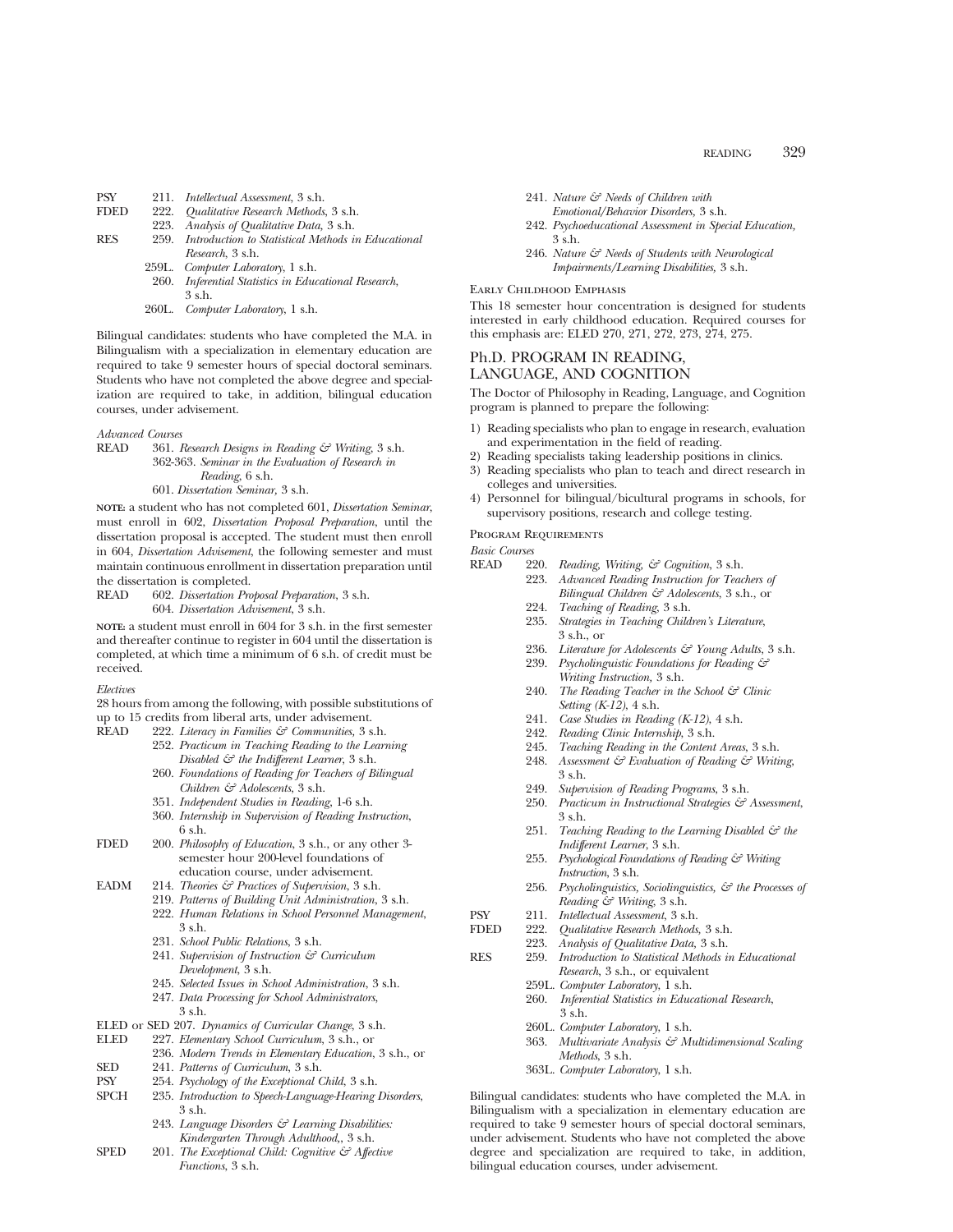*Advanced Courses*

READ 361. *Research Designs in Reading & Writing,* 3 s.h. 362-363. *Seminar in the Evaluation of Research in Reading*, 6 s.h.

601. *Dissertation Seminar,* 3 s.h.

**NOTE:** a student who has not completed 601, *Dissertation Seminar*, must enroll in 602, *Dissertation Proposal Preparation*, until the dissertation proposal is accepted. The student must then enroll in 604, *Dissertation Advisement*, the following semester and must maintain continuous enrollment in dissertation preparation until the dissertation is completed.<br>READ 602. Dissertation Pro

READ 602. *Dissertation Proposal Preparation*, 3 s.h. 604. *Dissertation Advisement*, 3 s.h.

**NOTE:** a student must enroll in 604 for 3 s.h. in the first semester and thereafter continue to register in 604 until the dissertation is completed, at which time a minimum of 6 s.h. of credit must be received.

# *Electives*

- READ 222. *Literacy in Families & Communities,* 3 s.h.
- 252. *Practicum in Teaching Reading to the Learning Disabled & the Indifferent Learner*, 3 s.h. 351. *Independent Studies in Reading*, 1-6 s.h.
- 360. *Internship in Supervision of Reading Instruction*,  $6 \,$ s.h.
- FDED 200. *Philosophy of Education*, 3 s.h. or any other 3 semester hour 200-level foundations of education course, under advisement

12 hours of electives, under advisement, from psychology, sociology, anthropology, and other related cognate areas.

12-13 hours from the liberal arts other than psychology, under advisement (not required for bilingual students).

#### Bilingual/Bicultural Emphases

Students enrolled in the bilingual/bicultural doctoral program will have an adviser in the Spanish Department as well as in the Reading Department. A member of the Spanish Department will serve on each student's dissertation committee. Advisers in the Spanish Department are:

Professor McNair, *Chairperson*

Professors Rodriguez, Thompson; Associate Professor Cao

Required courses in the Spanish Department are SPAN 307, 308, 309 and 9 semester hours of electives selected under advisement.

For Courses in Writing, see page 378.

#### COURSES IN READING MAY NOT BE APPLIED TOWARD LIBERAL ARTS CREDIT EXCEPT FOR READ 12. See page 48.

#### COURSES

In addition to semester notations next to each course, a selection of courses is offered during the January and Summer sessions. Consult the *January* and *Summer Sessions* bulletins for these schedules.

Undergraduate Courses

## 11. *Development of College Reading* 3 s.h.

#### Fall, Spring

Diagnosis of each student's reading abilities followed by a developmental program emphasizing efficient study-reading techniques, vocabulary development, rate and comprehension.

12. *Development of College Reading* 3 s.h. Fall, Spring, Summer

Development of advanced reading power covering both speed and depth of comprehension. Emphasis on writing patterns and analytical and critical evaluation processes in communication. May be applied toward liberal arts credit.

#### Graduate Courses

220. *Reading, Writing, and Cognition* 3 s.h. Fall, Spring, Summer

Designed to introduce the student to the theoretical underpinnings of the reading and writing processes. The interrelationship between language and cognition provides the framework upon which a philosophy of instruction is derived.

#### 222. *Literacy in Families and Communities* 3 s.h. Fall, Spring

Literacy and cultural practices of children and families of diverse ethnic groups are studied. Relationships between literacy practices, and school success are explored, as are means by which families and communities can influence school practices. Prerequisite or corequisite: READ 220 or permission of instructor.

#### 223. *Advanced Reading Instruction for Teachers of Bilingual Children and Adolescents* 3 s.h. Periodically

A study of methods and materials in bilingual/bicultural classes. Topics include diagnosis, reading readiness, word recognition techniques, comprehension skills, vocabulary development and study skills.

224. *Teaching of Reading* 3 s.h. Fall, January, Spring, Summer

Review and analysis of current approaches to reading instruction. Topics include classroom assessment, motivation, concept and language development, word recognition, the comprehension process, vocabulary improvement, content area reading, writing process, computer applications and classroom management. Instructional strategies, materials and individual learning styles are emphasized. Classroom observations are required.

#### 225. *Teaching Reading on the Secondary Level* 3 s.h. Periodically

Designed to aid teachers in understanding reading problems and improving classroom reading instruction in the content areas.

#### 235. *Strategies in Teaching Children's Literature* 3 s.h. Fall, Spring

Conceptual framework underlying a literature program and its relationship to the other dimensions of a total language arts curriculum. Strategies for motivating or bringing children and books together, developing reading interests, attitudes and tastes, and facilitating cognitive and affective responses to literature are emphasized. Topics include recommendations for building a classroom library, an analysis of the literary works of major authors and illustrators, and the development of literature units based on timely and contemporary themes and issues.

#### 236. *Literature for Adolescents and Young Adults* 3 s.h. Spring

Survey of literature written for adolescents and young adults with emphasis on the development of criteria for evaluation of various genre and styles. Special emphasis given to response techniques which take into consideration the cognitive, linguistic, affective, and cultural factors relevant to reader and text.

#### 239. *Psycholinguistic Foundations for Reading and Writing Instruction* 3 s.h.

Fall

Intensive study of the interrelationship of the impressive and expressive functions of language. Present contributions of linguistics, psycholinguistics and sociolinguistics are discussed. Emphasis on strategies related to reading and writing; their interdependence and implementation in the school curriculum; collaborative learning; assessment techniques and research findings. Students are required to engage in a teacher-research project. Prerequisite: READ 220. (Formerly *Seminar in Linguistics:*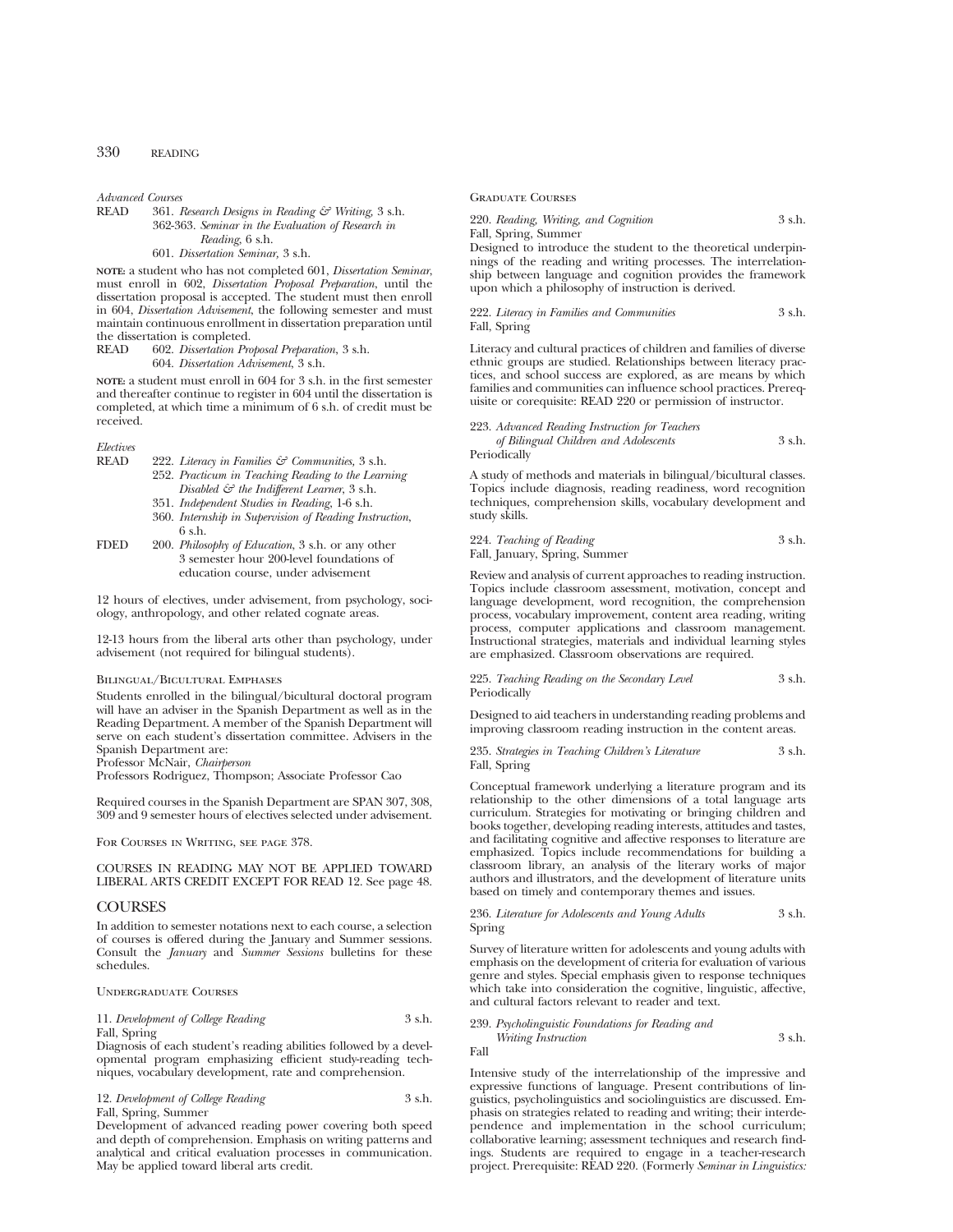240. *The Reading Teacher in the School and*

$$
Clinic Setting (K-12) \t\t 4 s.h.
$$

Fall, Spring

Participation in the variety of responsibilities required of reading teachers in classroom, clinic and district settings. Presentations and demonstration lessons required. Registration by permission of department. Prerequisites: READ 224, 245, 248, 250. Bilingual students take READ 223 instead of 224. All but bilingual and reading/special education students must have taken PSY 211. All students must have an interview with the instructor. (Formerly 240-241, *Case Studies in Remedial Reading (K-12)*.)

241. *Case Studies in Reading (K-12)* 4 s.h. Spring, Summer

Systematic presentation of developmental and remedial techniques and supervised individual instruction with children and/or adolescents from a variety of backgrounds in a variety of settings. Special attention given to those students making the transition from the reading of Spanish to English. Case presentations and demonstration lessons required. Registration by permission of department. Prerequisites: READ 224, 240, 245, 248, 250. Bilingual students take READ 223 instead of 224. All but bilingual and reading/special education students must have taken PSY 211. All students must have an interview with the instructor. (Formerly 240-241, *Case Studies in Remedial Reading (K-12)*.)

#### 242. *Reading Clinic Internship* 3 s.h. Fall, Spring, Summer

A program held in the Clinic in which the student observes and teaches under the guidance of a qualified clinician. The intern meets with the clinic group for two hours each week and attends a weekly seminar where problems and procedures are investigated. Registration by permission of the department only. Prerequisites: READ 240, 241 required for students in M.S. program.

#### 245. *Teaching Reading in the Content Areas* 3 s.h. Fall, Spring, Summer

Demonstration and practice of procedures for fusing reading content and process with emphasis on teaching comprehension, study techniques, writing, vocabulary and word analysis in the content subjects. Strategies to facilitate processing, storage and retrieval at various grade levels are developed. Classroom observations are required of inexperienced students. Prerequisite: READ 224.

#### 246. *Practicum in Teaching Secondary Reading* 3 s.h. Periodically

Application of theory and methodology. Work on specific lesson plans for teaching reading through content fields. Emphasis on interpretive and study skills. Lessons designed by class members are taught in their own instructional settings with feedback in the practicum. Flexibility in lesson planning is encouraged to meet the needs of students from varying linguistic and cultural backgrounds. Prerequisite: READ 224 or 225; for bilingual majors, READ 223.

#### 248. *Assessment and Evaluation of Reading and Writing* 3 s.h. Fall, Spring

Designed to prepare students to assess and evaluate the reading and writing ability, both strengths and weaknesses of children, adolescents, and adults using informal and standardized means of assessment, and to prepare instructional plans based on assessments. Prerequisites: READ 220, 224 and/or 225, 245 or 246, PSY 211; for bilingual majors, READ 223. For nonmajors, READ 224, 225 and permission of instructor. There is a fee for testing materials. (Formerly *Diagnosis of Reading Difficulties (K-12.*)

#### 249. *Supervision of Reading Programs* 3 s.h. Fall

Designed for reading teachers, present and future supervisors and administrators of school reading programs. Discussion of the organization, administration and evaluation of reading programs from a supervisor's point of view.

#### 250. *Practicum in Instructional Strategies and Assessment* 3 s.h. Fall, Spring, Summer

The application of assessment and evaluation theory to classroom and clinical situations. Emphasis on appropriate instructional strategies and techniques for children, adolescents, and adults with reading and writing difficulties, including those from differing cultural and linguistic backgrounds. Prerequisite: READ 248. This course should be taken the semester immediately following READ 248. There is a fee for testing materials. (Formerly *Practicum in Remedial Treatment Techniques.*)

## 251. *Teaching Reading to the Learning Disabled and the Indifferent Learner* 3 s.h.

Spring Designed to provide the theory and rationale underlying specific procedures in the diagnosis and treatment of reading problems. Multisensory teaching techniques (CASIL) to facilitate decoding and encoding, and psychodrama to stimulate self-motivation are emphasized. Prerequisite: READ 250.

## 252. *Practicum in Teaching Reading to the Learning Disabled and the Indifferent Learner* 3 s.h.

Spring

Demonstration and practice of the diagnostic and remedial techniques used to improve reading cognitively and affectively are the primary focuses of this practicum. Relationship of CASIL to language experience approaches, Orton-Gillingham and Fernald is covered.

#### 255. *Psychological Foundations of Reading and*

*Writing Instruction* 3 s.h. Fall

Designed to acquaint students with the psychological foundations of the reading and writing processes. The interrelationship of learning theory and personality factors and their application to reading and writing instruction are stressed. The multidisciplinary nature of research into the reading, writing and thinking processes is noted. (Formerly *Psychological Foundations of Reading Instruction.*)

#### 256. *Psycholinguistics, Sociolinguistics, and the Processes of Reading and Writing* 3 s.h.

Spring The structure of language and the application of linguistic, psycholinguistic and sociolinguistic principles in reading instruction. Special attention to the needs of bilingual learners from bicultural backgrounds and students who speak dialects of English different from standard. Relates psycholinguistics and sociolinguistics to the learner, the nature of materials, purposes, the instructional setting and the instructor, models of reading and writing are highlighted. Prerequisites: READ 220, 239, RES 259, 259L, 260, 260L, FDED 222, 223. Pass/Fail grade only.

| 260. Foundations of Reading for Teachers of |        |
|---------------------------------------------|--------|
| Bilingual Children and Adolescents          | 3 s.h. |
|                                             |        |

Periodically Review of the literature on bilingualism and reading, including research studies from language acquisition and development, literature for children, linguistics, psycholinguistics and sociolinguistics.

#### 266. *The Administrator and the Reading Program* 3 s.h. Summer

Designed to help the administrator understand all aspects of the school reading program from kindergarten through high school. The course will include such topics as reading theory and practice, description of various reading programs (developmental, corrective and remedial), new approaches to reading instruction, relationships with reading staff members, community relationships and knowledge of materials. For advanced students in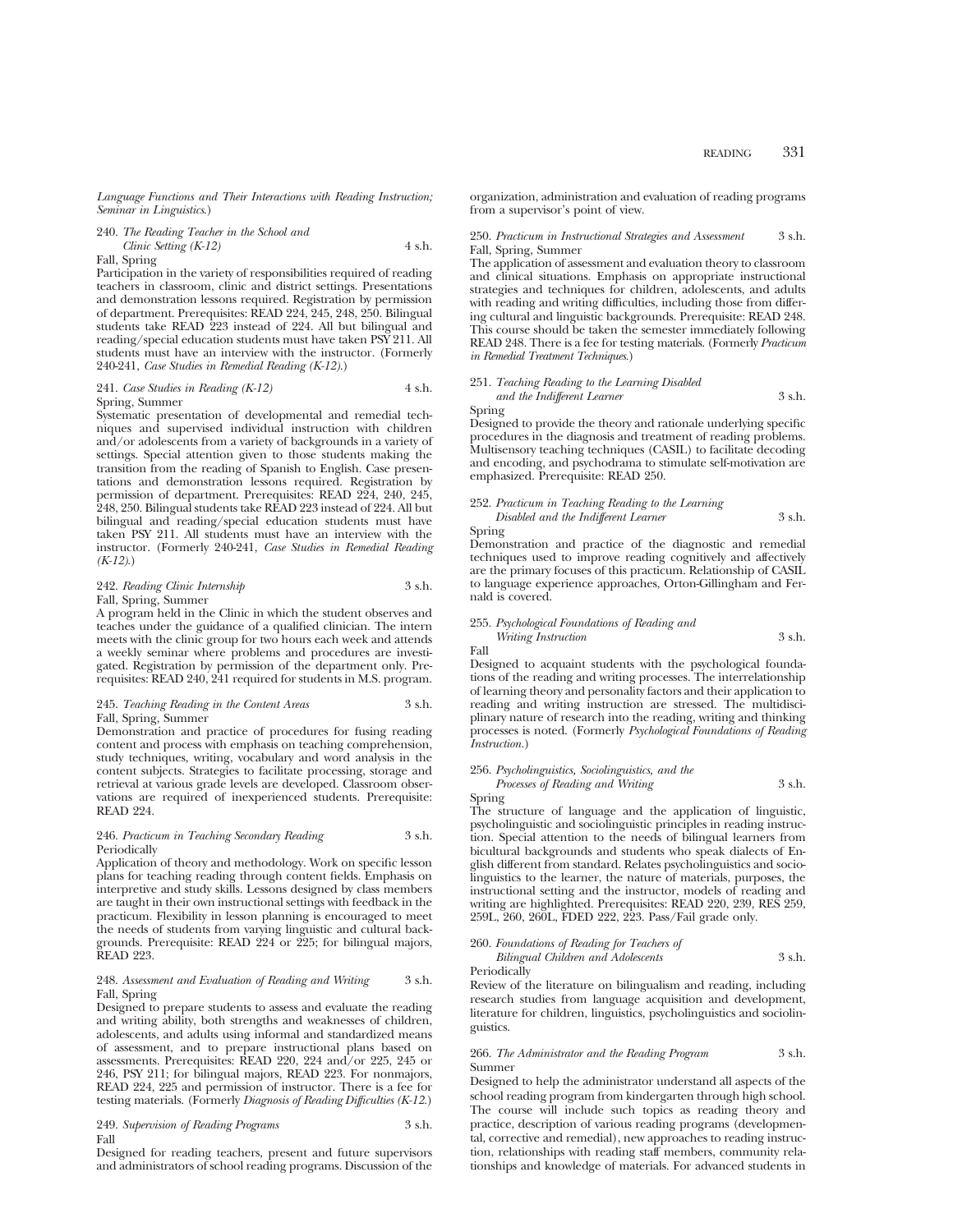educational administration and doctoral candidates in Clinical and School Psychology Program.

275. *Literacy in Early Childhood Education* 3 s.h. Once a year

Same as ELED 275. Prerequisite: one graduate course in the teaching of reading is recommended.

280 through 289, A-Z. *Advanced Workshops in Reading Education* 1-3 s.h. each

Fall, January, Spring, Summer

Designed to meet the needs of reading specialists, coordinators or supervisors, for help in the solution of current reading problems in such areas as linguistics or cross-cultural and developmental reading at all levels.

As individual subjects are selected, each is assigned a letter (A-Z) and added to the course number. Any course may be taken a number of times so long as there is a different letter designation each time it is taken.

| 301. Master's Thesis | 3 s.h. |
|----------------------|--------|
| Fall, Spring, Summer |        |

For M.A. candidates only. (Formerly *Master's Essay.*)

351. *Independent Studies in Reading* 1-6 s.h. Fall, January, Spring, Summer

Individual investigation and exploration of related research in the areas of the student's special interests and/or dissertation topic. Prerequisite: permission of adviser.

#### 360. *Internship in Supervision of Reading Instruction* 6 s.h. Periodically

Fieldwork in supervision and administration of reading programs in the public schools. Periodic seminars on field experiences and exploration of possible solutions to problems. This internship is designed to prepare reading specialists for certification as building or district reading supervisors or coordinators. It is not intended for those seeking certification to qualify as building principals, district supervising principals or superintendents. These candidates should enroll for EADM 310, 311, or 312, *Administrative Internship*. Prerequisites: master's in reading and permission of instructor.

#### 361. *Research Designs in Reading and Writing* 3 s.h. Summer

A discussion of a variety of research designs related to reading and writing processes. Procedures appropriate to the design are also considered. Open to advanced doctoral candidates only. Prerequisites: READ 256, RES 259, 259L, 260, 260L, FDED 222, 223. Pass/Fail grade only. (Formerly *Experimental Research Designs in Reading*.)

# 362-363. *Seminar: Evaluation of Research*

*in Reading* 3 s.h. each

362: Fall; 363: Spring

This two-semester course acquaints doctoral students with the basic studies related to reading and writing instruction. During the first semester, emphasis on studies, theories, and models of reading and writing emphasizing the disciplines of linguistics, psycholinguistics, and sociolinguistics as well as sociology and anthropology. During the second semester, reading and writing studies, theories, and models grounded in psychology and physiology are stressed along with studies related to curriculum and instruction. Across both semesters, students study and evaluate a variety of classic and contemporary research reports. Students are responsible for developing the related literature for their own dissertation topics. Prerequisite: READ 361. Pass/Fail grade only.

365. Internship: College Teaching of Reading and Writing Fall, Spring

Designed for doctoral or post-master's candidates who are teaching or intend to teach at the college level. Students work closely with a senior professor in the planning of classroom instruction at both the undergraduate and graduate levels. The needs of adult learners and techniques for motivating and teaching these students are emphasized. Prerequisite: permission of instructor. Pass/Fail grade only.

$$
601. \ Discentration\ Seminar \hspace{2.5cm} 3\ \mathrm{s.h.}
$$
 Fall

Clarification and structuring of a dissertation topic as a research undertaking. Presentation, analysis and critique of participant's research outlines leading to departmental acceptance of the research proposal. Orientation to dissertation organization and writing format. Prerequisites: READ 362-363. Pass/Fail grade only.

602. *Dissertation Proposal Preparation* 3 s.h. Fall, Spring, Summer

For students whose dissertation proposals have not been approved in 601. Registration in 602 is continuous until the proposal is accepted. No degree credit granted for 602.

604. *Dissertation Advisement* 3 s.h.

Fall, Spring, Summer

Doctoral candidates enroll in 604 upon departmental acceptance of the dissertation proposal. Registration in 604 is continuous until the dissertation is accepted.

A student must enroll in 604 for 3 s.h. in the first semester and continue to register in 604 until the dissertation is completed, at which time a minimum of 6 s.h. of credit must be received.

Students do not have to register during the summer unless the dissertation is completed during the summer. They register each semester until the dissertation is completed and they have successfully defended their proposal.

# Rehabilitation Counseling (REHB)

Center for Special Education and Rehabilitation, See Page 23.

Administered by the Department of Counseling, Research, Special Education, and Rehabilitation. Associate Professor Wong, *Chairperson*

Associate Professor Lechowicz, *Program Director*

## MASTER OF SCIENCE IN EDUCATION

The Master of Science in Education in Rehabilitation Counseling is designed to train students as professional counselors to understand the physical, psychosocial and economic needs of persons with disabilities and to assist them toward vocational and psychological independence, including appropriate employment and independent living and functioning. The program also includes specialty courses by which students prepare for working in psychiatric and deafness rehabilitation settings. Graduates work in a variety of rehabilitation settings including state-federal rehabilitation agencies, medical centers, rehabilitation facilities, Veteran's Administration hospitals, substance abuse programs, mental health centers, independent living programs, insurance companies, allied health facilities and private practice—48-54 s.h. program.

Prospective students with baccalaureate degrees can complete the comprehensive curriculum in two academic years. Acceleration is possible with the approved transfer of a maximum of 12 appropriate course credits. Part-time and nonmatriculated students, as well as those preparing for related professions, are accepted. The program is fully accredited by the Council on Rehabilitation Education and advanced students are eligible for certification as Certified Rehabilitation Counselors (CRC).

Extensive fieldwork is an essential component of the academic training program. A number of rehabilitation facilities in the Long Island and New York Metropolitan areas provide prepracticum, practicum, and internship experiences and training.

**NOTE:** National Rehabilitation Association or American Counseling Association sponsored Liability Insurance is strongly recom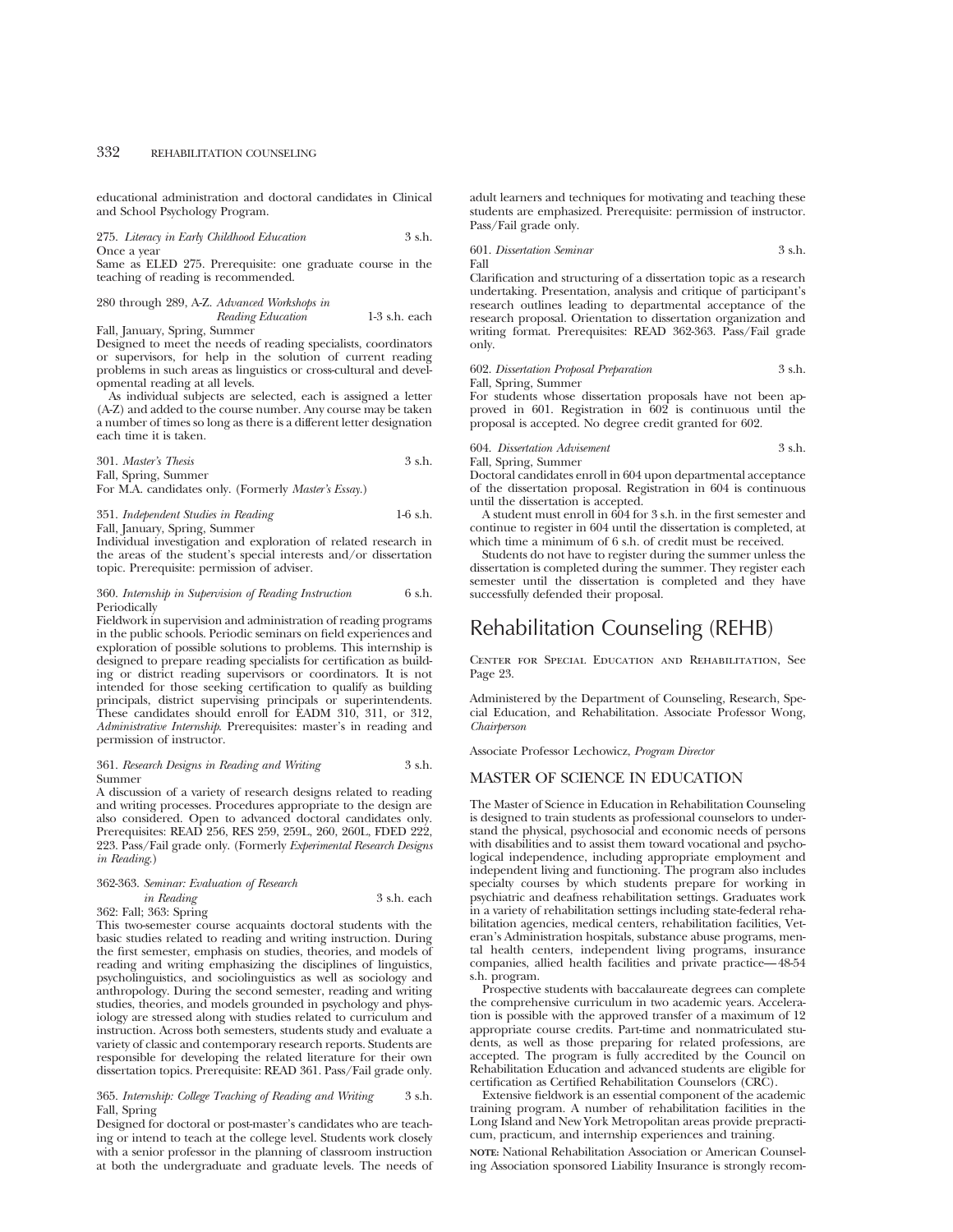mended for internship students. This insurance provides coverage while performing professional duties as a rehabilitation counselor in training. Information may be obtained from the Director of the Rehabilitation Counseling Program.

The program has an outstanding record of graduates employed in the field; job placement and in-service education of graduates are actively promoted by the faculty. Application to the program is made through the Graduate Admissions Office, Admissions Center.

#### Admission Requirements

- 1. completion, with an acceptable grade-point average, of a bachelor's degree at an accredited institution;
- 2. personal interviews with department members;
- 3. educational and professional references (four);
- 4. voluntary or paid work experience in rehabilitation or with individuals with handicaps preferred;
- 5. statement of career goals.

#### Program Advisement

All matriculated students are required to meet with a departmental faculty adviser and complete a Graduate Student Advisement Record following admission to the Program.

#### Prerequisite Requirements: 6 s.h.

Two courses from the following areas may be taken concurrently with beginning level courses or may have been taken as part of undergraduate work. Prerequisite courses do not carry degree credit for this program.

- a. personality theory
- b. abnormal psychology
- c. statistics

Area 1. Rehabilitation Core Courses: 30 s.h.

- REHB 228. *Review, Exploration & Assessment of Rehabilitation Resources I*, 3 s.h., or
	- 229. *Review, Exploration & Assessment of Rehabilitation Resources II,* 3 s.h.
	- 230. *Philosophy & Principles of Vocational Rehabilitation*, 3 s.h.
	- 231. *Techniques & Theories in Rehabilitation Counseling*, 3 s.h.
	- 232. *Medical Information in Rehabilitation*, 3 s.h. 233. *Job Placement & Development in*
	- *Rehabilitation*, 3 s.h. 236. *Practicum: Rehabilitation Counseling*, 3 s.h.
	- 242. *Psychoeducational Assessment in Rehabilitation*, 3 s.h. or
	- 243. *Vocational Evaluation Techniques*, 3 s.h.
	- 268. *Occupational Information & Vocational Analysis in Rehabilitation*, 3 s.h.
- SPED 249. *Nature & Needs of Individuals With Physical Impairments: Psychology of Persons with Disabilities,* 3 s.h. or
- REHB 267. *Rehabilitation Counseling for Persons with Severe Disability*, 3 s.h.
- COUN 203. *Introduction to Counseling*, 3 s.h.
- Area 2. Internship: 12 s.h.
- REHB 234-235. *Internship: Rehabilitation Counseling I & II*, 6 s.h. each

A student entering the program and working as a rehabilitation counselor may shorten his or her program to 42 s.h. (He or she may be permitted to complete the internship in one semester.)

Area 3. Electives, under advisement: 6 s.h.

Area 4. Written comprehensive examination (no credit) or oral examination by a screening committee of departmental members and consultants (no credit). Substitution for some courses may be made with permission.

## SPECIALIZATION

Rehabilitation Counseling of Persons with Psychiatric **DISABILITIES** 

This 30 s.h. specialization is designed for students enrolled in the Rehabilitation Counseling master's degree program who wish to concentrate their service delivery and career efforts toward persons with psychiatric disabilities. This specialization is integrated into the 48-54 s.h. master's degree in Rehabilitation Counseling.

Concentration Requirements<br>REHB 229. Review. Exp

- 229. Review, Exploration & Assessment of *Rehabilitation Resources,* 3 s.h. (for persons with psychiatric disabilities)
- 253. *Rehabilitation Approaches for Persons with Severe Mental Illness,* 3 s.h.
- 236. *Practicum: Rehabilitation Counseling,* 3 s.h. (in a psychiatric setting)
- 243. *Vocational Evaluation Techniques,* 3 s.h. (in a psychiatric setting)
- 234. *Internship: Rehabilitation Counseling I,* 6 s.h. (in a psychiatric setting)
- 233. *Job Placement & Development in Rehabilitation,* 3 s.h. (in psychiatric rehabilitation)
- 235. *Internship: Rehabilitation Counseling II,* 6 s.h. (in a psychiatric setting)
- 259. *Medical Characteristics in Psychiatric Rehabilitation,* 3 s.h.

See complete graduate information, page 67.

## **COURSES**

Periodically

In addition to semester notations next to each course, a selection of courses is offered during the January and Summer sessions. Consult the *January* and *Summer Sessions* bulletins for these schedules.

Undergraduate option: one undergraduate elective is available, REHB 175. All other rehabilitation counseling courses are open to undergraduates with permission of the Program Director.

175. *Rehabilitative Services*: *An Introduction* 3 s.h.

Overview of rehabilitation services including philosophy, principles and structure of the rehabilitation process. Impact of disability from a psychological, social and vocational point of view. Academic study is augmented with field trips to various rehabilitation facilities in the Long Island area. (Formerly SPED.)

180 through 189, A-Z. *Workshops* 1-3 s.h. each Periodically

Designed to meet the needs of specific groups of students or rehabilitation counselors from individual agencies.

As individual subjects are selected each is assigned a letter (A-Z) and added to the course number. Any course may be taken a number of times so long as there is a different letter designation each time it is taken.

191. *American Sign Language I* 3 s.h. Fall, Spring

Introduction to American Sign Language (ASL), including the semantic, grammatical, and syntactic components of the language as it is used by members of the deaf community. Interactive learning techniques in the classroom are supplemented by field visits and outside reading to enhance student skills in work with deaf individuals as well as people with autism or mental retardation who use sign language. Emphasis is placed on communication skills in educational, therapeutic and rehabilitation settings.

192. *American Sign Language II* 3 s.h. Fall, Spring

Advanced instruction in American Sign Language (ASL), with emphasis on semantic, grammatical, and syntactic components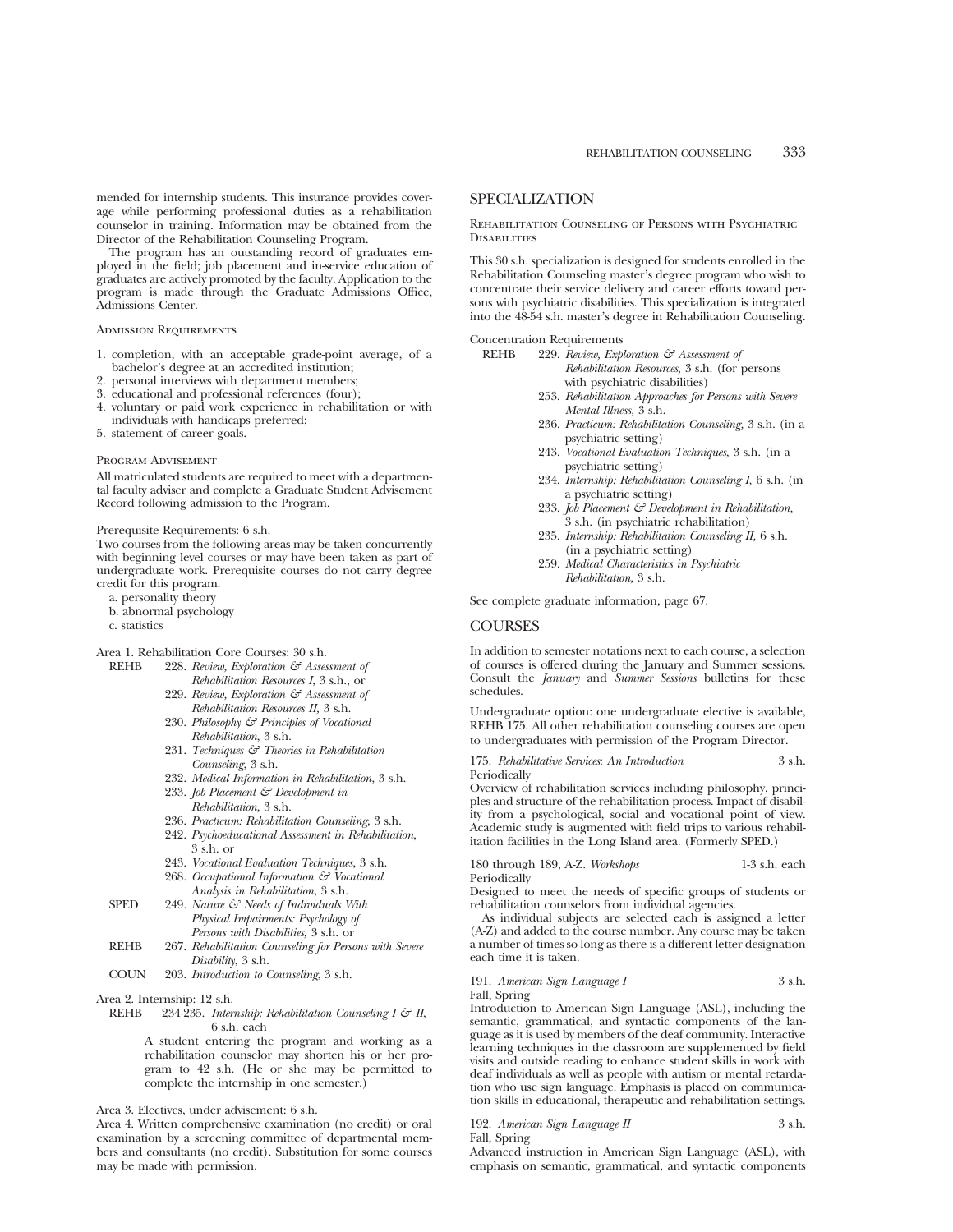## 334 REHABILITATION COUNSELING

of the language as it is used by members of the deaf community. Interactive learning techniques stressing receptive ASL skills, deaf culture expectations on behavior, and field trips to apply skills in a variety of educational, therapeutic and rehabilitation settings with individuals who are deaf, autistic or mentally retarded and who use sign language. Prerequisite: REHB 191 or equivalent.

#### 228, 229. *Review, Exploration and Assessment of Rehabilitation Resources* 3 s.h. each Fall

An examination and assessment, through sustained visitation and analytical observation, of the structure, functioning and continuing programs of a variety of rehabilitation agencies. Presentations by agency staff members and periodic on-campus orientation, interpretation and evaluation seminars. (Formerly SPED.)

### 230. *Philosophy and Principles of Vocational*

*Rehabilitation* 3 s.h. Fall, Spring

Review of the historical background of the movement for vocational rehabilitation including history, philosophy, and principles. A study of programs on local, state and federal levels; the interdisciplinary nature of vocational rehabilitation. Interrelationship between vocational rehabilitation and private and public agencies and rehabilitation centers. (Formerly SPED.)

## 231. *Techniques and Theories in Rehabilitation Counseling* 3 s.h.

Spring

Discussion of the role of the rehabilitation counselor including techniques involved in counseling and the rehabilitation process: case finding, client interviewing and evaluation of behavior, the development, formulation and implementation of individualized rehabilitation plans, referral and advocacy. Study of research literature. (Formerly SPED.)

232. *Medical Information in Rehabilitation* 3 s.h. Fall

Study of medical evaluation of persons with disabilities: medical description and terminology as well as therapies. Impact and implications of diseases and disabilities upon the individual. Interpretation and application of medical information in the rehabilitation process. (Formerly SPED.)

## 233. *Job Placement and Development in Rehabilitation* 3 s.h. Fall, Spring

Community attitudes and vocational placement factors for persons with disabilities. Selective placement and job development for specific disabling conditions such as chronic mental illness, neurological disability, mental retardation, amputations, hearing and visual handicaps, traumatic brain injury, AIDS. Students participate in practical situations and perform job placement and development in a fieldwork setting. Prerequisite: REHB 268. (Formerly SPED.)

# 234-235. *Internship: Rehabilitation Counseling*

Fall, Spring

Observation and participation in the delivery of services in one or more comprehensive rehabilitation agencies, either voluntary, public or private. Placement is made with adviser's approval and according to the student's needs. Students are under supervision of both the agency and the University; they meet biweekly in seminar to review internship experiences as well as administrative planning and professional development issues. A minimum of 300 clock hours is required for each semester, totaling a minimum of 600 clock hours. Prerequisites: REHB 236 and permission of adviser. Pass/Fail grade only. (Formerly SPED; *Internship: Vocational Rehabilitation Counseling I and II*.)

236. *Practicum: Rehabilitation Counseling* 3 s.h. Fall, Spring

Students practice personal and vocational counseling skills in a rehabilitation counseling setting. Experiences include case management, observations, readiness assessment, effective problem

solving, and goal development and supervision. Legal and ethical issues are discussed. A minimum of 100 clock hours of practicum experiences are required. Prerequisites: REHB 229, 230. (Formerly SPED.)

#### 239. *Placement Practice in Transitional, Supported,*

*or Competitive Employment* 3 s.h. Spring

Placement practice and models and the values associated with responsive and quality employment programs. Different vocational arrangements are utilized to illustrate strengths and weaknesses of each model. Students skills in job development, job market screening, making employer contacts, and job analysis with respect to young people with disabilities. Prerequisite: SPED 206 or REHB 268.

240. *Independent Living Rehabilitation* 3 s.h. Periodically

This course presents different perspectives on Independent Living Rehabilitation (ILR), a consumer-driven movement stressing client decision making. Course emphasizes key IL services, services including skills of daily living, advocacy for housing, advocacy for transportation, client advocacy, peer counseling, and attendant care management. Consistent with the movement's ideals, the course teaches prospective counselors how to enhance the client's control of the decision-making process. Prerequisite: REHB 230.

#### 242. *Psychoeducational Assessment in Rehabilitation* 3 s.h. Spring

The construction, use and interpretation of clinical and psychoeducational measuring instruments and evaluation techniques for the assessment of persons in programs for individuals with mental, emotional, physical/learning handicaps. Basic descriptive statistics and the diagnostic-remediation process are examined with emphasis on individual and group assessment. There is a material fee of \$15.

243. *Vocational Evaluation Techniques* 3 s.h. Spring

Provides students with skills, competencies, attitudes and approaches to evaluate and assess the vocational potential of persons with severe disabilities. There is a material fee of \$15. Prerequisite: REHB 242 or permission of adviser. (Formerly SPED.)

251, 252. *Individual Study* 1-3 s.h. each Fall, Spring, January, Summer

Independent project in the field of rehabilitation, or directed special study in the student's area of interest, or professional need as approved by the major adviser. Progress reports and periodic conferences are required as well as a final report of the study. Prerequisite: permission of adviser.

253. *Rehabilitation Approaches for Persons with Severe Mental Illness* 3 s.h.

Fall

 $6$  s.h. each

Designed to provide a working knowledge of the various aspects in the delivery of services to persons with severe mental illness. Students investigate such areas as classification and symptoms of various psychiatric illnesses, current concepts and rehabilitation treatment trends, legal issues of deinstitutionalization, specific work assessment techniques, placement options and vocational counseling approaches as applied to this population. In-depth analysis of relevant literature and research is examined. (Formerly SPED; *Rehabilitation Approaches with the Chronic Mentally Disabled*.)

#### 254. *Rehabilitation Techniques for Persons with Developmental Disabilities and Mental Retardation* 3 s.h.

Periodically Focus on psychosocial and vocational adjustment implications, normalization and legal issues, behavioral strategies and vocational counseling techniques for persons with developmental disabilities and mental retardation. An analysis of relevant re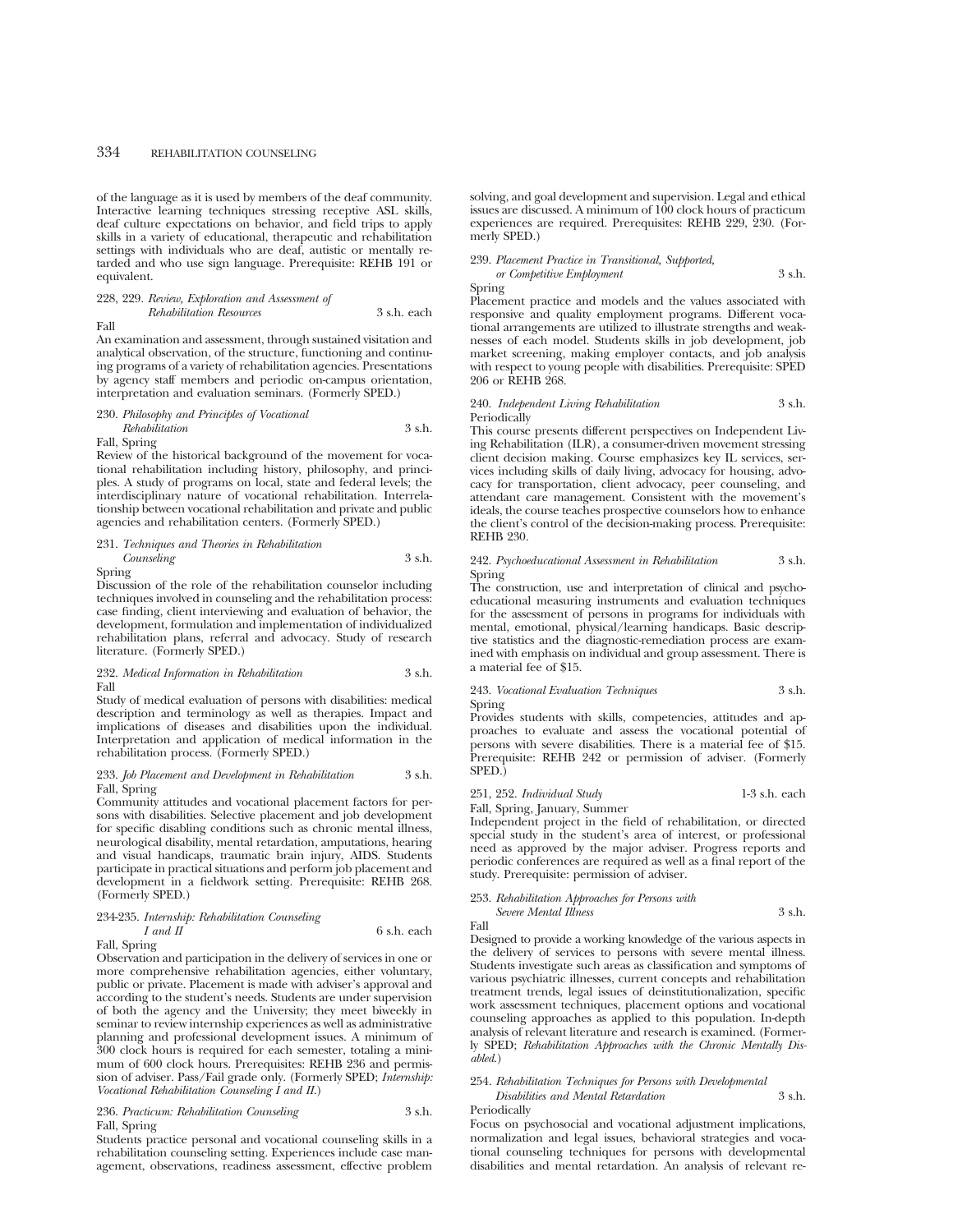search and literature is included. (Formerly SPED; *Rehabilitation Techniques with Developmentally Disabled and Retarded Adults.*)

#### 259. *Medical Characteristics in Psychiatric Rehabilitation* 3 s.h. Spring

Study of medical aspects of psychiatric rehabilitation; medical description of persons with psychiatric disabilities; use of psychopharmacology. Implications of psychoses, affective and other psychiatric disorders in rehabilitation; discussion of organically based mental disorders as well as specialized populations such as dual diagnosed and older persons, and adolescents with mental illnesses. (Formerly SPED.)

#### 267. *Rehabilitation Counseling for Persons with Severe Disability* 3 s.h.

#### Spring

Emphasizes specific disabilities such as mental retardation, chronic mental disability, learning disability or substance abuse. Includes an examination of physical, intellectual and emotional impairments which severely limit sensory function, communication, mobility, self-care or self-direction. Problems address vocational selection and placement, transportation, household management, impact on the family and sexual adjustment. The use of assistive devices and special resources are considered along with the specialized knowledge and rehabilitation techniques needed to deal with these problems. Prerequisite: REHB 230. (Formerly SPED; *Rehabilitation Counseling of the Severely Disabled*.)

#### 268. *Occupational Information and Vocational Analysis in Rehabilitation* 3 s.h.

## Fall, Spring

The vocational and occupational choice from the psychosocial point of view. The vocational structure of society, the world of work, occupational skills, entry requirements and physical and emotional demands. Practice in the use of occupational information including job analysis. Emphasis on collection, evaluation and use of various sources of occupational information relevant to rehabilitation counseling, job placement, job modification and re-engineering of disabled populations. (Formerly SPED.)

#### 269. *Sexuality and Disability* 3 s.h. Periodically

Designed to provide rehabilitation counselors, special educators, and others working with persons with disabilities, an awareness of the salient issues related to sexuality and disability. Provide informational and therapeutic sources which can be utilized to address these issues. A comprehensive approach to human sexuality and its ramifications for individuals with disabilities are emphasized throughout the course. (Formerly SPED.)

280 through 289, A-Z. *Workshops* 1-4 s.h. each Periodically

Designed to meet the needs of specific groups of students or educators.

As individual subjects are selected, each is assigned a letter (A-Z) and added to the course number. Any course may be taken a number of times so long as there is a different letter designation each time it is taken.

#### 290. *Deafness Rehabilitation* 3 s.h. Periodically

Designed for specialists working in the helping professions. Comprehensive overview of the field of deafness and its implications in educational, medical and rehabilitative settings. Topics such as audiological, medical, psychological, vocational and communicative aspects of hearing impairments are discussed. (Formerly SPED.)

291. *Sign Language I* 3 s.h.

Fall, Spring

ng professions. The development of basic sign-language skills to communicate with

the hearing impaired. Emphasis is on communicating with the deaf in educational and rehabilitative settings. (Formerly SPED.)

292. *Sign Language II* 3 s.h. Fall, Spring

Designed for specialists working in the helping professions. The development of advanced sign-language skills in order to communicate with the hearing impaired. Emphasis is on American Sign Language (ASL) and its use in communicating with the deaf in educational and rehabilitative settings. Prerequisite: REHB 291. (Formerly SPED.)

#### 314. *Practicum: College Teaching and Field Setting* 3 s.h. Periodically

Students receive practical experiences as teachers and/or research assistants in higher education; as apprentices to teacher education consultants or program managers and supervisors in schools, and rehabilitation agencies; as assistants to student teacher supervisors in teacher education programs; as senior counselors supervising interns. Critical reviews of students performance are made by faculty and peers through seminar discussions and on-site supervision. Prerequisites: REHB 353, 355 and permission of adviser. Pass/Fail grade only. Same as SPED 314.

#### 350. *Evaluation of Rehabilitation Research Literature* 3 s.h. Periodically

Reading and reviewing of articles in recent issues of rehabilitation and related journals. Emphasis on the quality of the research and the implications of each article for rehabilitation practice. Discussion of articles relating to aspects of professional education and practice, including performance assessments, the use of paraprofessionals and the impact of government upon rehabilitation. Prerequisites: Master's-level courses and permission of adviser.

### 351. *Rehabilitation Research Design* 3 s.h. Periodically

Emphasis is to familiarize students with research designs and the problems in rehabilitation meriting further study; and to evaluate individual studies and broad areas of investigation toward preparation for work on a dissertation. This course must be passed prior to acceptance in 601. Prerequisite: REHB 350.

#### 353. *Advanced Group Work in Rehabilitation* 3 s.h. Periodically

Group work theory with emphasis on techniques and application with individuals of various handicapping conditions such as persons with mental illness, mental retardation or brain injury, etc. Includes hands-on group practice with opportunities for practicum experiences in diverse rehabilitation settings. Prerequisites: COUN 277 or equivalent and permission of adviser.

355. *Vocational Development in Rehabilitation* 3 s.h. Periodically

Examines the meaning of work in contemporary society for persons with disabilities; vocational development concept formulations, decision-making processes and strategies; the importance of job analysis and placement with special populations; the use of industry labor councils and Projects with Industry; career information for assisting individuals with disability in developing goals and life plans. Prerequisites: REHB 268 and permission of adviser.

#### 360. *Internship III: Rehabilitation Counseling* 6 s.h. Periodically

Full or part-time field experience designed to further the student's professional competency to a more advanced level. Students are expected to practice rehabilitation counseling as counselor, manager or coordinator in rehabilitation programs or supervisor of counselors. The minimum clock hours required are determined with the adviser and according to the student's past experience and career needs. Prerequisites: REHB 235 or equivalent and permission of adviser. Pass/Fail grade only.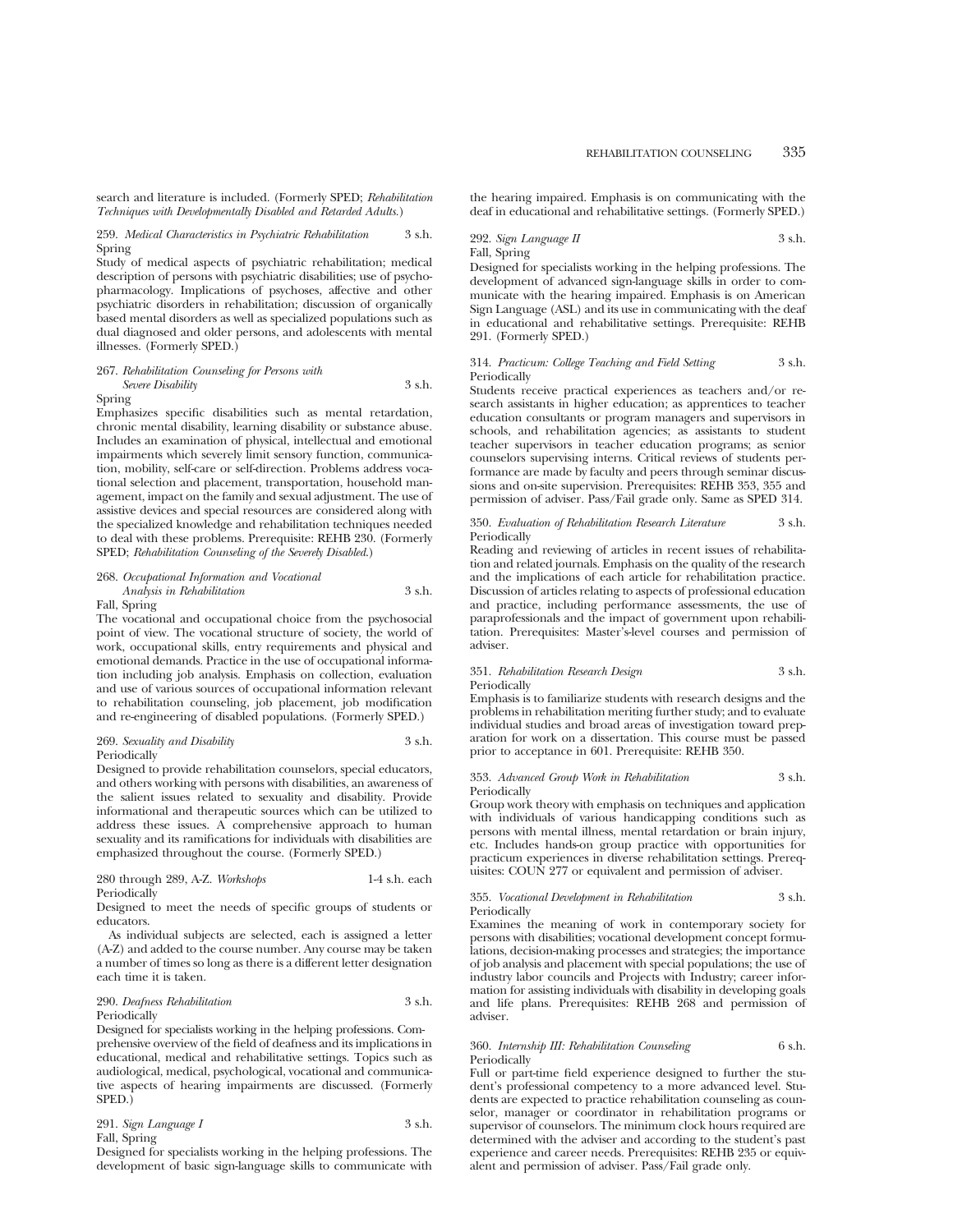## 336 RELIGIOUS STUDIES

### 601. *Dissertation Seminar* 3 s.h.

#### Periodically

Clarification and structuring of a dissertation topic as a research undertaking. Presentation, analysis and critique of participant's research outlines, leading to departmental acceptance of the research proposal. Orientation to dissertation organization and writing format. Prerequisites: REHB 351 and approval of adviser. Pass/Fail grade only.

#### 602. *Dissertation Proposal Preparation* 3 s.h. Periodically

For students whose dissertation proposals have not been approved in 601. Registration in 602 is continuous until the proposal is accepted. No degree credit granted for 602.

#### 604. *Dissertation Advisement* 3 s.h. Periodically

Doctoral candidates enroll in 604 upon departmental acceptance of the dissertation proposal. Registration in 604 is continuous until the dissertation is accepted.

# Religious Studies (RELI)

Administered by the Department of Philosophy. Associate Professor Godlove, *Chairperson*

**MINOR IN RELIGIOUS STUDIES** is an interdisciplinary program dealing with the nature of religion and its scholarly study. The minor consists of 18 semester hours chosen from among the courses listed below, at least six hours of which must be from among the philosophy offerings. At least six credits must be taken in residence.

The minor in religious studies should be planned with an adviser in order to adapt it to the needs, abilities and preferences of the individual student. Students who contemplate graduate study in religion or professional study in seminary or Rabbinical school after graduation, are especially encouraged to consult with the program adviser early in their undergraduate careers. Assistant Professor of Philosophy Frisina, *Adviser*

- ANTH 3. *The Primitive World & Its Transformations #,* 3 s.h.
- 116. *Religion in Cross-Cultural Perspective #,* 3 s.h. AH 114. *Tribal Arts,* 3 s.h. 118. *Pre-Islamic & Islamic Art,* 3 s.h.
	- 165. *Asian Art,* 3 s.h.
- CLIT 39. *Mythologies & Literature of the Ancient World #,* 3 s.h.
	- 40. *Literature of the Emerging Europe #,* 3 s.h.
	- 131. *Comparative Mythology,* 3 s.h.
- HIST 7C. *Jesus of Nazareth,* 1 s.h.
	- 31. *Jewish History from the Patriarchal Period to the Age of Emancipation,* 3 s.h.
	- 120. *Reformation Europe, from Luther to Richelieu,* 3 s.h.
	- 128, 129. *Christian Churches from the New Testament Era to the Present,* 3 s.h. each
- JW ST 10. *The Bible: Ancient & Modern Perspectives #,* 3 s.h.
	- 13, 14. *The Bible & Its Interpretation Through the Ages,* 3 s.h. each
	- 15, 16. *Foundations of Jewish Tradition & Culture,* 3 s.h. each
	- 19. *Post-Biblical Literature,* 3 s.h.

PHI 30. *"God",* 3 s.h.

- 102. *Mysticism & the Spiritual Quest #,* 3 s.h.
- 103. *Life, Death & Immortality #,* 3 s.h.
- 111. *Philosophy & the Holocaust #,* 3 s.h.
- 163. *Philosophy of Religion #,* 3 s.h.
- RELI 12. *Introduction to Western Religious Traditions #,* 3 s.h. 15. *Introduction to Eastern Religious Traditions #,* 3 s.h.
	- 50. *Islam #,* 3 s.h.
	- 75. *Mysticism & the Spiritual Quest* #, 3 s.h.

80. *Life, Death & Immortality* #, 3 s.h. 100. *Modern Religious Thought* #, 3 s.h.

150. *Approaches to the Study of Religion*, 3 s.h.

SOC 105. *Religion & Society*, 3 s.h.

## **COURSES**

These courses are sometimes offered during the January and Summer sessions. Consult the *January* and *Summer Sessions* bulletins for these schedules.

12. *Introduction to Western Religious Traditions #* 3 s.h. Once a year

Survey course concentrating on Judaism, Christianity and Islam. Students compare various forms of myth, ritual and sacred scripture, and analyze the structure of religious community and experience. (Formerly *Major Religious Traditions of the World*; PHIL 61.)

#### 15. *Introduction to Eastern Religious Traditions #* 3 s.h. Once a year

Survey course concentrating on Indian, Hindu and Buddhist traditions, with some attention to the religions of China and Japan. Emphasis on tracing two basic lines of Eastern religious behavior and thought: sectarian and folk devotionalism, and the elite philosophical and meditational traditions. (Formerly *Major Religious Traditions of the East*; PHIL 60.)

$$
50. \; \textit{Islam #} \qquad \qquad 3 \text{ s.h.}
$$

See course description, page 385.

75. *Mysticism and the Spiritual Quest #* 3 s.h. Periodically

Mysticism is traditionally defined as the yearning for direct connection to a transcendent reality and is referred to as the esoteric dimension of religious search. Though evident as a global phenomenon, mystical traditions most notably developed in the monotheistic faiths of Judaism, Christianity and Islam, as well as in the many religious traditions of India, China, Japan and ancient Greece. A cross-cultural exploration of the meanings, definitions, practices and common themes of mysticism via a study of original texts (in translation) from different parts of the world. Same as PHI 102. Credit given for this course or PHI 102, not both. (Formerly PHIL 69.)

| 80. Life, Death and Immortality # | 3 s.h. |
|-----------------------------------|--------|
| See course description, page 385. |        |
|                                   |        |

85. *Comparative Religious Ethics* # 3 s.h. See course description, page 385.

100. *Modern Religious Thought #* 3 s.h. Periodically

Development of modern religious thought from Hume to the present. Attention given to such topics as: religion as morality (Kant); as subjectivity (Schleiermacher, Kierkegaard); as related to nature (Whitehead); as related to history (R. Niebuhr); and as reflected in American Naturalism (Santayana, Dewey). Course is introduced by a survey of some of the factors that undermined religious authority in the 18th century. Recurrent motif of the course is the relationship between modern religious thought and the history of modern philosophy. Prerequisite: PHI 10 or RELI 12 or permission of instructor. (Formerly PHIL 126.)

150. *Approaches to the Study of Religion* 3 s.h. Periodically

Examination of basic methodological issues and problems in the cross-cultural study of religion. Discussion of theories of religion

#Core course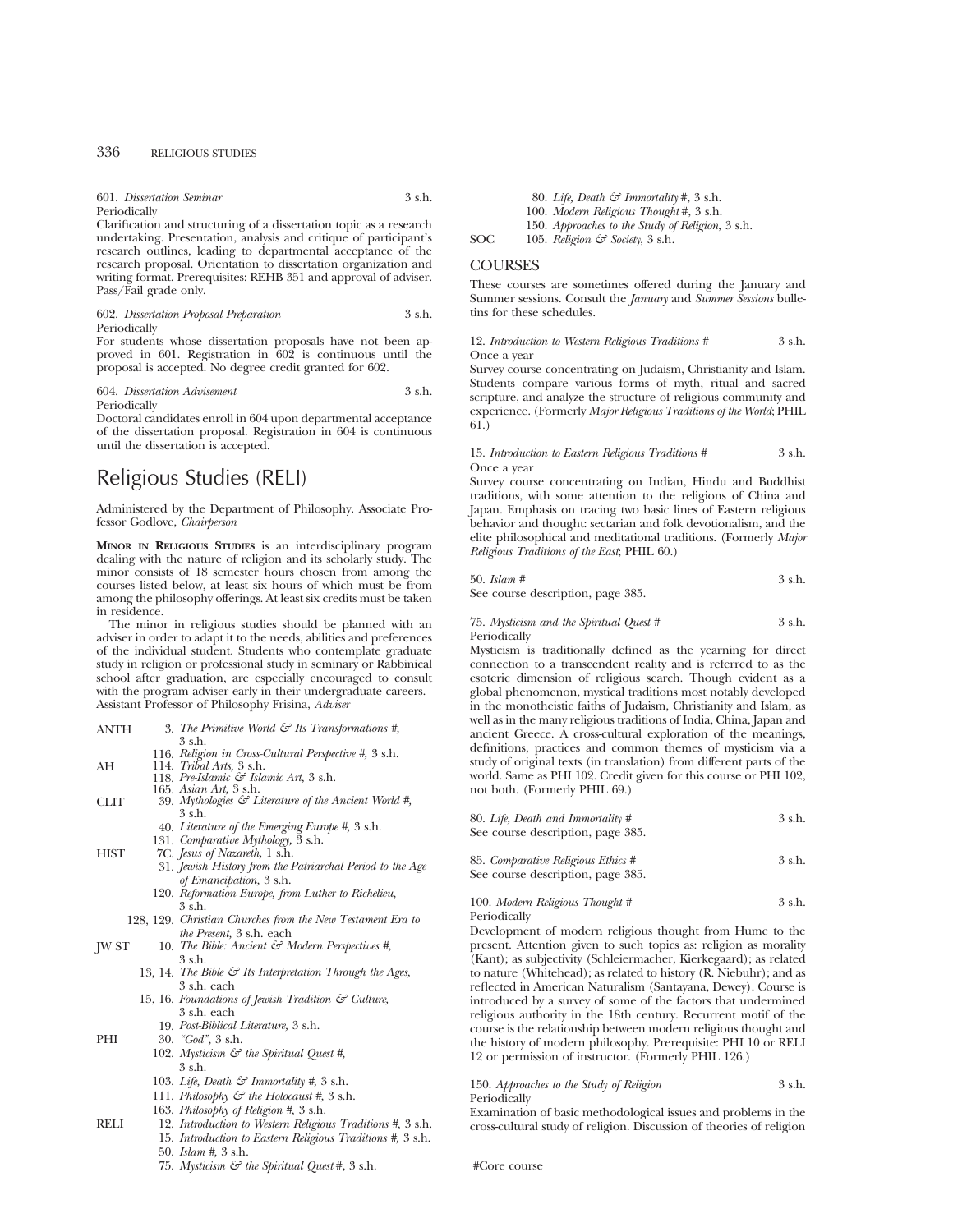from several points of view, e.g., sociological, psychological, anthropological and structuralist. Attention given to such philosophical problems associated with cross-cultural study as the nature of reality, the relativity of knowledge and belief, the nature of interpretation, functionalism and the explanation of human behavior. (Formerly *Approaches to the Study of Religion*; PHIL 62; PHIL 62A.)

| 191. Independent Study in Religious Studies | $1-3$ s.h. |
|---------------------------------------------|------------|
| See course description, page 385.           |            |

# Research (RES)

Administered by the Department of Counseling, Research, Special Education, and Rehabilitation. Associate Professor Wong, *Chairperson*

Professor Gellman, *Program Coordinator*

## MASTER OF SCIENCE IN EDUCATION IN PROGRAM EVALUATION

This program is designed to prepare qualified program evaluators for educational and social agencies interested in evaluating their ongoing programs as well as funded projects. Prospective students are expected to come from social and educational institutions where there is a continuing need for program evaluation.

#### Admission Requirements

Application for admission is made to the Graduate Admissions Office in the Admissions Center. Candidates must meet the following admission requirements:

- 1. hold a bachelor's degree from an accredited institution;
- 2. scores on the Graduate Record Examination (GRE) of 500 Verbal and 600 Quantitative;
- 3. undergraduate grade-point average of 2.7 and/or graduate grade-point average of 3.0;
- 4. high level of interest in the program determined by:
	- a) personal essay
	- b) two letters of recommendation c) admission interview results
- 5. ability to accept responsibility for locating a program to be evaluated for the Master of Science thesis requirement.

#### PROGRAM REQUIREMENTS

The completion of the 31 semester hours listed below and a thesis, for which the student will conduct a supervised evaluation of an existing program.

*Sem. Hrs.*

|     |                                                 | OUNG 1110. |
|-----|-------------------------------------------------|------------|
| RES | 240. Measurement $\mathcal G$ Evaluation in Ed- |            |
|     | ucation                                         | 3          |
|     | 243. Development of Educational Research        |            |
|     | <i>Instruments</i>                              | 3          |
|     | 259, 259L. Introduction to Statistical          |            |
|     | Methods in Educational Research &               |            |
|     | Computer Laboratory                             | 4          |
|     | 260, 260L. Inferential Statistics in Educa-     |            |
|     | tional Research & Computer Labo-                |            |
|     | ratory                                          | 4          |
|     | 347. Theory & Models of Program Evalua-         |            |
|     | tion Research                                   | 3          |
|     | 363-364, 363L, 364L, Multivariate               |            |
|     | Analysis & Multidimensional Scaling             |            |
|     | Methods; Computer Laboratory                    | 8          |
|     | 381. Research Methods in Education              | 3          |
|     | 386. Advanced Research Design                   | 3          |
|     |                                                 | 31         |
|     |                                                 |            |

Thesis: a student must be enrolled in either RES 301 or 302 (*Master's Thesis Seminar I*  $\mathcal{F}$  *II*) during each semester in which the student is receiving supervision on the evaluation to be submitted in fulfillment of the master's thesis requirement.

See complete graduate information, page 67.

## **COURSES**

In addition to semester notations next to each course, several courses are offered during January and Summer sessions. Consult the *January* and *Summer Sessions* bulletins for these schedules.

119. *Introduction to Research and Writing in Health* 3 s.h. Once a year

Concepts and methodology in modern scientific inquiry leading to writing skills in the field of health research. Strategies in reading and interpreting the professional literature as preliminaries for the communication of research ideas and findings in this domain.

## 124. *Introduction to Grant Funding and Proposal Development in the Field of Health* 3 s.h.

Once a year

Introduction to the principles of grant proposal preparation and the identification of funding sources. Strategies in performing needs assessments and seeking program funding as preliminaries to proposal development in the field of health.

240. *Measurement and Evaluation in Education* 3 s.h. Fall, Spring

Consideration of basic issues in educational measurement and evaluation. Topics include selection and evaluation of measurement techniques and instruments, tests, observations, checklists and anecdotal records. Emphasis on score interpretation and the role of measurement in educational decision making. (Formerly CPRE.)

241. *Testing and Evaluation of Bilingual Students* 3 s.h. Periodically

Consideration of basic issues in educational measurement and evaluation as they relate to programs designed for bilingual students. Emphasis on selection, evaluation and interpretation of measurement techniques and construction of teacher-made tests, which allow for cultural differences. Considers the role of measurement in educational decision making for bilingual students. (Formerly CPRE; *Testing and Evaluation for Bilingual Education*.)

#### 243. *Development of Educational Research Instruments* 3 s.h. Spring

Construction and analysis of educational measurement and research instruments. Focus is on technical issues of reliability and validity as well as data collection and analysis problems associated with each type of instrument. Practical experience is combined with consideration of different theoretical approaches to measurement. Includes observation techniques, attitude scales, questionnaires, structured interviews and tests. Prerequisites: RES 240, 259. (Formerly CPRE.)

245. *Diagnosis of Student Behavior in the Classroom* 3 s.h. Periodically

Study of techniques in establishing performance criteria, diagnosing student behavior in the classroom in the cognitive, affective and psychomotor domains. Techniques for observation and evaluation through simulation. Prerequisite: RES 240. (Formerly CPRE.)

257. *Epidemiological Research* 3 s.h.

Fall, Spring

This course covers the concepts and methods of epidemiological research as applied to a variety of health events and problems and to the delivery of health services.

| 258. Understanding Research Methodology | 3 s.h. |
|-----------------------------------------|--------|
| Fall, Spring                            |        |

An overview of research methodology for the consumer of educational and health-related research. Basic concepts in statis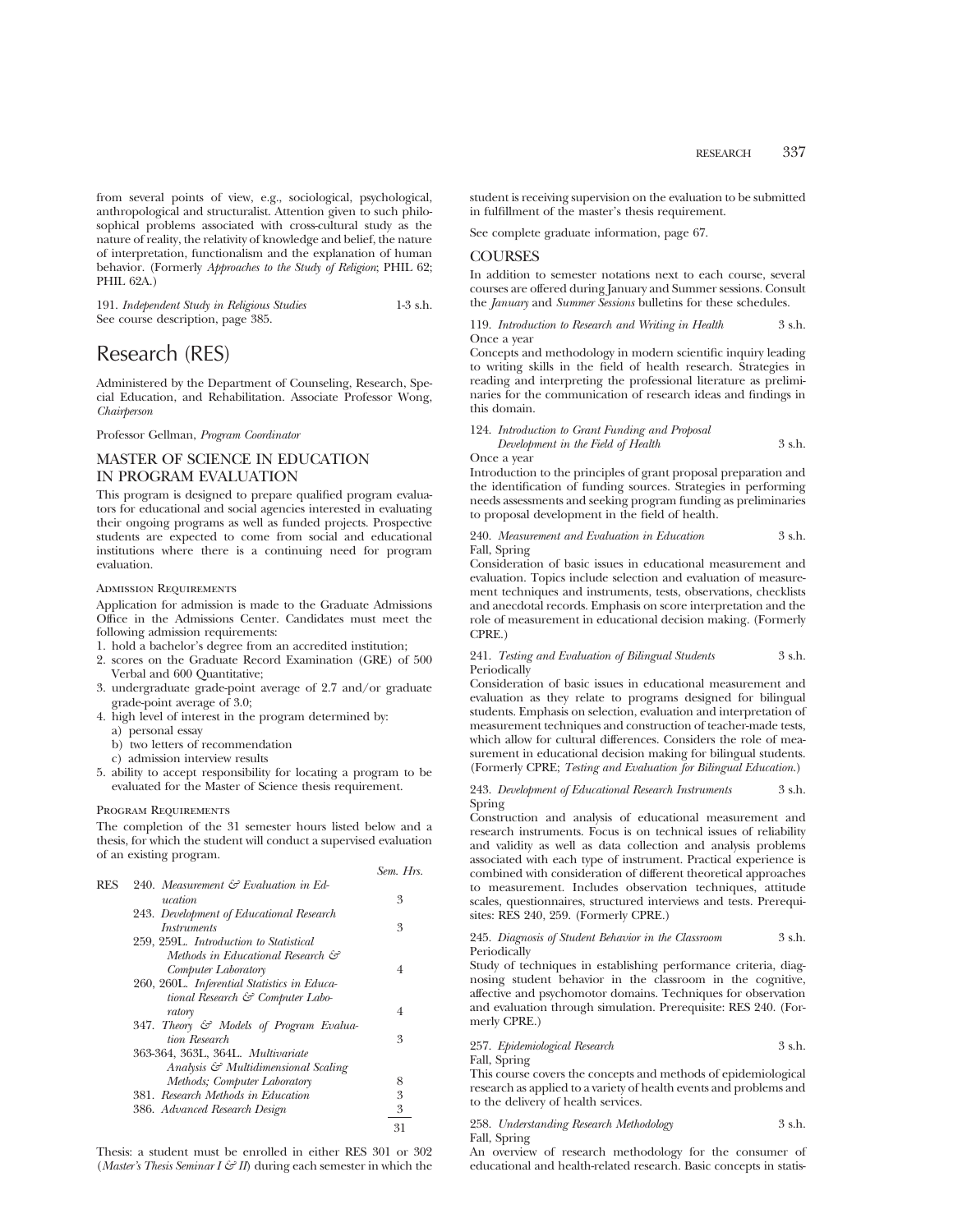tics, measurement and research are interrelated and applied to reading and critiquing research articles in substantive areas of education and health. (Formerly CPRE.)

259. *Introduction to Statistical Methods in Educational Research* 3 s.h.

Fall

First in a four-semester sequence of statistics courses for persons preparing to do educational research. Covers methods of graphic and tabular presentation of data, measures of central tendency and dispersion, the normal curve, score transformations, correlation, linear regression, hypothesis- testing, chi-square, t-tests, and one-way analysis of variance. Emphasis on the use of the above techniques in educational research. (Formerly CPRE.)

259L. *Computer Laboratory* 1 s.h. Fall

Group or individual instruction on the use of computer facilities in coordination with 259. (Formerly CPRE.)

260. *Inferential Statistics in Educational Research* 3 s.h. Spring

Application of parametric and nonparametric tests to educational research. Chi-square and F probability distributions; utilization of chi-square techniques, analyses of variance and covariance techniques and concepts of regression, correlation and prediction are among topics covered. Prerequisite: RES 259 or equivalent. (Formerly *Nonparametric Statistics in Educational Research*; CPRE.)

#### 260L. *Computer Laboratory* 1 s.h. Spring

Group or individual instruction on the use of computer facilities in coordination with 260. (Formerly CPRE.)

261, 262. *Fieldwork in Educational Research* 3 s.h. each Fall, Spring

Designed to develop research skills through supervised participation in ongoing University research projects and/or local school system research. Prerequisites: 18 s.h. in research methods, measurement and statistics, including RES 381 and permission of program director. (Formerly CPRE.)

| 263. Advanced Statistical Methods in |                  |  |  |
|--------------------------------------|------------------|--|--|
| Educational Research                 | $3 \text{ s.h.}$ |  |  |
| Periodically                         |                  |  |  |

Theory and application of Time series, trend analysis; methods and models of operations research, delay (queuing) phenomena and stochastic processes; latent structure analysis, Bayesian statistics are among topics covered. Prerequisites: RES 260 and a computer course. (Formerly CPRE.)

280 through 289, A-Z. *Workshops* 1-4 s.h. each Periodically

Designed to meet the needs of specific groups of students or educators.

As individual subjects are selected, each is assigned a letter (A-Z) and added to the course number. Any course may be taken a number of times so long as there is a different letter designation each time it is taken.

301 & 302. *Master's Thesis Seminar I & II* 3 s.h. each Fall, Spring

Development and implementation of thesis project.

305. *Language Assessment* 3 s.h. Once a year

Practice oriented course in assessing communicative competence, language proficiency and language achievement. Special focus on LEP and bilingual youngsters and differentiating language difficulty from language disorder. Qualitative and quantitative assessment methods as well as computer-interactive assessment are covered. Various tools and diagnostic methods are demonstrated. Recommended prerequisite: a basic course in statistics or measurement. (Formerly CPRE.)

## 347. *Theory and Models of Program Evaluation Research* 3 s.h.

Fall

Theory and models of program evaluation research. Rationale, principles and objectives of program evaluation. Different models of evaluative programs, such as discrepancy, CIPP, judicial, journalistic, accreditation, connoisseurship, goal-free, et al. Role of government in program evaluation, ethical standards. Prerequisites: RES 240, 381 and permission of program director. (Formerly 247, *Program Evaluation Research*; CPRE.)

#### 348. *Designing and Conducting Program Evaluations* 3 s.h. Spring

Students design and specify the procedure for evaluating programs of different kinds. Each evaluation design and implementation procedure is discussed in class prior to, during and/or at the end of the evaluation project. Prerequisite: RES 347. (Formerly CPRE.)

#### 363-364. *Multivariate Analysis and Multidimensional Scaling Methods* 3 s.h. each

Fall, Spring

Study of partial and multiple correlation and regression techniques, and of multivariate analysis including factor analysis. Theory and practice of multidimensional scaling and application of multivariate statistics to multidimensional scaling. Use of q-technique and semantic-differential methods. Quantitative analysis of feedback loops through multivariate and multidimensional methods. Prerequisites: RES 243, 260 and permission of program director. (Formerly CPRE.)

363L. *Computer Laboratory* 1 s.h.

Fall Group or individual instruction on the use of computer facilities in coordination with 363. (Formerly CPRE.)

364L. *Computer Laboratory* 1 s.h. Spring

Group or individual instruction on the use of computer facilities in coordination with 364. (Formerly CPRE.)

381. *Research Methods in Education* 3 s.h. Fall, Spring

Survey course covering different types of educational research methods and the use, data collection and data analysis techniques associated with different research designs. Attention is given to defining variables, developing research hypotheses, sampling procedures, control procedures and interpretation of research data. (Formerly CPRE.)

382. *Survey Research in Education* 3 s.h. Once a year

Deals with the process of survey development from the formulation of the initial problem through development of the survey questionnaire and sampling design. Consists of lecture discussions coupled with work-group practicum in designing and developing a survey. (Formerly CPRE.)

386. *Advanced Research Design* 3 s.h. Fall

A second course in educational research design focusing on different approaches to problems of data collection and analysis, sampling, control, internal and external validity and experimenter bias. Qualitative and quantitative methods are considered including naturalistic observation and survey research, correlational, experimental and quasi-experimental designs. Prerequisites: RES 240, 259, 260, 381. (Formerly CPRE.)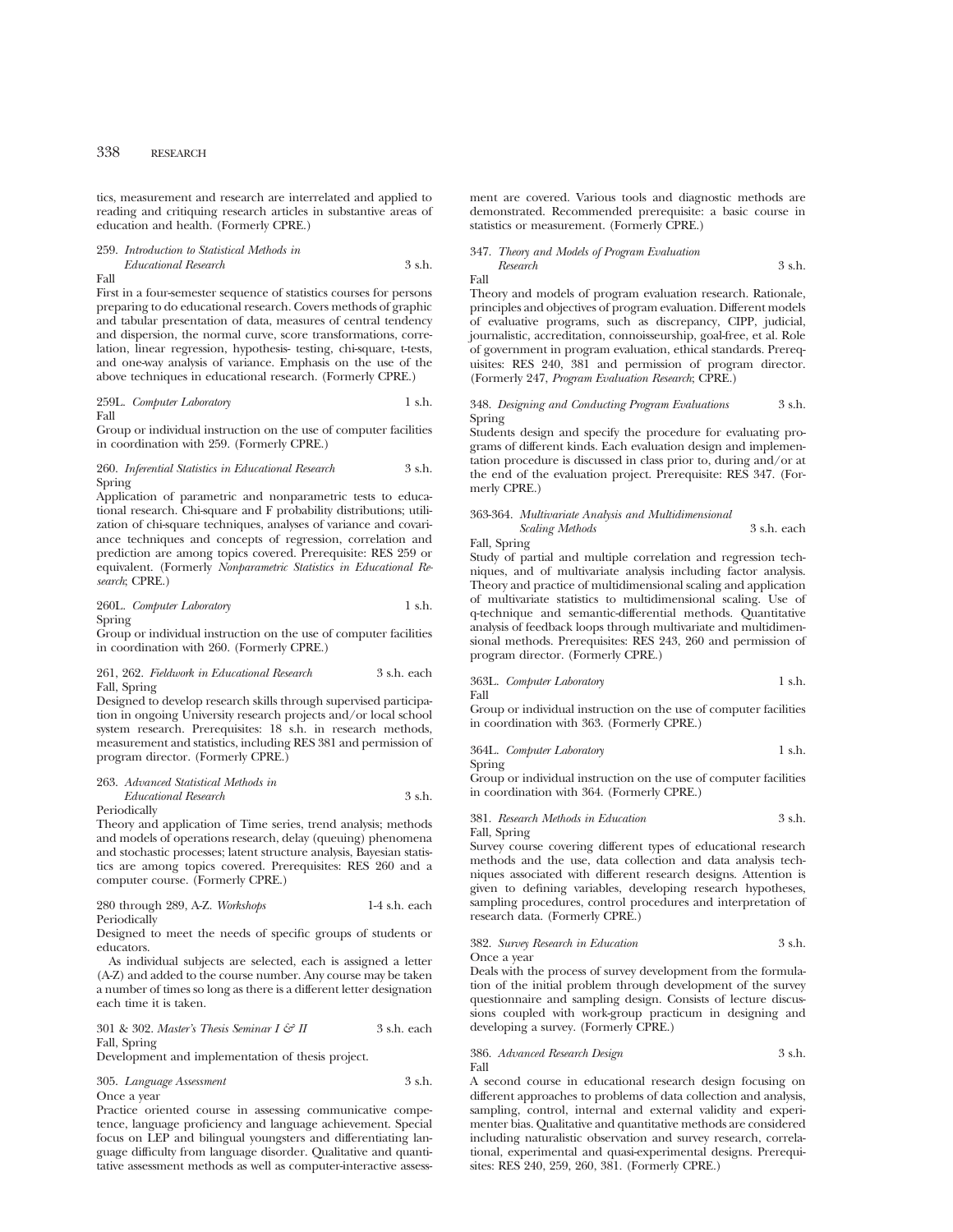RUSSIAN 339

387. *Skills in Funding and Proposal Development:*

|      | Government, Foundation and Corporate |  | 3 s.h. |
|------|--------------------------------------|--|--------|
| Fall |                                      |  |        |

Exploration of theoretical and conceptual foundations of three sectors of grant funding. Identification of government, foundation, and corporate funding sources. Development of skills in grantsmanship, proposal writing and personal contacts. Management of grant funded projects and research. (Formerly CPRE.)

390. *Researcher as an Educational Change Agent* 3 s.h. Periodically

Social psychological approach to transmitting research findings to educational practitioners, to initiating change and innovations. Students use, evaluate and disseminate research findings on educational problems and innovations, analyze and role-play the functions of a change agent, and relate social, psychological and communication theories to their practice. Prerequisite: RES 381. (Formerly CPRE.)

|              | 391, 392. Independent Studies in Educational |                 |
|--------------|----------------------------------------------|-----------------|
|              | Research                                     | $2-3$ s.h. each |
| Fall, Spring |                                              |                 |

A course for students who wish to undertake independent and original work. Prerequisite: permission of instructor. (Formerly CPRE.)

393, 394. *Internship: Educational Research* 3 s.h. each Periodically

Students work in the field on such activities as designing and implementing research and evaluation projects, developing research instruments and research proposal writing. Each course requires 30 days in the field. Students may register for either 393 or 394, or both in a given semester. Permission of department required. (Formerly CPRE.)

## Russian (RUS)

Administered by the Department of Comparative Literature and Languages. Associate Professor Waysek, *Chairperson*

Associate Professor Mihailovic, *Adviser*

Major and minor requirements in Russian, see page 157.

For Russian Literature in Translation courses, see page 276.

## **COURSES**

In addition to semester notations next to each course, a selection of courses is offered during the January and Summer sessions. Consult the *January* and *Summer Sessions* bulletins for these schedules.

| 1. Elementary Russian | 3 s.h. |
|-----------------------|--------|
| Fall                  |        |
|                       |        |

Fundamentals of structure. Oral drill.

| 2. Elementary Russian | 3 s.h. |
|-----------------------|--------|
| Spring                |        |

Continuation of 1. Selected readings. Prerequisite: RUS 1 or equivalent.

| 3. Intermediate Russian | 3 s.h. |
|-------------------------|--------|
| Fall                    |        |

Grammar review. Conversational approach. Selected readings. Prerequisite: RUS 2 or equivalent.

| 4. Intermediate Russian | 3 s.h. |
|-------------------------|--------|
| Spring                  |        |

Readings in Russian economics, geography, history and politics; or readings of short stories and plays by Pushkin and Chekhov; or

readings in scientific Russian. Reading material will depend upon the interest of the class. Prerequisite: RUS 3 or equivalent.

4S. *Scientific Russian* 3 s.h. Periodically

Survey of Russian science. Readings from contemporary scientific articles. Reading material will depend upon the interest of the class. Prerequisite: RUS 3 or equivalent. Given upon sufficient demand.

5. *Advanced Readings* 3 s.h. Periodically

Development of the reading skill. While the foreign language, spoken and written, will be the basis of classwork and written assignments, the course will aim at attaining the stage of liberated reading. Given upon sufficient demand.

100. *Honors Essay* 3 s.h. Fall, Spring

Research and writing of a substantial essay in the field of Russian. Open only to senior majors who are eligible for departmental honors and who secure, before registration, written permission of the faculty adviser who will supervise the essay.

*Prerequisites for all courses numbered* 101 *through* 106: *successful completion of* 4 *or permission*.

101 through 106. *Advanced Russian Language* 3 s.h. each Three-year cycle, one course each semester (may be taken in any order)

An integrated sequence of courses which gradually develops the student's proficiency in the spoken language, in writing (including structure) and reading. Text material ranges from simple stories to more sophisticated language including culture and civilization subjects. The individual student's needs and wishes determine the exact nature of each course. A detailed personal record is maintained to assure the development of each student's skills.

*Prerequisites for* 151 *through* 154: 101 *and* 102*, or permission of instructor*.

151 through 154. *Masterpieces of Russian*

*Literature* 3 s.h. each Three-year cycle, one course each semester (may be taken in any order)

The primary objective is to develop each student's ability in the critical reading of outstanding authors in Russian literature, taken essentially from the 18th century to the present. Readings will be chosen according to each student's prior experience and interests. Rather than a chronological approach, with division into literary movements, the student will choose, upon advisement, one or more themes (e.g., social problems, the role of "the superfluous man," the Father and Son theme, freedom and happiness, love and fate, the problems of goodness and evil) which will be pursued by private reading followed by written and/or oral reports to the class. The student who has taken the four courses in this sequence will have gained an adequate insight into literary genres and movements as well. A detailed personal record of reading progress will be maintained to assure the systematic development of each student's facility in literary criticism.

*Courses 221 through 226 and above are open only to matriculated graduate students or by permission. These courses are given only upon sufficient demand*.

221 through 226. *Readings in Literature or Special Studies* 3 s.h. each

Periodically

Intensive study of an outstanding author, movement or literary genre. Subjects to be announced.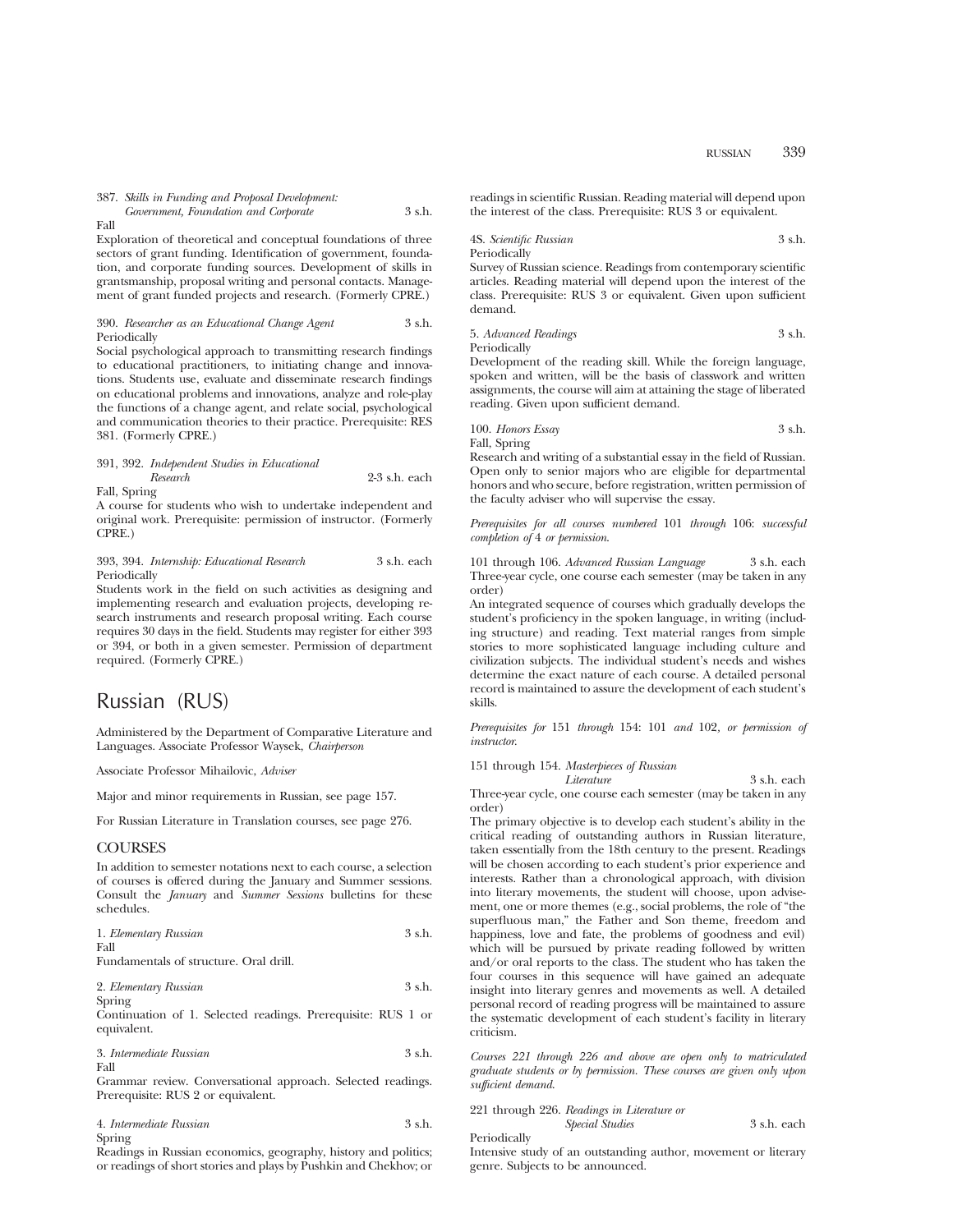# Secondary Education (SED)

Administered by the Department of Curriculum and Teaching. Professor Whitton, *Chairperson*

Professor Murphy; Associate Professors Cloud, King, Singer; Assistant Professors Hines, Stacki, Toroff.

## UNDERGRADUATE PROGRAMS

The undergraduate program in secondary education is designed for those students working toward a bachelor's degree who plan to become secondary level teachers. Students combine major study in a liberal arts, science or business area with a minor in secondary education. The program is designed to include oncampus preparation with field placement in a variety of school settings, culminating in a student teaching experience. To enroll in the undergraduate secondary education programs, students must satisfy the enrollment criteria for teacher education described on page 112 and must apply to the School of Education through the Curriculum and Teaching Department in Gallon Wing.

The degree programs described in detail under the several teaching certification areas (Art Education, Science Education, etc.) are designed to remain current with the most recent changes of the New York State Commissioner's regulations. However, some of Hofstra's teacher education programs require more course work than is required by New York State.

Most students who plan to teach on the secondary level choose as their major field for the bachelor's degree the subject which they plan to teach. The programs are outlined primarily on this basis. It is sometimes possible, however, to arrange a college program which will lead to teaching certification in a field other than the student's major, or to certification in more than one field. All students who plan to teach on the secondary level must complete at least 21 semester hours in education courses including the following: a 3-semester hour 100-level course in the Foundations of Education Department, SED 102, SED 151; one or two special methods courses designated by the department, SED 117\*, 101 and other courses designated by the department. SED 102 and SED 151 are prerequisites for all other courses in the secondary education undergraduate sequence. A student may complete these first two courses in any sequence. However, every student who intends to complete the sequence in secondary education must register *with the department* while taking the first course in education.

The New York State Teacher Certification Examinations are required for provisional and permanent certification in academic subjects (English, language other than English, mathematics, science and social studies). For special subjects (art, business, music and speech) required tests, see your adviser in the Department of Curriculum and Teaching.

Before entering student teaching, students are required to complete, with passing grades, liberal arts component of the teacher certification examinations.

It is the student's responsibility to become familiar early in the program with the requirements for prospective secondary student teachers. Sheets containing this information are available on request from the Office of Field Placement, 243 Gallon Wing. **NOTE 1:** the professional education sequence for candidates in secondary education will include study of instructional analysis, SED 101, 3 s.h., *Introduction to Classroom Analysis*. This course is a corequisite to student teaching, SED 117, 6 s.h.

Programs in secondary education prepare teachers of academic subjects in grades 7-12, and for special subjects (art, business, music) which prepare teachers for grades K-12.

Transfer students must plan their courses of study with an adviser to assure that their programs will fulfill both University and State requirements.

A 3 semester hour course in mathematics is required of all undergraduate students completing teacher education programs within the Department of Curriculum and Teaching.

Students who have more credits than they need to fulfill the bachelor's requirements may take secondary education courses for graduate credit, up to 9 semester hours, with permission. See Graduate Courses Taken By Undergraduates, page 59.

**B.A. OR B.S. IN ED. SPECIALIZATION IN SECONDARY EDUCATION WITH A CONCENTRATION IN BILINGUAL EDUCATION** is designed as an extension of the existing certification programs. It requires fluency in English and in a second language, and a combination of liberal arts and education courses including placements and participation in schools with bilingual programs. Student teaching must include satisfactory ratings in both the regular and bilingual classroom settings.

#### Program Requirements

- 1. Students must satisfy all requirements for provisional certification in their major field.
- 2. Bilingual concentration: CT 165, FDED 114, SED 153, 115. Field experience: field experiences with dual placements both in methods courses and placement for student teaching will be in appropriate bilingual settings as well as in regular classrooms.
- 3. Required: ANTH 105, SPCH 3 or SPCM 11; 1 course chosen from: ENGL 102, 103; LING 151, 152; SPCH 102; 1 courses chosen from:

SPAN 122, 123, 124, 125, 126; HIST 142; PSC 130. (Credit for courses listed in 3 above may be included in the general 93 hours in liberal arts requirement.)

- 4. Competence in two languages is required as demonstrated by passing language proficiency examinations in English and in a second language.
- 5. A 3 semester hour course in mathematics is required of all undergraduate students completing teacher education programs within the Department of Curriculum and Teaching.

See complete B.A. requirements, page 76.

**MINOR IN SECONDARY EDUCATION:** students completing the prescribed professional sequence of 21 or 24 semester hours satisfy the requirements for a minor in secondary education.

### PROGRAMS OF STUDY

The combination of student teaching, SED 117, 6 s.h., and SED 101, 3 s.h., will occupy 9 s.h. of studies in the student teaching semester. The other parts of candidate's program should therefore be planned accordingly.

For secondary school teaching candidates: in each of the following specialized teacher education programs, selected liberal arts courses outside the area in which certification is sought are designated as recommended in addition to the general requirements noted on page 340. They are recommended as especially pertinent studies for persons intending to teach in the specified field.

The faculty is available for advisement; call for an appointment early in the program.

INDEPENDENT STUDY OPTION: students in secondary education courses may elect a fourth semester-hour as an independent study option on all courses in the program except SED 151. The

<sup>\*</sup>A prerequisite to enrollment in SED 117 is a grade-point average of 2.5 in the teaching area in which the student seeks certification, a 2.5 grade-point average in professional education course work and a 2.5 minimum cumulative grade-point average.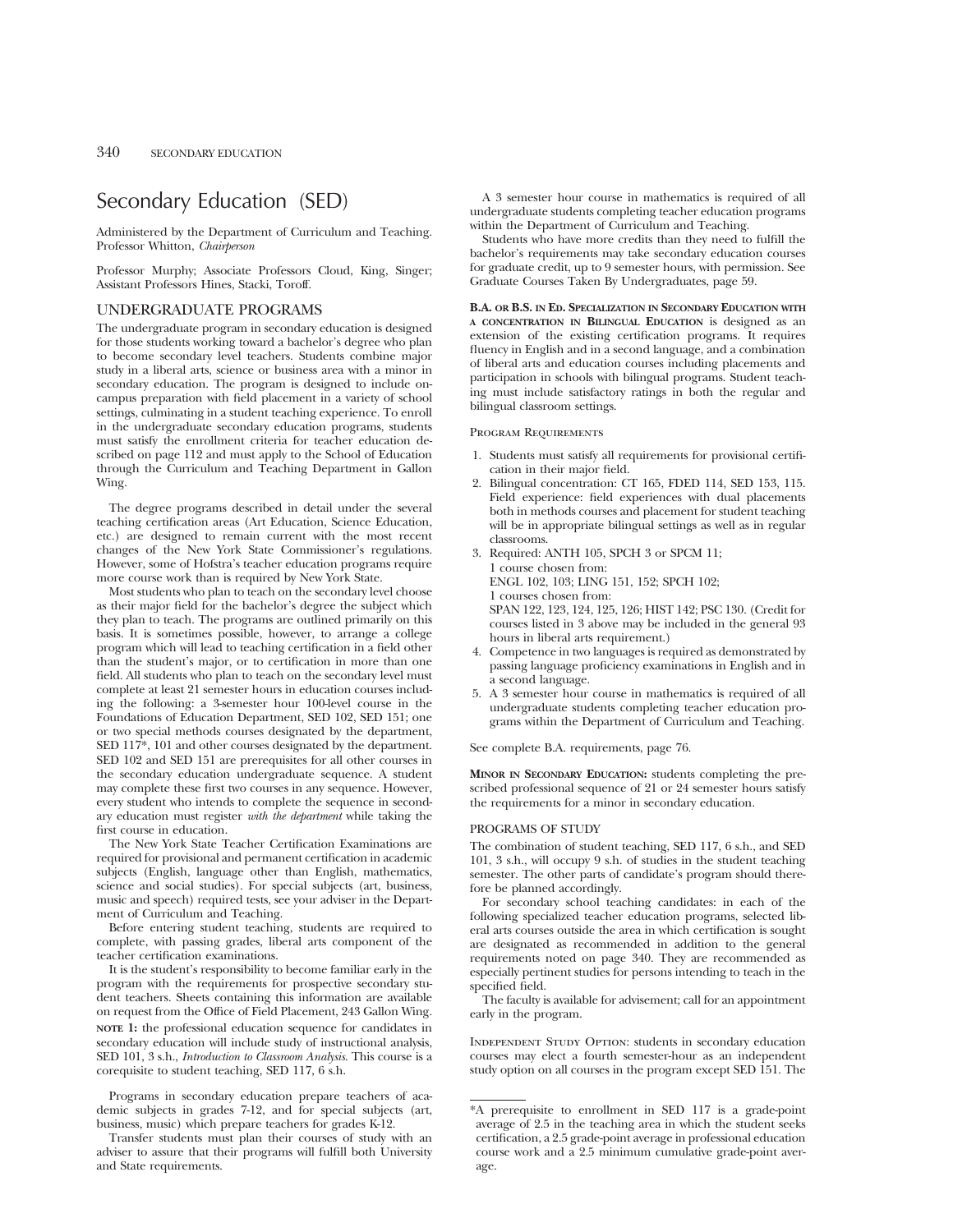maximum number of such credits is two for undergraduate students. All students must have the approval of an instructor who is a full-time member of the area. Such optional credits may not be applied toward the satisfaction of total semester hour prerequisites for student teaching.

## ART EDUCATION

**B.S. IN ED.—SPECIALIZATION IN FINE ARTS EDUCATION:** this program leads to certification as a teacher of art in the elementary and secondary schools of New York State. The aim of this program is to provide students with a basic understanding and comprehensive knowledge of fine arts which, together with fundamental courses in education, will lead to effective public school teaching.

This program is in conformity with the teacher education recommendation of the National and New York State Art Education Associations.

#### PROGRAM REQUIREMENTS

- 1. The successful completion of 129 semester hours and a cumulative grade-point average of 2.5 in work completed at Hofstra.
- 2. At least 60 semester hours must be in liberal arts.
- 3. There are two requirements that must ordinarily be completed in residence at Hofstra: 24 semester hours in the major field of specialization (education), including student teaching, and the last 30 hours. The 24 hours need not be included within the last 30 hours.
- 4. The following general and major requirements:
	- a) ENGL 1-2\*
	- b) Humanities, 9 semester hours from the B.A. core curriculum including SPCM 1
	- c) Foreign language (fulfillment of B.A. foreign language requirement, 6-12 semester hours, see page 76.)
	- d) Social science, 9 semester hours including PSY 1 or 7
	- e) Natural science, mathematics/computer science, 9 s.h.: natural science, 3 s.h.; mathematics, 3 s.h.; computer science, 3 s.h.
	- f) Fine arts, 57 semester hours including: FA 10, 11, 12, 13, 14, 15, 16, 27, 45, 46, 80A, 170, 172, 199; SCO 4; AH 3, 4, 74, and either 103, 114, 118, 161, or 165. Portfolio requirements as listed under Fine Arts with educational component included.
	- g) Education: 24 semester hours, with advisement, including a 3-semester hour 100-level course in foundations of education; SED 102, 151, 113 & 114, 117 and 101. (See note 1, above.)
	- h) A 3 semester hour course in mathematics is required of all undergraduate students completing teacher education programs within the Department of Curriculum and Teaching.
- 5. It is *recommended* that prospective secondary education teachers of art complete PSY 7 (which is a prerequisite to SED 102); SPCM 1; and complete CSC 5; also *recommended* that *all* prospective teachers of academic subjects (7-12) or special subjects (K-12) complete PHI 14.

Reports based on museum visits are required of students in some fine arts courses.

**NOTE 2:** the B.A. and B.S. in Fine Arts and the B.A. in Art History may *not* satisfy Hofstra's registered teacher education program requirements. Students in any of these programs wishing teacher certification should consult their advisers early in their program to obtain advisement to supplement their studies in art.

## BUSINESS EDUCATION

Commercial Subjects

One degree program followed is the Bachelor of Business Administration (see page 97 for complete description). Students

who wish to be certified in business subjects other than secretarial and office subjects should consult the Zarb School of Business for selection of a major field for the B.B.A. and proper courses for meeting certification requirements.

A 3 semester hour course in mathematics is required of all undergraduate students completing teacher education programs within the Department of Curriculum and Teaching.

It is *recommended* that prospective secondary education teachers of business subjects complete PSY 7 (which is a prerequisite to SED 102); complete SPCM 1; also *recommended* that *all* prospective teachers of academic subjects (7-12) or special subjects (K-12) complete PHI 14.

Prospective teachers of business subjects must complete at least 21 semester hours of education courses, with advisement, including a 3-semester hour 100-level course in foundations of education; SED 102 (PSY 1 or 7 is prerequisite); SED 151; 158 or 159 or 160; 117 and 101. (See note 1 on page 340.)

#### Business and Distributive Education

For the addition of distributive education to the business education certification requirements, the student must submit proof of completion of the equivalent of one year retail experience. Associate Professor King, *Adviser*

## SECRETARIAL AND OFFICE SUBJECTS

**B.S. IN ED.—SPECIALIZATION IN THE TEACHING OF SECRETARIAL AND OFFICE SUBJECTS** (primarily for two-year transfer students holding the associate's degree in Secretarial Science). This program leads to certification in New York State for the teaching of secretarial science and office subjects. The aim of this program is to provide a liberal arts background which, together with professional course work in business and education, will lead to effective teacher performance.

Associate Professor King, *Adviser*

#### Admission Requirements

A minimum of 2.5 grade-point average must have been achieved in secretarial science skills subjects at an institution accredited by the Middle States Association or another regional accrediting association. Applicants lacking an associate's degree whose previous work experience includes a strong secretarial and office skills background may be able to earn prior learning credit toward the secretarial science skills admissions requirements. Contact the Office of Prior Learning, HCLAS Dean's Office for information.

#### Program Requirements

- 1. The successful completion of at least 128 semester hours and a cumulative grade-point average of 2.5 in work completed at Hofstra.
- 2. At least 65 semester hours must be in liberal arts.
- 3. There are two requirements that must ordinarily be completed in residence at Hofstra: 21 semester hours in professional education courses, including student teaching, and the last 30 hours. The 21 hours need not be included within the last 30 hours.
- 4. Secretarial science skills courses accepted for credit toward the degree requirements will apply *only* to this program and are *not* applicable to any other program at Hofstra. No more than 24 hours of these courses will be accepted for credit toward this degree.
- 5. A proficiency examination in secretarial skills may also be required of degree candidates.
- 6. And the following requirements:
	- a) Successful completion of "Transfer Credit and B.B.A. Liberal Arts Core Course Requirements," (page 98).

\*See University Degree Requirements, page 61.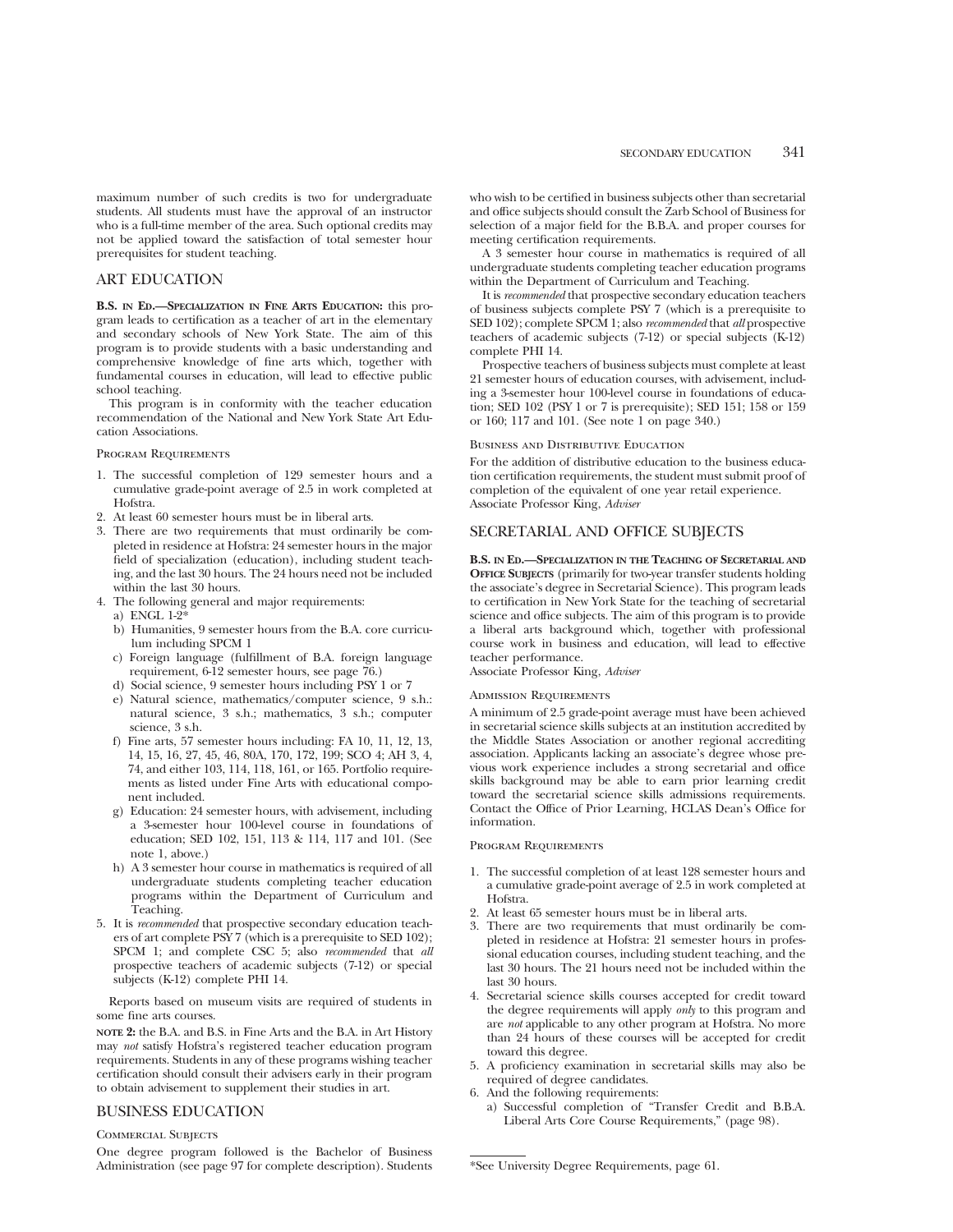## 342 SECONDARY EDUCATION

Only credit for work completed elsewhere before the student matriculates at Hofstra can be used to reduce any core course requirement in the B.S. in Education. Students should consult their major adviser. Credits that Hofstra students earn as visiting students elsewhere *may not be used* to meet or to reduce core course requirements. The maximum number of semester hours in core courses required of a student in the B.S. in Education program is 25.

- b) Transfer students who matriculate with junior standing (58 or more semester hours of advanced standing) must take a *minimum* of 6 semester hours of core courses at Hofstra (see page 80), chosen from two of the following five areas:
	- Humanities Appreciation and Analysis core course, excluding nonliterature courses;

mathematics (MATH 16 is recommended);

natural science core course;

social sciences, Behavioral Social Science Core or History and Philosophy Core; SPCM 1.

c) Transfer students who matriculate with 57 or fewer semester hours of advanced standing must take a *minimum* of 12 semester hours of core courses at Hofstra (see page 80) including:

Humanities Appreciation and Analysis core course, excluding nonliterature courses; mathematics (MATH 16 is recommended);

- natural science core course;
- social sciences, Behavioral Social Science Core or History and Philosophy Core course.
- d) Completion of at least 65 semester hours in the liberal arts and sciences, which may include both transfer credit and courses taken at Hofstra in fulfillment of other B.S. in Education requirements.

e) ENGL 1-2 (see University degree requirements, page 61)

- f) SPCM 1 #
- g) PSY 7 # (prerequisite to SED 102).
- h) Educational, 21 semester hours: FDED 111 or 127; SED 102, 151, 159, 117, and 101. A prerequisite to SED 117 is a 2.5 grade-point average in the teaching area in which the student seeks certification, a 2.5 grade-point average in professional education coursework, and a 2.5 minimum cumulative grade-point average.
- i) 6 s.h. in accounting
- j) 3 s.h. in business law
- k) 3 s.h. in computer science or data processing (BCIS)
- l) 3 s.h. in economics
- m) 3 s.h. in GBUS 1.
- 7. It is *recommended* that prospective secondary education teachers of business (Secretarial and Office Subjects) complete PHI 14, *Introduction to Ethics I #*.

## ENGLISH EDUCATION

The degree program followed is the Bachelor of Arts with a specialization in English; 36 semester hours, distributed among several options as noted on page 206. Within that major program, prospective teachers of secondary school English must include some study in each of the areas listed below. Professor Murphy, *Adviser*

#### Program Requirements

- 1. English
	- Linguistics or general language, 3 s.h.
	- ENGL 103 (preferred) or 101 or 102; or one of the following: LING 101, 151, 152, 161, or 190 **Literature**

American literature, 6 s.h.

- English literature (survey preferred), 6 s.h.
- Western literature (ENGL 43 or 44 recommended),
- 3 s.h.
- 2. A 3 semester hour course in mathematics is required of all undergraduate students completing teacher education programs within the Department of Curriculum and Teaching.
- 3. It is *recommended* that prospective secondary education teachers of English satisfy the Social Science Contemporary Core requirement in part by completion of PSY 7 (which is a prerequisite to SED 102); satisfy the Humanities Creative Participation Core requirement in part by completion of SPCM 1; and complete CSC 5; also *recommended* that *all* prospective teachers of academic subjects (7-12) or special subjects (K-12) satisfy the Social Science History and Philosophy Core requirement in part by completion of PHI 14.

Prospective teachers of English must complete at least 21 semester hours of education courses, under advisement, including the following: a 3-semester hour 100-level course in foundations of education; SED 102, 151, 152, 117 and 101. (See note 1 on page 340.)

## FOREIGN LANGUAGE EDUCATION

The degree program followed is the Bachelor of Arts; see specific language for complete description.

#### Program Requirements

The student usually chooses as the major field the language which is to be taught (see specific language major requirements). In the foreign language studied, the candidate must earn from 24-30 semester hours of credit above level 4 (depending upon the particular language major) and must acquire sufficient competence to utilize the language as an instrument of oral and written communications. Before student teaching, the candidate must present to the Office of Field Placement a statement from the chairperson of his/her foreign language major(s) attesting to the candidate's written and oral proficiency in that language. Should a candidate wish to be certified in more than one language, the 24-30 semester hour requirement above level 4 and the statement of proficiency must be met in each language.

A 3 semester hour course in mathematics is required of all undergraduate students completing teacher education programs within the Department of Curriculum and Teaching.

Foreign language teachers should be broadly acquainted with the culture of the country whose language they plan to teach. It is recommended that courses be chosen from the following:

Philosophy: see recommended courses for foreign language majors in Philosophy Department listing;

- History: at least 6 credits among courses pertaining to the field of study in the ancient and modern era; Economics: 115;
- English: 102 and English Literature 43, 44, 45;
- French: 113 for students preparing to teach French; Comparative Literature: 39, 40 and others dealing with area of interest;
- Literature in Translation: course in a language not studied;

Linguistics: an appropriate course, and

Art History

It is *recommended* that *all* prospective secondary education teachers of academic subjects (7-12) or special subjects (K-12) satisfy the Social Science History and Philosophy Core requirement in part by completion of PHI 14.

Prospective teachers of foreign languages must complete at least 21 semester hours of education courses, with advisement, including the following: a 3-semester hour 100-level course in foundations of education; SED 102 (PSY 1 or 7 is prerequisite); SED 151, 153, 117 and 101. (See note 1 on page 340.)

#Core course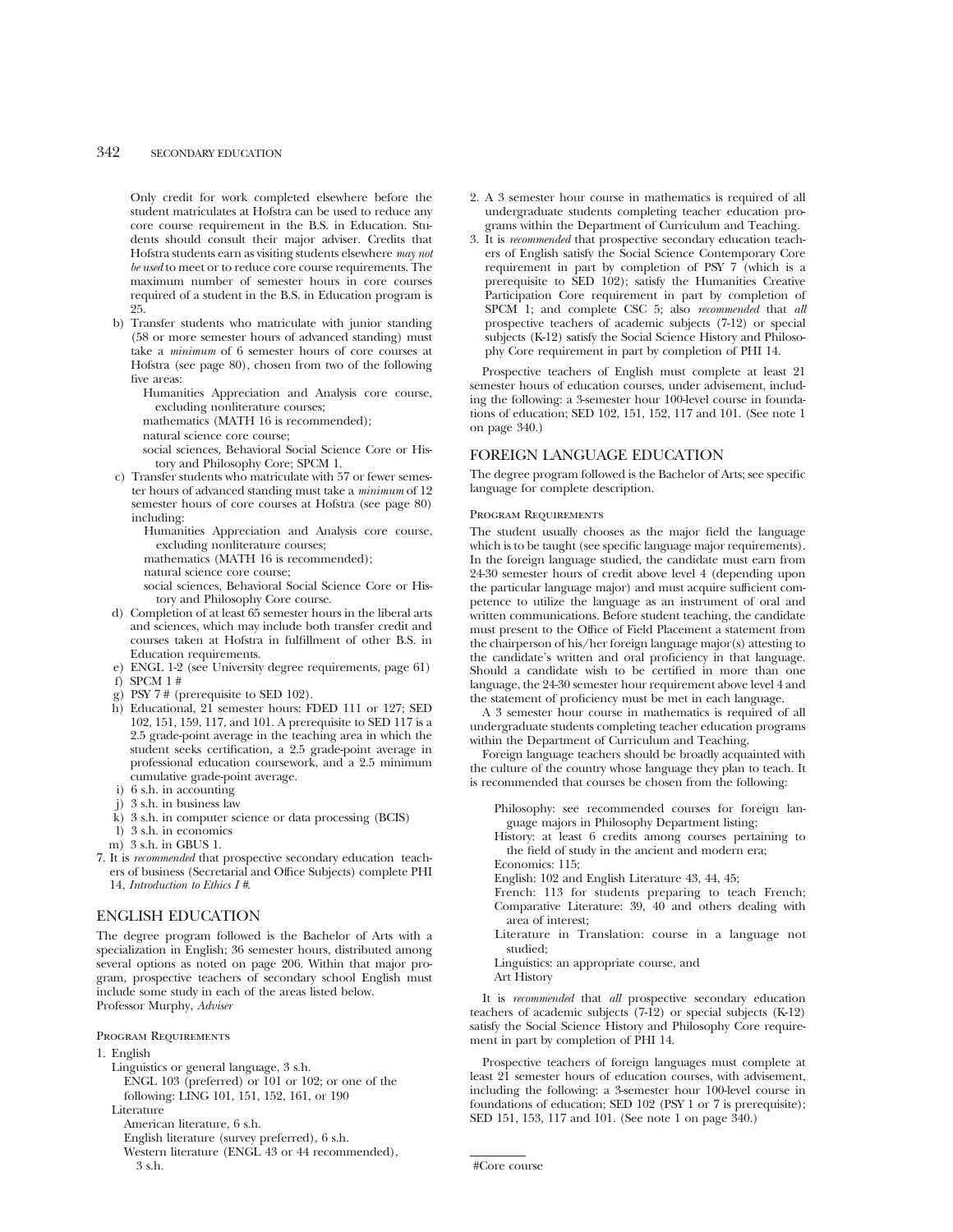# MATHEMATICS EDUCATION

The degree program followed is the Bachelor of Arts (see page 76 for complete description).

This program meets all standards for mathematics teacher education recommended by the Association of Mathematics Teachers of New York State. Professor Whitton, *Adviser*

Program Requirements

The student usually chooses mathematics as the major field (see page 288 for mathematics major requirements). The program must include the following groups of courses:

- 1. Mathematics through differential and integral calculus. The course sequence to be followed in fulfillment of the calculus requirement will be determined under advisement. Also required: MATH 133 or 134, 145 and 171 and either 146 or 172. In accord with the recommendations of the National Council of Teachers of Mathematics and the National Council for Accreditation of Teacher Education, the Mathematics Education Program and the Department of Mathematics recommend strongly that prospective teachers of secondary mathematics enroll in the following three courses: MATH 137, 155, and either 165 or 166.
- 2. It is *recommended* that prospective secondary education teachers of mathematics satisfy the Natural Science Core requirement in part by completing at least one course in physics; satisfy the Behavioral Social Science Core requirement by completion of both PSY 7 (which is a prerequisite to SED 102) and also PHI 161; satisfy the Humanities Creative Participation Core requirement in part by completion of SPCM 1; and complete CSC 5; also *recommended* that *all* prospective teachers of academic subjects (7-12) or special subjects (K-12) satisfy the Social Science History and Philosophy Core requirement in part by completion of PHI 14.

Prospective teachers of mathematics must complete at least 21 semester hours of education courses with advisement, including the following: a 3-semester hour 100-level course in foundations of education; SED 102 (PSY 1 or 7 is prerequisite); SED 151, 154, 117 and 101. (See note 1 on page 340.)

# MUSIC EDUCATION

B.S. in Ed.—Specialization in Music Education: this program leads to certification as a teacher of music in the elementary and secondary schools of New York State. The aim of the program is to provide students with a basic understanding and comprehensive knowledge of music which, together with fundamental courses in education, will lead to effective public school teaching. Professor Dittemore, *Adviser*

# Program Requirements

- 1. The successful completion of 128 hours and a cumulative grade-point average of 2.5 in work completed at Hofstra.
- 2. At least 65 semester hours in liberal arts with no fewer than 40 outside the Department of Music.
- 3. There are two requirements that must ordinarily be completed in residence at Hofstra: 24 semester hours in the major field of specialization (education), including student teaching, and the last 30 hours. The 24 hours need not be included within the last 30 hours.
- 4. The following general and major requirements:
- a) ENGL 1-2
- \*b) Humanities (excluding music), SPCM 1 plus 3 semester hours in a core appreciation and analysis course
- c) Natural science, mathematics/computer science, 6 s.h.: Natural science core course, 3 s.h.; mathematics core course, 3 s.h.
- d) Social science, PSY 1 or 7 plus 3 semester hours in a Social Science History and Philosophy core course
- e) Foreign language (fulfillment of B.A. language requirement, see page 76)
- f) MUS 20, 30, 48, 61 & 62 or 61A & 62A, 63-64, 69, 70A, 71-72, 107, 108, 143, 144, 154, 165 or 166, 169 or 133, 172. Three semester hours as advised from the following: MUS 21, 22, 23. Six semester hours as advised in MUS 31 through 38A. Four semester hours of Private Instruction (P) and MUS 35 & 35A, if required (see notes on music courses, page 296.)
- g) Education: 24 semester hours, with advisement, including a 3-semester hour 100-level course in foundations of education; SED 102, 151, 111, 112, 117 and 101. (See note 1 on page 340.)
- 5. It is *recommended* that prospective secondary education teachers of music complete PHYS 6; PSY 7 (which is a prerequisite to SED 102); SPCM 1; and complete CSC 5; also *recommended* that *all* prospective teachers of academic subjects (7-12) or special subjects (K-12) complete PHI 14.

## PHYSICAL EDUCATION

B.S. in Education—Specialization in the Teaching of Physical Education, see page 237.

# SCIENCE EDUCATION

The degree program followed is the Bachelor of Arts (see page 76 for complete description).

This program satisfies the guidelines for the preparation of secondary school science teachers established by the National Science Teachers Association. Assistant Professor Hines, *Adviser*

# Program Requirements

The student should major in one of the following subject areas: biology, chemistry, geology or physics. Students interested in earth science certification should major in geology. In addition to meeting all requirements of the major science department, the student should include within the overall undergraduate program at least one year of study in each of the other three sciences and at least one year of mathematics. Students who are preparing to teach earth science must also include among the courses they take: GEOL 10 and GEOL 7.

It is *recommended* that prospective secondary education teachers of science (biology, chemistry, earth science and physics) satisfy the Behavioral Social Science Core requirement by completion of both PSY 7 (which is a prerequisite to SED 102) and also PHI 161; satisfy the Humanities Creative Participation Core requirement in part by completion of SPCM 1; and complete CSC 5; also *recommended* that *all* prospective teachers of academic subjects (7-12) or special subjects (K-12) satisfy the Social Science History and Philosophy Core requirement in part by completion of PHI 14.

Prospective teachers of science must complete at least 21 hours of education courses, with advisement, including the following: a 3-semester hour 100-level course in foundations of education; SED 102 (PSY 1 or 7 is prerequisite); SED 151, 155, 117 and 101. (See note 1 on page 340.)

### SOCIAL STUDIES EDUCATION

The degree program followed is the Bachelor of Arts (see page 76 for complete description). Associate Professor Singer, *Adviser*

# Program Requirements

Students choose history or another specialization in the Division of the Social Sciences (see Academic Organization, page 8) as their major field. Students planning to teach social studies in

\*See University Degree Requirements, page 61.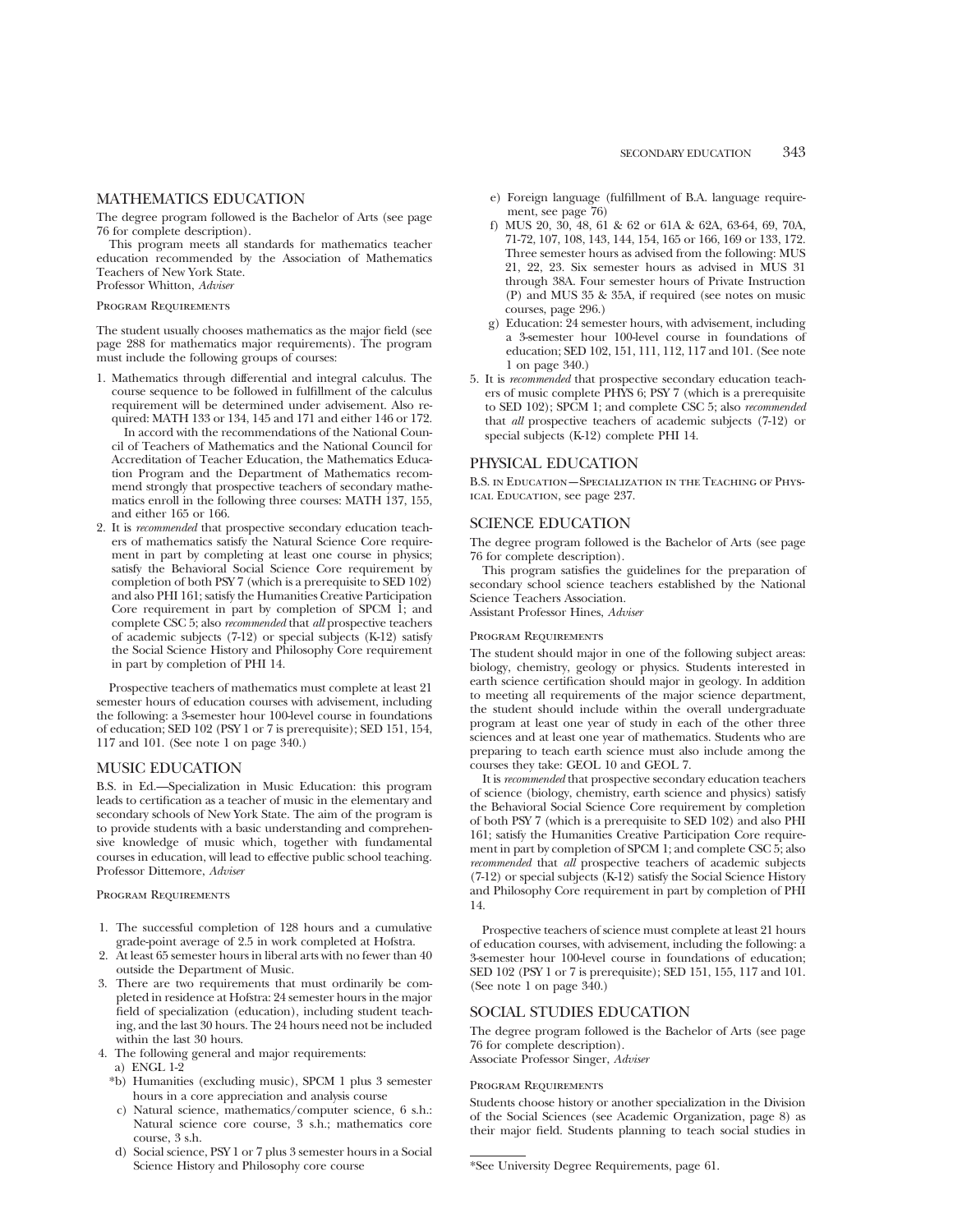# 344 SECONDARY EDUCATION

secondary schools are assigned an adviser by the department of major specialization and should see the social studies adviser in the Secondary Education Department.

#### For certification, total preparation must include:

- 1. A major in history or one of the following social sciences: anthropology, economics, geography, political science or sociology, and completion of a required 36 credit course distribution with:
	- a) a minimum of 6 s.h. in European history
	- b) a minimum of 6 s.h. in United States history
	- c) 24 s.h. distributed among the following six fields with a minimum of 3 s.h. in each field: history (other than United States or European), and anthropology, economics, geography, political science, and sociology. Additional courses in history (other than United States or European), economics, geography, and United States government are especially recommended.
- 2. A 3 semester hour course in mathematics is required of all undergraduate students completing teacher education programs within the Department of Curriculum and Teaching.
- 3. It is *recommended* that prospective secondary education teachers of social studies satisfy the Behavioral Social Science Core requirement in part by completion of PSY 7 (which is a prerequisite to SED 102); satisfy the Humanities Creative Participation Core requirement in part by completion of SPCM 1; and complete CSC 5; also *recommended* that *all* prospective teachers of academic subjects (7-12) or special subjects (K-12) satisfy the Social Science History and Philosophy Core requirement in part by completion of PHI 14.

Prospective teachers of social studies must complete at least 21 semester hours of professional education courses, with advisement, including the following: a 3-semester hour 100- level course in foundations of education; SED 102 (PSY 1 or 7 is prerequisite); SED 151, 156 and 117, which is taken concurrently with SED 101. (See note 1 on page 340.)

### SPEECH COMMUNICATION EDUCATION

The degree program followed is the Bachelor of Arts in the School of Communication (see page 107 for complete requirements). Students in the major field of the teaching of speech communication earn certification K-12 as teachers of speech. Associate Professor Merrill, *Adviser*

#### Program Requirements

Required courses: 39 semester hours chosen from the following categories of courses:

- 1) 12 s.h.—SCO 1, 2, 3, 4
- 2) 12 s.h.—SPCM 1, 7, 11, 125
- 3) 6 s.h.—chosen from SPCM 33, 53, 109, 119
- 4) 3 s.h.—chosen from SPCM 21, 24, 25, 117, 121, 147<br>5) 3 s.h.—chosen from SPCM 107, 128, 171
- 5) 3 s.h.—chosen from SPCM 107, 128, 171
- 6) 3 s.h.—any literature course in ENGL, LIT, CLIT, DRAM

A 3 semester hour course in mathematics is required of all undergraduate students completing teacher education programs within the Department of Curriculum and Teaching.

It is *recommended* that prospective secondary education teachers of speech communication satisfy the Behavioral Social Science Core requirement in part by completion of PSY 1 or 7 (which is a prerequisite to SED 102); also *recommended* that *all* prospective teachers of academic subjects (7-12) or special subjects (K-12) satisfy the Social Science History and Philosophy Core requirement in part by completion of PHI 14.

Prospective teachers of speech communication must complete at least 21 semester hours of education courses, with advisement, including the following: a 3-semester hour 100-level course in

foundations of education; SED 102 (PSY 1 or 7 is prerequisite); SED 151, 157, 117 and 101. (See note 1 on page 340.)

# GRADUATE PROGRAMS

#### General Information

The graduate programs in secondary education are offered by the Department of Curriculum and Teaching. They are designed to serve qualified students who seek either certification as teachers in the secondary schools of New York State or advanced work in curriculum and instruction of a particular subject after obtaining certification or experience as classroom teachers.

Two degree programs in secondary education—the Master of Science in Education for the noncertified person, and the Master of Arts for the certified—have been designed to serve these separate purposes. In subsequent paragraphs the standard requirements and options in these two degree programs are outlined. Substitutions will be permitted *with advisement* where, in the light of the student's background and purposes, other courses are seen by the department to be more appropriate. No substitution is finally authorized until it is entered upon the Graduate Student's Advisement Record.

Applications for admission to graduate programs in secondary education are made to the Graduate Admissions Office in the Admissions Center. Students who have not met the full admission requirements may be advised to complete prerequisite courses under a planned program before becoming eligible for acceptance. Scores on the Graduate Record Examination or a standardized test to be specified by the department chairperson may be used as one ancillary means of evaluation in some cases.

The admissions criteria for *each* master's program includes the achievement of a grade-point average of 2.5 in *each* of two categories: 1) undergraduate liberal arts course work; 2) course work in the area(s) in which certification is sought.

Students in either master's degree program who have not student taught or who are not scheduled to student teach as part of their degree program will be required to enroll in SED 217 or 218 as part of their degree programs.

Foreign language majors must submit satisfactory scores on the Departmental Proficiency Examination or equivalent in the language for which certification is sought.

The New York State Teacher Certification Examinations are required for provisional and permanent certification in academic subjects (English, language other than English, mathematics, science and social studies). For special subjects (art, business, music and speech) required tests, see your adviser.

Before completion of first twelve credits of the Master's Program, students are required to complete, with passing grades, liberal arts component of the teacher certification examinations.

See complete graduate information, page 67.

#### Special Note to Graduate Students

Certified Without Student Teaching

The ordinary route to State certification includes student teaching. This is satisfied on the undergraduate level by SED 117 and on the graduate level by SED 217. There are students, however, on the graduate level who obtain employment without student teaching. In such instances, it is the policy of Secondary Education to recommend for a degree, or for state certification, *only* persons who have had supervision and satisfactory rating by an accredited University's professional staff, either in the form of student teaching or University supervision early in their teaching careers. Thus, Secondary Education has established a course designed to provide University supervision for teachers who have not had student teaching.

This course, SED 218, *does not* satisfy the State requirement to student teach. It does, however, satisfy a degree requirement in the Master of Science in Education program.

Students completing the Master of Science in Education program who wish to be included in Hofstra's group certification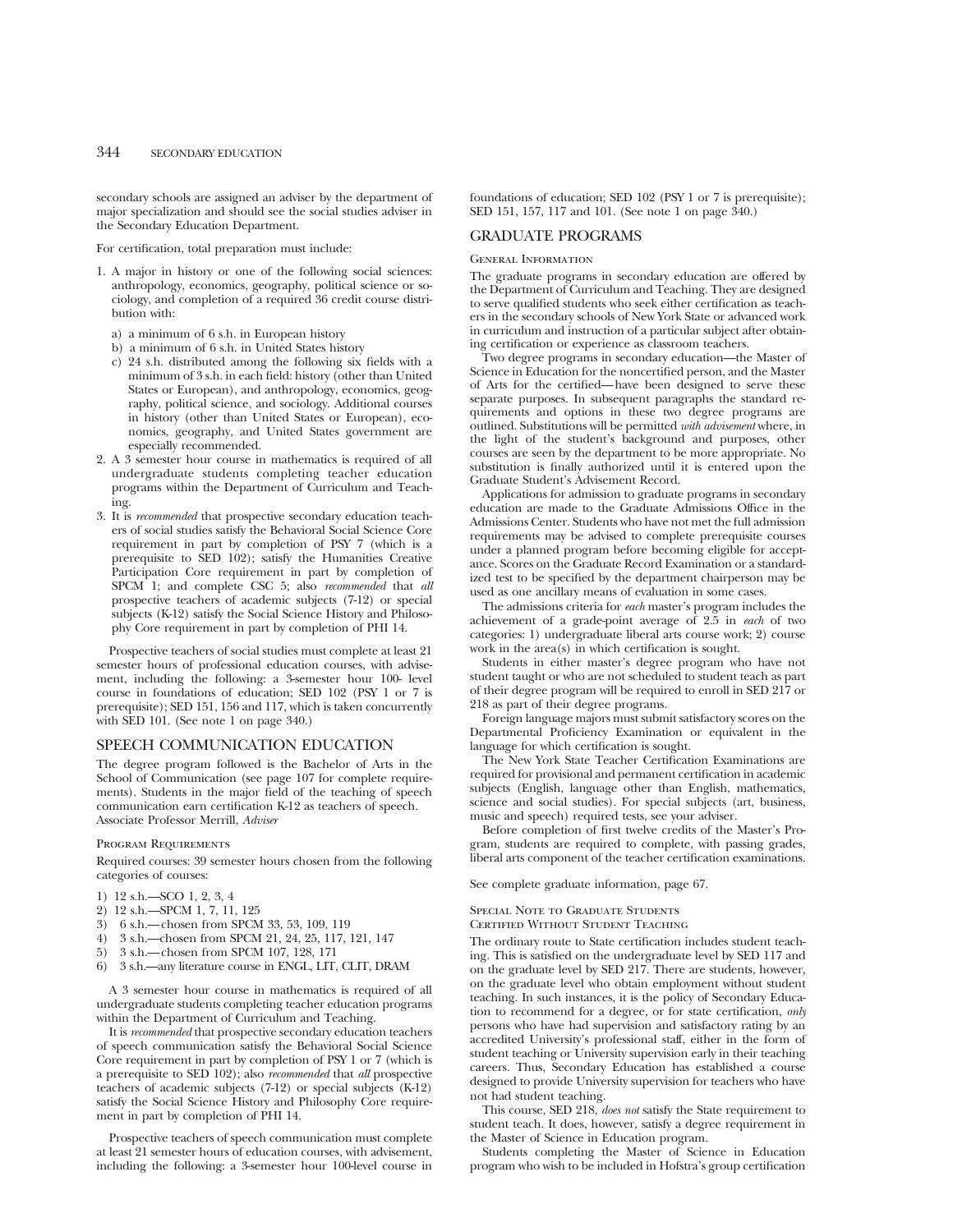recommendation and who have taken SED 218, but who have not student taught, should observe the following procedure:

Following their first full year of teaching experience (whether or not they have yet completed SED 218) they should request that their principal or superintendent send to the Certification Office at Hofstra University a statement that they have taught satisfactorily for one full year as a regularly assigned teacher on the secondary level.

If a student applies to Albany on an individual basis for certification, one year of paid, full-time teaching experience on the secondary level will probably be accepted as fulfilling the student teaching requirement for certification. This, however, does not remove the student's degree requirement of SED 218.

INDEPENDENT STUDY OPTION: students in secondary education courses may elect a fourth semester-hour point as an independent study option on all courses in the department except SED 213 and 264. The maximum number of such credits is three for graduate students. All students must have the approval of an instructor who is a full-time member of the department. Such optional credits may not be applied toward the satisfaction of total semester hour prerequisites for student teaching.

Pass/Fail Option for Matriculated Graduate Students: students matriculated in a master's degree program in secondary education may designate up to 6 semester hours of course work to be taken on a Pass/Fail basis, subject to the following conditions: 1) completion of 12 semester hours of the planned program prior to the semester in which they first exercise this option; 2) the course(s) shall be chosen from among SED 207, 221, 229, 231, 240, 241, 249, 251, 252, 275 and the 280 workshop series.

# MASTER OF SCIENCE IN EDUCATION

The department offers the following programs:

- 1. For preservice teachers—those who do not satisfy the requirements for teacher certification in a secondary school subject in New York State.
- 2. For persons wishing to teach the physically handicapped and emotionally disturbed, leading to New York State dual certification in Secondary and Special Education. See programs listed under Special Education.

### PRESERVICE TEACHERS AND TEACHERS WITHOUT PREVIOUS PROFESSIONAL EDUCATION

Where academic subject matter deficiencies in the teaching field (see subject areas in undergraduate programs, page 114) are so great as to prevent completion of requisite work within the usual 33-semester hour degree program, additional credits may be required. Matriculated students must complete 24 hours in residence at Hofstra. Student teaching may be used to meet part of the 24-hour residency. A grade-point average of 2.5 in the student's major field is prerequisite to enrollment as a student teacher. See also the course descriptions for SED 217 and 218.

To register for courses in the M.S. in Ed. sequence other than SED 264, 205 or 213, a student must (1) be matriculated in the program, *or* (2) have written permission of the course instructor or departmental chairperson prior to the beginning of the course.

# Program Requirements

|              | Sem. Hrs. |  |
|--------------|-----------|--|
| 1. Phase One |           |  |

| 3 |
|---|
|   |
| 3 |
|   |
| 3 |
|   |

Methods course(s) SED 290-299B inclusive (prerequisite: 205, 264 and 213) 3-6

**NOTE 3:** only one of these special methods courses is required for most teaching fields with

the exception of art and music, which require two. Business education students should consult an adviser in selecting the appropriate course. 2. Phase Two

- SED 217 or 218 6 **NOTE 4:** candidates for SED 218 must meet the academic standards normally required for candidates for student teaching. (See special note above.) SED 201. *Classroom Analysis* 3 3. Phase Three
	- Course work in the study of the curriculum, taken under advisement. 3
- 4. Other Requirements

Satisfaction of Hofstra's registered program in terms of the subject matter background of the candidate (see subject areas in undergraduate programs, page 114). One course taken in the School of Education, with advisement, but not in Secondary Education. Foundations of education course especially recommended.

- 5. A minimum grade-point average of 2.5 is required for all courses applicable to the degree. A minimum grade-point average of 3.0 is required for graduation of graduate students.
- 6. 33 semester hours plus either a comprehensive examination or SED 300, *Departmental Seminar*.
- 7. New York State requires college-level study of a language other than English for all prospective teachers of academic subjects, 7-12. See secondary education adviser.

Alternatives to Formal Course Work

Independent Readings Option: students matriculated in the M.S. in Ed. program may elect, under departmental advisement and subject to availability of faculty, to substitute SED 251 or 252 for up to 6 s.h. of secondary education course work, chosen from among SED 213, 207, 220, 241, 253, 201.

#### Overall Requirements

- 1. At least 33 s.h., no fewer than 24 s.h. of which shall be taken at Hofstra.
- 2. All course work offered in satisfaction of degree require ments must have been completed within five years prior to conferral of degree.
- 3. Irrespective of other requirements, each student will satisfy the department's registered program in the area of study in certification sought.
- 4. Satisfaction of the University comprehensive requirement (see page 72).

# MASTER OF SCIENCE IN EDUCATION: BILINGUAL SECONDARY EDUCATION

This program offers a balanced, comprehensive, and integrated view of bilingual/biculturalism with emphasis on practical classroom applications for meeting the needs of culturally and linguistically diverse students. The program is interdisciplinary in nature and is designed to prepare educators for professional service in bilingual instructional settings.

Associate Professor Cloud, *Adviser;* Associate Professor Savage, *Coordinator*

<sup>\*</sup>SED 264, 205 and 213 must be the first three courses of graduate work in education for students with no previous credits in education. It is recommended that students take these courses concurrently.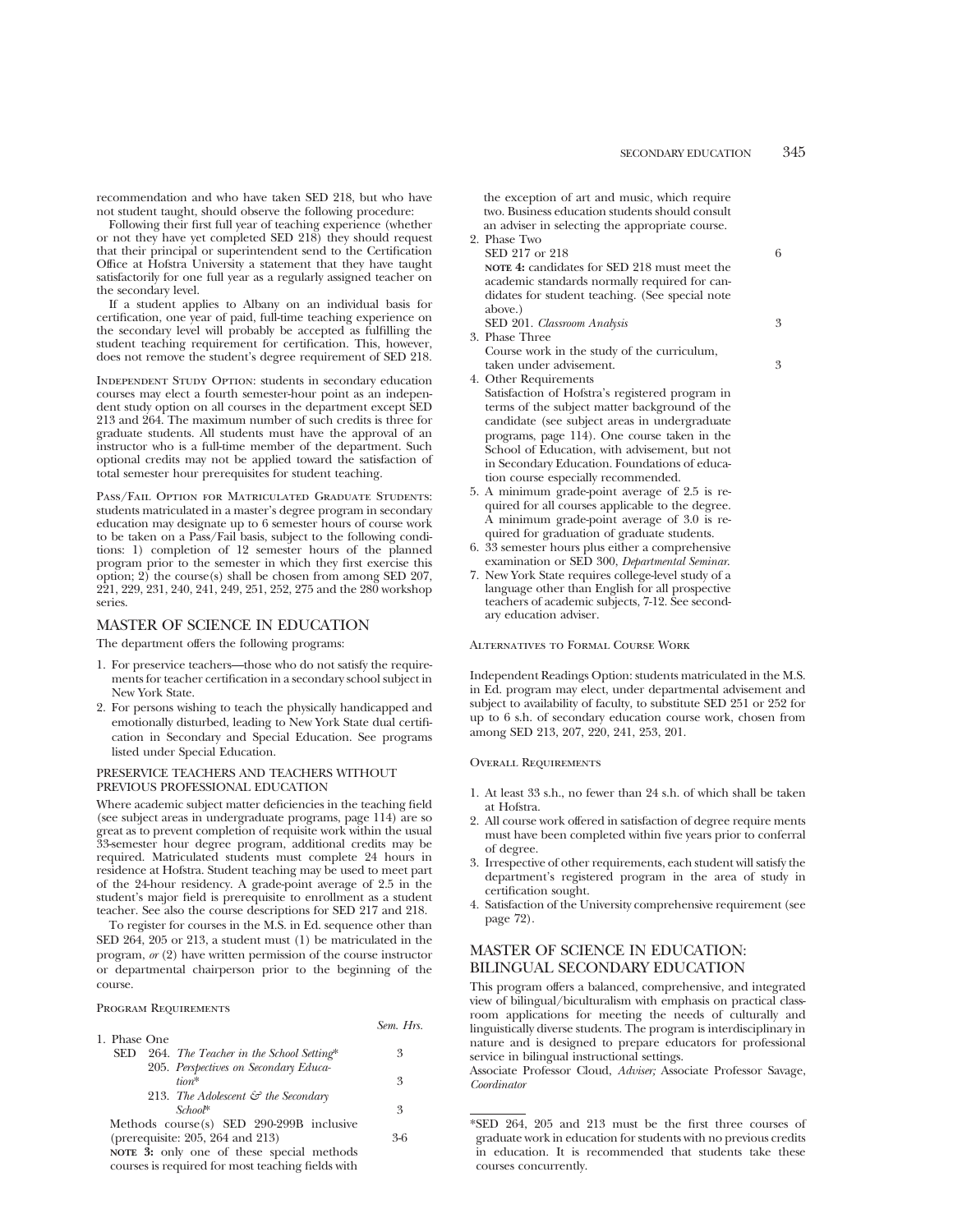# 346 SECONDARY EDUCATION

Admission Requirements

- 1. Provisional certification in secondary education.
- 2. Satisfy general University admission requirements described on page 67.
- 3. Demonstration of proficiency in English and the other language on an examination satisfactory to the department and consistent with New York State certification guidelines. Students who fail to achieve a satisfactory score on the language proficiency examination are retested after remediation and are required to achieve a satisfactory score prior to completion of the degree.
- and Teaching Department.

Degree Requirements

- 1. Successful completion of at least 36 semester hours.
- 2. Satisfactory evaluation by supervisor and/or cooperating ad-
- 3. Completion of a special project or comprehensive examina-
- 

|  | A. Core Courses |      |                                                                | 18 or 21     |
|--|-----------------|------|----------------------------------------------------------------|--------------|
|  | SED             |      | 265. Methods & Materials in                                    |              |
|  |                 |      | Bicultural Education,** 3 s.h.                                 |              |
|  |                 | 267. | Teaching English to Adolescent &                               |              |
|  |                 |      | Adult Speakers of Other Languages,                             |              |
|  |                 |      | 3 s.h.                                                         |              |
|  | СT              |      | 268. Practicum: Teachers of Non-English                        |              |
|  |                 |      | Speaking Students, 3 s.h. or                                   |              |
|  |                 |      | 269. Internship: Teachers of Non-English                       |              |
|  |                 |      | Speaking Students, 6 s.h.                                      |              |
|  | <b>RES</b>      | 241. | Testing & Evaluation of Bilingual                              |              |
|  |                 |      | <i>Students</i> , 3 s.h.                                       |              |
|  | READ            |      | 223. Advanced Reading Instruction for                          |              |
|  |                 |      | Teachers of Bilingual Children &<br><i>Adolescents, 3 s.h.</i> |              |
|  | LING            |      | 210. Second Language Acquisition, 3 s.h.                       |              |
|  | B. Required     |      |                                                                | 12           |
|  | SPAN            |      | 212. Contrastive Bilingualism, 3 s.h.                          |              |
|  |                 |      | 213. Development of Social &                                   |              |
|  |                 |      | Psychological Bilingual Trends                                 |              |
|  |                 |      | in the United States, 3 s.h. or                                |              |
|  |                 |      | 201. Advanced Structure of Present                             |              |
|  |                 |      | Day Spanish, 3 s.h.                                            |              |
|  |                 |      | 214. Bilingualism in Perspective, 3 s.h.                       |              |
|  | CT              |      | 260. Foundations, Theory & Practice of                         |              |
|  |                 |      | Bilingual, Bicultural Education, 3 s.h.                        |              |
|  |                 |      | C. Electives, under advisement                                 | 6            |
|  | FDED            |      | 248. Multicultural Education in the                            |              |
|  |                 |      | Metropolitan Area, 3 s.h.                                      |              |
|  | ANTH            |      | 218. People $\mathcal{C}$ Cultures of Latin America,           |              |
|  |                 |      | 3 s.h.                                                         |              |
|  | CT              |      | 266. The Learner in the School, 3 s.h.                         |              |
|  | <b>SPAN</b>     |      | 213. Development of Social & Psychological                     |              |
|  |                 |      | Bilingual Trends in the United States,                         |              |
|  |                 |      | 3 s.h. (if not taken as a required                             |              |
|  |                 |      | course)                                                        |              |
|  |                 |      | 206. Studies in Cultures of Spanish                            |              |
|  |                 |      | America, 3 s.h.                                                |              |
|  |                 |      | II. PROGRAM REQUIREMENTS—Other Languages                       |              |
|  |                 |      |                                                                |              |
|  |                 |      | A. Core courses selected from IA listing                       | Sem. Hrs.    |
|  | above           |      |                                                                | 18 or 21     |
|  |                 |      | B. Required courses in another language, un-                   |              |
|  |                 |      | der advisement, including Language Ac-                         |              |
|  |                 |      |                                                                | $1^{\Omega}$ |

quisition and Culture 12<br>Electives under advisement 12 0 16 C. Electives, under advisement

*Sem. Hrs.*

4. Interview with both language department and Curriculum

- 
- ministrator of practicum or internship in bilingual setting.
- tion.
- I. Program Requirements—Spanish Language

| A. Core Courses |      |                                                      | 18 or 21  |
|-----------------|------|------------------------------------------------------|-----------|
| SED             |      | 265. Methods & Materials in                          |           |
|                 |      | Bicultural Education,** 3 s.h.                       |           |
|                 | 267. | Teaching English to Adolescent $\mathcal{C}$         |           |
|                 |      | Adult Speakers of Other Languages,                   |           |
|                 |      | 3 s.h.                                               |           |
| CT              |      | 268. Practicum: Teachers of Non-English              |           |
|                 |      | Speaking Students, 3 s.h. or                         |           |
|                 |      | 269. Internship: Teachers of Non-English             |           |
|                 |      | Speaking Students, 6 s.h.                            |           |
| <b>RES</b>      |      | 241. Testing & Evaluation of Bilingual               |           |
|                 |      | <i>Students</i> , 3 s.h.                             |           |
| <b>READ</b>     |      | 223. Advanced Reading Instruction for                |           |
|                 |      | Teachers of Bilingual Children &                     |           |
|                 |      | <i>Adolescents</i> , 3 s.h.                          |           |
| <b>LING</b>     |      | 210. Second Language Acquisition, 3 s.h.             |           |
| B. Required     |      |                                                      | 12        |
| SPAN            |      | 212. Contrastive Bilingualism, 3 s.h.                |           |
|                 |      | 213. Development of Social &                         |           |
|                 |      | Psychological Bilingual Trends                       |           |
|                 |      | in the United States, 3 s.h. or                      |           |
|                 |      | 201. Advanced Structure of Present                   |           |
|                 |      | Day Spanish, 3 s.h.                                  |           |
|                 |      | 214. Bilingualism in Perspective, 3 s.h.             |           |
| CT              |      | 260. Foundations, Theory & Practice of               |           |
|                 |      | Bilingual, Bicultural Education, 3 s.h.              |           |
|                 |      | C. Electives, under advisement                       | 6         |
| <b>FDED</b>     |      | 248. Multicultural Education in the                  |           |
|                 |      | Metropolitan Area, 3 s.h.                            |           |
| ANTH            |      | 218. People $\mathcal{C}$ Cultures of Latin America, |           |
|                 |      | 3 s.h.                                               |           |
| CT              |      | 266. The Learner in the School, 3 s.h.               |           |
| SPAN            |      | 213. Development of Social & Psychological           |           |
|                 |      | Bilingual Trends in the United States,               |           |
|                 |      | 3 s.h. (if not taken as a required                   |           |
|                 |      | course)                                              |           |
|                 |      | 206. Studies in Cultures of Spanish                  |           |
|                 |      | America, 3 s.h.                                      |           |
|                 |      | PROGRAM REQUIREMENTS-Other Languages                 |           |
|                 |      |                                                      | Sem. Hrs. |
|                 |      | A. Core courses selected from IA listing             |           |
| above           |      |                                                      | 18 or 21  |

# AS A SECOND LANGUAGE (TESL) This course of study leads to certification of elementary and secondary level teachers of English as a second language.

TEACHING OF ENGLISH

#### Admission Requirements

For students without previous training or experience in education (preservice):

MASTER OF SCIENCE IN EDUCATION:

- 1. Major study in any of the following: English, languages, speech, linguistics, reading or other related area;
- 2. Proficiency in English including reading, writing and speaking;
- 3. Twelve semester hours of foreign language or demonstrated proficiency in a second language;
- 4. A letter of recommendation from a supervisor or principal and an interview with the coordinator of the master's program;
- 5. Meet the graduate admission requirements as stated in the University *General Bulletin*.

For students holding certificates in education (in-service):

- 1. Certification (provisional or permanent) as elementary or secondary school teacher or completion of all education courses leading to certification;
- 2. Proficiency in English and foreign language study as for preservice students above;
- 3. Meet the graduate admission requirements as stated in the University *General Bulletin*.

# Degree Requirements

- 1. The completion of a minimum of 36 semester hours, of which 30 hours must be taken in the core and linguistic components;
- 2. Completion of a special project or comprehensive examination.

#### Program Requirements

All (preservice and in-service) candidates take the following:

Area 1. Methodological Component, 9 s.h.

- CT. 266. *The Learner in the School*
- ELED 225. *Teaching English as a Second Language*
- SED 267. Teaching English to Adolescent & Adult *Speakers of Other Languages*

Area 2. Linguistic Component, 9 s.h.

- ENGL 203. *Approaches to English Grammar*
- LING 210. *Second Language Acquisition*
- READ 220. *Reading, Writing, & Cognition*
- Area 3. Language and Culture, 6 s.h.

| SPAN | 213. Development of Social & Psychological Bi- |
|------|------------------------------------------------|
|      | <i>lingual Trends in the United States or</i>  |
|      |                                                |

- ANTH 200. *Fundamentals of Anthropology*
- FDED 248. *Multicultural Education in the Metropolitan Area* or, with advisement
- CT 260. *Foundations, Theory & Practice of Bilingual, Bicultural Education*

Preservice, In-Service Requirements

In addition to completing the above courses, students must complete either the preservice or in-service courses.

#### Preservice Courses

| Area 1. TESL University-supervised student teaching, 6 s.h.    |
|----------------------------------------------------------------|
| CT 269. Internship: Teachers of Non-                           |
| <b>English Speaking Students</b>                               |
| Area 2. Additional Courses, 6 s.h.                             |
| 264. The Teacher in the School Setting<br>SED.                 |
| RES 241. Testing $\mathcal G$ Evaluation of Bilingual Students |
|                                                                |
| **Taught Bilingually                                           |

See complete graduate information, page 67.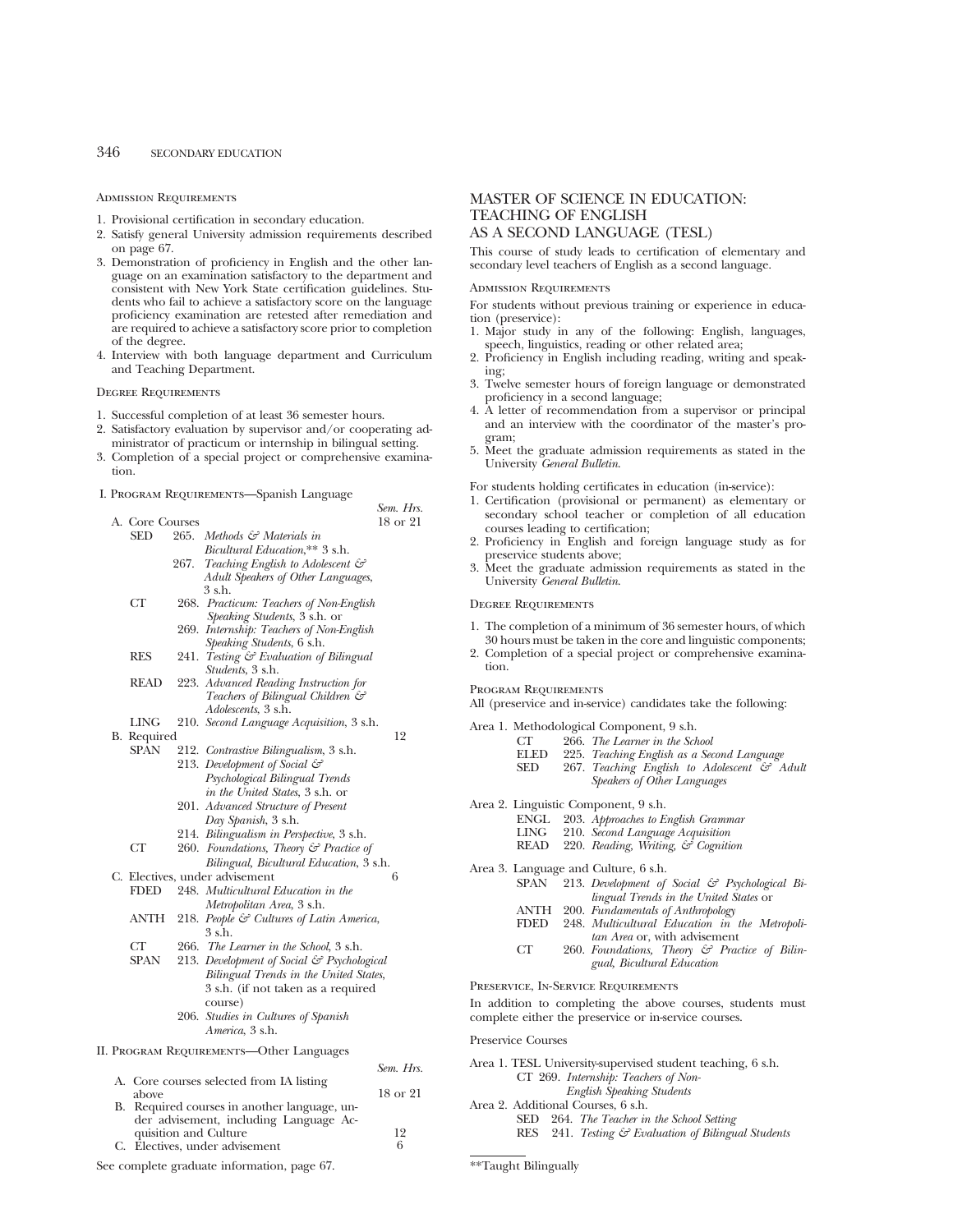In-Service Courses

- Area 1. TESL, 3 s.h.
	- CT 268. *Practicum: Teachers of Non-English Speaking Students*
- Area 2. Additional Courses, 9 s.h.
	- RES 241. *Testing & Evaluation of Bilingual Students* SPCH 209. *Developmental Psycholinguistics* or with advisement recommended ELED 202, 205, READ 224, or WRIT 200

Elective, to be chosen under advisement.

## MASTER OF ARTS

The program, with a major in secondary education, is designed to provide advanced study for certified teachers on the secondary level and for others of comparable educational preparation and experience who wish to improve their competence in the teaching of a special subject and deepen their understanding of education as a field of study. If undergraduate work in the teaching field has been minimal and the student's credits are insufficient for Hofstra's recommendation for certification, the program is modified to include the requisite work. Candidates for this degree should seek early advisement.

# Program Requirements

**NOTE 5:** only courses taken under *departmental* advisement are assured of applicability to the degree.

|                                                    | Sem. Hrs. |
|----------------------------------------------------|-----------|
| 1. Secondary education course work.                | 18        |
| 2. Course work in education, but outside of Sec-   |           |
| ondary Education.                                  | 3         |
| 3. Satisfaction of Hofstra's registered program in |           |
| terms of course work in the certification area     |           |
| and elective study, minimum.                       | 19        |
| 4. Successful completion of SED 300, Departmental  |           |
|                                                    |           |

*Seminar*, or submission of an acceptable master's essay, or a comprehensive examination in addition to the basic 33 semester hours.

**NOTE 6:** supplementary to the foregoing course distributions, a master's level candidate may offer the following option toward earning the degree: 30 semester hours including 6 semester hours of *Master's Essay* (SED 301, 302).

5. A minimum grade-point average of 2.5 is required for all courses applicable to the degree. A minimum grade-point average of 3.0 is required for graduation.

For information about the criteria, scope, alternative emphases and kinds of studies acceptable for essays and honors essays, consult the faculty of Secondary Education.

# ADVANCED CERTIFICATE

# Middle School Extension Into Grades 5-6

Persons holding the New York State Certificate of Qualification 7-12 or Certification can earn a Certificate for Middle School Extension into grades 5-6, by completing CT 247 (6 s.h.) and electives (6 s.h.), with advisement, detailed below. This extension is registered with the New York State Education Department.

# Admission Requirements

- 1. New York State 7-12 Certificate of Qualification or Certification;
- 2. Satisfactory levels of academic achievement;

3. Application and admission to the program.

#### PROGRAM OF STUDY

| <b>Required Courses</b>                         | $12$ s.h. |
|-------------------------------------------------|-----------|
| CT 247. Integrated Middle School Extension into |           |
| <i>Grades</i> 5-6, 6 s.h.                       |           |

Electives with advisement, 6 s.h.; 3 s.h. from each of the following groups: candidates for the Certificate must have one reading course at the undergraduate or graduate level.

- a) ELED 205. *Language in the Curriculum,* 3 s.h.
	- 228. *Curriculum & Instruction in Communication,* 3 s.h.
	- READ 245. *Teaching Reading in the Content Areas,* 3 s.h.
	- SED 273. *Teaching Writing in the Content Areas,* 3 s.h.
- b) ELED 244. *Models of Teaching,* 3 s.h.
- SED 221. *Early Secondary Education: The Junior High & Middle Schools,* 3 s.h., with advisement

Education Honor Societies, see pages 64 and 71.

# **COURSES**

In addition to semester notations next to each course, a selection of courses is offered during the January and Summer sessions. Consult the *January* and *Summer Sessions* bulletins for these schedules.

101. *Introduction to Classroom Analysis* 3 s.h. Fall, Spring

Analytic study of teaching activities on the secondary level. Involves observation of teaching done by other student teachers, practicing teachers and also the analysis and evaluation of the student's own teaching behavior.

Must be taken concurrently with SED 117. (Required of all undergraduates in Secondary Education programs.)

102. *Adolescent Development and the Secondary School* 3 s.h. Fall, Spring, Summer

Multiple perspectives on adolescence and implications of adolescent cognitive and affective development for teaching. Issues of cultural diversity, mainstreaming, and disability are addressed. Classroom observations are required. SED 102 and 151 are the initial secondary education courses in the undergraduate secondary education program. Prerequisites: PSY 1 or 7. (Replaces CRSR 113 *Educational Psychology*.) May not be taken on a Pass/  $D+/D/Fail$  basis.

# 111, 112. *The Teaching of Music* 3 s.h. each 111:Fall; 112:Spring

Developments in the teaching of music. Curriculum trends, materials, subject content, testing and measurement in the field are examined. 111 treats the program on the elementary level (K-6); 112 continues the spiral curriculum concept on the secondary level (7-12). Classroom observations, lesson demonstrations and roleplaying are required. Prerequisites: for undergraduates, SED 151, SED 102. There is a material fee of \$10.

**NOTE:** 111 is not for the elementary classroom teacher.

#### 113 & 114. *The Teaching of Art* 3 s.h. each Periodically

Study of perceptual stages of development, K-12, with a view towards designing a qualitative and creative art program. In addition to the study of major art media, students learn to stimulate an appreciation of art through multicultural art history and aesthetics. Subjects covered include models for curriculum design, multiculturalism, interdisciplinary art education, modes of assessment, the museum as educator and art for students with special needs.

Prerequisites: for undergraduates, SED 151, SED 102. There is a material fee of \$10.

**NOTE:** 113 is not for the elementary classroom teacher; 161 may be substituted for 114. Both 113 & 114 are prerequisites for student teaching.

115. *Methods and Materials of Teaching Native Language Arts to the Bilingual Learner* 3 s.h.

Fall, every other year

Theories, problems, and practices of teaching and evaluating native language arts in bilingual classroom settings. Consider-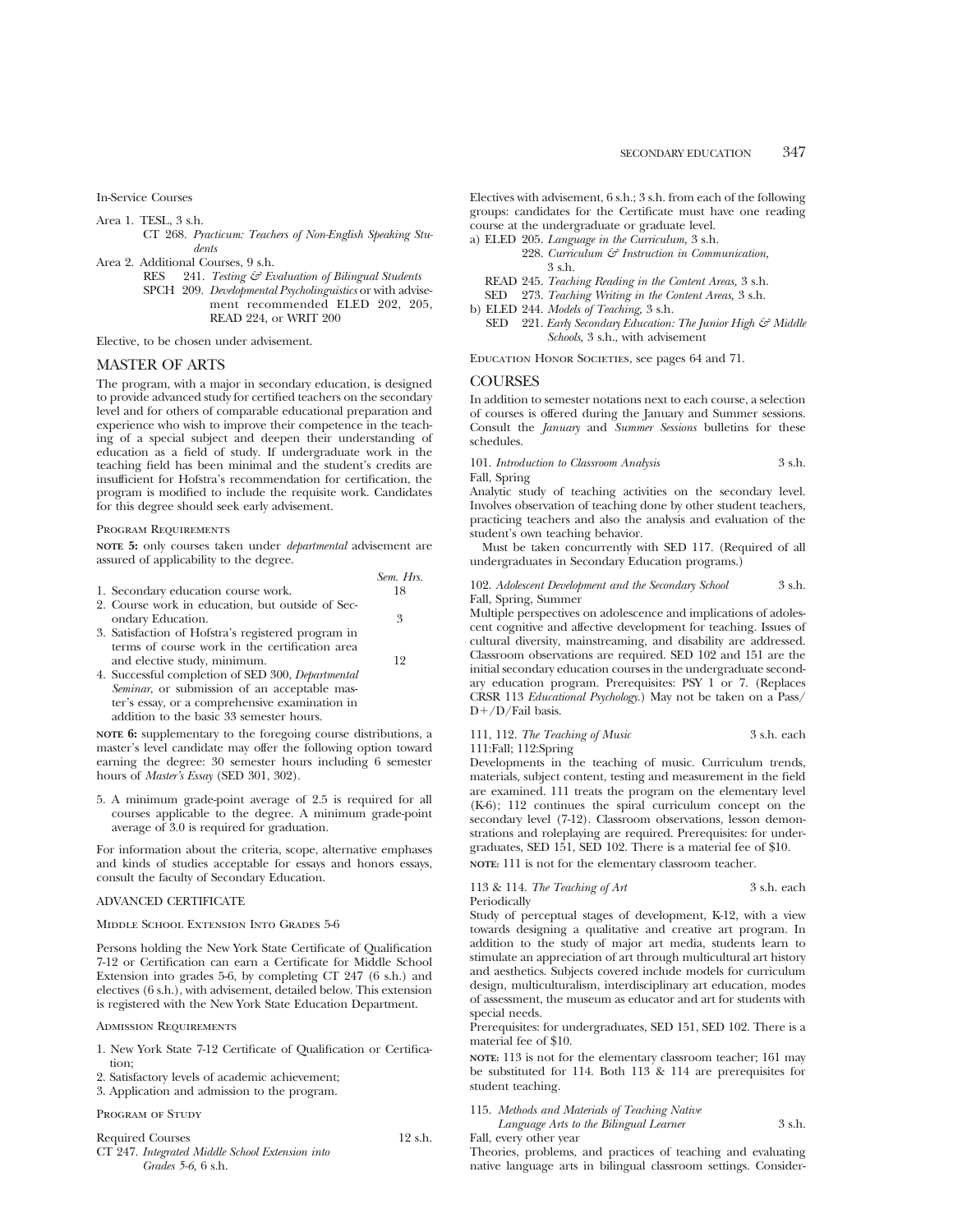# 348 SECONDARY EDUCATION

ation is given to formal language instruction in the native language including reading and writing in the content areas, as well as use of authentic literature to develop language and literacy skills in the native language. Classroom observations are required.

117. *Student Teaching* (Undergraduate) 6 s.h. Fall, Spring

Full-time student teaching in cooperating schools with direction and supervision from University supervisors. Students have two placements during the semester: one on the middle school/ junior high school level (7-9) and one on the senior high school level (10-12). Attendance at weekly seminars is required. Admission by application and interview only. Applications to be obtained at the Office of Field Placement and returned by October 1 for the spring semester and by March 1 for the fall semester. Prerequisites: SED 151, SED 102 and the appropriate methods course(s), a cumulative grade-point average at Hofstra of 2.5 or better in the area in which certification is sought, in professional education courses and in the cumulative grade-point average. Prerequisite or corequisite: 3-semester hour 100-level foundations of education course. Corequisite: SED 101. Pass/ $D+/D/$ Fail grade only.

The maintenance of a grade point average of 2.5 in all courses in the School of Education after admission with no outstanding D's or INC's. Acceptance into student teaching is contingent upon the completion of at least 15 semester hours of course work at Hofstra with an overall grade point average of 2.5 or better with no outstanding D's or INC's. Students receiving a D or who have not removed an INC within the three-week limitation in a secondary education course will be automatically dropped from the program.

### 151. *The Secondary School Teacher* 3 s.h. Fall, Spring

An examination of the multifaceted role of the secondary school teacher as a reflective, decision-making practitioner. An introduction to such processes as the establishment of a productive learning environment, planning, the selection and implementation of various teaching methods, the selection and use of instructional materials and evaluation. The role of the secondary school teacher is studied within the context of working effectively with students from diverse populations. Classroom observations and participation in a secondary school are required.

**NOTE:** SED 151 and SED 102 must be the first two courses in the professional education sequence for undergraduates.

#### Teaching Specialization Courses

**NOTE:** methods courses (152-161) are usually offered only during the fall semester. Students should check with their advisers in Secondary Education in order to plan their sequence of courses.

Students enrolling in these courses are expected to set aside a three-hour block of time one day a week between the hours of 8 a.m. and 3 p.m. for observation and participation in selected public schools.

| Fall                                                  |         |
|-------------------------------------------------------|---------|
| 152. Teaching of English                              | 3 s.h.  |
| 153. Teaching of Foreign Languages                    | 3 s.h.  |
| 154. Teaching of Mathematics                          | 3 s.h.  |
| 155. Teaching of Science                              | 3 s.h.  |
| 156. Teaching of Social Studies                       | 3 s.h.  |
| 157. Teaching of Speech & Drama                       | 3 s.h.  |
| 158. Teaching of Business—Accounting (College         |         |
| Accounting, Bookkeeping, Data Processing and Law)     | 3 s.h.  |
| 159. Teaching of Business—Skills (Secretarial Skills, |         |
| Shorthand, Transcriptions, Typewriting & Office       |         |
| <i>Occupations</i> )                                  | $3$ s h |
|                                                       |         |

| 160. Teaching of Business—Distributive Education   |        |
|----------------------------------------------------|--------|
| (Merchandising $\mathcal{C}$ Salesmanship)         | 3 s.h. |
| 161. Teaching of Art History $\mathcal G$ the Arts | 3 s.h. |
| NOTE: 114 may be substituted for 161.              |        |

Examination of the goals, curricula, nature and structure of the disciplines, teaching strategies, methods, classroom environment, problems, issues, and monitoring and assessment of student learning in the student's field of specialization. Designed to enable the student to make well informed, professional decisions after engaging in critical analysis and reflection. The teaching of one's subject area is studied within the context of working effectively with diverse students. Classroom observations and participation in a secondary school are required. Prerequisites for undergraduates: SED 151, SED 102.

161A, 162. *Readings* 1-3 s.h. each Periodically

The student will make oral and written reports to the instructor on a mutually determined reading or research program. Prerequisite: permission of the instructor.

164. *Literature for Young Adults* 3 s.h.

Spring

This course is designed to introduce students to literary works especially recommended for middle and high school grade levels. The works represent various genres: fiction (realistic, historical, fantasy and mystery), drama, poetry and nonfiction that appeal to young readers and that offer opportunities to introduce students to literature from a multicultural and global perspective. In the course of the semester, working in a cooperative-learning environment, students have an opportunity to read and to write about adolescent literature.

170. *Current Issues and Trends in English Education* 3 s.h. Periodically

Provides a further opportunity for students to explore current issues central to the teaching of English grades 7-12 with particular emphasis on language development in adolescents; teaching reading and composing for varied purposes; relationships between language and learning; and multicultural perspectives on the language arts curriculum.

#### 171. *Experiences in Urban Secondary Education* 3 s.h. Once a year

This is an observation, participation, and teaching project. A team of secondary education students and a Hofstra University faculty member works in an urban multiethnic secondary school. Provides a reflective experience in a multiethnic interracial urban school setting. Students examine issues in urban education and the rewards, possibilities and problems of working in an urban school. Prerequisite: SED 151. It is recommended that this course be taken prior to student teaching.

| 180 through 189, A-Z. Workshops | 1-3 s.h. each |
|---------------------------------|---------------|
| Periodically                    |               |

Designed to meet the needs of individuals or specific groups of students or faculties of individual schools who want help in the solution of curricular or other school problems.

As individual subjects are selected, each is assigned a letter (A-Z) and added to the course number. Any course may be taken a number of times so long as there is a different letter designation each time it is taken.

| 199. Professional Studies | 3 s.h. |
|---------------------------|--------|
|---------------------------|--------|

Periodically

Designed to extend knowledge and develop skills within areas of study which relate to teaching in secondary schools. Topics are the teaching of classes that include exceptional children, the role of the secondary school teacher in the sociocultural environment within the school, audio-visual usage, teacher non-classroom functions, substitute teaching, general professional associations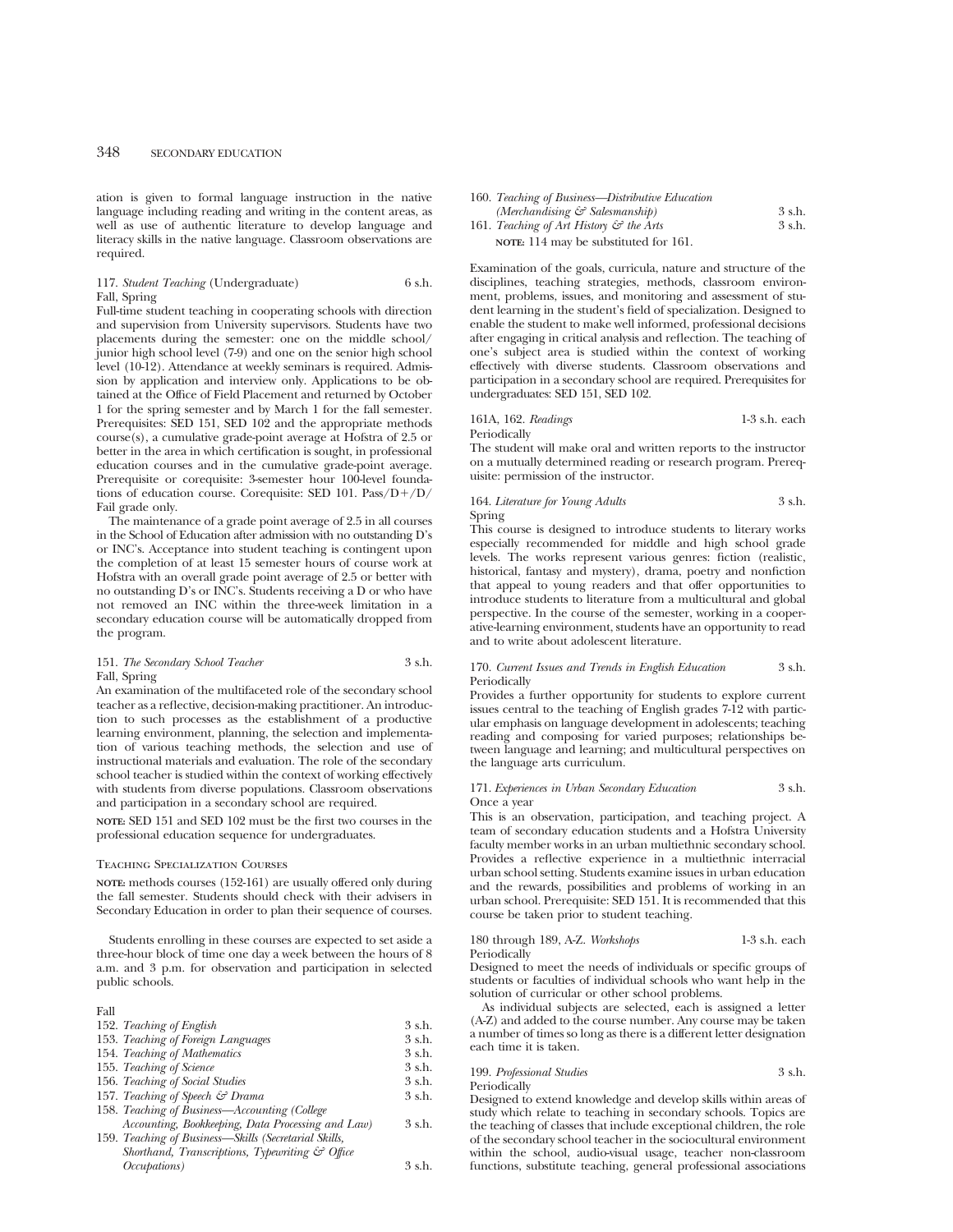for teachers, teachers' unions and teacher centers. Corequisite: SED 117.

# 201. *Classroom Analysis* 3 s.h.

Fall, Spring

The implications of various types of classroom analyses provided by psychology, sociology, and logic for understanding and dealing with students and content. Analytic patterns covered deal with students' cognitive and affective development and styles, and with teacher styles and linguistic behavior. Prerequisites for M.S. in Ed. students: SED 264, 205, 213 and appropriate methods course(s); corequisite: SED 217 or 218. (Formerly *Classroom Analysis and Control*.)

#### 205. *Perspectives on Secondary Education* 3 s.h. Fall, Spring

An overview of secondary education as an evolving system, an area of study and a field for professional growth. Identification and differentiation of lines of thought—recent historical, societal and human developmental—bearing on curricular and instructional decision making for secondary school programs. Modes of investigation and rationale formulation underlying the emergence of contemporary secondary level programs. *This course must be taken as early as possible in the master of science program and is prerequisite to all secondary education courses in the graduate programs.*

207. *The Dynamics of Curriculum Change* 3 s.h. Periodically

Same as ELED 207. Prerequisites: provisional certification in secondary education.

#### 209. *Professional Studies for Teachers in the Secondary Schools* 3 s.h. Periodically

Designed to supplement the knowledge and skills preservice teachers receive in their courses. Some of the curriculum is designed to meet the individual professional problems of the student teacher. The remainder of the course treats contemporary problems such as problems in teaching mainstreamed youngsters in a regular class. Persistent problems of the profession that are learned better in the field are included: for example, the teacher in the sociocultural environment of the school, and the teacher and professional associations. Corequisite: SED 217.

#### 213. *The Adolescent and the Secondary School* 3 s.h. Fall, Spring, Summer

The implications of adolescent cognitive and affective patterns for the total program, with a particular emphasis on implications for teaching method. M.S. in Ed. candidates must include this course and SED 205 in their first three courses in education, along with SED 264.

217. *Student Teaching* 6 s.h.

Fall, Spring

Full-time students teaching in cooperating schools with direction and supervision from University supervisors. Students have two placements during the semester: one on the middle school/ junior high school level (7-9) and one on the senior high school level (10-12).\* Attendance at weekly seminars is required. These seminars are designed to help locate, analyze and solve immediate problems in student teaching assignments. Application must be submitted at the Office of Field Placement prior to October 1 for the spring semester and March 1 for the fall. Prerequisites: SED 264, 213 and appropriate special methods course(s), a cumulative grade-point average of 2.5 or better in the field in which certification is sought and in professional education courses. Corequisite: SED 201. Required for M.S. in Education (Sec. Ed.) if candidate has not student taught and does not have teaching experience. Pass/Fail grade only.

The maintenance of a grade point average of 2.5 in all courses in the School of Education after admission with no outstanding D's or INC's. Acceptance into student teaching is contingent upon the completion of at least 15 semester hours of course work at Hofstra with an overall grade point average of 2.5 or better with no outstanding D's or INC's.

**\* NOTE:** exceptions in some subject areas that are specific to the senior high school. See adviser.

# 218. *Supervised Field Experience and Seminar for Beginning Teachers* 6 s.h.

Fall, Spring

Directed teaching service in the junior and/or senior high school for graduate students in the preservice program who have not student taught and who are currently teaching in a registered secondary school in New York State. Included is a seminar designed to help teachers identify and cope with classroom instructional problems. Exceptions only by departmental permission. The student must obtain permission from the employing school for the supervisory observations by the University staff. Application must be submitted at the Office of Student Teaching prior to October 1 for the spring semester and March 1 for the fall. Prerequisites: SED 264, 205, 213 and appropriate special methods course(s), a cumulative grade- point average of 2.5 or better in the field in which certification is sought and in professional education courses. Corequisite: SED 201. Pass/Fail grade only.

The maintenance of a grade point average of 2.5 in all courses in the School of Education after admission with no outstanding D's or INC's. Acceptance into student teaching is contingent upon the completion of at least 15 semester hours of course work at Hofstra with an overall grade point average of 2.5 or better with no outstanding D's or INC's.

220. *The Evolution of the Secondary School Program* 3 s.h. Periodically Emphasis on the history of secondary curriculum as it applies to

the various specific subject areas. Not intended for students in the M.A. program with a major in education.

221. *Early Secondary Education: the Junior*

*High and Middle Schools* 3 s.h.

Periodically

An examination of the junior high and middle schools in the life and education of pre- and early adolescents. A study of the origins, rationales, functions, curricular, and instructional practices and issues. Applications will be made to educational problems at this level. Prerequisites for M.S. in Ed. students: SED 264, 205, 213.

223. *Supervised Teaching with Normal,*

*Physically Handicapped, Learning Disabled and Emotionally Disturbed Students* 9 s.h.

Fall, Spring

For matriculated graduate students seeking teacher certification with an extension to include teaching students with physical handicaps, learning disabilities and/or emotional disturbance. Students are periodically visited in a regular junior and/or senior high school and in a special education setting. Weekly seminars are devoted to analysis of teacher's activities, experiences and case studies. Evaluation of teaching effectiveness will be examined. Prerequisites: SPED 245 in the area of the physically handicapped and learning disabled; in the area of the emotionally disturbed, SPED 242 and 245. SED 264, 205, 213 and appropriate methods course(s); a cumulative grade-point average of 2.85 or better in field in which certification is sought. Admission by application and permission. Same as SPED 223A-223B.

#### 225. *Teaching English to Speakers of Other Languages* 3 s.h. Once a year

An examination of theories, methods and materials used in schools in the United States. Students will be expected to do a research paper or to develop a project to include a theoretical base and a strategy of teaching. 226A, 226B, 227A and 227B: for courses, see Curriculum and Instruction Specializations below.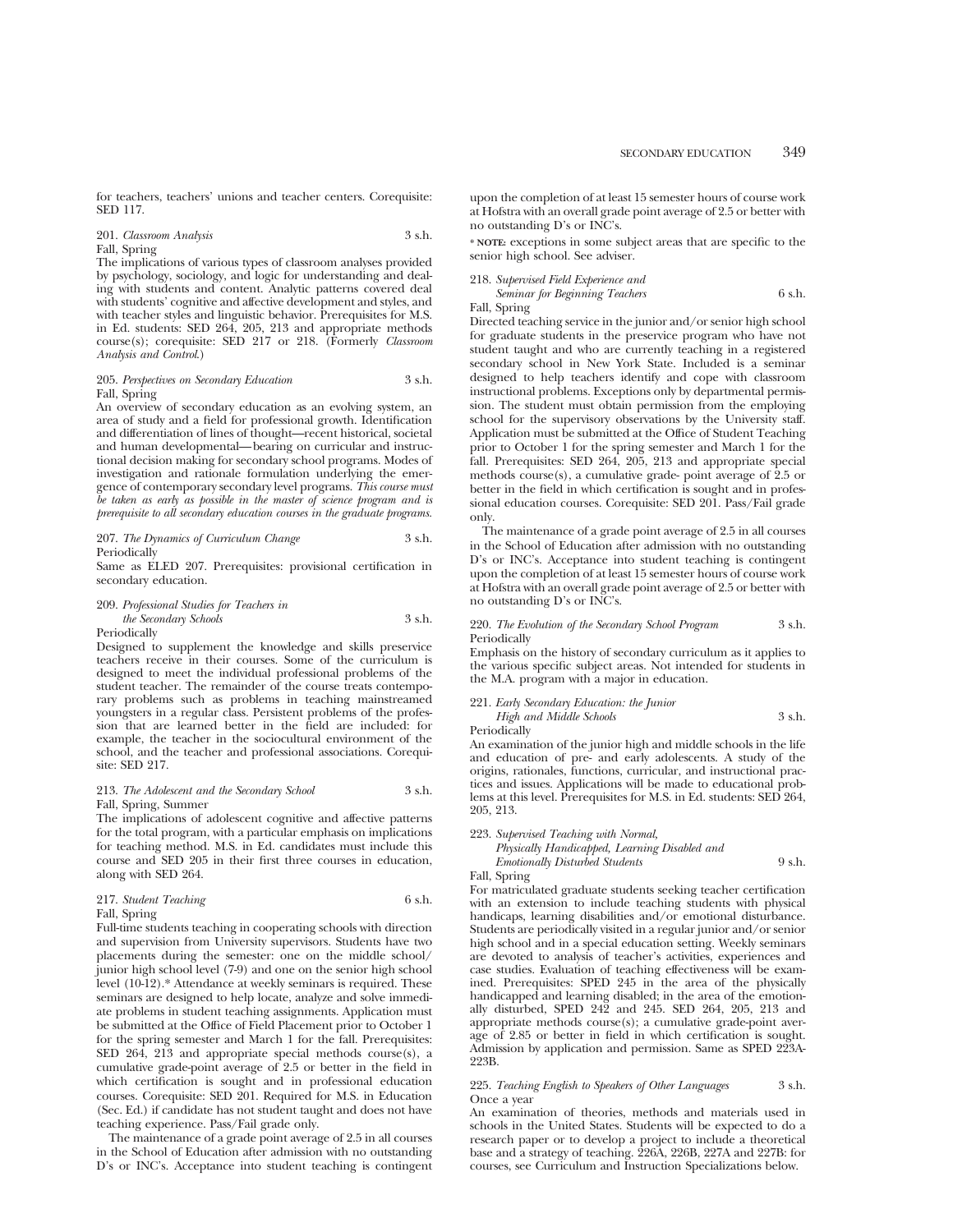# 350 SECONDARY EDUCATION

| 229. Individualizing Instruction                                                                                                       | 3 s.h. | 249. Career Education Workshop     | 3 s.h.          |
|----------------------------------------------------------------------------------------------------------------------------------------|--------|------------------------------------|-----------------|
| Periodically                                                                                                                           |        | Periodically                       |                 |
| Students create individualized programs in their own and related                                                                       |        | Same as FDED 249.                  |                 |
| certification areas, developing alternative modes of (1) organiz-<br>ing curriculum, $(2)$ teaching, and $(3)$ evaluation. Emphasis is |        | 251, 252. Special Readings Seminar | $1-4$ s.h. each |

ing curriculum, (2) teaching, and (3) evaluation. Emphasis is placed on matching educational programs to students' learning styles and on effective methods of implementation within local settings. Prerequisite for M.S. in Education candidates: preservice courses up to but not necessarily including student teaching.

# 231. *Interdisciplinary Approaches to Curriculum and Instruction* 3 s.h.

Periodically

An advanced course designed to investigate and develop a variety of rationales, methods and materials for interrelating subject areas in the secondary school program. Prerequisites: M.A. matriculation or provisional secondary certification.

#### Curriculum and Instruction Specializations

| Spring |                                              |          |
|--------|----------------------------------------------|----------|
|        | 226A. Curriculum and Instruction             |          |
|        | in Art for Elementary Schools                | 3 s.h.   |
|        | 226B. Curriculum and Instruction             |          |
|        | in Art for Secondary Schools                 | 3 s.h.   |
|        | 227A. Curriculum and Instruction             |          |
|        | in Music for Elementary Schools              | 3 s.h.   |
|        | 227B. Curriculum and Instruction             |          |
|        | in Music for Secondary Schools               | 3 s.h.   |
| 232.   | Curriculum and Instruction in English        | 3 s.h.   |
| 233.   | Curriculum and Instruction                   |          |
|        | in Foreign Languages                         | 3 s.h.   |
| 234.   | Curriculum and Instruction in Mathematics    | $3$ s.h. |
| 235.   | Curriculum and Instruction in Science        | 3 s.h.   |
| 236.   | Curriculum and Instruction in Social Studies | 3 s.h.   |
| 238.   | Curriculum and Instruction in Business*      | 3 s.h.   |

Advanced courses for experienced teachers concerned with the critical examination of projected or recently introduced programs in the subject field, the implications for teaching the subject of recent developments in curricular theory, and the application of curricular theory to developing supplemental curricular materials and approach. Designed for M.A. candidates and those possessing provisional secondary level certification.

#### 240. *Current Trends in Secondary Education* 3 s.h. Once a year

An advanced course designed to investigate in-depth current ideas and practices relating to curriculum and instruction. Students and instructor will cooperatively identify a number of specific areas of investigation which will become the focus of the course. Prerequisites: M.S. in Ed., SED 205, 213, 264.

# 241. *Patterns of Curriculum* 3 s.h.

Once a year

A study of contrasting conceptions of curricular structures, theories, principles of curricular design and processes of curricular evaluation. Recurring problematic themes and issues in general curriculum as a field of educational thought and practice. Designed for both nonsecondary and secondary teachers, master's and post-master's educational specialists.

242. *Global Studies in the Curriculum* 3 s.h. Once a year

Both content and process are addressed to reinforce conceptual learning in the global studies curriculum for grades nine and ten. Topics include the importance of physical geography in shaping regional history, developing a world view in the social studies, tradition and change, world economic resources and global interdependency, political organization and the implications of the nuclear arms race for war and peace.

| Same as FDED 249.                  |                 |
|------------------------------------|-----------------|
| 251, 252. Special Readings Seminar | $1-4$ s.h. each |
| Fall, Spring, Summer               |                 |

Investigations and reports on advanced educational topics adapted to the program of the student. Prerequisite: permission of instructor.

#### 253. *Teaching for Thinking in Secondary School Subjects* 3 s.h. Periodically

An advanced course designed to help the secondary school teacher emphasize and develop students' thinking processes. Methods and techniques of inquiry, and reflective and critical thinking are explored. Practice is given in the designing of reflectively-oriented instructional materials. For teachers of academic subjects. Prerequisite: provisional certification in a secondary academic subject or written permission of instructor.

254. *Moral Education and Values Clarification* 3 s.h. Periodically

A practical course in which participants construct programs for classroom, become acquainted with a variety of extant-tested curriculum materials and learn to construct new materials.

#### 255. *Experiences in Urban Secondary Education* 3 s.h. Once a year

This is an observation, participation, and teaching project. A team of secondary education students and a Hofstra University faculty member work in an urban multiethnic secondary school. Provides a reflective experience in a multiethnic, interracial urban school setting. Students examine issues in urban education and the rewards, possibilities and problems of working in an urban school. Prerequisites for M.S. candidates: SED 205, 264 and 213. It is recommended that this course be taken prior to student teaching. M.A. students may take this course with advisement.

256. *The Newspaper as a Teaching Tool* 3 s.h. Summer

This course introduces students to the newspaper as an educational tool for children of all grade levels, K-12, and in every subject area. The newspapers on Long Island and the Metropolitan area contribute editors, Newspaper in Education coordinators, and NIE managers as speakers in the workshop. Students tour *Newsday* and see the newspaper in production. The history and background of Newspapers in Education are presented. Students receive a comprehensive overview of NIE and the practical means to implement it in their classrooms. Curriculum materials and teaching strategies relating to the newspaper are employed.

# 264. *The Teacher in the School Setting* 3 s.h. Fall, Spring

An analysis and synthesis of the multidimensional role of the secondary school teacher. Focus on analysis, reflection and decision making as related to the teacher's role. Topics include creating favorable learning environments, planning at various levels, selecting and employing various teaching and learning methods, working effectively with students from diverse populations, and evaluation. Classroom observations and participation in a secondary school are required.

#### 265. *Methods and Materials in Bicultural Education* 3 s.h. Once a year

Current teaching methods and materials are presented and analyzed. Establish how teachers can adapt instruction for the linguistic and cultural characteristics of students in dual language

<sup>\*</sup>Applications not accepted for 1998-99.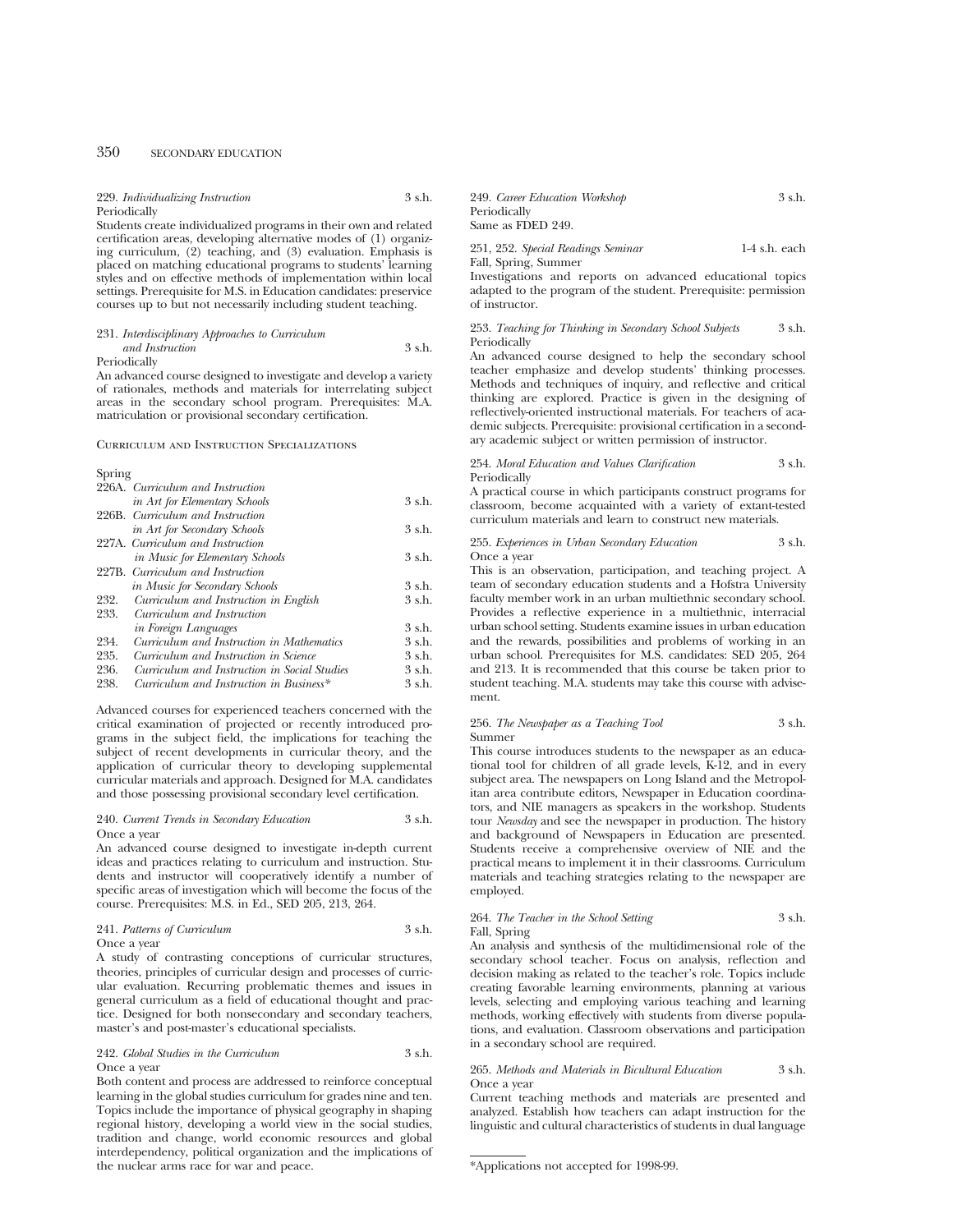contexts. Aspects of cross-cultural learning styles to help in the teaching-learning process.

267. *Teaching English to Adolescent and Adult Speakers of Other Languages* 3 s.h.

Once a year

Theories and practices, methods and materials related to the teaching of English as a second language.

#### 270. *Current Issues and Trends in English Education* 3 s.h. Periodically

Designed to encourage dialogue, problem-posing and demonstrations in the pedagogy of English education. Students are invited to bring practical, philosophical, political and theoretical concerns to this course. Each week, students are responsible for reading assignments, leading informal discussions about the reading and making brief presentations.

273. *Teaching Writing in the Content Areas* 3 s.h. Spring

Intensive study of the processes of writing as used in the secondary and post-secondary curricula, with emphasis on the relationship between writing and thinking. Writing is viewed as both a response technique and as a learning tool in the interaction with text in each major content area.

275. *The Cooperating Teacher in the Teacher-Training Program* 3 s.h.

Periodically

A course designed to increase the understanding and enhance the effectiveness of those serving or desiring to serve as cooperating teachers for secondary-level student teachers. Treats issues of cooperative development of student teacher talents and the role of the practitioner in the advancement of the teaching profession. Prerequisites: provisional certification in a secondary subject and two years teaching experience or permission of instructor.

#### 276. *Teaching American History—A Projects Approach* 3 s.h. Periodically

Course explores ways to motivate junior and senior high school students in American History classes using cooperative learning and group "projects." Participants examine cooperatives learning theory and practice, design cooperative group projects for different academic skill levels and explore ways of incorporating the projects into 7th, 8th and 11th grade American History curriculum and the 12th grade Economics and Participation in Government curriculums. Prerequisites: SED 205, 213, 264. Recommended after SED 294.

#### 280 through 289, A-Z. *Advanced Workshops* 1-3 s.h. each Periodically

Designed to meet the needs of individuals or specific groups of students or faculties of individual schools who want help in the solution of curricular or other school problems. Prerequisite: permission of Secondary Education faculty.

As individual subjects are selected, each is assigned a letter (A-Z) and added to the course number. Any course may be taken a number of times so long as there is a different letter designation each time it is taken.

#### Teaching Specialization Courses

**NOTE:** methods courses (290-298A, 299A) are usually offered only during the fall semester; 298B and 299B are offered in the spring. Students should check with their advisers in Secondary Education in order to plan their sequence of courses.

Students enrolling in these courses are expected to set aside a three-hour block of time one day a week between the hours of 8 a.m. and 3 p.m. for observation and participation in selected public schools.

## Fall

| 290. | Instructional Patterns for English                  | 3 s.h. |
|------|-----------------------------------------------------|--------|
| 291. | <i>Instructional Patterns for Foreign Languages</i> | 3 s.h. |

| 292.   | <i>Instructional Patterns for Mathematics</i>          | 3 s.h. |
|--------|--------------------------------------------------------|--------|
| 293.   | <b>Instructional Patterns for Science</b>              | 3 s.h. |
| 294.   | <b>Instructional Patterns for Social Studies</b>       | 3 s.h. |
|        | 296A. Instructional Patterns for Business-Accounting   |        |
|        | (College Accounting, Bookkeeping,                      |        |
|        | Data Processing and Law)                               | 3 s.h. |
|        | 296B. Instructional Patterns for Business-Skills       |        |
|        | (Secretarial Skills, Shorthand, Transcription,         |        |
|        | Typewriting and Office Occupations)                    | 3 s.h. |
|        | 296C. Instructional Patterns for Business-Distributive |        |
|        | Education (Merchandising and Salesmanship)             | 3 s.h. |
| 297.   | <b>Instructional Patterns for Art History</b>          |        |
|        | and the Arts                                           | 3 s.h. |
|        | 298A. Instructional Patterns for Art in                |        |
|        | Elementary Schools                                     | 3 s.h. |
|        | 299A. Instructional Patterns for Music in              |        |
|        | Elementary Schools                                     | 3 s.h. |
|        |                                                        |        |
| Spring |                                                        |        |
|        | 298B. Instructional Patterns for Art                   |        |
|        |                                                        |        |

| <i>in Secondary Schools</i>               | 3 s.h. |
|-------------------------------------------|--------|
| 299B. Instructional Patterns for Music in |        |
| Secondary Schools                         | 3 s.h. |

Study of the specialized curricula, aims, teaching strategies, methods, materials, planning, classroom organizational strategies, classroom environment, and the monitoring and assessing of student learning in one's subject area. Emphasis on developing well informed, critical thinking, reflective, decision making professionals. The teaching of one's subject is studied within the context of working effectively with diverse students. Classroom observations and participation in a secondary school are required: times and sites will be arranged. Prerequisites: SED 205, 213 and SED 264. Open only to M.S. in Ed. students.

**NOTE:** 298A and 298B each require a material fee of \$10.

300. *Departmental Seminar* 3 s.h.

Fall, Spring

Serves an integrative and culminating function with respect to the student's studies and experiences in the School of Education. Emphasis is on themes which cut across traditional course and departmental lines; selected student papers and research may be compiled in yearbooks of secondary education. Prerequisites: matriculation in the department and completion of *all* required course work in professional education. Pass/Fail grade only.

**NOTE:** satisfactory completion of SED 300 will be accepted in lieu of the secondary education comprehensive examination. SED 300 may *not* be used to satisfy part of the basic 33 s.h. requirements in either the M.S. in Ed. or the M.A.

| 301, 302. Master's Essay |  |  | 3 s.h. each                                                  |  |
|--------------------------|--|--|--------------------------------------------------------------|--|
| Fall, Spring             |  |  |                                                              |  |
|                          |  |  | Supervision and instruction leading to the completion of the |  |

Master's Essay. Binding fee payable upon registration in 302. Admission by permission of secondary education.

303 through 309, A-Z. *Post-Master's Workshops* 1-3 s.h. each Periodically

Special workshops designed to explore current problems in secondary education. M.A. or M.S. in Ed. candidates must have approval of adviser.

# Sociology (SOC)

Administered by the Department of Sociology and Anthropology. Associate Professor Silver, *Chairperson*

Professors Albert, Krauze; Associate Professor Abraham; Assistant Professors Bogard, Daniels, Toulouse.

**B.A. SPECIALIZATION IN SOCIOLOGY:** a total of 30 semester hours in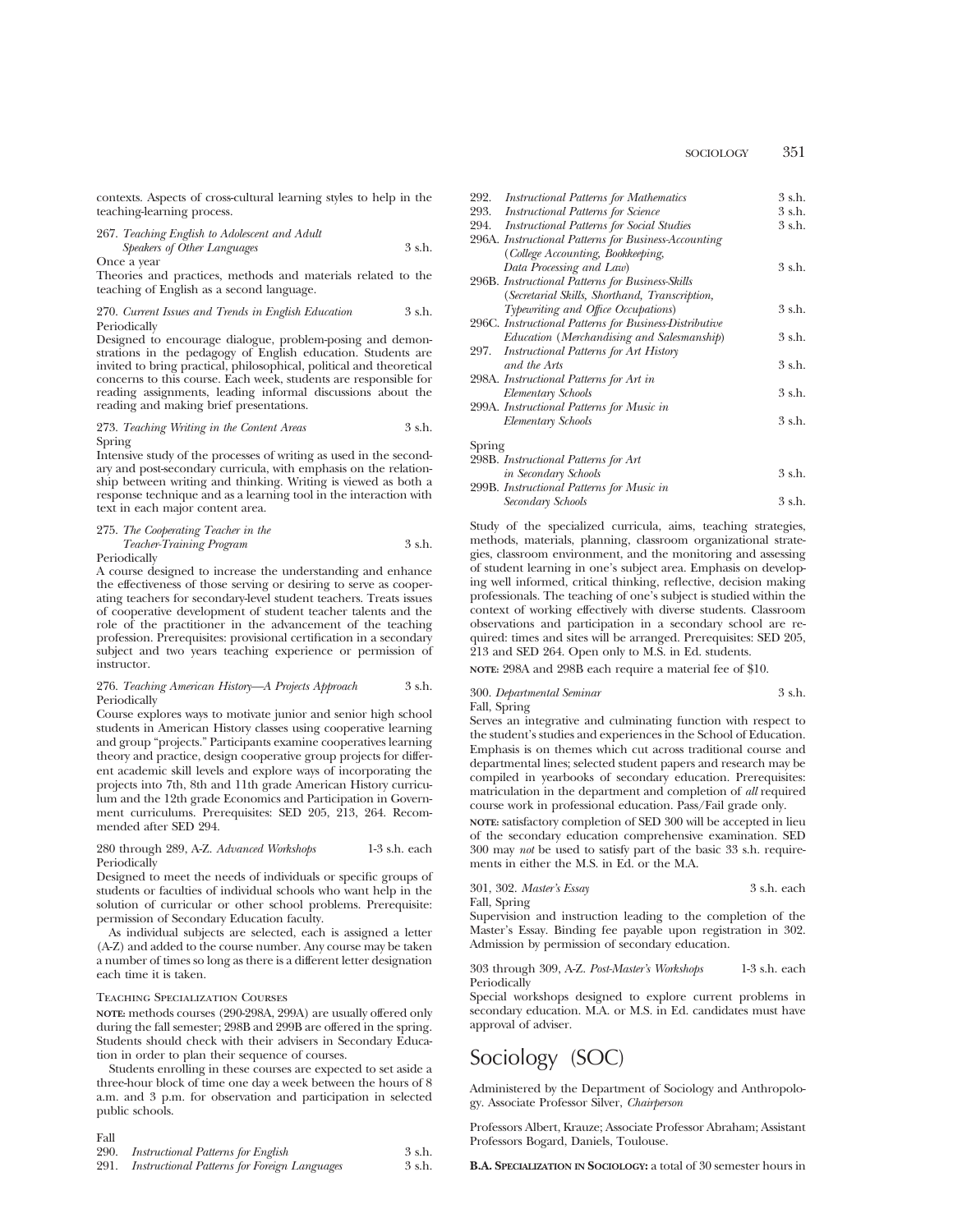# 352 SOCIOLOGY

sociology is required for the major. The following four courses are required of all majors, preferably in sequence: SOC 4, 18, 139 and 143. Two additional courses are to be taken; one course selected from SOC 134, 140 or 160 and one course selected from SOC 148, 185 or 191, 192. A minimum of 12 hours of electives in other sociology courses, chosen under advisement. (PSY 140 or QM 1 or MATH 8 may be substituted for SOC 139, but none of these courses may be counted in the 30 s.h. of sociology courses.)

It is recommended that all sociology majors take the sociology section of the Graduate Record Examination (GRE) before graduation. A minimum grade-point average of 2.0 is required for the 30 s.h. of sociology. Required sociology courses in which a grade of D is obtained must usually be repeated.

See complete B.A. requirements, page 76.

**A MINOR IN SOCIOLOGY** consists of the successful completion of 18 semester hours, with at least nine hours in residence, as follows: SOC 4 and 15 additional hours to be taken, under advisement, with at least two courses chosen from among those required for the major. All candidates must register with the department.

ALPHA KAPPA DELTA: a national sociology honor society, see page 65.

# **COURSES**

In addition to semester notations next to each course, several courses are offered during the January and Summer sessions. Consult the *January* and *Summer Sessions* bulletins for these schedules.

SOC 4 is prerequisite to all other sociology courses with the exception of SOC 18 and 134.

| 4. Contemporary Society # | 3 s.h. |
|---------------------------|--------|
| Fall, Spring              |        |

An introduction to basic concepts of sociology and their application to specific aspects of contemporary American and other societies. Credit given for this course or SOC 1, not both.

```
7. Crime and Delinquency 3 s.h.
```
Fall, Spring

Crime causation; the delinquent. Effects of institutional confinement and social ostracism; penology, prevention, social agencies, fieldwork and off-campus lectures.

8. *Sociology of Substance Abuse* 3 s.h. Periodically

The systematic study of the social construction and costs of substance abuse. Specific emphasis is placed on the effects of substance abuse on various social institutions (family, workplace), and on the several sociological theories which can be applied to explain its occurrence. Other topics include the subcultures of substance abuse, issues of treatment and prevention, abuse and social policy.

10. *Sociology of Sport* 3 s.h. Periodically

Examines the institutionalized character of sport in American society. Issues such as sport and the media, professionalization, race and gender, and violence are discussed from various sociological perspectives.

18. *Social Theory and Social Issues* # 3 s.h. Fall, Spring

Introduction to the major theoretical currents in 19th century sociological thought. The classical tradition in sociological theory is examined with special attention to the contributions of Comte, Spencer, Marx, Weber, Simmel and Durkheim. Specific questions addressed in the work of these individuals include: Can the study of society attain objectivity? Is human equality a utopian dream? How did capitalism evolve? What is the nature of religion and can there be a nonreligious society?

32. *Women and Development* # 3 s.h. Periodically

Examination of the historical transformation of the roles of Asian and African women in relation to the different modes of socioeconomic organization of their respective societies. Critical assessment of the impact of social, religious, economic and political systems in defining the status of women in these societies. Credit given for this course or ANTH 32, not both.

#### 34. *Ethnicity and Minority Group Relations #* 3 s.h. Once a year

This course focuses on the critical analysis of the social and political construction of ethnicity and ethnic identity. The specific emphasis is on the United States, but appropriate comparative evidence from other societies is also examined. This course looks at the historical position faced by immigrant and indigenous minority groups. The experiences of such groups as Native Americans, Latin Americans, and European Americans are considered. In addition, contemporary instances of ethnic and minority group conflicts in the global context are examined. (Formerly *Minority Group Problems*.)

36. *Marriage and the Family* 3 s.h. Fall, Spring

Structure and functional analysis of the family studied through comparative cultural materials. Problems of the contemporary American family. Credit given for this course or New College SSG 2, not both.

100. *Honors Essay* 3 s.h. Fall, Spring

Research for and writing of a substantial sociological essay. Open only to qualified senior sociology majors who desire to graduate with departmental honors and who secure, before registration, written permission of the chairperson and of the instructor who will supervise the essay. This course also meets the requirement for SOC 191.

101. *Sociology of Education* 3 s.h. Fall

Introduction to education as a social institution, a particular type of formal organization, and an agent of socialization and social control. Analysis of the relation of education to other institutions such as religion, government, the economy and the family, as well as of variations in educational systems and evaluation techniques. Credit given for this course or FDED 115, not both.

| 102. Social Institutions | 3 s.h. |
|--------------------------|--------|
| Periodically             |        |

Analysis of institutions with particular emphasis on American society and the growth of cities; economic, political, religious and kinship organization from a social change perspective.

103. *Social Problems* 3 s.h. Fall, Spring

Analysis of theories and problems of deviance and social disorganization, with particular emphasis on such problems as war, family disruption, sexual behavior, juvenile delinquency, conflict in mass society, alienation and prejudice.

104. *Sociology of Health and Medicine* 3 s.h. Once a year

An introduction to some of the major issues of health care in the United States and other cultures; illness as a social phenomenon, the structure of health services, patient-doctor relationships, the medical profession and the economics of health.

#Core course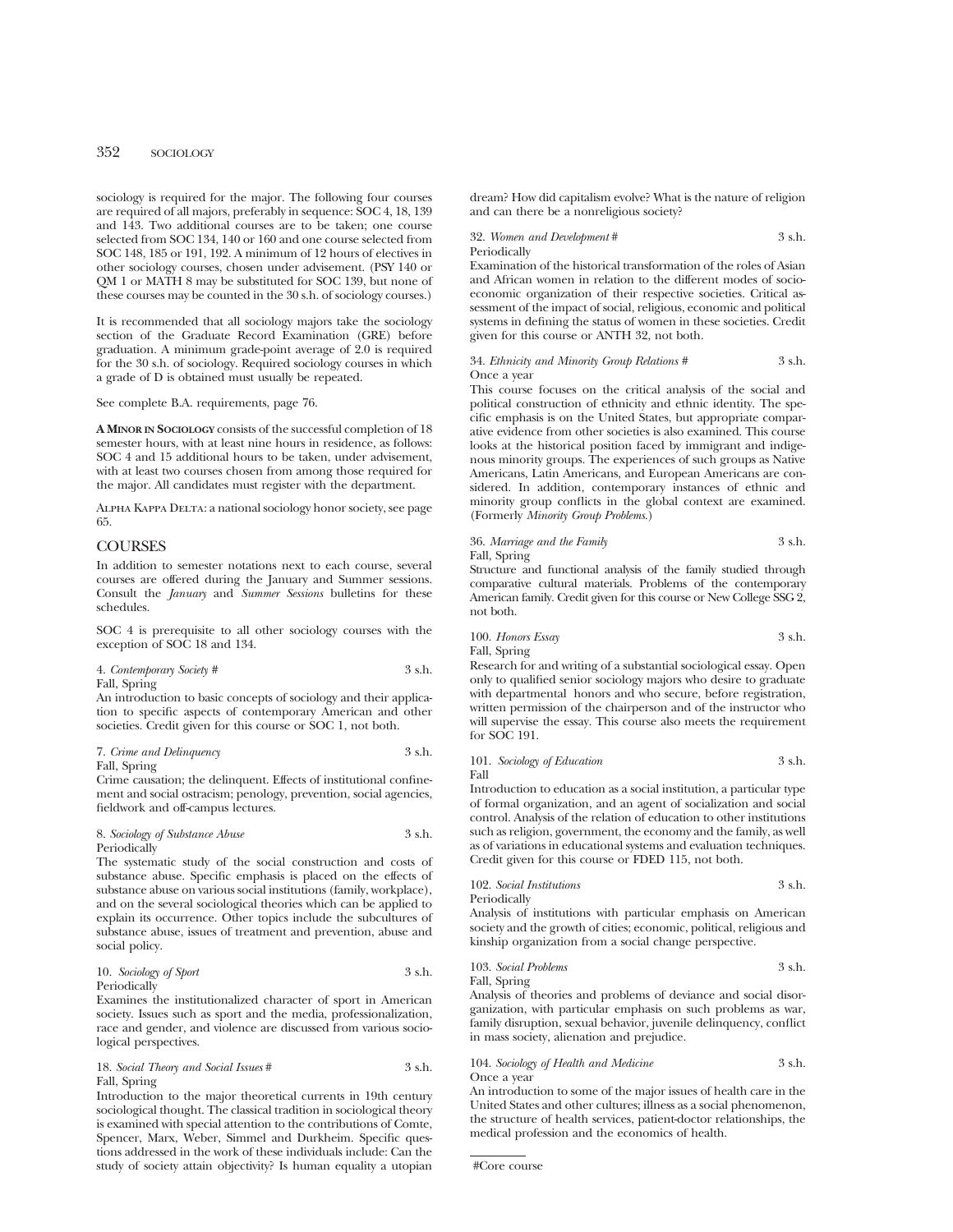105. *Religion and Society* 3 s.h.

Once a year

Analysis of religious institutions and their functions in simple and complex social structures. Intensive analysis of recent contributions to the literature.

106. *Work, Alienation, and Power in Social Life* 3 s.h. Once a year

This course examines how work affects our lives as individuals, as citizens of a specific society, and as participants in a world economy. Some of the key questions to be addressed in the course include: What is the relationship between work and power? Why do so many people feel alienated at work? Do people benefit equally from work? What is the role of technology in shaping how people work? The course attempts to address these issues by looking at work and labor relations in the United States and comparing them to conditions in other sectors of the world economy. (Formerly *Sociology of Industry*.)

111. *Sociology of Literature and Art* 3 s.h. Every other year

Social forces that affect the creative and popular forms of literature and other arts in western societies. Art products, audiences, and artists are examined as part of the processes by which various arts are valued and shaped.

112. *Sociology of Film* 3 s.h. Once a year

Contemporary cinema as a culture clue to social change; an introduction to the social forces involved in film-making in the United States and other cultures; the influence of films on mass and select audiences.

117. *Sociology of Terrorism* 3 s.h. Once a year

A study of terrorism past and present as a recurrent expression of social conflict; the contrast between individual and collective violence; the relationship between ideologies and extremist movements.

| 132, 133. Fieldwork |                 |
|---------------------|-----------------|
| Fall, Spring        |                 |
| $132 - 3$ s.h.      | $133 - 3$ s.h.  |
| 132A - 2 s.h.       | 133A - 2 s.h.   |
| $132B - 1$ s.h.     | $133B - 1 s.h.$ |
| .                   |                 |

Independent study, internships and field placements to supplement courses in sociology. For Pass/D $+\overline{D}/F$ ail credit beyond the courses required for the major. Prerequisite: permission of chairperson.

134. *Race Relations in the United States* # 3 s.h. Fall, Spring

Examination of major patterns of racial and ethnic relations in the United States. Historical, contemporary and cross-cultural data are combined with prevalent theoretical perspectives to provide a basic understanding of race and ethnic relations as enduring and embedded aspects of United States society. Topics covered include the political and economic dynamics of race relations, institutional racism, prejudice and discrimination. Particular attention is paid to the African-American experience from slavery to the present.

135. *Political Sociology* 3 s.h. Once a year

Survey of theory and research dealing with such topics as the national power structure of United States society; the social characteristics and functions of leadership; the social determinants of voting patterns; the origins and composition of selective political movements; the processes and patterns of political socialization.

139. *Statistics in Sociology* 3 s.h. Fall

Use of basic statistical analyses to examine sociological data. Topics include measures of central tendency and dispersion, probability, inference and hypothesis testing, analysis of variance and correlations. A component on the utilization of the microcomputer for statistical data analysis is included. (3 hours lecture, 1 hour laboratory.) Credit given for this course or MATH 8 or BIO 100 or QM 1 or PSY 140 or New College S 91 or QTB 2.

140. *Social Inequality* 3 s.h. Once a year

Analysis of social classes and structured social inequality; objective and subjective approaches to the relations of status, class and power with emphasis on recent research.

141. *Urban and Community Studies* 3 s.h. Periodically

An introduction to the history, social organization and ecology of the city with emphasis on the metropolitan New York area and suburban communities. Special attention to inner city neighborhoods and their suburban counterparts and to basic research methods used in community studies.

| 142. Global Cities: Politics and Social Change in Comparative |        |
|---------------------------------------------------------------|--------|
| Perspective                                                   | 3 s.h. |
| See course description, page 385.                             |        |

143. *Research Methods in Sociology* 3 s.h. Spring

Covers the fundamental issues associated with research in the social sciences. Topics include research design, conceptualization and measurement, reliability, validity and sampling designs. Principal techniques of data collection in sociology including experiments, surveys, participant observation and content analysis are examined. Laboratory exercises include work on research techniques, as well as experience with the utilization of the mainframe computer for data entry and analysis. (3 hour lecture, 1 hour laboratory.)

147. *World Population* 3 s.h. Once a year

A cross-cultural study of major factors that affect births, deaths and migration with emphasis on the social consequences of population growth and decline. Introduction to theories and methods of demographic research.

148. *Society and Personality* 3 s.h. Once a year

Relationship between the individual personality, society and culture. Recent theories and studies of character and social structure. Credit given for this course or ANTH 148, not both.

149. *Society and Culture in Developing Nations* 3 s.h. Periodically

Analysis of social, economic, political and religious institutions of developing nations. Case studies in selected areas and problems. Sociological and anthropological aspects of technical assistance programming.

150. *Social Change and Social Evolution* 3 s.h. Periodically

Analysis of sociological studies of historic social changes and the dynamics of change in the present. Critical study of theories of change and evolution.

151, 152. *Readings in Sociology* 1-3 s.h. each Fall, Spring

Individual oral and written reports on special topics in sociology. Prerequisite: permission of chairperson.

#Core course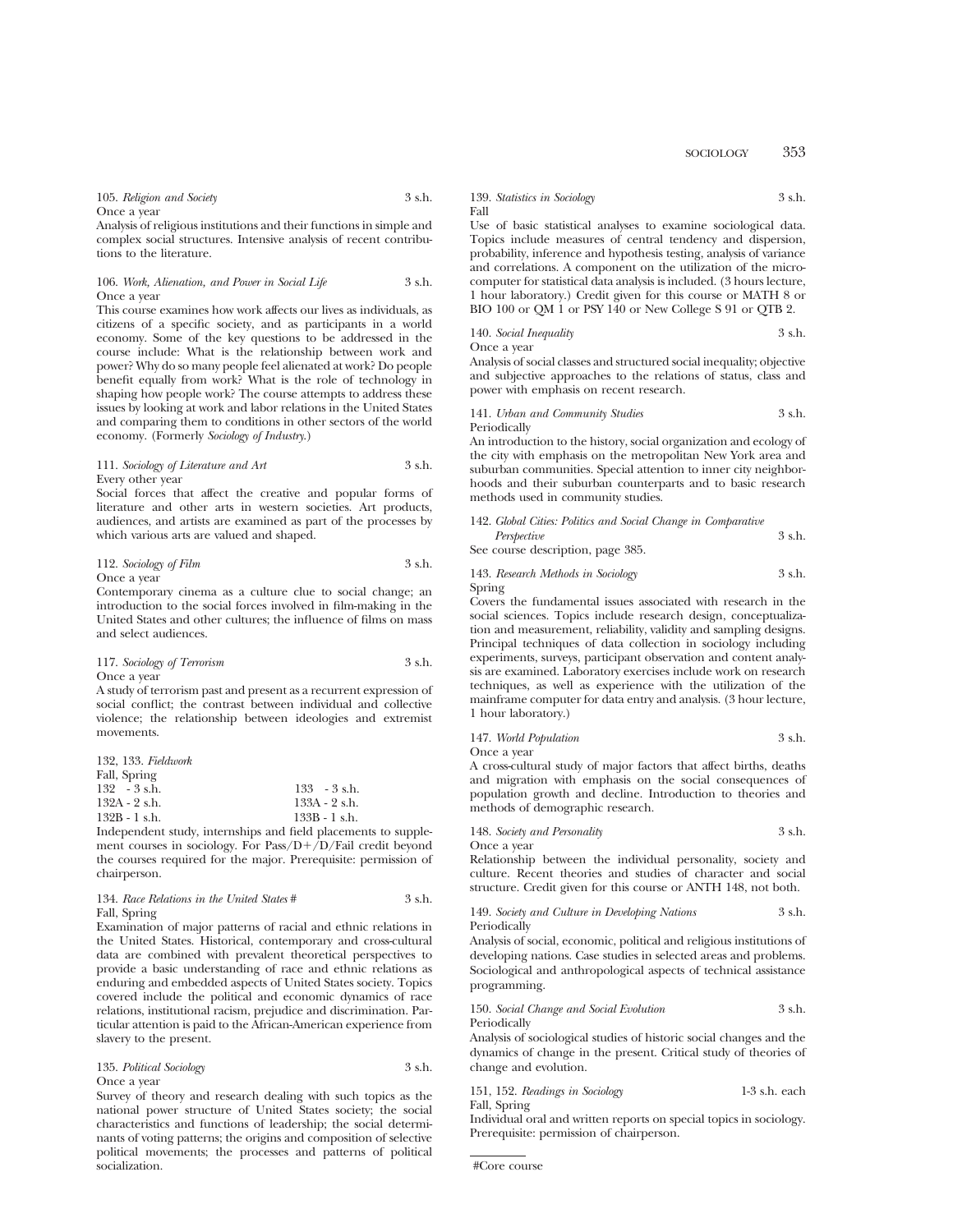#### 156. *Sociology of Communication* 3 s.h. Periodically

Survey of communication theory and research with special emphasis on the analysis of the ways in which various forms of communication, oral, written, and electronic, influence content, consciousness and culture. In addition, the course addresses communication on both the interpersonal and mass level in order to shed light on how changes in one affect the other.

160. *Sociology of Sex Roles* 3 s.h.

Once a year

Detailed analysis of traditional sex roles, the socialization process leading to sex identity; feminism as a social movement. Recommended background: SOC 36.

170. *Sociology of Law* 3 s.h. Once a year

Social organization of the United States legal structure and defacto processes; societal values and the social bases of law. Empirical studies of the legal profession, juries and judicial decision-making models. The capacity of law to affect social behavior.

| 171. Intimate Human Behavior | 3 s.h. |
|------------------------------|--------|
|------------------------------|--------|

Fall, Spring

Deals with loneliness, human sexuality (both heterosexual and homosexual), changing sex roles, changing structure of the family, sexual dysfunction, aging, illness and death. Credit given for this course or New College SSG 1, not both.

172. *Sociology of Corrections* 3 s.h.

Every other year

Internal and external relations of the postadjudicative phase of the criminal justice system in the United States. Probation, courts, parole, prisons and other total institutions are discussed, analyzed and visited, whenever practicable. Alternatives to present practices in corrections are explored. The political economy of capitalism and the prison is emphasized.

185. *Contemporary Sociological Theory* 3 s.h. Periodically

Critical evaluation and study of recent trends in sociological concepts and theory developed over the past fifty years.

Special Topics: courses numbered 187 and 188 are open to students who have completed at least 6 s.h. in sociology and/or related social sciences. These courses deal with innovative or advanced topics and may include individual research or field projects. May be repeated when topics vary.

*Special Topics*: major themes in sociology Fall, Spring 187, 188, 3 s.h. each 187a, 188a, 2 s.h. each 187b, 188b, 1 s.h. each

Interdisciplinary Seminars: courses numbered 189 and 190 are open to students who have completed at least 6 s.h. in sociology and/or related social sciences. These seminars deal with innovative or advanced topics in sociology in relation to other disciplines and may include individual research and field projects. May be repeated when topics vary.

*Interdisciplinary Seminars:* subjects related to sociology and other disciplines

Fall, Spring 189, 190, 3 s.h. each 189a, 190a, 2 s.h. each 189b, 190b, 1 s.h. each

191, 192. *Advanced Seminar in Sociology* 3 s.h. each Fall, Spring

Presentation of a topic that reflects broad understanding of sociological ideas and modes of analysis with current significance

to the discipline. Through joint readings and individual research, advanced students develop ideas relevant to the theme of the course. Students are expected to share their work with the class. Topics vary from semester to semester. Prerequisite: completion of four courses in sociology or permission of instructor. May be repeated for credit when topics vary. (Formerly *Senior Paper/ Seminar*.)

210. *Advanced Studies in Sociology of Education* 3 s.h. Once a year

Fundamental principles of sociology are applied to educational practice. Significance of sociology as an analytic tool for understanding the processes of education lies in its distinctive shift in emphasis from individual to group determinants of behavior. Concepts of organization, stratification, social control, socialization and social change are helpful for investigating the group contexts in which children learn; implications are for innovative group practices which are most likely to encourage learning.

| 219. Interdisciplinary Seminar: Contemporary                    |            |
|-----------------------------------------------------------------|------------|
| Hispanic Literature and Society                                 | 3 s.h.     |
| Summer                                                          |            |
| Same as SPAN 219.                                               |            |
| 250. Readings in Sociology                                      | $1-3$ s.h. |
| Periodically                                                    |            |
| Independent study on special topics in sociology. Prerequisite: |            |
| permission of chairperson.                                      |            |

|              | 251, 252. Special Topics Seminar: Suburban |             |
|--------------|--------------------------------------------|-------------|
|              | Problems                                   | 3 s.h. each |
| Periodically |                                            |             |

Individual and/or group investigation and reports on advanced sociological topics related to suburban problems. Prerequisite: permission of instructor or chairperson.

272. *Sociology of Juvenile Corrections* 3 s.h. Periodically

Analysis of the social organization of juvenile corrections and rehabilitation in the United States. Includes: visiting lecturers, field trips and class lectures on the historical development of juvenile corrections; the social obstacle to rehabilitation of minors; class struggle and youth crime and correction; corrections as a career; social implications of a separate rehabilitation system for youth and related areas. An exploration of alternatives.

# Spanish (SPAN)

Professor McNair *Chairperson*

Professors DaSilva, Rodriguez, Thompson; Associate Professor Cao; Assistant Professors Heller, Sampedro.

**B.A. SPECIALIZATION IN SPANISH:** 27 semester hours in Spanish beyond SPAN 4, including 111, 171, and six semester hours of comparative literature.

Credit in a language course cannot be given to a student who has already earned credit for a higher-numbered course in the same language when the course numbers in question indicate level of comprehension and ability in the introductory and intermediate study of that language.

Majors must take a diagnostic examination upon completion of 15 credits (SPAN 5, 109, 111, 113A or 113B, 114 and/or 115). This test will be given twice a year, November and April.

**NOTE:** language laboratory work is required in all modern foreign language courses on the 1, 2, 3, 4 level.

**B.A. SPECIALIZATION IN IBERO-AMERICAN STUDIES:** 36 semester hours as follows: 12 semester hours chosen from SPAN 112 or 121, 113A or 113B, 125, 126; 12 semester hours chosen from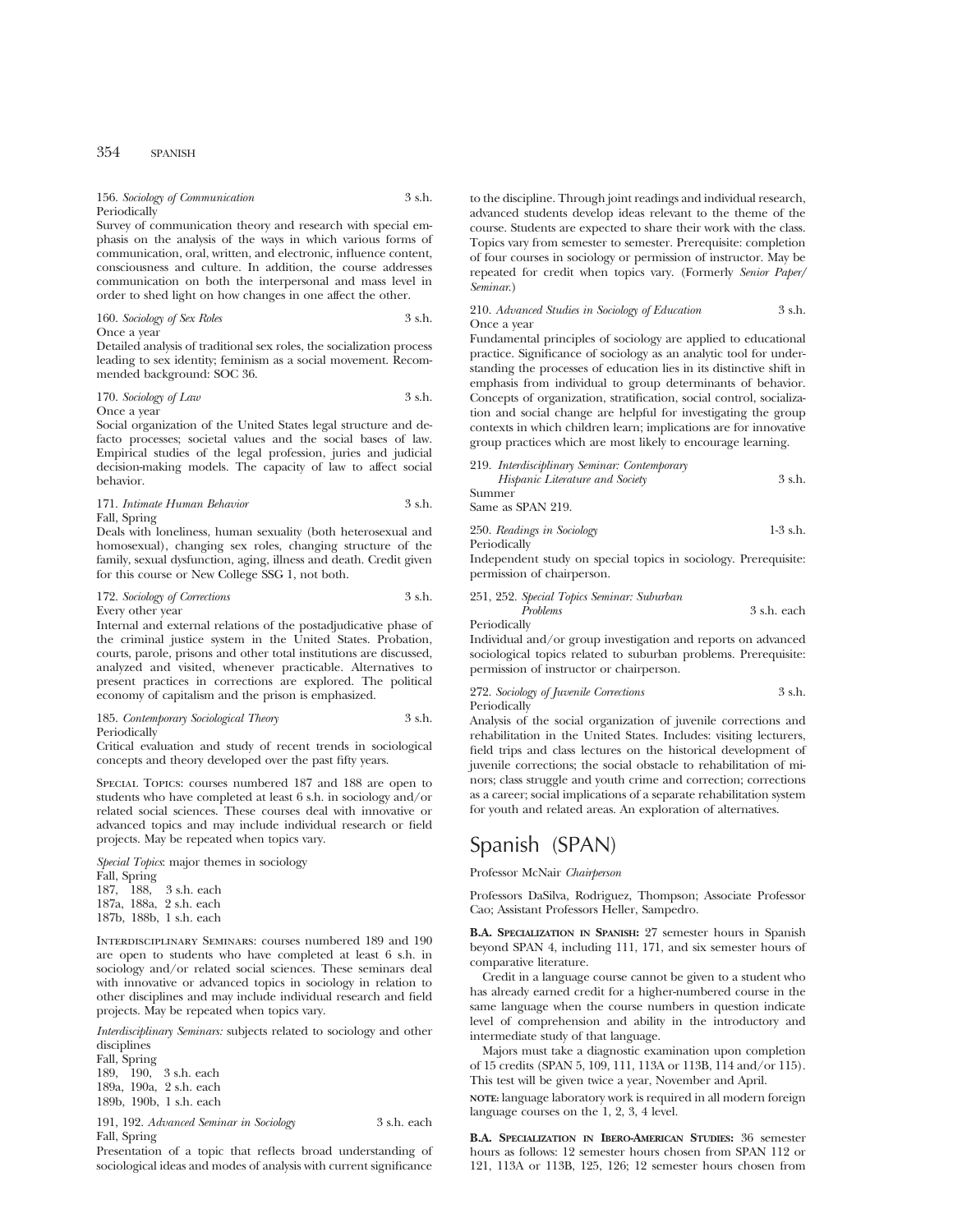SPANISH 355

SPAN 180, 195, 198, 199 or any other course in Spanish literature, taken under advisement; ANTH 105, ECO 110, HIST 142, PSC 130.

**B.A. SPECIALIZATION IN IBERO-AMERICAN STUDIES WITH A MINOR IN INTERNATIONAL BUSINESS:** 54 semester hours as follows: 24 semester hours in Spanish as described above but including SPAN 121; ANTH 105, ECO 110, HIST 142, PSC 130; 18 semeter hours in business courses chosen from IB 150, 162, 163; MKT 101, 170; MGT 101, 171.

See complete B.A. requirements, page 76.

Teaching of Spanish in High School, see page 342.

**A MINOR IN SPANISH** consists of 18 semester hours, at least six hours in residence, beyond SPAN 4, as follows: SPAN 5, 109 or 110, 111, 113A or 113B, 115; and 112, 114, or one advanced course.

**A MINOR IN IBERO-AMERICAN STUDIES** consists of 18 semester hours, with at least 6 semester hours in residence, as follows: 12 semester hours chosen from SPAN 112 or 121, 113A or 113B, 125, 126; 6 semester hours chosen from ANTH 105, ECO 110, HIST 142, PSC 130.

Summer Study in Spain, see International Study, page 17.

#### **MASTER OF ARTS IN SPANISH\***

Bilingual Graduate Programs, see Bilingualism.

Intensive Summer Language Program

*Beginning Spanish* 9 s.h. (The equivalent of SPAN 1, 2, 3.) No previous language experience necessary. An accelerated program with stress on the audio-lingual aspect of the language. Intensive practice in listening and speaking. Cultural and literary readings.

*Advanced Spanish* 9 s.h. (The equivalent of three of the following: 110, 111, 112, 113A or 113B, 114, 115.) An accelerated program providing intensive practice in speaking, listening comprehension, reading and writing. Culture and civilization. Prerequisite: SPAN 5 or equivalent.

*Summer Language Institute* 3 s.h. each SPAN 209, 210 and 211 are designed for foreign language and prospective language teachers.

*Graduate Spanish* 6 s.h. (The equivalent of two of the following: 221-226.)

Sigma Delta Pi: a national Spanish honor society, see pages 66, 71.

Spanish Literature in Translation, see Spanish course listings.

# **COURSES**

In addition to semester notations next to each course, several courses are offered during the January and Summer sessions. Consult the *January* and *Summer Sessions* bulletins for these schedules.

| 1. Elementary Spanish                  | 3 s.h. |
|----------------------------------------|--------|
| Fall, Spring                           |        |
| Fundamentals of structure. Oral drill. |        |
| 2. Elementary Spanish                  | 3 s.h. |

Fall, Spring Continuation of 1. Selected readings. Prerequisite: SPAN 1 or

equivalent.

3. *Intermediate Spanish* 3 s.h.

Fall, Spring Structural review. Readings and conversations on the culture of Spain and Latin America. Composition. Prerequisite: SPAN 2 or equivalent.

4. *Intermediate Spanish* 3 s.h. Fall, Spring

Readings, composition and conversations on Spanish and Latin-American writers. Prerequisite: SPAN 3 or equivalent.

5. *Advanced Reading* 3 s.h. Fall, Spring

Development of the reading skill. While the foreign language, spoken and written, will be the basis of classwork and written assignments, the course will aim at attaining the stage of liberated reading.

100. *Honors Essay* 3 s.h. Fall, Spring

The research for and the writing of a substantial essay in the field of Spanish language and literature. Open only to senior Spanish majors who desire to graduate with departmental honors and who secure, before registration, the written permission of the instructor who will supervise the essay.

106. *Contemporary Journalism* 3 s.h. Periodically

Readings in current Latin-American and Spanish periodicals, with emphasis on business, government, education, international trade, demographic statistics and the evolving role of women. All readings and discussion will be in Spanish. Prerequisites: SPAN 4 or equivalent and permission of department.

108. *Individualized Oral Communication* <sup>1</sup>/<sub>2</sub> s.h. Fall, Spring

Stresses authentic intonation patterns, oral proficiency and listening comprehension. Students meet on an individual basis once a week for twenty-five minutes with a native Spanishspeaking instructor. These sessions are augmented by language laboratory and off-campus experiences. Prerequisite: SPAN 4 or equivalent. Spanish major or minor, or students concurrently enrolled in any Spanish course beyond SPAN 4.

**NOTE:** may not be used to satisfy the foreign language requirement; course may be taken for a total of four semesters with a maximum of 2 s.h. applied toward the B.A. degree.

*Prerequisites for all courses numbered* 109 *through* 140*: successful completion of* 5 *or permission*.

109, 110. *Spanish Conversation and Oral Practice* 3 s.h. each 109: Fall; 110: Spring

Intensive training in oral practice and self-expression. Practical phonetics. Prepared discussion on assigned topics with definite vocabulary preparation, oral reports and oral criticism of Spanish books. Training in language laboratory. SPAN 110 is a continuation of 109. It is required of Spanish majors who receive a grade of C- or less in 109. Except by permission, 109 is a prerequisite of 110. Major or minor credit for either 109 or 110, not both.

```
111. Structural Analysis 3 s.h.
```
Principal problems of Spanish structure and syntax. Oral and written composition.

Fall

<sup>\*</sup>Applications not accepted in 1998-99. For further information, contact the Spanish Department.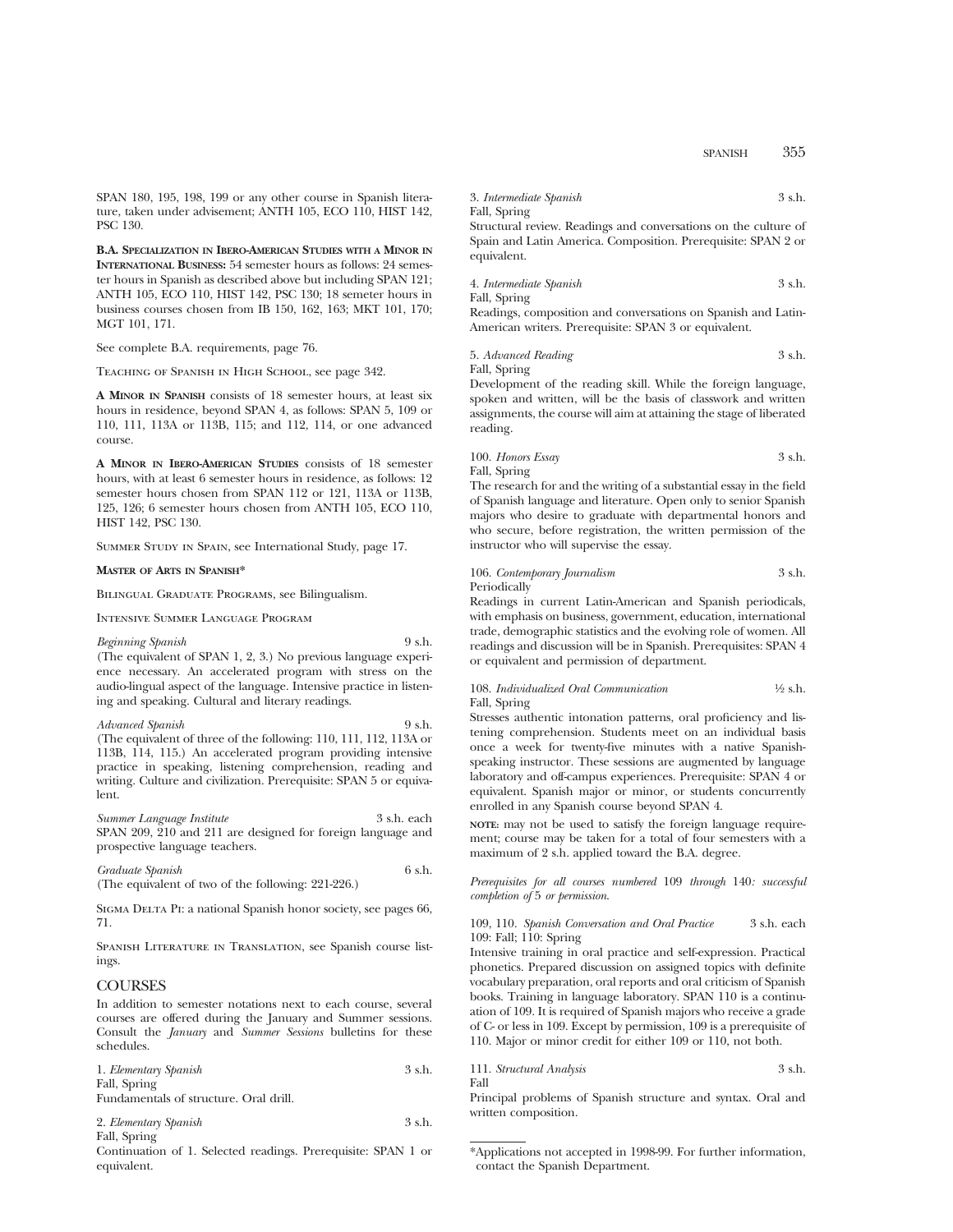# 356 SPANISH

# 112. *Advanced Spanish Composition* 3 s.h.

Once a year

Exercises intended to develop correct writing and good idiomatic usage. Introduction to stylistics. Imitation of styles through critical analysis. Prerequisite: SPAN 111.

| 113A. Culture and Civilization of Spain | 3 s.h. |
|-----------------------------------------|--------|
| See course description, page 385.       |        |

113B. *Culture and Civilization of Latin America* 3 s.h. See course description, page 385.

114. *History of Hispanic Literature* 3 s.h. Fall

Literary movements in literature, with stress on the Middle Ages and Golden Age.

115. *Oral Interpretation of Literature* 3 s.h. Spring

Study and practice in analysis of Hispanic literature, with stress on the 19th and 20th centuries. Presentation of the various types of literature: short story, poetry, novel, essay, drama. Consideration of techniques of reading aloud; consideration of diction, sound values, imagery and rhythm. This course is a continuation of 114; it is required of Spanish majors who receive a grade of  $C-$  or less in 114.

#### 116, 117, 118, 119. *Readings in Spanish* 1 s.h. each Fall, Spring

Designed to help the student maintain proficiency and interest in Spanish and enhance the reading facility within the specific field. Prerequisite: completion of SPAN 4 or equivalent.

120. *Contemporary Castilla* 3 s.h.

Summer

A presentation of Spain within the area of the theater and the arts, specifically in the cities of Castilla. Offered only in the Hofstra in Spain summer program.

#### 121. *Language and Form in the Commercial World* 3 s.h. Periodically

A combined conversation and writing course: oral-audio skills, with stress on business and professional contexts (telephone and office etiquette, legal interrogation, interviewing and interpreting, etc.), while developing simultaneously techniques of personal and commercial correspondence. Individual practice, oral and written, with fieldwork on the development of topical vocabularies for specific industrial application. All readings and discussion will be in Spanish.

#### 122. *Economic History of Spain and Latin America* 3 s.h. Periodically

A study of the geography and resources of the Hispanic countries, the origins of their economic systems and major aspects of their industrial development. Taught bilingually, with primary source materials in Spanish and critical-evaluative materials in English.

#### 123. *Politics of the Hispanic World* 3 s.h. Periodically

Development and contemporary presence of political institutions of Spain and Latin America: backgrounds of the Spanish state from the time of the feudal plantation systems (latifundios); regionalism and separatism; the implantation of the Spanish political state in the "Indies"; the transition from colony to national entities, bossism (caciquismo, caudillismo) and the military dictatorship. The role of the church: efforts toward unity of "la raza," the rise of 20th-century movement, indigenous and foreign born; the seeds of today and tomorrow. Taught bilingually.

#### 124. *Portrait of the Hispano* 3 s.h. Summer

Anthropological view of the Hispano from antiquity to the present: art, mores and linguistic expression; the "transparent word" that reveals through language, idioms, legend and humor the true character of a people. Taught bilingually.

125. *Hispanic Presence in the United States* 3 s.h. Periodically

A sociological view, coupled with the Hispanic cultural heritage in North America. Early explorations, Spain and the American Revolution, the mission period, New Orleans under the Spaniard, the great Mexican, Puerto Rican and Cuban migrations, the economic contributions of the Hispano, products, livestock, foodstuffs, etc., and the influence of the Hispanic letters, law, art, architecture, music and dress on the American way of life. Emphasis on the life of the Hispanic groups in contemporary U.S.A. Taught bilingually.

# 126. *Contemporary Hispanic Thought* 3 s.h. Periodically

Analysis of salient trends in current Spanish and Latin-American thought as reflected through fiction, essay and periodical literature. Special attention to "proletarian" literature and art; attitudes toward religion, the church, women, morality, political violence and other elements of contemporary society. Taught bilingually.

127. *United States and Latin America: Friend or Foe* 3 s.h. Periodically

A study of United States-Latin American relations from the wars of independence to the establishment of the Monroe Doctrine, the annexation of Texas, the Spanish-American War to the big Revolution, the era of FDR and the good neighbor policy, attempts at hemispheric unity, Pan-Americanism, the OAS and later developments. Taught bilingually.

128. *Spain and Latin America Today: Changing World* 3 s.h. Periodically

A study of current events, nation by nation, day by day. Leaders of the Hispanic world, forces of dissidence and terrorism, sources of crisis, sources of hope. A bilingual course amplified through periodical readings and field research.

140. *Intensive Approach to Oral and Written Skills* 6 s.h. Periodically

For majors and students with a special interest in intensive exposure to language skills: listening-comprehension, speaking, reading and writing. Credit given for this course or SPAN 111 or 112.

*Prerequisite for the courses listed below:* 114 *and*/*or* 115, *or permission*.

151. *Middle Ages Through Renaissance* 3 s.h. Once a year

Evolution of Spanish literature through first half of the 16th century. Emphasis on *Poema del Cid, La Celestina, Lazarillo de Tormes* and poetry of Garcilaso.

162. *Spanish Drama of the Golden Age* 3 s.h. Once a year

Theatrical development, techniques, stage changes, music, historical motif and the philosophical and social reforms of the 17th century as reflected in drama. Cervantes' *Numancia*, Ciclo de Lope and Ciclo de Calderon are to be studied.

| 171. Cervantes | 3 s.h. |
|----------------|--------|
| Spring         |        |

Cervantes' life and his minor works. Study and appreciation of *El Quijote*.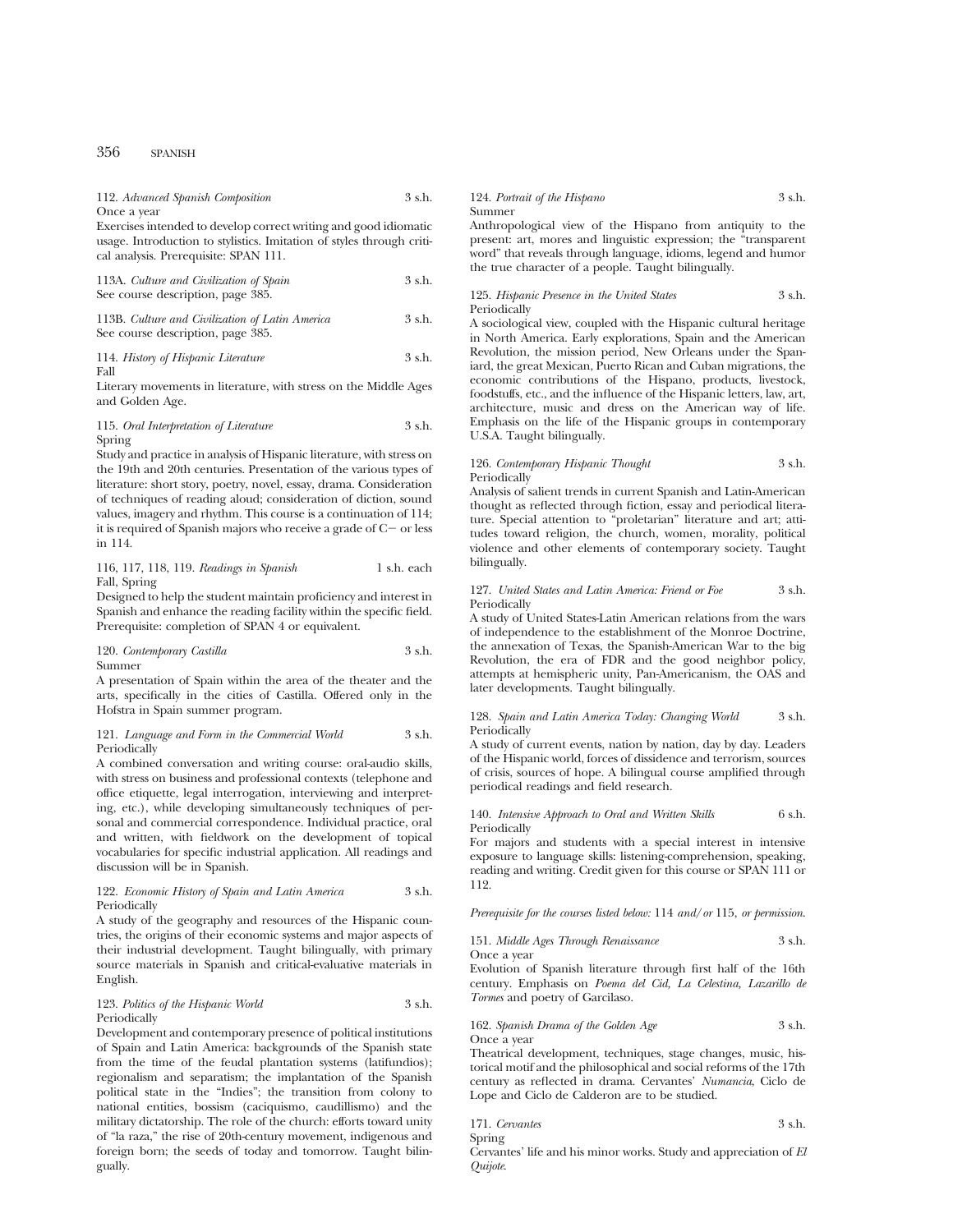180. *Literature Seminar* 3 s.h.

Once a year

Advanced seminar on a literary research theme to be selected annually. Readings, reports and discussions. Open only to advanced students, namely seniors and/or juniors who have satisfactorily completed two literature courses. May be repeated for credit when topics vary.

| 192. Romanticism and Realism | 3 s.h. |
|------------------------------|--------|
| Once a vear                  |        |

Evolution of Spanish poetry and theater in the romantic period and of the realistic novel in the second half of the 19th century. Reading of representative texts.

195. *Contemporary Literature* 3 s.h. Fall

Theater, prose and poetry from the generation of 1898 to present. Philosophical thought: Unamuno, Ortega.

198. *Spanish-American Literature* 3 s.h. Fall

Understanding of the major literary movements from the pre-Columbian through the colonial, the classical and the romantic periods to 1888. Emphasis on Ercilla, Sor Juana, Olmedo, Lizardi and Hernandez.

199. *Modernismo to the Contemporary Period* 3 s.h. Spring

Origins and development of this period: poetry, representative novels and short stories. Dario, Gonzalez Martinez, Neruda, Quiroga, Azuela, Guiraldes and others.

*Courses numbered* 200 *and above are open only to matriculated graduate students or by permission*.

201. *Advanced Structure of Present Day Spanish* 3 s.h. Periodically

Advanced structural analysis of Spanish contrasted with English. The course will stress both written expression and techniques for classroom application.

#### 202. *The Spanish Language* 3 s.h. Periodically

Historical development of the language from the Latin through changes to the modern Spanish. Dialectical differences between Spanish of Spain and that of Spanish America.

203. *Literary Criticism of Spanish Prose of the 20th Century* 3 s.h.

Periodically

Analysis of literary prose works and the study of the literary movements that characterize them.

204. *Literary Criticism of Spanish-American Prose of the 20th Century* 3 s.h.

Periodically

Analysis of literary prose works and the study of the literary movements that characterize them.

205. *Studies in the Culture of Spain* 3 s.h. Periodically

A review of contemporary period. Study of representative texts depicting various aspects of the civilization of Spain today political, economic and social.

|             | 206. Studies in Cultures of Spanish America | 3 s.h. |
|-------------|---------------------------------------------|--------|
| Once a year |                                             |        |

An anthropological study of pre-Columbian to present day Spanish America.

|  | 208. Foreign Language Workshop |  |  | 3 s.h. |
|--|--------------------------------|--|--|--------|
|--|--------------------------------|--|--|--------|

Periodically

Structure of the Spanish language. Application of latest methods, techniques and materials.

209, 210, 211. *Summer Language Institute* 3 s.h. each Summer

Designed for foreign language and prospective language teachers. Stress on listening comprehension and speaking; application of latest methods, techniques and materials; applied linguistics, culture and civilization.

212. *Contrastive Bilingualism* 3 s.h. Fall

A contrastive analysis of Spanish and English in terms of various linguistic principles. The course will focus especially on the pedagogical implications of linguistic problems.

213. *Development of Social and Psychological Bilingual Trends in the United States* 3 s.h.

Spring

Diachronic and synchronic approaches to language. English and Spanish are studied in their variants vis-a-vis principles of language. The discussion of general topics will encompass problems of Hispanics in the United States. Recommend taking 212 prior to taking this course.

214. *Bilingualism in Perspective* 3 s.h. Once a year

Historical examination of bilingual cultures of Europe (especially of Spain) and of the Americas. Analysis is made of similar developments and trends in contemporary societies.

215. *Bilingual Workshop* 3 s.h. Fall

Theoretical and practical consideration of language in action in a mixed cultural group. The course will take advantage of live situations and community resources. The behavioral motivation and degree of acculturation desired will be analyzed. Existing materials and principles for creating and adapting materials will be treated as well.

#### 216. *Literature of Protest and Nationalism* 3 s.h. Summer

The literature of revolution and reform, from the wars of independence to the present. The framework will be historical and sociopolitical in perspective.

218. *People and Cultures of Latin America* 3 s.h. Summer

An integrated study of the institutions, culture groups and literary traditions of Spanish America. Social and economic functions of the "hacienda," Church, politics, university and others in combination with literary works that exemplify these topics. Specific regions or countries are examined individually. Taught in English. Same as ANTH 218.

#### 219. *Interdisciplinary Seminar: Contemporary Hispanic Literature and Society* 3 s.h.

Summer

Analysis of significant aspects of the culture of poverty, migratory processes, changing social values and institutions as well as the impact of industrialization upon the Hispanic groups. Sociocultural assimilation of these groups in the United States. Representative writers, both in sociology and in literature, will be selected. Taught in English. Same as SOC 219.

220. *Teaching English in a Bilingual Program* 3 s.h. Periodically

Material, method and curriculum for the teaching of English in a bilingual, bicultural program.

221 through 226. *Major Authors, Literary Movements and Genres* 3 s.h. each Periodically

Intensive study of an outstanding author, movement or literary genre of Spain and Spanish America. Subjects to be announced.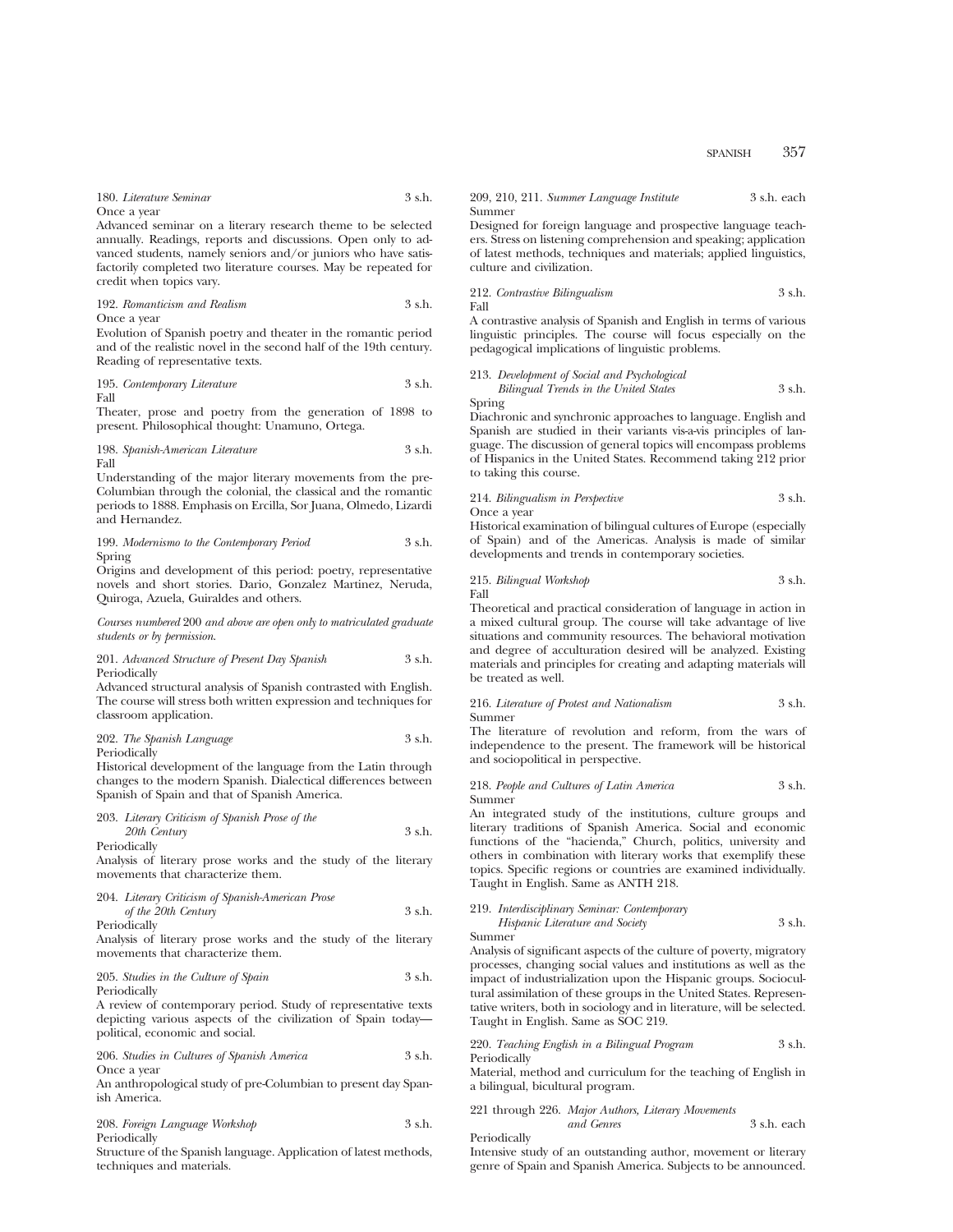| 251, 252. Readings in Spanish |  |  | 3 s.h. each |
|-------------------------------|--|--|-------------|
| Periodically                  |  |  |             |

Literary works and current literary criticism in selected fields. Oral and written reports at seminar sessions. Prerequisite: permission of department.

301. *Master's Essay* 3 s.h.

Fall, Spring

Candidates who choose to write a master's thesis will do so under the supervision of a graduate adviser.

| 305. Comprehensive Studies                                        | 3 s.h. |
|-------------------------------------------------------------------|--------|
| $\mathbf{D}_{\alpha}$ $\mathbf{D}_{\alpha}$ $\mathbf{D}_{\alpha}$ |        |

Periodically

Designed to analyze the movements of all Spanish and Spanish-American literature from its beginning to the 17th century. Each literary movement is studied in depth, after which an examination is given. No credit for a grade of less than B. This course will serve as part of the option for the comprehensive examination. Prerequisites: 21 s.h. of graduate work in Spanish and permission of the program coordinator. This course may not be used to satisfy the basic 33 s.h. requirement for the M.A. in Spanish.

| 306. Comprehensive Studies | 3 s.h. |
|----------------------------|--------|
| Periodically               |        |

Designed to study all Spanish and Spanish-American literature from the 18th to the 20th century. Each literary movement is studied in depth, after which an examination is given. No credit for a grade of less than B. Both 305 and 306 must be taken in order to satisfy the option for the comprehensive examination. Prerequisites: 21 s.h. of graduate work in Spanish and permission of the program coordinator. This course may not be used to satisfy the basic 33 s.h. requirement for the M.A. in Spanish.

| 307. Bilingual Doctoral Seminar | 3 s.h. |
|---------------------------------|--------|
| Spring                          |        |

An exploration of related research topics in bilingual/bicultural education. Development and design of specific research proposals, which will be submitted to the department's bilingual faculty and graduate students as the first step in fulfillment of the doctoral course requirements intended for all Ph.D. candidates in the Educational Research and Reading Bilingual/Bicultural programs.

| 308. Bilingual Doctoral Seminar | 3 s.h. |
|---------------------------------|--------|
| Spring                          |        |

This course is a continuation of 307. Prerequisite: SPAN 307.

```
309. Bilingual Doctoral Seminar 3 s.h.
Spring
```
This course is the last sequential course of the required 9 hours for the doctoral seminar for all Ph.D. candidates in the bilingual programs. Prerequisites: SPAN 307, 308.

### Literature in Translation (SPLT): 51 through 57

51. *Don Quixote and the Modern Novel* # 3 s.h. Spring

Modern Spanish and Latin-American novels in the tradition of Cervantes' *Don Quixote*, with emphasis on point of view, theme, time and space, structure, characterization and style.

52. *Interpreting the Hispanic Legacy* # 3 s.h. See course description, page 385.

53. *Early Spanish-American Heritage* 3 s.h. Fall

A comprehensive study of literary, social, and political thought of Latin America by some of its leading writers from the colonial period through independence. Taught in English.

54. *19th- and 20th-Century Latin-American Literature* 3 s.h. Spring

Social, political and literary developments. Taught in English.

#### 55. *20th-Century Spanish Outlook* 3 s.h. Fall

Twentieth-century trends in Spain as seen through writers of the generation of '98 and the generation of '27. Works by Unamuno and Lorca, among others will be discussed. Taught in English.

56. *Spain Since the Civil War* 3 s.h. Spring

Contemporary Spain seen through writings from 1940 to the present. Special attention is given to continuing developments in essay, fiction and theater. Taught in English.

#### 57. *Gender and Culture: Women Through the Lens of Spanish Female Writers* # 3 s.h.

Periodically

Portrayal of women in the narratives of Spanish female writers. Fictional roles are used as models for examining said roles in Spanish society in differing historical periods. Dynamics of gender and power, society and culture serve as backdrop for the readings. Interpretation of the readings is two-fold: the literary critique of characterization and narrative strategies, and the analysis of sociocultural patterns that inform the writers' world.

# Special Education (SPED)

Center for Special Education and Rehabilitation, SEE PACE 93.

Administered by the Department of Counseling, Research, Special Education, and Rehabilitation. Associate Professor Wong, *Chairperson*

Special Education offers master's and professional diploma programs which provide a comprehensive, integrated experience aimed

at developing skills and competencies in educating the exceptional child, adolescent and adult. The special education programs are such that each student receives broad based experiences in all areas of special education. There are, at the same time, areas of focus, whereby a student establishes further expertise with one or more specific types of handicapping conditions.

# PROGRAMS

**MASTER OF SCIENCE IN EDUCATION:** competency based teacher education programs which prepare professional personnel in the education of children and youth with retarded mental development and emotional disturbances and those with physical, neurological and learning disabilities.

Special education programs are designed for teachers possessing their elementary or secondary teaching certificates and/or certification in speech or reading. Our programs lead to New York State certification as a teacher of special education. See Program I.

Extended programs are available also for students with no formal preparation in the field of education. See Program II.

The early childhood special education program is designed to prepare students with undergraduate training and certification in elementary education (PreK-6), or in special education to become teachers of young children (birth-5) with disabilities. See Program III.

Extended programs are available also for students with no formal preparation in the field of education. See Program IIIA.

The dual program in reading and special education (K-12) leads to New York State certification in reading and special education. See Program IV.

The dual program in special education and art therapy leads to New York State certification in special education (K-12). See Program V.

#Core course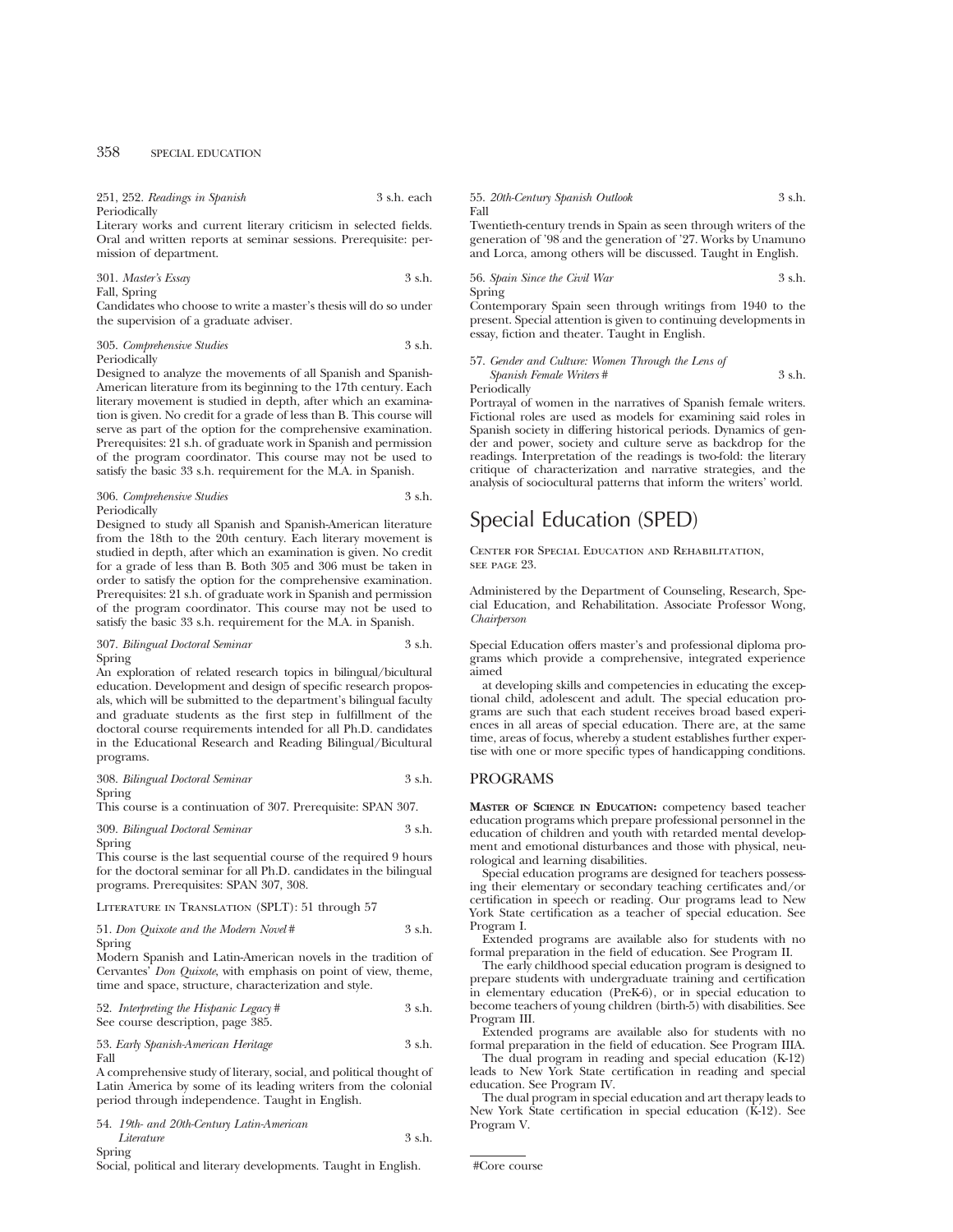Special Education Bilingual Extension Program leads to New York State certification in special education (K-12). See Program VI.

The Special Education programs meet all of the standards for the preparation of professional personnel in Special Education established by the Council for Exceptional Children (CEC).

**MASTER OF ARTS:** for students who have completed a basic program in special education on the undergraduate level. See Program VII.

**MASTER OF PROFESSIONAL STUDIES:** students working toward a Master of Science in Special Education and possessing a Master of Science degree in a related field will receive a Master of Professional Studies degree.

**CONCENTRATION IN THE EDUCATION OF CHILDREN WHO ARE GIFTED/ TALENTED:** designed for certified teachers and for students enrolled in special education programs. See page 362.

**PROFESSIONAL DIPLOMA:** designed to meet specific individual requirements for professional careers in the development and coordination of clinical and instructional activities in school or district-wide programs, research and/or pedagogy in special education. For admission and program requirements, see Program VIII. Students with advanced standing and previous training and experience in other programs may take individual courses with the approval of the department.

Applications and instructions for all programs are available in the Graduate Admissions Office in the Admissions Center and in the Department of Counseling, Research, Special Education, and Rehabilitation in Mason Hall.

Program Coordinators

Special Education Coordinator: Professor Bowe

Early Childhood Special Education: Professor Gold

- Education of Children with Mental Retardation: Professor McKnight-Taylor
- Education of Children with Emotional/Behavior Disorders: Professor Gold
- Education of Children with Physical, Neurological and Learning Disabilities: Associate Professor Zalma
- Education of Children who are Gifted and Talented: Professor McKnight-Taylor

Professional Diploma: Associate Professor Zalma

Special Education/Art Therapy: Associate Professor Zalma Reading/Special Education: Associate Professor Zalma

Admission Requirements—for Master's Programs

- 1. completion, with an acceptable grade-point average, of a bachelor's degree at an accredited institution;
- 2. personal interviews with department members;
- 3. educational and professional references (three);
- 4. voluntary or paid work experience in special education or with individuals with disabilities preferred.

#### Program Advisement

All matriculated students are required to meet with a departmental faculty adviser and complete a Graduate Student Advisement Record following admission to the Program.

**NOTE:** Students must meet established New York State test requirements for certifications.

See complete graduate information, page 67.

# MASTER OF SCIENCE IN EDUCATION

The following seven programs are offered leading to the degree of Master of Science in Education. A written comprehensive examination is required for all the programs. See page 72; see also complete graduate information, page 67.

PROGRAM I. For students with certification in elementary or secondary education, speech or reading—34 s.h. program. Satisfactory completion of this program leads to New York State certification as a teacher of special education (K-12).

The program consists of a sequence of core courses and experiences required of all students regardless of area of concentration and additional courses related to the specific area of concentration.

Area 1. Special Education Core Courses: 19 s.h.

- SPED 201. *The Exceptional Child: Cognitive & Affective Functions,* 3 s.h.
	- 242. *Psychoeducational Assessment in Special Education,* 3 s.h.
	- 245. *Curriculum & Methods in the Education of Students with Disabilities,* 4 s.h.
	- 237. *Practicum: Teaching Children with Disabilities,* 6 s.h.

Foundations of Education—200-level course, 3 s.h.

Area 2. Special Education Concentrations: 15 s.h. select one of the following areas:

A. Children with Retarded Mental Development<br>SPED 210. Crafts  $\mathcal{F}$  Allied Skills for Children 210. *Crafts*  $G$  Allied Skills for Children with

- *Disabilities,* 3 s.h. 211. *Nature & Needs of Children with Retarded*
	- *Mental Development,* 3 s.h.
	- 241. *Nature & Needs of Children with Emotional/Behavior Disorders,* 3 s.h., or
	- 246. *Nature & Needs of Students with Neurological Impairments/Learning Disabilities,* 3 s.h.

Electives, under advisement, 6 s.h.

B. Emotional/Behavior Disorders<br>SPED 241 Nature  $\xi \vec{\tau}$  Needs

- 241. *Nature & Needs of Children with Emotional/Behavior Diosorders,* 3 s.h.
	- 246. *Nature & Needs of Students with Neurological Impairments/Learning Disabilities,* 3 s.h.
	- 248. *Education of Children with Emotional & Social Disturbances, & Children with Autism,* 3 s.h.

Electives, under advisement, 6 s.h.

C. Physical/Neurological/Learning Disabilities<br>SPED 246 Nature  $\xi \xi$  Needs of Students with

- 246. *Nature & Needs of Students with Neurological Impairments/Learning Disabilities,* 3 s.h.
	- 249. *Nature & Needs of Individuals with Physical Impairments: Psychology of Persons with Disabilities,* 3 s.h.
	- 241. *Nature & Needs of Children with Emotional/Behavior Disorders,* 3 s.h., or
	- 211. *Nature & Needs of Children with Retarded Mental Development,* 3 s.h.

Electives, under advisement, 6 s.h.

PROGRAM II. For students with no formal course work or teaching experience in elementary or secondary education— 43-46 s.h. program. Students with one year of teaching experience as the classroom teacher take SPED 237 instead of dual student teaching.

For provisional certification in elementary education (PreK-6) or secondary education (7-12) students must satisfy New York State requirements and apply directly to the State Education Department.

In addition to the required special education core courses and courses in the special education concentration, students must complete either elementary or secondary education as a general education background. Required elementary or secondary edu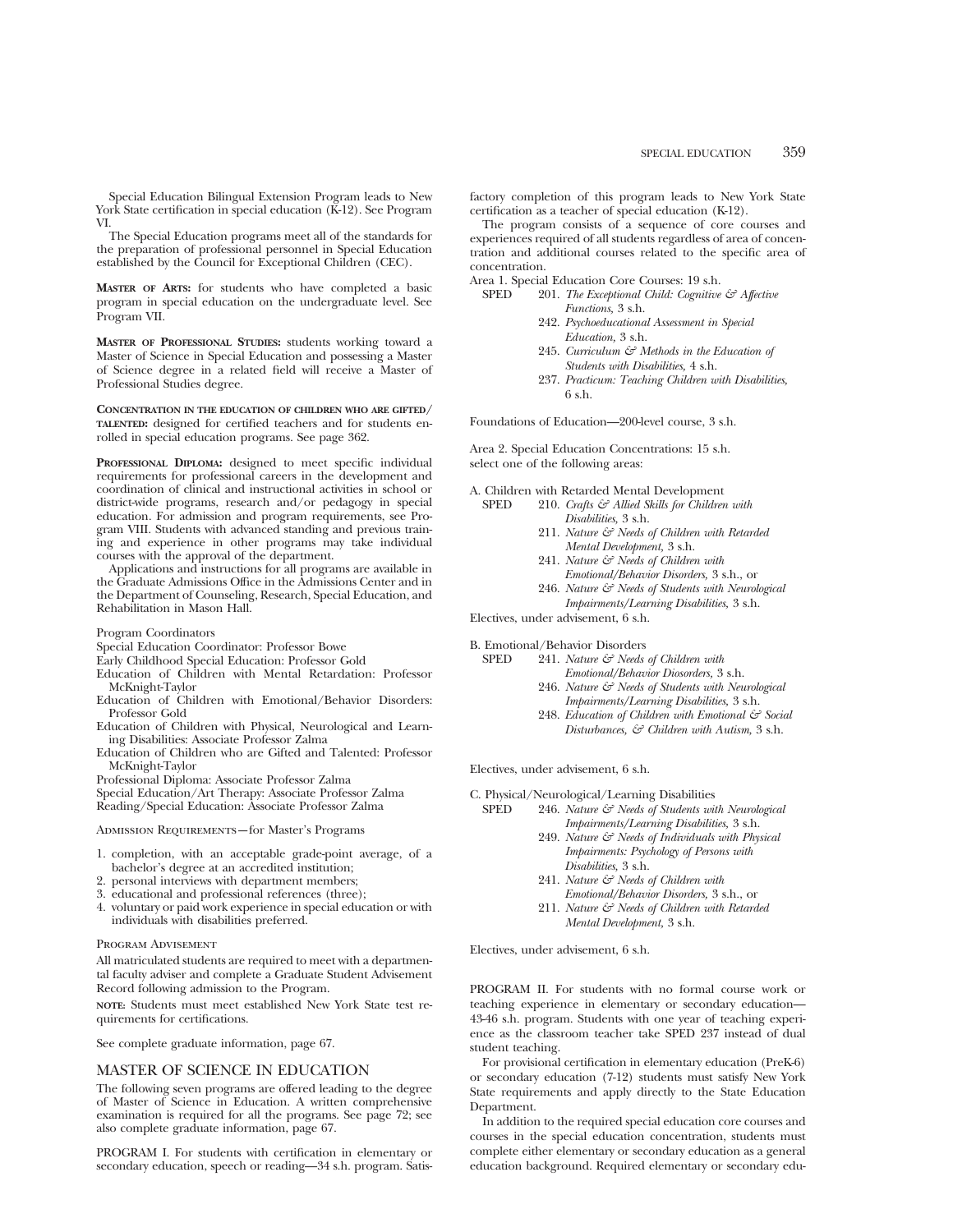cation courses should be taken first, with the exception of dual student teaching.

Area 1. 12-15 s.h.

- Elementary Education<br>ELED 205. Lang
	- ELED 205. *Language in the Curriculum,* 3 s.h. 206. *Social Studies in the Curriculum,* 3 s.h., or
		- 208. *Science & Mathematics in the Curriculum,* 3 s.h.
		- 213 or 214. *Child Development & the Elementary School Program,* 3 s.h.
	- READ 224. *Teaching of Reading,* 3 s.h. or

- Secondary Education<br>SED 264. The 264. *The Teacher in the School Setting*, 3 s.h.
	- 213. *The Adolescent & the Secondary School,* 3 s.h.
- Methods course, 3 s.h.
- Curriculum course, 3 s.h.
- Educational electives, under advisement, 3 s.h.
- 
- Area 2. Special Education Core Courses: 22-25 s.h.<br>SPED 201. The Exceptional Child: Coenitive  $\mathcal{F}^2$ 201. *The Exceptional Child: Cognitive & Affective Functions,* 3 s.h.
	- 242. *Psychoeducational Assessment in Special Education,* 3 s.h.
	- 245. *Curriculum & Methods in the Education of Students with Disabilities,* 4 s.h.
	- 219A-219B. *Supervised Teaching in the Elementary School in Special & Regular Education Classes,* 41⁄2 s.h. each and
	- ELED 223. *Analysis of Teaching Behavior*, 3 s.h.
	- 223A-223B. Supervised Teaching in the Secondary

*School in Special & Regular Education Classes,* 41⁄2 s.h. each

Foundation of Education—200-level course, 3 s.h.

Area 3. Special Education Concentrations: 9 s.h.

select one of the following:

Mentally Retarded<br>SPED 210

- 210. *Crafts & Allied Skills for Children with Disabilities,* 3 s.h.
	- 211. *Nature & Needs of Children with Retarded Mental Development,* 3 s.h.
	- 241. *Nature & Needs of Children with Emotional/Behavior Disorders,* 3 s.h., or
	- 246. *Nature & Needs of Students with Neurological Impairments/Learning Disabilities,* 3 s.h.
- Emotionally Disturbed<br>SPED 248 *Educ* 
	- 248. *Education of Children with Emotional & Social Disturbances, & Children with Autism,* 3 s.h.
		- 241. *Nature & Needs of Children with*
		- *Emotional/Behavior Disorders,* 3 s.h. 246. *Nature & Needs of Students with Neurological*
- *Impairments/Learning Disabilities,* 3 s.h. Physically Disabled/Neurologically Impaired/Learning

Disabled

- 246. *Nature & Needs of Students with Neurological Impairments/Learning Disabilities,* 3 s.h.
	- 249. *Nature & Needs of Individuals with Physical Impairments: Psychology of Persons with Disabilities,* 3 s.h.
	- 211. *Nature & Needs of Children with Retarded Mental Development,* 3 s.h., or
	- 241. *Nature & Needs of Children with*
		- *Emotional/Behavior Disorders,* 3 s.h.

PROGRAM III. Early Childhood Special Education: designed to prepare students with undergraduate training and certification in elementary education (PreK-6), or in special education to become teachers of young children (birth-5) with disabilities—36 s.h. program. Professor Gold, *Program Coordinator*

The program consists of core courses in special education, including a practicum, with related courses in elementary education and speech.

In-service teachers who hold special education certification but wish to expand their expertise in the area of early childhood special education may take courses on a nonmatriculated basis. A comprehensive examination in special education is required of all degree candidates.

- ELED 271. *Early Childhood Curriculum,* 3 s.h.
	- 272. *Curriculum Innovations in Early Childhood Programs,* 3 s.h.
- SPED 207. *Introduction to Young Children with Disabilities,* 3 s.h.
	- 208. *Educational Intervention for Young Children with Disabilities,* 3 s.h.
	- 209. *Early Intervention: Infants & Toddlers,* 3 s.h.
	- 210. *Crafts & Allied Skills for Children with Disabilities,* 3 s.h.
	- 216. *Assessment & Diagnosis in Early Childhood Special Education,* 3 s.h.
- SPED 204. *Counseling & Guidance of Parents of Children with Disabilities,* 3 s.h.
	- 310. *Issues in Infant, Toddler, Preschool, Parent & Family Involvement Programs,* 3 s.h.
- SPCH 235. *Introduction to Speech-Language-Hearing Disorders*, 3 s.h.
- SPED 237. *Practicum: Teaching Children with Disabilities,* 6 s.h. or
	- 237A. *Practicum: Teaching Children with Disabilities,* 3 s.h.
		- (for in-service students only)

Electives, under advisement, 3-6 s.h.

PROGRAM IIIA. Early Childhood Special Education: for students with no formal course work or teaching experience in elementary or special education. 54 s.h. program. Students with one year of full time teaching experience as the classroom teacher in elementary education take SPED 237 instead of dual student teaching.

Admission to this graduate program requires a baccalaureate degree from an accredited college or university with at least 60 semester hours in liberal arts, including one year (6 s.h.) of a foreign language, a minimum of 21 credits in a humanities, natural science or social science concentration with a 2.5 grade point average in liberal arts. Students who have not met the full admission requirements may be advised to complete prerequisite courses under a planned program before becoming eligible for full acceptance.

Required elementary courses should be taken first, with the exception of dual student teaching.

This master's program leads to dual certification in elementary education (PreK-6, and early childhood annotation) and special education by the State Education Department upon recommendation by the University.

A comprehensive examination in special education is required of all degree candidates.

Area 1. 12 s.h.

- ELED 205. *Language in the Curriculum,* 3 s.h.
	- 206. *Social Studies in the Curriculum,* 3 s.h., or
	- 208. *Science & Mathematics,* 3 s.h.
	- 213 or 214. *Child Development & the Elementary School Program,* 3 s.h.
- READ 224. *Teaching of Reading,* 3 s.h.
- Area 2. 39 s.h.
	- ELED 271. *Early Childhood Curriculum,* 3 s.h.
		- 272. *Curriculum Innovations in Early Childhood Programs,* 3 s.h.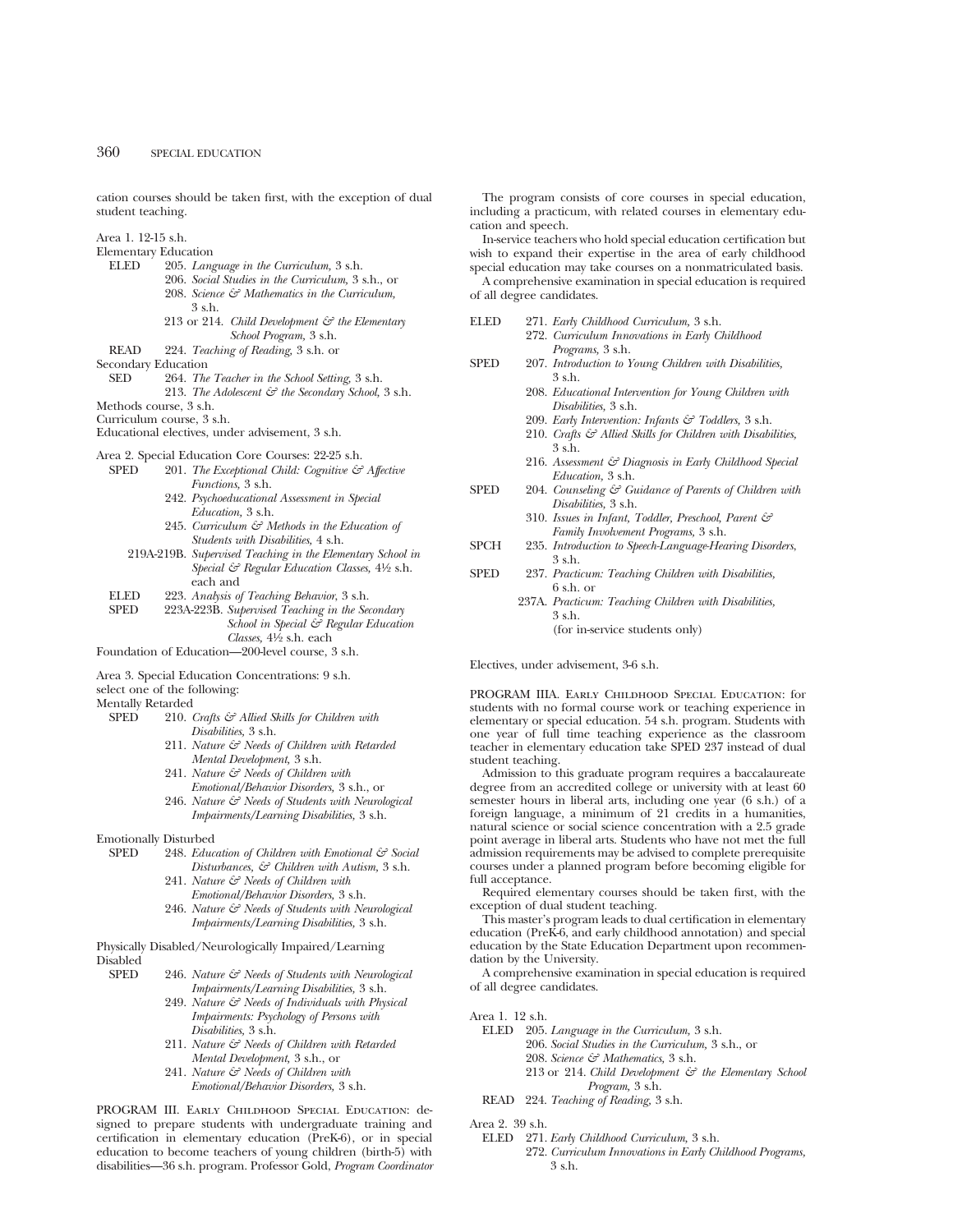- SPED 207. *Introduction to Young Children with Disabilities,* 3 s.h. 208. *Educational Intervention for Young Children with Disabilities,* 3 s.h.
	- 209. *Early Intervention: Infants & Toddlers,* 3 s.h.
	- 210. *Crafts & Allied Skills for Children With Disabilities,* 3 s.h.
	- 216. *Assessment & Diagnosis in Early Childhood Special Education,* 3 s.h.
	- 204. *Counseling & Guidance of Parents of Children With Disabilities,* 3 s.h.
	- 310. *Issues in Infant, Toddler, Preschool, Parent & Family Involvement Programs,* 3 s.h.
- SPCH 235. *Introduction to Speech-Language-Hearing Disorders,* 3 s.h.
- SPED 219A-219B. *Supervised Teaching in the Elementary School in Special and Regular Education Classes,* 41⁄2 s.h. each
- ELED 223. *Analysis of Teaching Behavior,* 3 s.h.

PROGRAM IV. A dual Master of Science program in reading and special education (K-12) leading to Clinical Specialist in Reading for Children with Learning Disabilities and to New York State certification in reading and special education. For program requirements, see under Reading, page 326. Associate Professor Zalma: *Program Coordinator*

PROGRAM V. A dual Master of Science program in special education and art therapy—67-70 s.h. Satisfactory completion of this program leads to New York State certification in special education (K-12).

Designed to prepare candidates with competencies in both art therapy and in special education. Graduates will be qualified to work with individuals with disabilities as teachers in special education and as art therapists on therapeutic treatment teams in hospitals, nursing homes, day treatment centers, rehabilitation and residential settings, and other mental health facilities. Professional preparation will provide candidates with experiences in the use of art therapy in the treatment of persons with mental illness, physical disabilities and special learning needs. Associate Professor Zalma, *Program Coordinator*

In addition to admission requirements, as outlined above for the M.S. in Education programs, students must:

- 1. Hold a bachelor's degree from an accredited institution with a minimum grade point average of 2.8;
- 2. have completed 12 semester hours in psychology (including developmental and abnormal);
- 3. have completed 15 semester hours in studio art;
- 4. show competency in art by presenting a portfolio (in cases of an exceptional portfolio, studio art credits may be waived at the discretion of the program coordinator);
- 5. possess a New York State teaching certificate in elementary or secondary education or the willingness to fulfill the necessary education requirements.

A comprehensive examination in special education is required of all degree candidates.

Area 1. Art Therapy Course Requirements: 29 s.h.<br>CAT 210. Foundations of Art Therapy. 3 s.h.

- 210. Foundations of Art Therapy, 3 s.h.
	- 211. *Art Therapy with Children*, 3 s.h.
- 221 & 222. *Fieldwork: Creative Arts Therapy*, 1 s.h. each 209. *Art Media in Art Therapy*, 3 s.h.
	- 212. *Group Art Therapy*, 3 s.h.
	- 214. *Art Therapy Methods I,* 3 s.h.
	- 215. *Art Therapy Methods II,* 3 s.h.
	- 218 & 219. *Internship: Creative Arts Therapy,* 3 s.h. each
	- 300. *Seminar: Creative Arts Therapy*, 3 s.h. (in lieu of thesis or comprehensive examination in art therapy)

Area 2. Art Therapy Electives: 4 s.h. SPED 280-289, A-Z. *Workshops*, 1-4 s.h. each Area 3. Psychosocial Requirements: 6-9 s.h.

- COUN 203. *Introduction to Counseling*, 3 s.h., or 223. *Theories & Principles of Counseling*, 6 s.h. (at discretion of adviser, dependent upon student's background and interest)
- PSY 216. *Behavior & Personality—Normal & Abnormal*, 3 s.h.

Area 4. Special Education Course Requirements: 28 s.h.<br>SPED 201. The Exceptional Child: Cognitive & Affect

- 201. *The Exceptional Child: Cognitive & Affective Functions*, 3 s.h.
	- 249. *Nature & Needs of Individuals with Physical Impairments: Psychology of Persons with Disabilities*, 3 s.h.
	- 246. *Nature & Needs of Students with Neurological Impairments/Learning Disabilities*, 3 s.h.
	- 241. *Nature & Needs of Children with Emotional/Behavior Disorders*, 3 s.h. or
	- 211. *Nature & Needs of Children with Retarded Mental Development*, 3 s.h.
	- 210. *Crafts & Allied Skills for Children with Disabilities,* 3 s.h.
	- 242. *Psychoeducational Assessment in Special Education,* 3 s.h.
	- 245. *Curriculum & Methods in the Education of Students with Disabilities*, 4 s.h.
	- 237. *Practicum: Teaching Children with Disabilities*, 6 s.h.

PROGRAM VI. Special Education Bilingual Extension Pro-GRAM: for students with certification in elementary or secondary education, speech or reading—40 s.h. program. Satisfactory completion of this program leads to New York State certification as a special education teacher (K-12) qualified to work with bilingual students and/or students with native languages other than English. Professor Gold, *Program Coordinator*

The program consists of a sequence of core courses and experiences required of all students regardless of area of concentration, additional courses related to the specific area of concentration, and the bilingual extension courses.

In addition, students must satisfy a language proficiency requirement by submitting evidence of having achieved a satisfactory level of oral and written proficiency in English and in the target language of instruction on the New York State Teacher Certification Examinations.

Area 1. Special Education Core Courses: 16 s.h.

- SPED 201. The Exceptional Child: Cognitive & Affective Func*tions,* 3 s.h.
	- 242. *Psychoeducational Assessment in Special Education,* 3 s.h.
	- 245. *Curriculum & Methods in the Education of Students with Disabilities,* 4 s.h.
	- 237. *Practicum: Teaching Children with Disabilities,* 6 s.h. (performed in a bilingual special education setting)

Area 2. Special Education Concentrations: 9 s.h.

select one of the following areas:

- A. Children with Retarded Mental Development
	- SPED 210. *Crafts*  $G^2$  Allied Skills for Children with Disabilities, 3 s.h.
		- 211. *Nature & Needs of Children with Retarded Mental Development,* 3 s.h.
		- 241. *Nature & Needs of Children with Emotional/Behavior Disorders,* 3 s.h., or
		- 246. *Nature & Needs of Students with Neurological Impairments/Learning Disabilities,* 3 s.h.

B. Emotional/Behavior Disorders

SPED 241. *Nature & Needs of Children with Emotional/Behavior Disorders,* 3 s.h.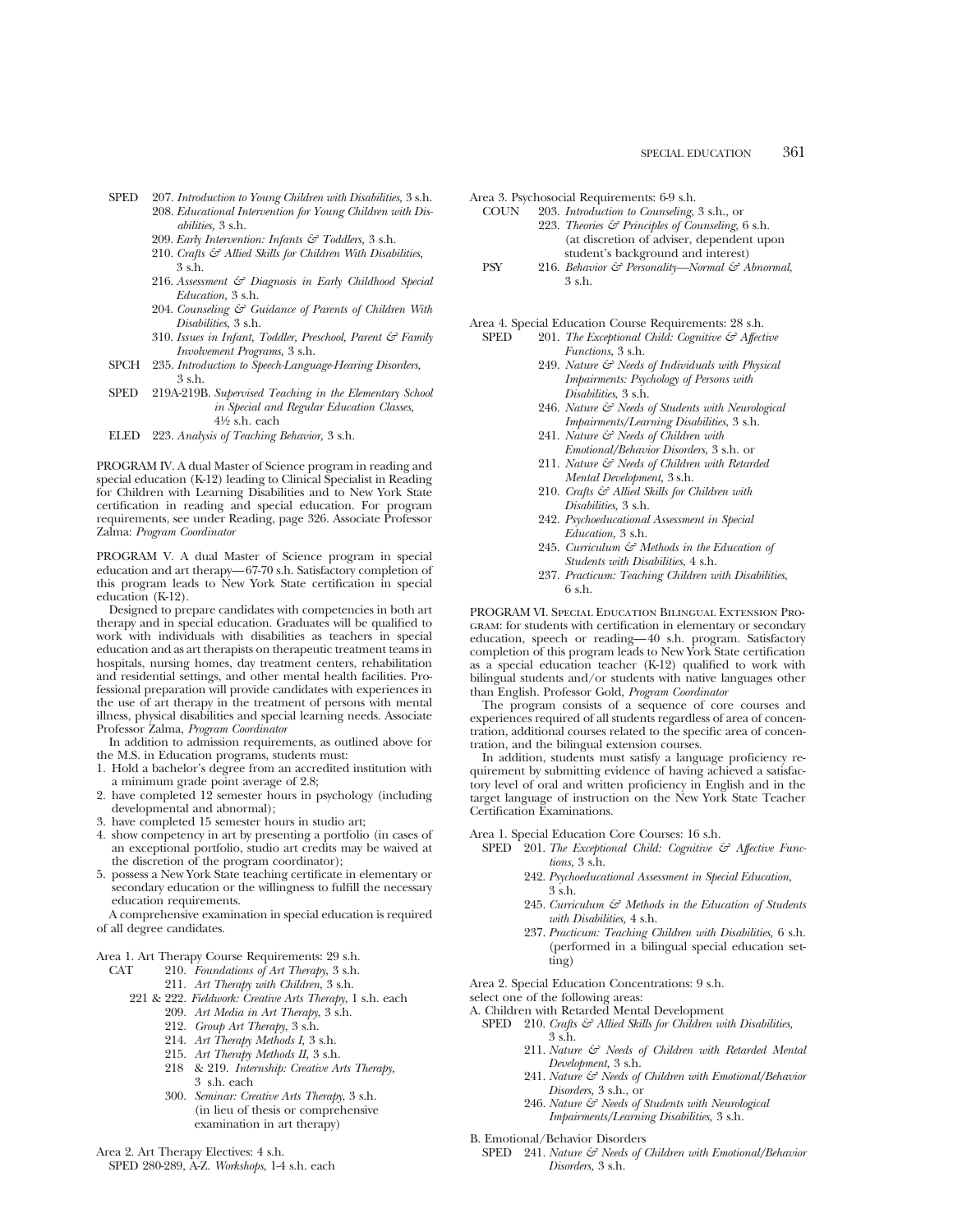# 362 SPECIAL EDUCATION

- 246. *Nature & Needs of Students with Neurological*
	- *Impairments/Learning Disabilities,* 3 s.h.
- 248. *Education of Children with Emotional & Social Disturbances, & Children with Autism,* 3 s.h.

C. Physical/Neurological/Learning Disabilities

- SPED 246. *Nature & Needs of Students with Neurological Impairments/Learning Disabilities,* 3 s.h.
	- 249. *Nature & Needs of Individuals with Physical Impairments: Psychology of Persons with Disabilities,* 3 s.h.
	- 241. *Nature & Needs of Children with Emotional/Behavior Disorders,* 3 s.h., or
	- 211. *Nature & Needs of Children with Retarded Mental Development,* 3 s.h.

Area 3. Bilingual Extension Courses: 15 s.h.

- FDED 248. *Multicultural Education in the Metropolitan Area,* 3 s.h.
- ELED 225. *Teaching English as a Second Language,* 3 s.h.
- SED 265. *Methods & Materials in Bicultural Education,* 3 s.h.
- ELED 246. *Methods & Materials for Bilingual Teaching of Reading in Bicultural Settings,* 3 s.h. or
- RES 241. *Testing & Evaluation of Bilingual Students,* 3 s.h.
- SPAN 218. People & Cultures of Latin America, 3 s.h.

# MASTER OF ARTS: SPECIAL EDUCATION

PROGRAM VII. Designed to provide students with advanced professional preparation as reflective scholar-practitioners who will be able to systematically study and research current educational concerns which relate to teaching exceptional children and youths from diverse backgrounds. This advanced program is for students who are certified in at least one area of special education and who have completed at least one year of successful professional teaching experience with exceptional children or successful supervised student teaching or practium—34 s.h. program. See complete graduate information, page 67.

Required Courses: 34 s.h.

- SPED 270. *Seminar: Professional Problems & Issues,* 3 s.h. 271. *Cognitive Development & Language Acquisition of Exceptional Children,* 3 s.h.
- RES 259. *Introduction to Statistical Methods in Educational Research,* 3 s.h.
	- 259L. *Computer Laboratory,* 1 s.h.
	- 381. *Research Methods in Education,* 3 s.h. or
	- 258. *Understanding Research Methodology,* 3 s.h.
- SPED 200. *Administration*  $\mathcal{C}$  Supervision of Special *Education,* 3 s.h.
	- 204. *Counseling & Guidance of Parents of Children with Disabilities,* 3 s.h.
	- 247. *Behavior Modification with Exceptional Populations,* 3 s.h.
	- 301. *Master's Thesis Seminar I,* 3 s.h.
	- 302. *Master's Thesis Seminar II,* 3 s.h.

Electives, under advisement, 6 s.h.

In addition to the above requirements, all students are expected to participate in symposia, field visits to institutions and agencies, etc. Evening students must anticipate utilization of Saturdays for such undertakings.

Full-time students will be expected to participate in a noncredit internship program. Students will be assigned to a variety of agencies on a rotating basis, and will devote a minimum of 4 hours weekly to observation and participation in the activities of the given agency.

# PROFESSIONAL DIPLOMA IN SPECIAL EDUCATION

PROGRAM VIII. For students wishing advanced training in the special education field—31 s.h. beyond the master's degree. The course of study seeks to strengthen the student's grasp of the relationship between the development of programs for exceptional individuals and historical and philosophical issues in general education; broaden the student's familiarity with educational and social services to exceptional children and adults; and deepen the student's understanding of research needs, trends and issues in the field of special education. Associate Professor Zalma, *Program Coordinator*

### Admission Requirements

- 1) a master's degree in special education or in a functionally related field plus a New York State certificate as a teacher in special education;
- 2) a grade-point average of 3.0 from an accredited institution;
- 3) certification in elementary or secondary education, reading *or* speech and hearing *and* special education;
- 4) at least two years teaching in the field of special education;
- 5) at least three letters of reference from professional and/or academic sources;
- 6) a detailed resume of professional and related experiences;
- 7) a comprehensive statement of professional goals and objectives;
- 8) a personal interview with department faculty.

PROGRAM REQUIREMENTS

# Area 1. Specialization: 19 s.h.<br>SPED 270 Seminar Pro

- 270. *Seminar: Professional Problems & Issues*, 3 s.h.
	- 271. *Cognitive Development & Language Acquisition of Exceptional Children,* 3 s.h.
	- 272. *Advanced Psychoeducational Assessment in Special Education: Clinical & Classroom Application,* 4 s.h.
	- 273. *Curriculum Development & Evaluation,* 3 s.h.
	- 274. *Research Seminar I: Review of Research & Methodology,* 3 s.h.
	- 275. *Research Seminar II: Individual Research,* 3 s.h.
- Area 2. Related Professional Study, 12 s.h. Chosen under advisement.

#### **CONCENTRATION**

Education of Gifted/Talented Children

This 12 s.h. concentration is designed for certified teachers and for students enrolled in special education master's or professional diploma programs who may elect to take a second area of concentration. Professor McKnight-Taylor, *Program Coordinator* PROGRAM REQUIREMENTS

- SPED 255. *Nature & Needs of Gifted/Talented Children,* 3 s.h.
	- 256. *Instructional Methods & Materials for Gifted/ Talented Children,* 3 s.h.
	- 257. *Exploration & Assessment of Programs for Gifted/ Talented Children,* 3 s.h.
	- 258. *Internship: Gifted/Talented Children,* 3 s.h.

# ADVANCED CERTIFICATES

#### Consultation in Special Education

This 18 semester hour program, which includes a field experience, prepares professional personnel to serve as special education consultant teachers. Designed for teachers certified in special education with regular education background who wish to broaden their skills. This sequence can be used within an M.A. in Special Education or as a post-master's program. No more than six semester hours from a master's degree can be used toward the certificate program.

*Sem. Hrs.*

| REQUIRED    |                                                   |  |
|-------------|---------------------------------------------------|--|
| <b>SPED</b> | 204. Counseling $\mathcal{C}$ Guidance of Parents |  |
|             | of Children with Disabilities                     |  |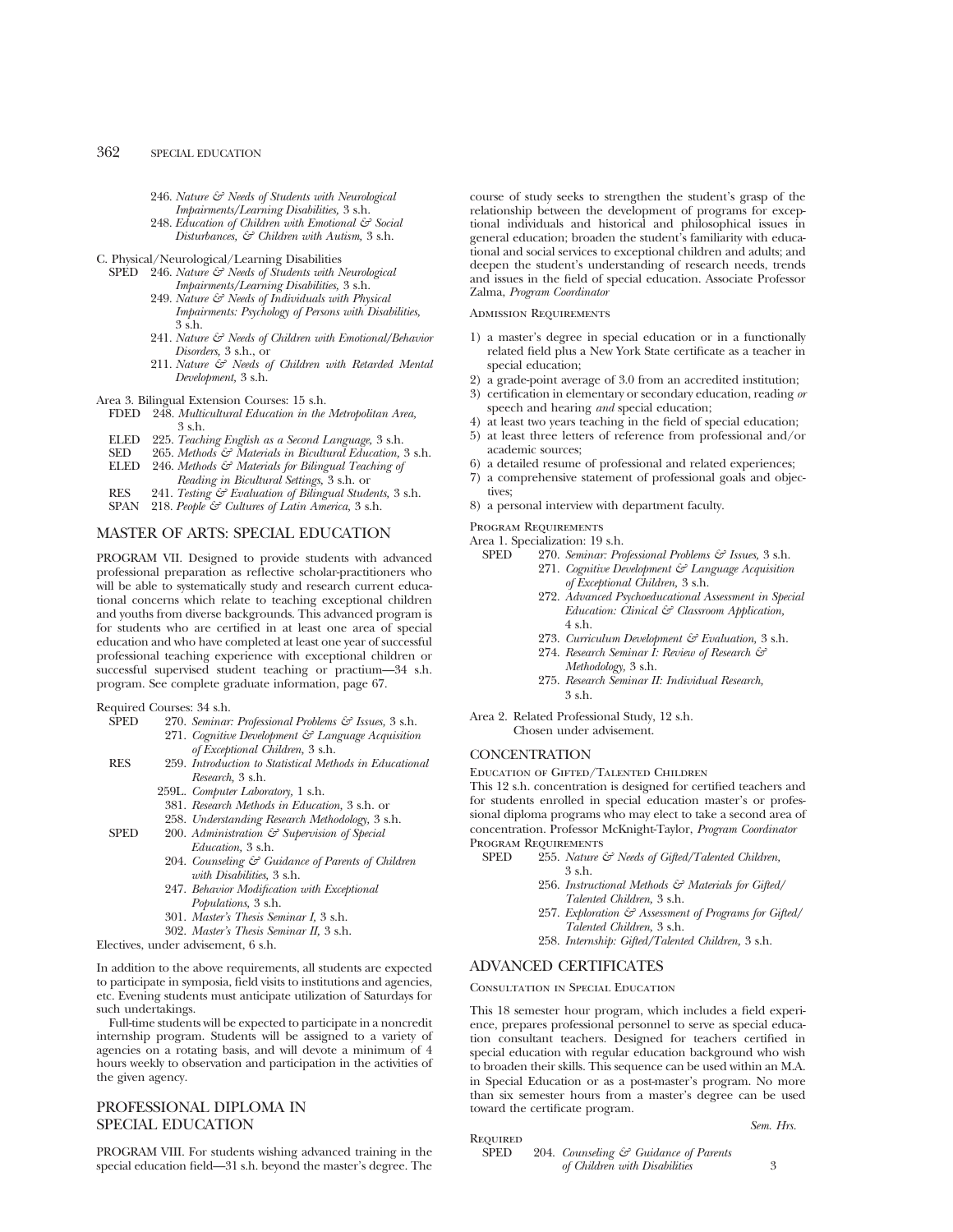206. *Vocational Guidance for Students & Adults with Mental, Emotional & Physical Disabilities* 3 238. *Field Experience* 3 262. *Teaching in Resource Rooms* 3 263. *Techniques of Collaborative Consultation in Special Education* 3 264. *Techniques of Mainstreaming/ Inclusion* 3 18

## DEAF EDUCATION

This 18 semester hour program offers college graduates with a bachelor's degree the opportunity to complete some of the necessary State certification requirements in deafness education and helps prepare the student for employment at schools and programs serving deaf and severely hearing-impaired students. Students who apply for this certificate program should hold a New York State teaching certificate in elementary, secondary, and/or special education; applicants who do not hold such certification must take prerequisite courses along with or prior to the program courses. Special education graduate students at Hofstra may take these courses as electives, with approval of the adviser. Nonmatriculated students may take up to 12 semester hours in these courses as electives with departmental permission. The program does not lead to a degree. Individuals interested in New York State certification should see the program coordinator for additional requirements.

*Sem. Hrs.*

| REQUIRED    |                                            |    |
|-------------|--------------------------------------------|----|
| <b>SPED</b> | 203. Foundations: Education of the Deaf    |    |
|             | and Hearing Impaired                       | 3  |
|             | 205. Language Development in Deaf and      |    |
|             | Hearing-Impaired Children and              |    |
|             | Youth                                      | 3  |
|             | 213. Linguistics of Language Develop-      |    |
|             | ment in Deaf and Hearing-Impaired          |    |
|             | Children and Youth                         | 3  |
|             | 215. Teaching School Subjects to Deaf and  |    |
|             | Hearing-Impaired Children and              |    |
|             | Youth                                      | 3  |
|             | 221. Field Experience in Teaching Deaf and |    |
|             | <b>Hearing-Impaired Students</b>           | 3  |
| <b>REHB</b> | 292. American Sign Language II             | 3  |
|             |                                            | 18 |
|             |                                            |    |

Early Childhood Special Education

This 18 semester hour program, which includes a field experience, is designed for teachers holding early childhood or special education certification who wish training in the field of early childhood special education.

|                 |                                                     | Sem. Hrs. |
|-----------------|-----------------------------------------------------|-----------|
| <b>REQUIRED</b> |                                                     |           |
| <b>SPED</b>     | 207. Introduction to Young Children with            |           |
|                 | <i>Disabilities</i>                                 | 3         |
|                 | 208. Educational Intervention for Young             |           |
|                 | Children with Disabilities                          | 3         |
|                 | 209. Early Intervention: Infants $\mathcal{F}$ Tod- |           |
|                 | dlers                                               | 3         |
|                 | 216. Assessment $\mathcal{C}$ Diagnosis in Early    |           |
|                 | Childhood Special Education                         | 3         |
|                 | 238. Field Experience                               | 3         |
| <b>SPCH</b>     | 235. Introduction to Speech-Language-               |           |
|                 | <b>Hearing Disorders</b>                            | 3         |
|                 |                                                     | 18        |



This 16 semester hour program prepares special educators and related services personnel including rehabilitation counselors, school counselors, etc., to facilitate postsecondary transition to

educational, vocational and community living settings for students with disabilities. This sequence can be used as part of a master's degree or for post-master's study.

#### Prerequisites

A course in adolescent psychology at either the undergraduate or graduate level, and certification in special education or a related field.

| Required                                                   | Sem. Hrs. |
|------------------------------------------------------------|-----------|
| SPED 279. Introduction to the Transition Process           |           |
| REHB 229. Review, Exploration & Assessment                 |           |
| of Rehabilitation Resources                                | 3         |
| SPED 206. Vocational Guidance for Students $\mathcal{C}^2$ |           |
| Adults with Mental, Emotional &                            |           |
| <b>Physical Disabilities</b>                               | 3         |
| REHB 239. Placement Practice in Transitional               |           |
| Supported or Competitive                                   |           |
| Employment                                                 | 3         |
| SPED 263. Techniques of Collaborative Con-                 |           |
| sultation in Special Education                             | 3         |
| 238. Field Experience                                      | 3         |
|                                                            |           |

# Special Education Assessment and Diagnosis

This 13-19 semester hour program prepares professional personnel to serve as educational evaluators responsible for identifying students in need of special educational services. This program is intended to meet the extended professional needs of teachers certified in elementary and/or secondary education, and special education or reading. It is designed to extend skills in psychoeducational assessment of special learning needs in all students classified as disabled as well as early childhood populations; disabled students with primary specific reading difficulties; and students from different cultural backgrounds who may be bilingual. This sequence can be used within an M.A. in Special Education or as a post-master's program.

| Prerequisites: 6 s.h. or equivalent |  |                                                                                     |  |
|-------------------------------------|--|-------------------------------------------------------------------------------------|--|
| <b>RES</b>                          |  | 259. Introduction to Statistical Methods<br><i>in Educational Research</i> , 3 s.h. |  |
| <b>SPED</b>                         |  | 242. Psychoeducational Assessment in Spe-<br><i>cial Education</i> , 3 s.h.         |  |

| Required    |      |                                                 |    |
|-------------|------|-------------------------------------------------|----|
| <b>SPED</b> |      | 216. Assessment $\mathcal O$ Diagnosis in Early |    |
|             |      | Childhood Special Education                     | 3  |
| <b>READ</b> |      | 248. Assessment & Evaluation of Read-           |    |
|             |      | ing & Writing                                   | 3  |
| <b>RES</b>  | 241. | Testing & Evaluation of Bilingual               |    |
|             |      | <i><u><b>Students</b></u></i>                   | 3  |
| <b>SPED</b> |      | 272. Advanced Psychoeducational Assess-         |    |
|             |      | ment in Special Education: Clinical             |    |
|             |      | $\mathcal{C}$ Classroom Application             |    |
|             |      |                                                 | 13 |
|             |      |                                                 |    |

*Sem. Hrs.*

Education Honor Societies, see page 71.

#### **COURSES**

In addition to semester notations next to each course, a selection of courses is offered during the January and Summer sessions. Consult the *January* and *Summer Sessions* bulletins for these schedules.

Undergraduate option: one undergraduate elective is available, SPED 100. All other special education courses are open only to graduate students.

| 100. Introduction to Exceptional Children | 3 s.h. |
|-------------------------------------------|--------|
| Periodically                              |        |

An introduction to the nature of special educational provisions for the exceptional child. Survey is undertaken of the character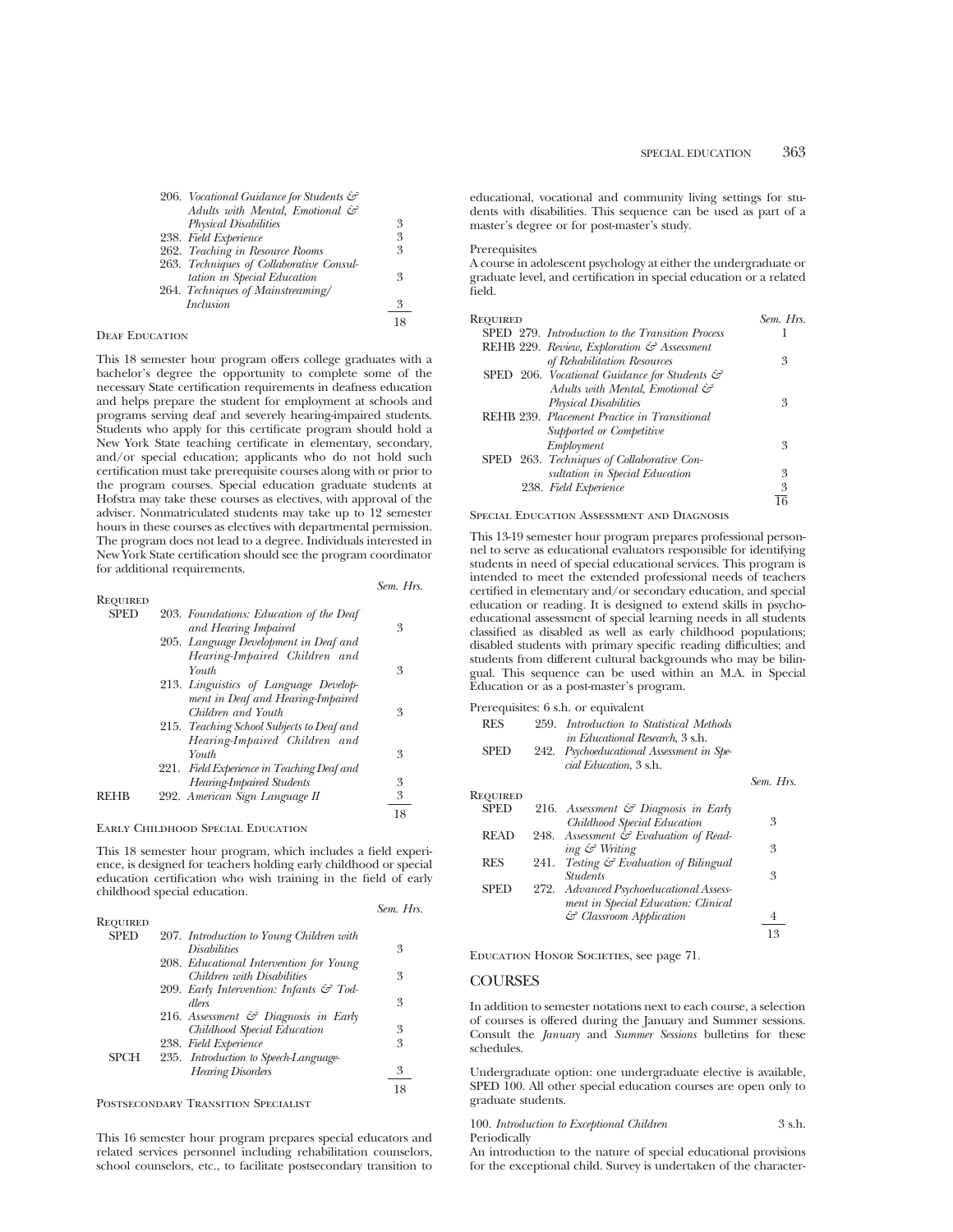istics of exceptional children (mentally retarded, emotionally disturbed, learning disabled, physically disabled, speech and hearing and visually impaired, gifted and talented) and the curriculum adjustment they require. Students are required to participate in a number of field trips and observations as an aspect of this course.

# 200. *Administration and Supervision of Special Education* 3 s.h.

Fall, Spring

Study of the organizational patterns and administrative practices in educational programs for handicapped children and adolescents. Attention is directed at procedures for development of community integration of programs, staff orientation and recruitment; supervision and development of instructional programs, guidance, and evaluation of pupils and staff.

# 201. *The Exceptional Child: Cognitive and Affective Functions* 3 s.h. Fall, Spring, Summer

Survey course designed to provide the student with a basic understanding of the entire field of special education with emphasis on current trends, critical issues and research regarding children with disabilities (mental retardation, emotional disturbance, learning and/or physical disabilities, speech and hearing and visual impairment, gifted and talented). Emphasis is placed upon a generic rather than a disability oriented approach to special education.

#### 202. *Case Work and Community Services for Persons with Disabilities* 3 s.h. Periodically

Examination of the community needs of persons who are mentally retarded or have other handicapping conditions. Survey and evaluation of the policies and programs of public and private agencies concerned with the care, education and training of persons with disabilities. (Formerly *Case Work and Community Services for the Handicapped.*)

#### 203. *Foundations: Education of the Deaf and Hearing Impaired* 3 s.h. Periodically

Introduction to education for deaf and severely hearing-impaired

children and youth, pre K-12. This survey course examines the nature of hearing and hearing impairment; the special education needs of deaf and hearing-impaired students; sign language; language and speech development, and interventions.

#### 204. *Counseling and Guidance of Parents of Children with Disabilities* 3 s.h.

Fall, Spring, Summer

Principles and practices of guidance and counseling as these apply to parent-school, parent-child and sibling relationships as well as rehabilitation and legal aspects of children and youth (mental retardation, emotional disturbance, learning and/or physical disabilities, gifted and talented). (Formerly *Counseling and Guidance of Parents of Handicapped Children*.)

#### 205. *Language Development in Deaf and Hearing-Impaired Children and Youth* 3 s.h. Periodically

Introduction to language learning by deaf and hearing-impaired children and youth, preK-12. This survey course examines development of language in hearing and hearing-impaired children/ youth. Competing interventions are compared/contrasted. Controversies, especially "bilingual-bicultural" approaches are studied. This course is the first of a two-course sequence.

#### 206. *Vocational Guidance for Students and Adults with Mental, Emotional and Physical Disabilities* 3 s.h.

Periodically

Principles and practices of vocational guidance as applied to students and adults with mental, emotional and physical disabilities. Study of the organization and administration of programs of occupational education and the development of work-study programs and supportive employment. Examination of techniques and community resources for occupational evaluation, job placement and follow-up. (Formerly *Vocational Guidance for the Mentally, Emotionally and Physically Handicapped.*)

#### 207. *Introduction to Young Children with Disabilities* 3 s.h. Fall

Causation, nature and needs of the pre-school exceptional child with varying handicapping conditions are examined. Attention given to the implications for community, educational and family planning. Prerequisite: PSY 153. (Formerly *Introduction to Young Children with Handicapping Conditions.*)

#### 208. *Educational Intervention for Young Children with Disabilities* 3 s.h. Spring

A cross-categorical study of current practice in the teaching of preschool children with handicapping conditions is integrated with related theory. Methods of organization of instruction, diagnostic teaching and selection of materials are emphasized. Prerequisite: SPED 207. (Formerly *Educational Intervention for Young Children with Handicapping Conditions.*)

#### 209. *Early Intervention: Infants and Toddlers* 3 s.h. Periodically

Needs of infants and toddlers with varying disabling conditions are addressed. Specific methods and materials for working in home and center-based programs are presented. Prerequisite: PSY 153. Prerequisite or corequisite: SPED 207. (Formerly *Early Intervention: Infant Stimulation.*)

#### 210. *Crafts and Allied Skills for Children with Disabilities* 3 s.h. Spring, Summer, January

Designed to provide teachers of children with varied disabilities with an understanding of the role of art, crafts and manual skills. Students utilize a variety of media in the development of activities and projects which may be integrated with other areas of instruction. There is a material fee of \$15. Prerequisite or corequisite: SPED 201. (Formerly *Crafts and Allied Skills for the Handicapped.*)

# 211. *Nature and Needs of Children with Retarded Mental Development* 3 s.h.

Fall, Spring

A study of the nature and needs of the child with mental retardation, particularly in relation to the school setting; examination of various theories of mental retardation and their implications for education. Related research findings will be summarized and evaluated. Prerequisite or corequisite: SPED 201. (Formerly *Nature and Needs of the Mentally Retarded.*)

### 213. *Linguistics of Language Development in Deaf*

*and Hearing-Impaired Children and Youth* 3 s.h. Periodically

Periodically

Linguistics of "Deaf English" and of American Sign Language (ASL), as well as approaches to assessment and intervention. This course includes an examination of language curricula currently in use in area schools for the deaf as well as experimental curricula. Prerequisite: SPED 205 or equivalent, approved by program coordinator.

#### 214. *Curriculum and Methods for Children with Severe Retardation* 3 s.h.

Study of the philosophical and historical basis for the development of public school programs for children with severe retar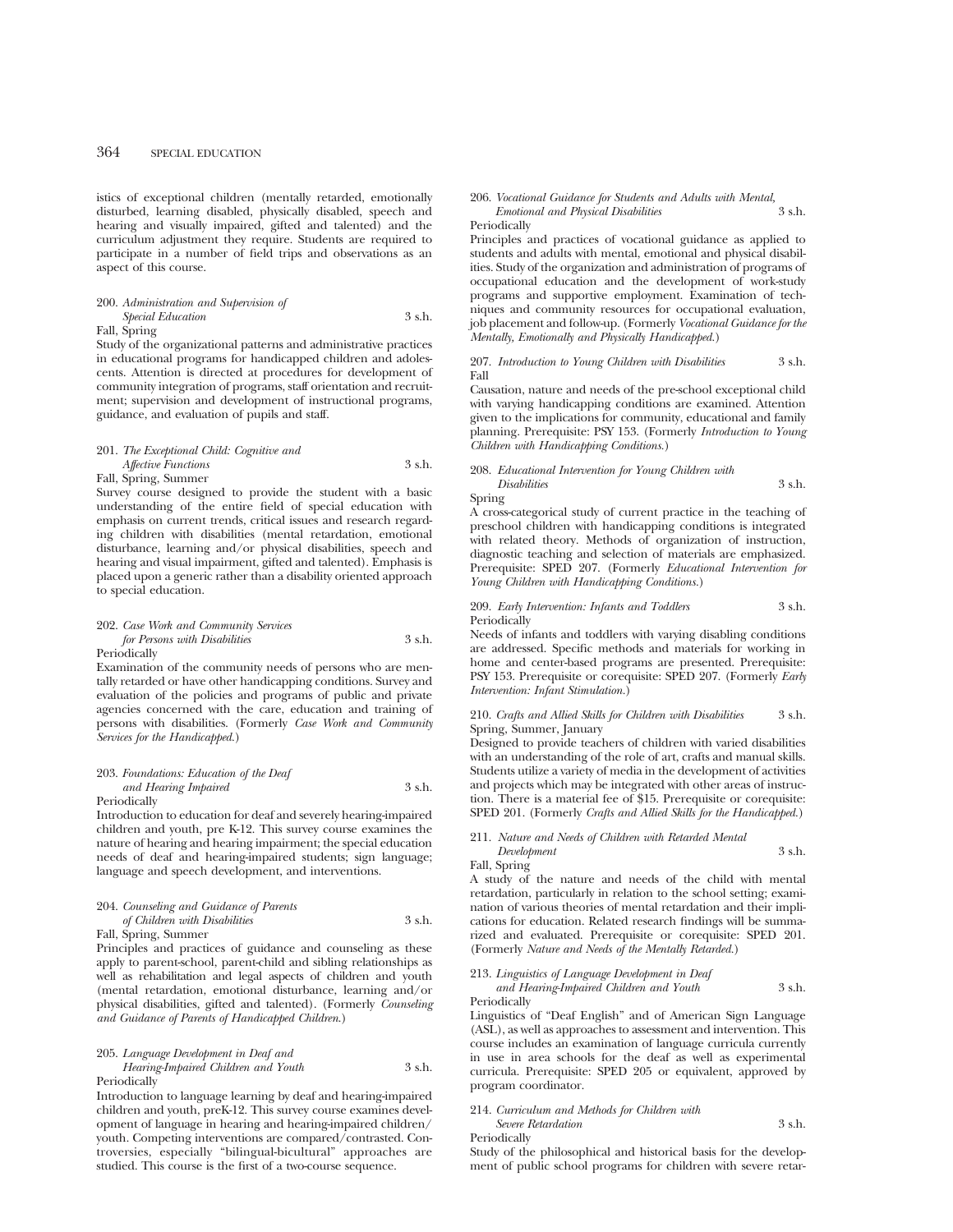dation. Survey of the characteristics of these children, curriculum development, program organization, methods of instruction. (Formerly *Curriculum and Methods for the Trainable Retarded Child.*)

215. *Teaching School Subjects to Deaf and Hearing-Impaired Children and Youth* 3 s.h.

Periodically

Examination of current and experimental approaches to instruction of deaf and hearing-impaired students in academic subjects such as science, mathematics, social studies, etc. Course includes opportunities to apply various approaches in collaboration with classroom teachers. Prerequisite: SPED 203 or equivalent, or permission of adviser.

#### 216. *Assessment and Diagnosis in Early Childhood Special Education* 3 s.h. Fall

A multidisciplinary approach to the problems of diagnosis, referral and program planning. Students participate in case "staffing" and examine diagnoses and therapeutic procedures employed by the variety of professions concerned. (Formerly *Determining Therapeutic Educational Procedures for the Mentally, Emotionally and Physically Handicapped*.)

#### 217-218. *Problems in Curriculum Development and Improvement of Instruction* 3 s.h. each Periodically

Review of research dealing with problems of curriculum development, teacher training and recruitment, supervision of instruction in special education. Students meet with supervisory personnel in special education from selected public school districts and explore the above areas in depth. In cooperation with such public school personnel, and under guidance of members of the faculties of the Departments of Counseling, Research, Special Education, and Rehabilitation, and Educational Administration, students undertake to recommend and implement programs for improvement of existing practices in the given school district.

#### 219A-219B. *Supervised Teaching in the Elementary School in Special and Regular Education Classes* 41⁄2 s.h. each

Fall, Spring

(Physical Disabilities, Neurological Impairment/Learning Disabilities, Emotional Disturbances and/or Mental Retardation). For matriculated students with no teaching certification seeking a master's degree as well as permanent certification in elementary and special education. Students will have experience in both regular and special classes. Students matriculated in early childhood special education will be placed in early childhood settings. They are visited periodically in these settings and will attend a weekly seminar devoted to the analysis of teaching activities, experiences and case studies. Teaching competencies will be evaluated. Admission by permission of adviser and application to the Office of Field Placement and the Department of Counseling, Research, Special Education, and Rehabilitation prior to October 1 for spring classes and March 1 for fall classes. Must be taken with ELED 223. Same as ELED 219. Students must register for SPED 219A and 219B concurrently. (Formerly *Supervised Teaching in the Elementary School with Normal and Handicapped Children;* 219.)

220. *Education of Children with Cerebral Palsy* 3 s.h. Periodically

Study of the etiology, characteristics, and educational programs and teaching methods.

221. *Field Experience in Teaching Deaf and Hearing-Impaired Students* 3 s.h.

Periodically

Designed for students in deaf education, the course provides a minimum of 100 clock hours of supervised practice in an educational setting, plus biweekly seminars. Students are required to maintain a log of activities and reflections. Prerequisite: permission of adviser. Application must be made by October 1 for the spring semester and by March 1 for the fall semester.

#### 223A-223B. *Supervised Teaching in the Secondary School in Special and Regular Education*

*Classes* 41⁄2 s.h. each

Fall, Spring

For matriculated graduate students seeking teacher certification with an extension to include teaching students with physical handicaps, learning disabilities and/or emotional disturbance. Students are periodically visited in a regular junior and/or senior high school and in a special education setting. Weekly seminars are devoted to analysis of teacher's activities, experiences and case studies. Evaluation of teaching effectiveness will be examined. Prerequisites: SPED 242 and 245. SED 264, 205, 213 and appropriate methods course(s); a cumulative grade-point average of 2.85 or better in field in which certification is sought. Admission by application and permission. Same as SED 223. Students must register for SPED 223A and 223B concurrently. (Formerly *Supervised Teaching in the Secondary School with Normal, Physically Handicapped/Learning Disabled and Emotionally Disturbed Students;* 223.)

#### 237. *Practicum: Teaching Children with Disabilities* 6 s.h. Fall, Spring

For preservice students and for persons currently employed as teachers of children with disabilities (physical disabilities, neurological impairment/learning disabilities, emotional disturbances and/or mental retardation). Students are visited periodically at their schools, followed by individual conferences. Students attend weekly seminars devoted to analysis of teaching activities, experiences and case studies emphasizing identification and assessment of learning needs, comprehensive planning and program development. Teaching competencies will be evaluated. Critical issues and problems in the field will be explored. Open only to matriculated students who have filed applications with the department prior to October 1 for spring classes and March 1 for fall classes. Prerequisites: SPED 201, 242 and 245, and depending upon area: SPED 211, 241, 246 and 249; permission of adviser. Pass/Fail grade only. (Formerly *Practicum: Teaching Handicapped Children.*)

#### 237A. *Practicum: Teaching Children with Disabilities* 3 s.h. Summer

Same as 237. Prerequisite: SPED 265. Open only to matriculated students who have filed applications with the department prior to October 1. Inservice students in Program II Early Childhood Special Education may take a special education elective with 237A. Pass/Fail grade only. (Formerly *Practicum: Teaching Handicapped Children.*)

#### 238. *Field Experience* 3 s.h. Spring

Designed for students in advanced certificate programs to provide practice within an educational setting for a minimum of 100 clock hours. Biweekly seminars are held. Students are required to maintain a log describing and reflecting on their teaching activities, individual case studies and/or collaborative consultation techniques that they may employ. Prerequisite: permission of adviser. Applications must be filed by October 1 for the spring semester and March 1 for the fall semester. (Formerly *Field Experience in Collaborative Consultation*.)

#### 241. *Nature and Needs of Children with Emotional/Behavior Disorders* 3 s.h.

Fall, Spring, Summer

A study of the nature of children with emotional/behavior disorders and youth as individuals, with particular emphasis on the educational setting. Prerequisite: SPED 201. Graduate credit will generally be given for SPED 241 or PSY 257. (Formerly *Nature and Needs of Emotionally Disturbed Children.*)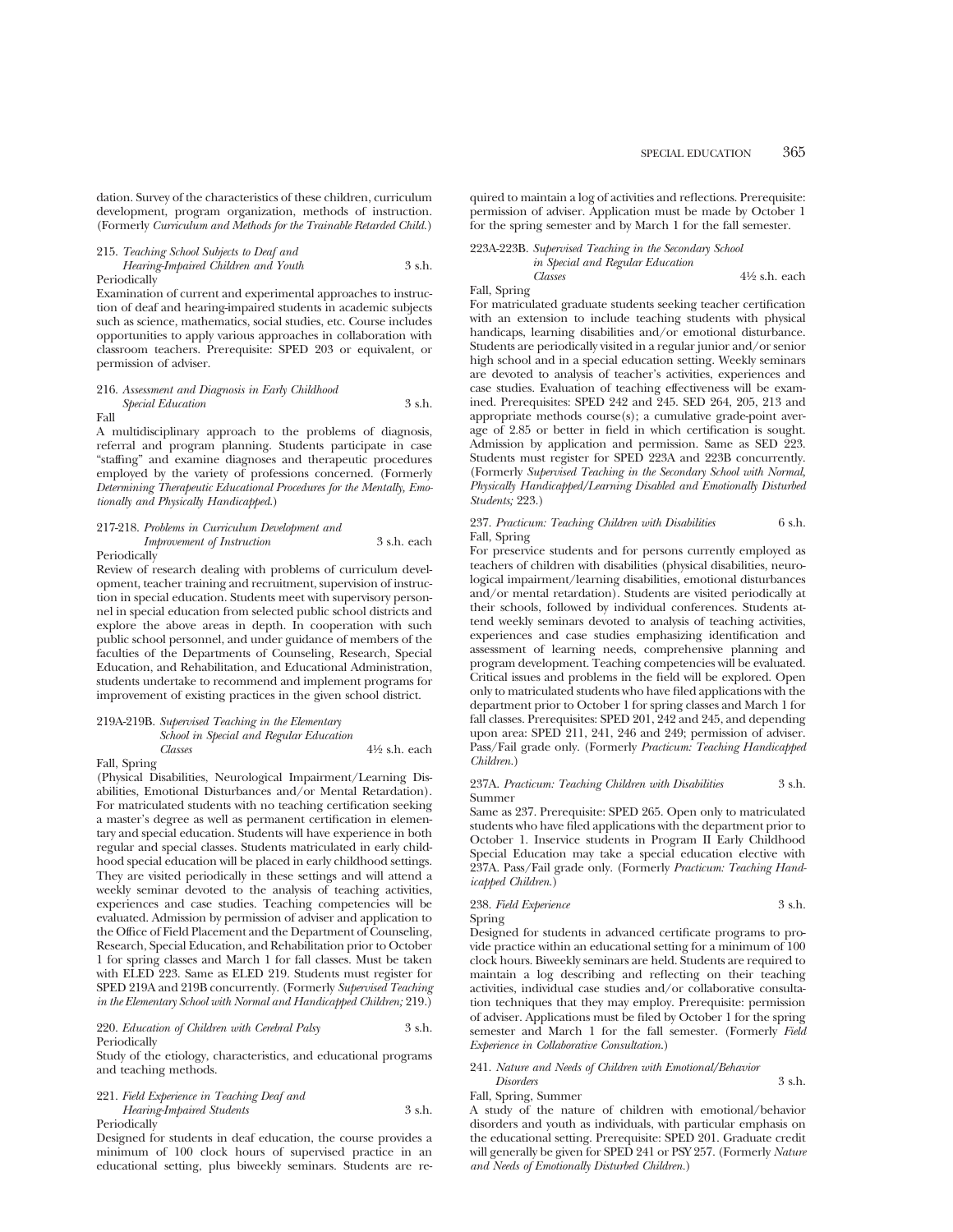# 366 SPECIAL EDUCATION

#### 242. *Psychoeducational Assessment in Special Education* 3 s.h. Fall, Spring

The construction, use and interpretation of clinical and educational measuring instruments and evaluation techniques for the assessment of adults and children with learning disorders in school settings as well as in programs for individuals with mental, emotional, physical/learning disabilities. Basic descriptive statistics, prescriptive teaching and the diagnostic- remediation process are examined with emphasis on individual and group assessment. There is a material fee of \$15. Prerequisite: SPED 201. For special education majors only.

#### 245. *Curriculum and Methods in the Education of Students with Disabilities* 4 s.h.

# Fall, Spring

Current trends in program organization, curriculum development, teaching methods in special education for students with emotional, mental and physical and learning disabilities are reviewed and evaluated. Emphasis is on 1) intervention strategies and instructional techniques; 2) selecting and developing materials and activities; 3) applying adaptive methods of teaching. Methods of evaluating interpersonal behavior and instructional effectiveness will be explored. Prerequisites: SPED 201, 242. Depending upon area of concentration: SPED 211, 241, or 246 and 249. (Formerly *Curriculum and Methods in the Education of the Handicapped.*)

# 246. *Nature and Needs of Students with Neurological Impairments/Learning Disabilities* 3 s.h.

Fall, Spring

A study of the theoretical and methodological approaches to the education of students with neurological impairments and learning disabilities, including analysis of psychoeducational characteristics and an examination of the concepts of prescriptive teaching. Learning and its deviation will be explored with emphasis on motor and perceptual learning, thinking disorders and disorders in reading, writing and arithmetic. Attention will be given to behavioral considerations associated with brain damage in children and neurophysiological insights into teaching. Prerequisite: SPED 201. Prerequisite or corequisite: SPED 249. (Formerly *Nature and Needs of the Neurologically Impaired/Learning Disabled.*)

# 247. *Behavior Modification with Exceptional Populations* 3 s.h. Fall, Spring, Summer

Introduction to principles of behavior modification and the application in regular and special education settings in order to deal more effectively with children and adults with disabilities. Course includes supervised classroom behavior modification projects. Prerequisite: presently teaching in special or regular class; teacher enrolled in regular or special education program. (Formerly *Behavior Modification in Special Education Settings.*)

# 248. *Education of Children with Emotional and Social Disturbances, and Children with Autism* 3 s.h.

Spring A study of the educational facilities, techniques and curriculum modifications for children with severe emotional and social problems. Attention will be given to the educational, familial and

# *cation of Emotionally and Socially Disturbed Children, Autism Children.*)

249. *Nature and Needs of Individuals with Physical Impairments: Psychology of Persons with Disabilities* 3 s.h. Fall, Spring, Summer

cultural dynamics involved in such disturbances. (Formerly *Edu-*

An exploration of the effects of physical disability (including neurological impairments) on psychological adjustment in educational and rehabilitation settings as it relates to concepts of self, learning and interpersonal interaction. Emphasis placed on the teacher's and rehabilitation counselor's therapeutic role through instruction and group dynamics. Discussion of the sociocultural

relativity of disability and theories of the impact of disability on adjustment. Prerequisite for special education majors, SPED 201; for rehabilitation counseling majors, REHB 230, 231. (Formerly *Nature and Needs of Individuals with Physical Impairments: Psychology of the Disabled.*)

#### 250. *Education of the Gifted* 3 s.h. Periodically

Consideration of the problem of identification of the intellectually gifted, of curriculum modification and educational programming designed to meet the needs of such children.

251, 252. *Individual Study* 1-3 s.h. each Fall, Spring, January, Summer

Independent project in the field of special education or directed special study in the student's area of interest, or professional need as approved by the major adviser. Progress reports and periodic conferences are required as well as a final report of the study. Prerequisite: permission of adviser.

#### 255. *Nature and Needs of Gifted/Talented Children* 3 s.h. Periodically

A study of the unique nature and needs of the gifted/talented child, particularly in relation to the school setting, including an examination of the concept of creativity and its implications for educational intervention.

#### 256. *Instructional Methods and Materials for*

*Gifted/Talented Children* 3 s.h. Periodically

Study of widely applicable principles, processes and models for curriculum and teaching strategies. Designed primarily for experienced teachers and teachers in training already familiar with approaches and strategies in specific subject areas and grade levels.

#### 257. *Exploration and Assessment of Programs for Gifted/Talented Children* 3 s.h. Periodically

An examination through visitation and analysis of different programs and program models. Systematic evaluation will be undertaken utilizing observation procedures for teacher and student performance as well as organization and administration of the program.

# 258. *Internship: Gifted/Talented Children* 3 s.h. Periodically

Engagement in sequential and sustained field-based experiences under systematic supervision to foster development of competencies in planning for and teaching gifted and talented students.

260. *Education of the Disadvantaged Youth* 3 s.h. Periodically

Theories, concepts and techniques. An exploration of program and curricular innovations. An examination of content, purpose and method of the major subject matter areas of the elementary and secondary schools as they relate to the disadvantaged.

#### 261. *Cultures of the Disadvantaged* 3 s.h. Periodically

The concerns and modes of inquiry surrounding the study of the disadvantaged in appropriate cultural contexts. A development of man as a biosocial organism transmitting culture through formal and informal systems of education. There will be a fieldwork requirement in connection with this course.

|         | 262. Teaching in Resource Rooms | 3 s.h. |
|---------|---------------------------------|--------|
| January |                                 |        |

The development and implementation of resource rooms for students with handicapping conditions. Prerequisite: SPED 245.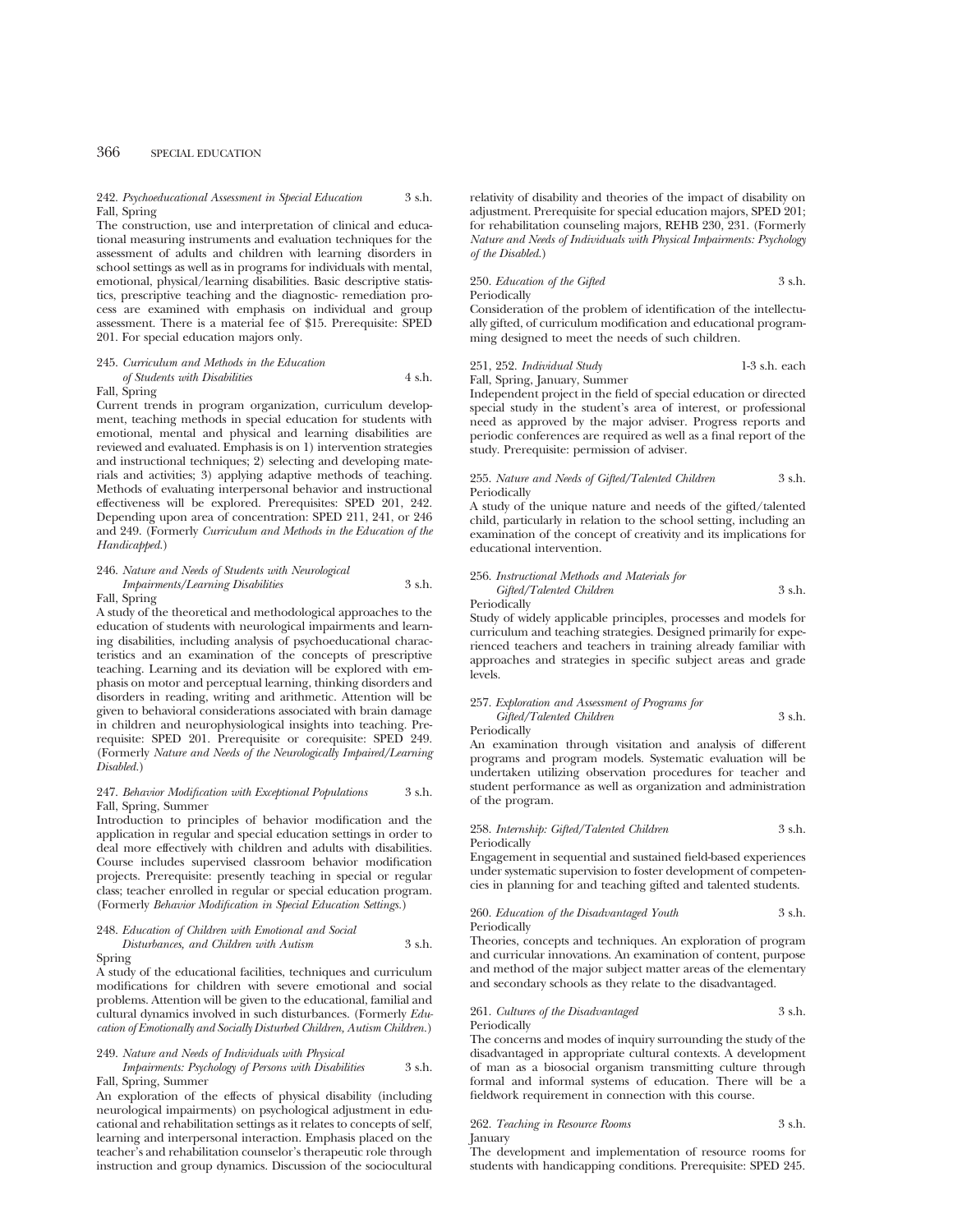SPECIAL EDUCATION 367

263. *Techniques of Collaborative Consultation*

*in Special Education* 3 s.h. Fall

Course expands the students' skills by focusing on the professional role of the experienced special education teacher as collaborative consultant with other professionals.

264. *Techniques of Mainstreaming/Inclusion* 3 s.h. Spring

Course enables the student to utilize the principles of mainstreaming. Such topics as the legal mandate, nature and needs of students with disabilities, and writing and utilizing the Individual Education Program (IEP) are examined. Special emphasis on adapting methods, curriculum and materials to the needs of children with disabilities within the mainstream. Prerequisites: certification in regular education or special education. (Formerly *Techniques of Mainstreaming.*)

### 265. *Demonstration Class: Teaching Children with Learning Disabilites* 3 s.h. Spring, Summer

Demonstration of diagnostic-prescriptive teaching practices. Opportunities to observe informal assessment procedures, instructional strategies, and a variety of program approaches. Opportu-

nity to participate in group and individualized instruction, under supervision; current problems and issues will be discussed. Matriculated students only.

## 266. *Computerized Instruction in Special Education* 3 s.h. Periodically

Familiarity with existing computer programs and the creation and expansion of new ones in the areas of computer-assisted instruction, computer-managed instruction and data retrieval systems related to the education of children and youth with disabilities. Opportunities will be provided for acquiring skills in computer technology. Program writing and exploring research will be included.

#### 270. *Seminar: Professional Problems and Issues* 3 s.h. Fall

An exploration of current issues in special education at a professional level. Topics include (but not limited to) law and child advocacy, current status of state and federal legislation related to handicapping conditions, teacher-parent communication, IEP models, mainstreaming, diagnostic categories and teaching strategies, issues regarding nomenclature, and attitudes and perception toward individuals with disabilities. Extensive reading will be required, with in-depth discussion of selected topics. Open to students matriculated in the professional diploma program and other graduate students with departmental approval.

# 271. *Cognitive Development and Language Acquisition of Exceptional Children* 3 s.h. Periodically

A study of the neuropsychology of learning applied to an understanding of the underlying deviations in children with learning disabilities. Atypical development in thinking will be examined as it relates to the acquisition of language and associated skills, mathematics and other school learning. Models of learning relevant to the special educator will be explored. Prerequisite: SPED 246; corequisite: SPED 270.

#### 272. *Advanced Psychoeducational Assessment in Special*

*Education: Clinical and Classroom Application* 4 s.h. Periodically

Demonstrations and supervised experiences in the classroom application of teacher-administered informal and formal assessment procedures in special education. Selection, evaluation and construction of criterion-reference tests measuring perceptualmotor, language and academic skills as well as behavioral rating techniques. Implication for a systematic approach to program development and remedial activities as an extension of the diagnostic process. Prerequisite: SPED 242 or equivalent; corequisites: SPED 270, 271.

# 273. *Curriculum Development and Evaluation* 3 s.h. Periodically

The course will focus on evaluation and analysis of existing curricula strategies in special education in order to facilitate implementation of remedial procedures, criterion and/or norm referenced measures. New curricular approaches will be developed and/or adapted based on evaluation findings. Criteria will be developed for evaluating educational programs in public, private and institutional settings. Prerequisite: SPED 245 or equivalent; corequisites: SPED 270, 271, 272.

### 274. *Research Seminar I: Review of Research and Methodology* 3 s.h.

Periodically

Problems and methods of educational research focusing on programs and practices in special education/rehabilitation. Basic experimental designs, ethical issues, and the status of current literature regarding selected topics are examined. Prerequisites for special education majors: SPED 270, 271, 272, 273; for rehabilitation majors: REHB 228, 230; SPED 242.

### 275. *Research Seminar II: Individual Research* 3 s.h. Periodically

Students will carry out a research project related to the field of special education. Problem statements, theory, research objectives and methodological designs will be explored and individual projects will be presented to the group for analysis and discussion. Prerequisites: SPED 270, 271, 272, 273, 274 or equivalents.

| 276. Early Childhood Education: Mainstreaming the |        |
|---------------------------------------------------|--------|
| Young Child with Special Learning Needs           | 3 s.h. |
| Summer                                            |        |

Same as ELED 276.

279. *Introduction to the Transition Process* 1 s.h. Spring

The purpose of this course is to acquaint the students with recent federal and state regulations that directly relate to Transition Services. The focus is on the inclusion of transition services into the IEP process and product. The problems and issues which may be encountered are also addressed.

| 280 through 289, A-Z. Workshops | 1-4 s.h. each |
|---------------------------------|---------------|
| Periodically                    |               |

Designed to meet the needs of specific groups of students or educators.

As individual subjects are selected, each is assigned a letter (A-Z) and added to the course number. Any course may be taken a number of times so long as there is a different letter designation each time it is taken.

#### 300. *Special Topics: Advanced Seminar in Special Education* 3 s.h. Periodically

In-depth analysis of current trends in special education. Students are required to prepare a paper of publishable quality and to lead a related seminar. Prerequisites: Master's-level courses and permission of instructor.

301. *Master's Thesis Seminar I* 3 s.h. Fall, Spring

Examination of research developments, trends and needed research in areas of exceptionality. Study or research design and implementation. Students are assisted in development of master's problem. Prerequisite: permission of adviser.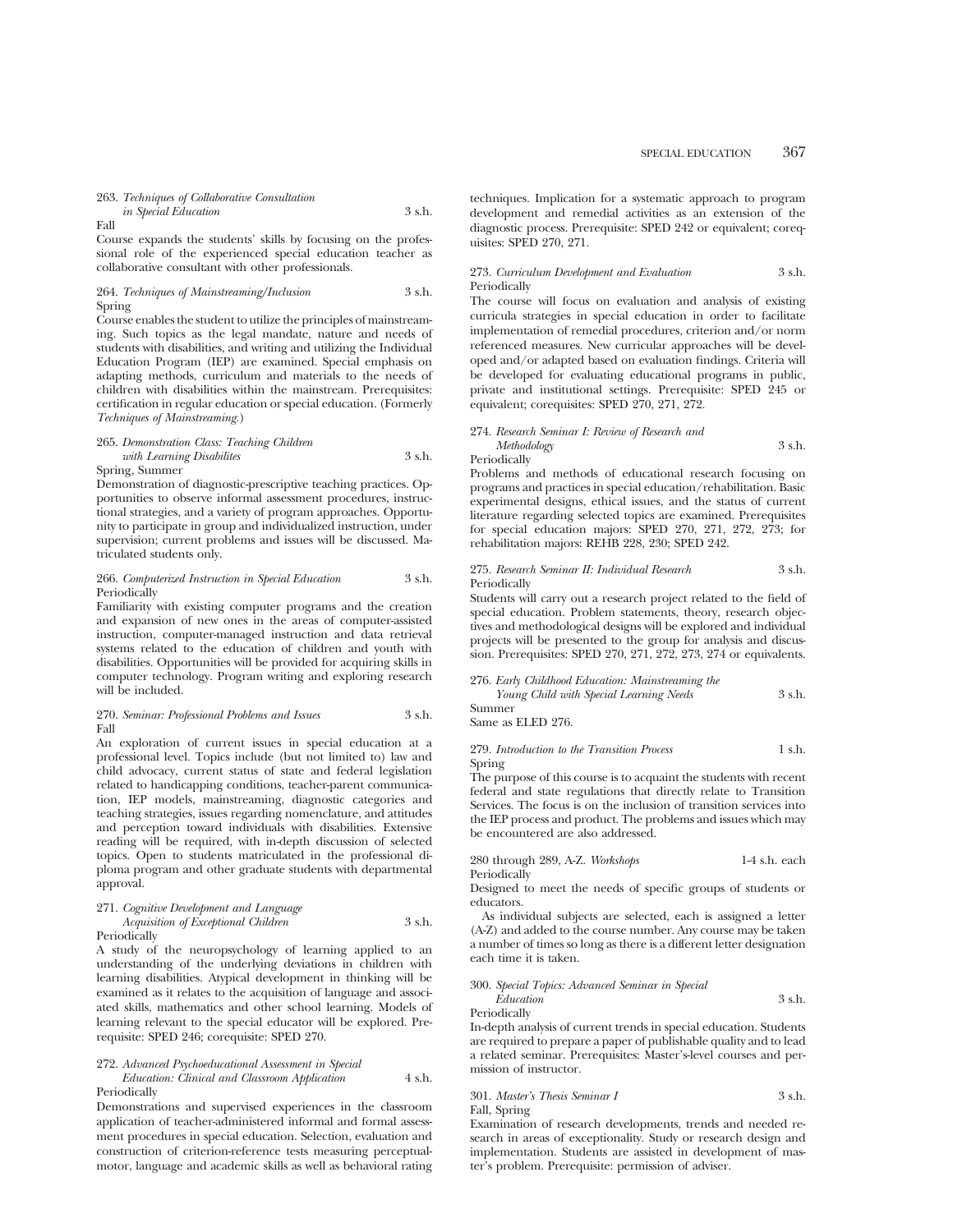| 302. Master's Thesis Seminar II                                | 3 s.h. | 602. Dissertation Proposal Preparation                      | 3 s.h. |
|----------------------------------------------------------------|--------|-------------------------------------------------------------|--------|
| Fall, Spring                                                   |        | Periodically                                                |        |
| Implementation of master's problem: conducting research and    |        | For students whose dissertation proposals have not been ap- |        |
| writing and defending the master's problem. Prerequisite: per- |        | proved in 601. Registration in 602 is continuous until the  |        |
| mission of adviser.                                            |        | proposal is accepted. No degree credit granted for 602.     |        |

| 310. Issues in Infant, Toddler, Preschool, Parent and |        |
|-------------------------------------------------------|--------|
| <b>Family Involvement Programs</b>                    | 3 s.h. |
| Once a year                                           |        |
| Same as ELED 310.                                     |        |

#### 311. *International Perspectives in Special Education* 3 s.h. Periodically

Provides students with current knowledge, research and clinical/ instructional practices in special education from an international perspective. Information relevant to the needs of special education programs in the United States is identified. Prerequisites: completion of Master's-level courses.

#### 312. *Contemporary Cultures and Special Education* 3 s.h. Periodically

Effect of social, cultural and economic conditions on the diagnosis, education and family support of students with handicapping conditions is examined. Exploration of areas for facilitation of learning as well as potential barriers is undertaken. Emphasis on multicultural and bilingual populations.

#### 313. *Technology for Populations with Special Needs* 3 s.h. Periodically

Course includes a critical review of research into the effectiveness of computer-managed and computer-assisted instruction and its social/emotional impact. Skills in instructional software evaluation and authoring, and management systems are developed. Emphasis on the design and use of computer simulations in assessment and instruction of exceptional population. Review of augmentative and adaptive technology to facilitate learning by persons with sensory and communication impairments is included.

# 314. *Practicum: College Teaching and Field Setting* 3 s.h. Spring

Students receive practical experiences as teachers and/or research assistants in higher education; as apprentices to teacher education consultants or program managers and supervisors in schools, and rehabilitation agencies; as assistants to student teacher supervisors in teacher education programs; as senior counselors supervising interns. Critical reviews of students performance are made by faculty and peers through seminar discussions and on-site supervision. Prerequisites: REHB 353, 355 and permission of adviser. Pass/Fail grade only. Same as REHB 314.

#### 315. *Public Policy and Local Practice in Special Education* 3 s.h. Periodically

Focus on past and current federal and state policies and their impact on educational, social and vocational services for children and adults with handicapping conditions. Decision-making policies and practices at the local level are also examined. Prerequisites: completion of Master's-level courses.

601. *Dissertation Seminar* 3 s.h. Periodically

Clarification and structuring of a dissertation topic as a research undertaking. Presentation, analysis and critique of participant's research outlines leading to departmental acceptance of the research proposal. Orientation to dissertation organization and writing format. Prerequisites: required courses in area of emphasis and approval of department. Pass/Fail grade only.

s have not been apcontinuous until the proposal is accepted. No degree credit granted for 602.

#### 604. *Dissertation Advisement* 3 s.h. Periodically

Doctoral candidates enroll in 604 upon departmental acceptance of the dissertation proposal. Registration in 604 is continuous until the dissertation is accepted.

# Speech Communication and Rhetorical Studies (SPCM)

#### Associate Professor Fleischman, *Chairperson*

Associate Professors Drucker, Merrill, Sloyer; Assistant Professor Gingrich-Philbrook, Gray.

Candidates for graduation from the School of Communication with the degree of Bachelor of Arts must fulfill the B.A. requirements as listed under the School of Communication on page 107. In addition, students majoring in the Department of Speech Communication and Rhetorical Studies must complete the program requirements listed under one of the B.A. majors listed below.

#### **B.A. MAJOR IN SPEECH COMMUNICATION AND RHETORICAL STUDIES:** 36 s.h.

- 12 s.h.—SCO 1, 2, 3, 4
- 6 s.h.—SPCM 1, 7
- 6 s.h.—Chosen from SPCM 33, 53, 109, 119
- 6 s.h.—Chosen from SPCM 21, 24, 25, 117, 121, 147
- 6 s.h.—Chosen from SPCM 11, 107, 125, 128, 171

Speech Communication and Rhetorical Studies majors are also required to take:

6 s.h.—Chosen from comparative literature, linguistics, literature in translation, drama, English, economics, history, philosophy, political science, psychology, sociology, and anthropology

**NOTE:** Majors in speech communication and rhetorical studies who are also elementary education majors are required to take 6 s.h. in mathematics and/or science courses to satisfy this requirement.

#### **B.A. MAJOR IN SPEECH COMMUNICATION EDUCATION** with a concentration in Teaching of Speech, see page 344.

**NOTE:** For students interested in majoring in combined disciplines, inquiry should be made in the School of Communication Dean's Office, Room 318, Dempster Hall.

Speech Communication and Rhetorical Studies majors are encouraged to take course work and/or minor in audio, video, film, journalism, mass media studies, psychology, linguistics, English, drama, literature in translation, comparative literature, management and marketing in consultation with the major adviser.

**A MINOR IN SPEECH COMMUNICATION AND RHETORICAL STUDIES** consists of the successful completion of 18 semester hours in speech communication and rhetorical studies, with at least 6 semester hours in residence, under advisement and with the approval of the adviser.

# **COURSES**

In addition to semester notations next to each course, a selection of courses is offered during January and Summer sessions. Consult the *January* and *Summer Sessions* bulletins for these schedules.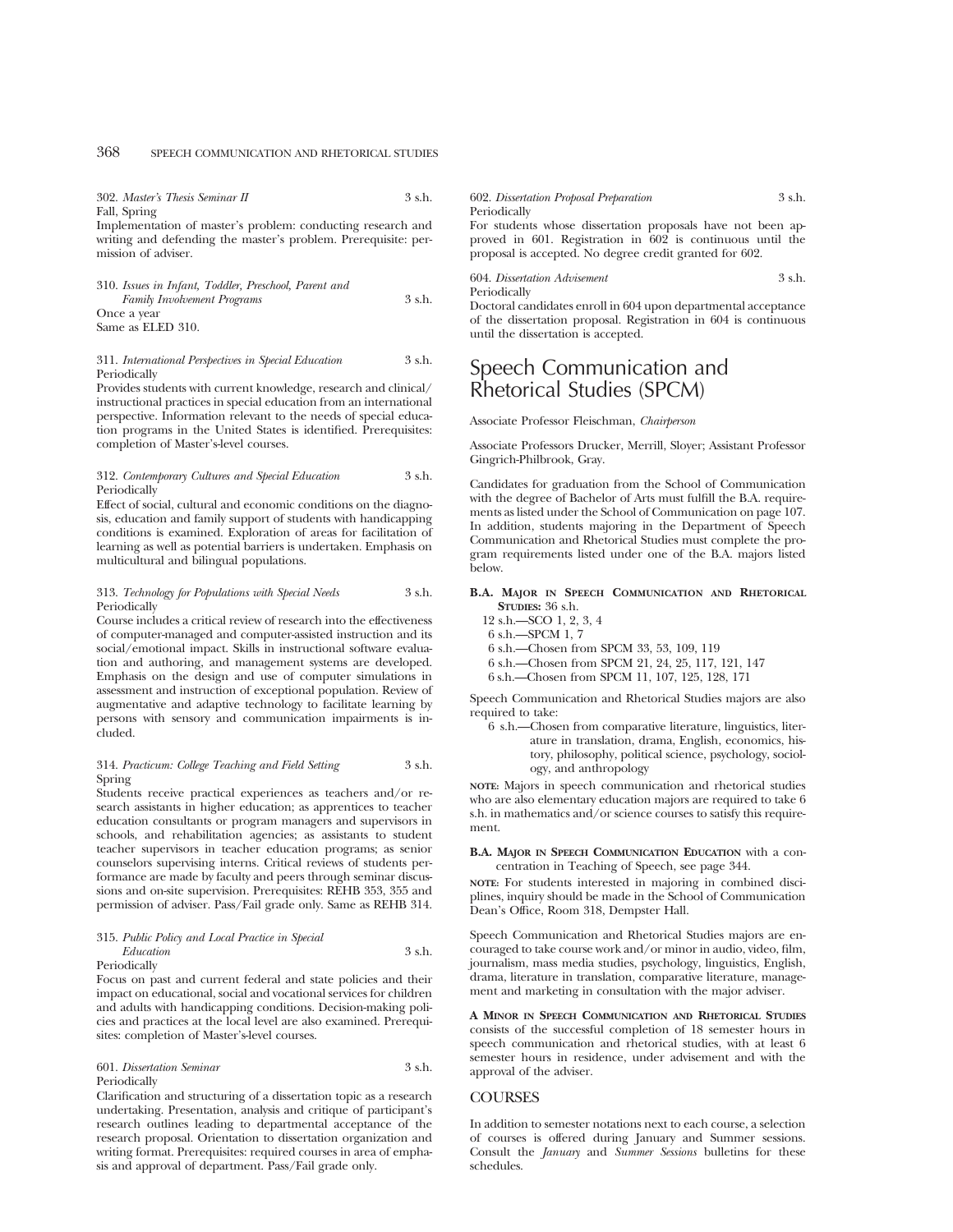#### 1. *Oral Communication #* 3 s.h.

Fall, Spring

Develop effective communication skills through a variety of communicative experiences including intrapersonal, interpersonal, interviewing, nonverbal, small group communication, and public speaking. Theories of communication are explored. Recommended for all students. (Formerly SPCH 1.)

7. *Public Speaking #* 3 s.h. Fall, Spring

Examination of the theory and practice of public communication. Emphasis on critical thinking, listening, and the art of criticism. Practice in speech composition and delivery, stressing principles of clarity, interest, and audience analysis. Speeches to inform and to persuade are stressed. (Formerly SPCH 7.)

11. *Voice and Diction* 3 s.h. Fall, Spring

Exploration of theories of speech and voice production. Students have the opportunity to practice individual patterns of speech and voice. Attention is paid to vocal quality, variety, flexibility, and range. Dialectical variations in speech production are discussed. Recommended for students interested in improving communicative skills. Same as SPCH 3.

21. *Introduction to Performance Studies* 3 s.h. Fall, Spring

The techniques of performance as applied to literature and other written and transcribed materials. Consideration is given to investigation and analysis of performed texts. Critical listening is encouraged in the peer evaluation of student performances. (Formerly SPCH 21; *Interpretive Reading.*)

24, 25. *Readers Theater* 2 s.h. each Periodically

An opportunity to select, adapt, rehearse and perform in oral reading style, prose, poetry and drama for presentation to community groups, e.g., schools, libraries, hospitals. Not to be taken more than two semesters for credit. Prerequisite: permission of instructor. Pass/ $D+/D$ /Fail grade only. (Formerly SPCH 24, 25.)

#### 33. *Nonverbal Communication in Human Interaction* 3 s.h. Once a year

Processes and effects of communicating in nonverbal behavior and message systems with emphasis on communication by means of body movement (kinesics), spatial relationships (proxemics) and vocal cues (paralinguistics); by means of touch, physical appearance and dress, physical behavior and communication through objects. Readings, discussion and research projects. (Formerly SPCH 120.)

47. *Freedom of Speech* 3 s.h. See course description, page 387.

#### 53. *Gender and Intercultural Issues in Communication* 3 s.h. Once a year

An investigation of how and to what extent gender and culture influence individuals' strategies for communicating. Attention is given to verbal and nonverbal norms of one's own culture and gender, and the extent to which rigid adherence to such norms may impede effective communication. (Formerly SPCH 107, *Gender and Cross-Cultural Issues in Communication.*)

107. *Argumentation and Debate* 3 s.h. Once a year

Basics of argumentation; evidence, argument and analysis. Practice in construction of briefs and in effective oral presentation of logical argument. Emphasis on critical thinking and examination of current public policy issues. Prerequisite: one of the following: SPCM 1, 7; SCO 1, 3; or permission of the instructor. (Formerly SPCH 108.)

# 109. *Communication and the Legal System* 3 s.h. Fall, Spring

Introduction to the communication process in the legal system with attention paid to client counseling, negotiation, mediation and arbitration, and advocacy. The core of this course is the investigation into communication theory as it applies to the legal process. Work in class involves performance, criticism and research. (Formerly SPCH 110.)

117. *Advanced Public Speaking* 3 s.h. Once a year

Theory and history of rhetoric; the use of logical, emotional, and ethical appeal; the psychology of speaker and audience; semantic problems in speaking. Practical applications include preparation and presentation of impromptu, manuscript, broadcast, and ceremonial speeches. Prerequisite: SPCM 7. (Formerly SPCH 117.)

# 119. *Small Group Communication* 3 s.h. Once a year

Theory and practice of reaching decisions rationally and democratically through cooperative thinking. For individuals engaged in education, management, public affairs, labor relations, and other problem-solving and decision-making situations. Prerequisite: one of the following: SPCM 1, 7; SCO 1, 3; or permission of the instructor. (Formerly SPCH 111, *Small Group Discussion.*)

#### 121. *Advanced Performance Studies* 3 s.h. Once a year

Group performance of literature, exploration of narrative voice in performance, techniques of audience analysis, scripting, directing and performing for Chamber Theater. Rehearsal hours are required. Prerequisite: SPCM 21. (Formerly SPCH 122, *Advanced Interpretive Reading and Performance Studies.*)

#### 125. *Dramatic Activities in Educational and*

# *Therapeutic Settings* 3 s.h.

Once a year

Provides the student teacher/therapist with an opportunity to use the techniques of role play and improvisation to reinforce a curricular area, encourage social skills and facilitate communication. Use of dramatic activities as a diagnostic and therapeutic tool with special populations is explored, as well as the social value of theater in the classroom. (Formerly SPCH 125.)

#### 128. *American Public Address: The Rhetoric*

*of Conflict and Controversy* 3 s.h. Once a year

The role of public address in shaping today's world. Historical and theoretical background, analysis of speeches in politics, religion, labor, education and social reform using films and recordings of controversial contemporary speakers. (Formerly SPCH 119, *Rhetoric of Conflict and Controversy.*)

### 147. *Intercollegiate Forensics* 1 s.h. Fall, Spring

Preparation for and competition in intercollegiate forensics (speech and debate). Includes frequent weekend travel. No more than six semester hours may be applied toward any degree. Prerequisite: permission of instructor.  $Pass/D+/D/Fall$  grade only. (Formerly SPCH 109, *Intercollegiate Speech and Debate.*)

150, 151. *Independent Study/Readings* 1-3 s.h. each Fall, Spring

Guided student research through selections assigned by the instructor for written and oral reports. Students must obtain, before registration, written permission of the instructor who will guide the research. (Formerly SPCH 151, *Special Studies in the Speech Arts.*)

#Core course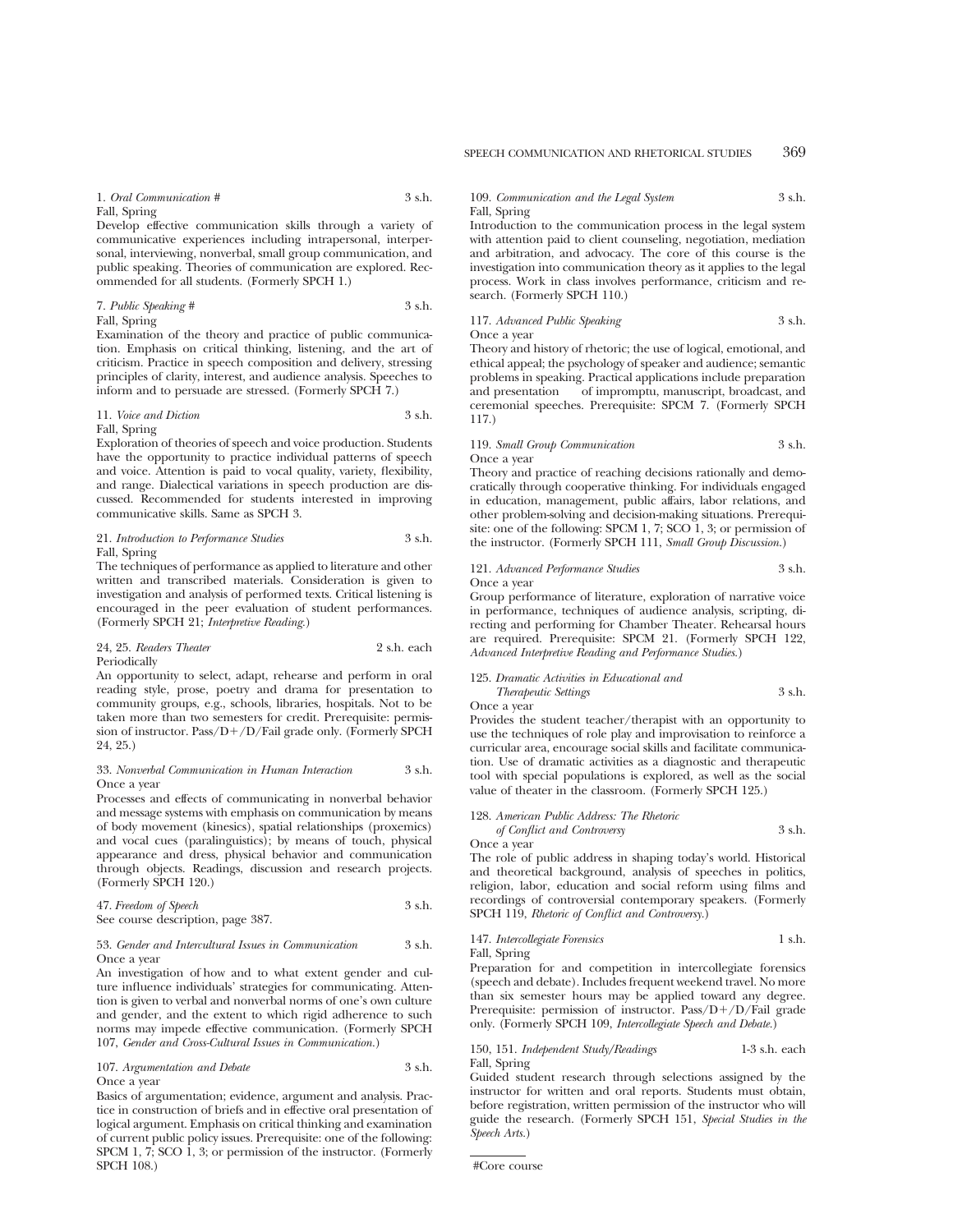# 370 SPEECH-LANGUAGE-HEARING SCIENCES

#### 171. *Speech Communication and Rhetorical*

#### *Studies Internship* 3 s.h. Fall, Spring

An internship program that affords students an opportunity to apply their classroom experience in speech communication to a professional work setting. Students, with permission of a departmental adviser, work a requisite number of hours and complete a paper relevant to their work experience. Periodic meetings with supervising speech communication and rhetorical studies faculty are required. Prerequisites: junior class standing and successful completion of 21 credits in speech communication and rhetorical studies. (Formerly SPCH 179, *Speech Arts Internship.*)

# 180-189, A-Z. *Special Topics in Speech Communication and Rhetorical Studies* 1-4 s.h. each

Fall, Spring

Intensive study of major communication theories, situations, paradigms, and/or scholars. Subjects to be selected yearly. Prerequisite: one of the following: SPCM 1, 7; SCO 1, 3; or permission of the instructor.

| 199. Departmental Honors | 3 s.h. |
|--------------------------|--------|
| Fall, Spring             |        |

The research for and the writing of a substantial essay, or the research, execution and presentation of a creative project in speech communication and rhetorical studies. Open only to senior speech communication and rhetorical studies majors who are eligible for and desire to graduate with departmental honors and who secure, before registration, the written permission of the instructor who will supervise the essay or project.

| 219. Advanced Studies in Small Group |        |
|--------------------------------------|--------|
| Communication                        | 3 s.h. |

Periodically

Study and practice in public address for educators, administrators and other school personnel. The course includes experiences in a variety of speaking situations, types and forms of discussion and parliamentary procedure. Problem-solving and decision-making conferences and meetings; conference leadership experiences are included. Prerequisite: undergraduate study in public speaking, debate or small group communication or permission of instructor. (Formerly SPCH 211, *Discussion, Conference Leadership and Public Address.*)

#### 221. *Literature in Performance* 3 s.h. Periodically

Provides an experience in the communication of literature to an audience. Oral and theatrical techniques are combined to project the work of the author to stimulate and excite the imagination of the audience. This course is particularly geared to teachers. (Formerly SPCH 222, *Interpreters Theater.*)

| 300. Departmental Seminar | 3 s.h. |
|---------------------------|--------|
| Periodically              |        |

This seminar is generally a small class that concentrates attention upon a particular topic in speech communication. Students read, reflect upon, and write research papers about selected topics which pertain to the seminar, and discuss and defend their views in weekly class meetings. Not open to freshmen and sophomores. Prerequisite: 12 s.h. in speech communication coursework.

# Speech-Language-Hearing Sciences (SPCH)

#### Professor Parker, *Chairperson*

Professor White; Associate Professors Bloom, Eisen, Ferrand, Reiter; Assistant Professors Busacco, Davidson, Shafer.

The Speech-Language-Hearing Center is fully accredited by the Professional Services Board of the American Speech-Language-Hearing Association.

**B.A. SPECIALIZATION IN SPEECH-LANGUAGE HEARING SCIENCES:** the departmental requirement for speech-language pathology majors is 124 semester hours for the B.A. degree including 37 semester hours in the major area as follows: SPCH 3, 5, 6, 101, 102, 103, 131, 132, 133, 134, 135, 137, 138. In addition, PSY 140 is required.

Undergraduates may not register for M.A. level courses in Speech-Language Pathology or Audiology.

See complete B.A. requirements, page 76.

**A MINOR IN SPEECH** consists of the successful completion of 18 semester hours in speech-language-hearing sciences, with at least 6 hours in residence, under advisement and with the approval of the adviser.

Sigma Pi: a national speech honor society, see page 66.

The Master of Arts programs in Audiology and Speech-Language Pathology are accredited by the Educational Standards Board of the American Speech-Language-Hearing Association, the New York State Department of Education and the New Jersey State Department of Education.

**MASTER OF ARTS IN AUDIOLOGY AND SPEECH-LANGUAGE-PATHOLOGY:** these programs are intended for students who plan to be audiologists or speech-language pathologists in clinical and hospital environments, private practice, early intervention programs, and primary and secondary educational settings. The academic and clinical programs are accredited by the Educational Standards Board and the Professional Services Board of the American Speech-Language-Hearing Association (ASHA) and the New York State Department of Education for Licensure in Audiology or Speech-Language-Pathology. Students may elect to complete additional coursework for eligibility toward certification as Teacher of the Speech and Hearing Handicapped.

The applicant for this degree should have completed an undergraduate concentration in communication sciences and disorders. Applicants who have not done so, must complete prerequisite coursework as per advisement by the Graduate Program Director. Students must complete all prerequisites before their application can be considered for admission to the M.A. programs. Successful completion of these prerequisites, even if taken at Hofstra, does not guarantee admission to the M.A. programs.

Application documentation must include a personal essay, GRE scores, and current letters of recommendation from at least three members of the academic faculty or administration at the institution from which the candidate received the baccalaureate degree. An interview may be required. Approval of admission by the Graduate Admissions Office at Hofstra and the Graduate Program Director of the department are also required.

#### Admission Procedures:

Admission to the M.A. Programs in Audiology and Speech Language Pathology occurs only in the fall semester. Applications must be received by February 1. Students are advised to contact the Office of Graduate Admissions at least 2 weeks *prior* to February 1st, to confirm that their applications are complete. Applications received after February 1 will be reviewed only if space becomes available.

A nonrefundable tuition deposit of \$150 is required of all accepted part-time and full-time matriculated students. When registering for the semester for which the student has been admitted, the deposit will be credited toward tuition.

Scholarships are available for qualified students. Awards are made annually based on merit. Prospective students must file scholarship applications through the Graduate Admissions Office. Matriculated students must file their applications with the Graduate Program Director. Applications must be filed no later than February 1.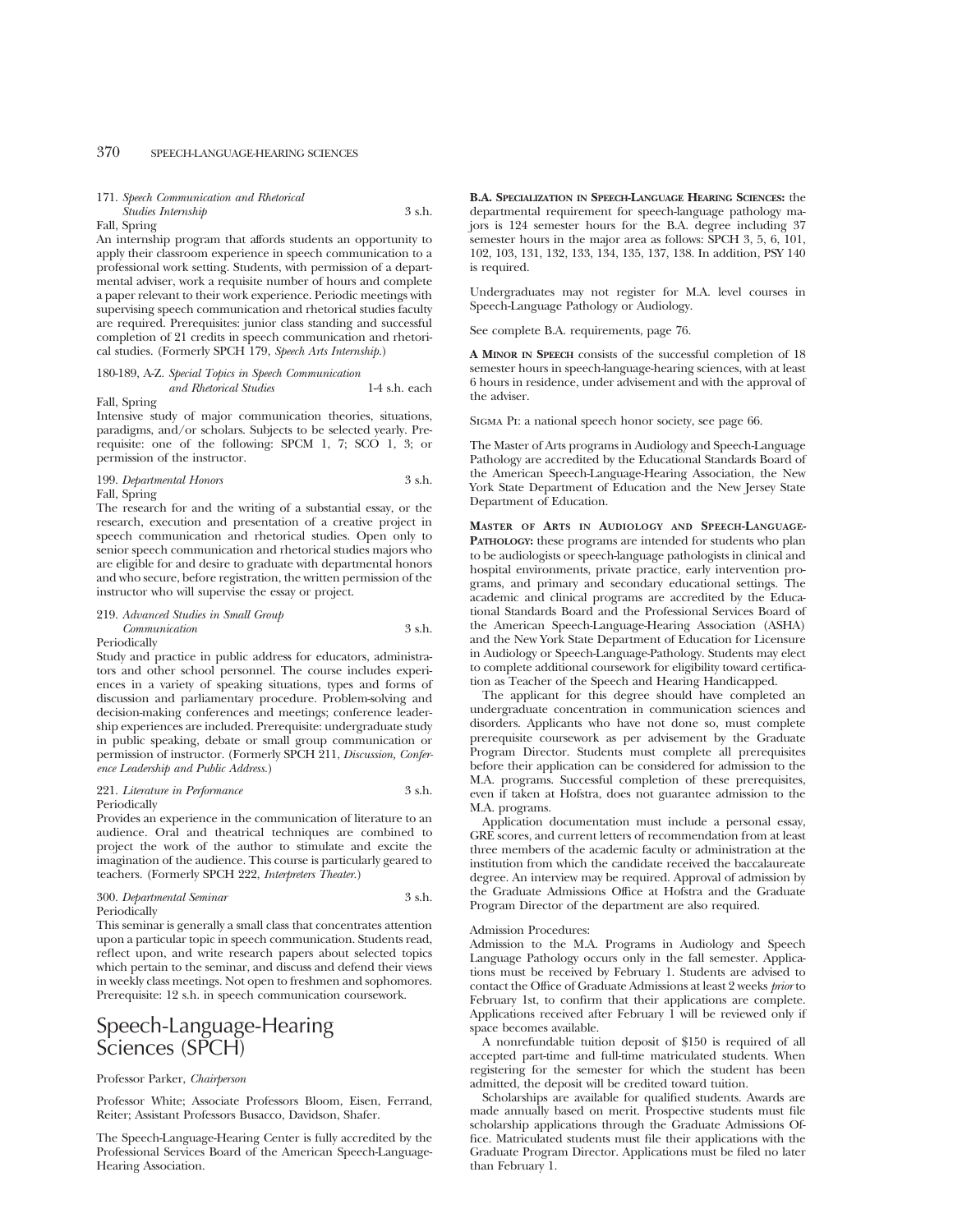No more than six semester hours of graduate courses from another university, will be accepted toward Hofstra's M.A. degree. These semester hours must have been completed prior to acceptance into the graduate program. Coursework which was completed more than five years prior to admission into the graduate program will not be accepted toward the M.A. degree in Audiology or Speech-Language Pathology. All semester hours after acceptance must be completed in residence. The M.A. degree must be completed within a five-year period from the date of completion of the student's first M.A. level course, excluding SPCH 235 and 235L.

All programs of study in audiology and/or speech-language pathology must be designed under advisement by a faculty member and approved by the Graduate Program Director. All part-time students are strongly encouraged to complete at least 6 semester hours per semester.

Candidates must maintain a minimum 3.0 average throughout their course of study. Any candidate falling below a 3.0 average will be placed on probation. A probationary status may not be maintained for more than one semester, inclusive of summer sessions. Any candidate who fails a required course in the program is subject to dismissal.

Students who have accumulated 2 or more incomplete grades at the start of a semester, including summer sessions, may not begin clinical practicum. Clinical practica in students' minor area are excluded from this policy. Students who have an incomplete grade for any clinic course in the major area may begin the next clinic practicum in the sequence only after the incomplete clinic grade has been eliminated and a satisfactory letter grade has been assigned.

Students are required to complete successfully the comprehensive examination during the last semester of graduate study. Applicants for the examination must file within the first month of the semester in which they plan to take the examination.

Continuation in the M.A. programs requires satisfactory interpersonal behavior and professional performance in clinical practica, with no documented reports of unprofessional or unethical conduct.

For further information regarding graduate programs and scholarships, contact Associate Professor Eisen, *Graduate Program Director*, 106 Davison Hall. For students interested in the audiology program, contact Associate Professor Reiter, 107 Davison Hall.

#### Program Requirements

A candidate elects one of two programs of study—Audiology or Speech-Language Pathology. Audiology majors require a minimum of 44 semester hours of graduate work taken within the department, including 7 semester hours in speech-language pathology. Speech-language pathology majors require a minimum of 53 semester hours of graduate work taken within the department. Included as part of the total Speech-Language Pathology M.A. requirements, students who have completed a 3 semester hour undergraduate course in aural rehabilitation are required to complete 4 graduate-level semester hours of audiology; all other speech-language students are required to complete 7 semester hours in audiology including aural rehabilitation.

Within each of the programs of study, a student must choose either a Master's Thesis or non-thesis track. The Master's Thesis track requires SPCH 301-302 as part of the M.A. degree requirement. Regardless of the track chosen, a comprehensive examination must be taken in the student's final semester of study, under advisement of the Graduate Program Director. The Comprehensive Examination will be offered three times each academic year: Fall, Spring, and Summer.

Each student must complete 25 hours of supervised clinical observation prior to registering for graduate clinical practica. A minimum of 375 clock hours of clinical practica are required at the graduate level with at least one practicum scheduled during a fall or spring semester. Within the first year of study, speechlanguage students must complete at least 35 hours of clinical work in audiology; Audiology students must complete at least 35 hours of clinical work in Speech-Language Pathology.

Each student must provide documentation of: inoculation for measles/mumps, rubella and, annually, documentation of a negative TB test and physical examination.

**M.A. IN AUDIOLOGY:** 50 credits as follows: SPCH 205, 207, 226, 227, 228, and 237A within the first year of study. SPCH 237B, 238, 239, 240, 246, 247, 250A, 250B, 260A, 261A and 262A. At least 7 semester hours in speech-language-hearing pathology as follows: SPCH 228 and 3 semester hours in speech disorders chosen from SPCH 230, 244, 248, 249, and 3 semester hours in language disorders chosen from SPCH 241, 242, 243.

**M.A. IN SPEECH-LANGUAGE PATHOLOGY:** SPCH 207 and 209 (taken within the first 12 semester hours), 226, 228 and 229 (taken within the first 21 semester hours), 204, 212, 232, 241, 242, 243, 248, 249, 260S, 261S, 262S. At least 3 semester hours of speech and hearing science chosen from SPCH 203, 205, 206. At least 6 semester hours of speech-language electives chosen from SPCH 210, 230, 244, 253, 263. SPCH 230 is strongly recommended for students applying for certification as a Teacher of the Speech and Hearing Handicapped. At least 3 semester hours in hearing disorders chosen from SPCH 237, 238, 239; for those students for whom it is a requirement (see above), 3 semester hours in aural rehabilitation chosen from SPCH 240, 247. Students who do not have an undergraduate degree or concentration in Speech-Language Pathology must complete SPCH 209 and one graduate-level course in *either* speech or language disorders *prior to registering for SPCH 228*.

**PREPARATION FOR ELIGIBILITY FOR NEW YORK STATE CERTIFICA-TION—TEACHER OF THE SPEECH AND HEARING HANDICAPPED:** all requirements for the M.A. in Speech-Language Pathology, as listed above, must be completed. In addition, three semester hours in foundations of education, 3 semester hours in educational psychology, SPCH 139 and SED 217 are required. If either foundations of education, educational psychology, SPCH 139 or its equivalent were completed during undergraduate study, they may be accepted in lieu of these course requirements. Students who are preparing for teacher certification may take SED 217 in lieu of SPCH 262S. This coursework prepares students for eligibility toward teacher certification. Following completion of the M.A. degree and the teacher education requirements, students should apply directly to the state for certification.

See complete graduate information, page 67.

#### **COURSES**

In addition to semester notations next to each course, a selection of courses is offered during January and Summer sessions. Consult the *January* and *Summer Sessions* bulletins for these schedules.

3. *Voice and Diction* 3 s.h. Fall, Spring

Exploration of theories of speech and voice production. Students have the opportunity to practice individual patterns of speech and voice. Attention is paid to vocal quality, variety, flexibility, and range. Dialectical variations in speech production are discussed. Recommended for students interested in improving communicative skills. Same as SPCM 11.

5. *Phonetics* 3 s.h. Fall, Spring

The study of the science of speech production, including acoustic and articulatory phonetics, phonetic transcription and sound discrimination. Attention focuses on the acoustic and physiological characteristics of speech sounds within language structure.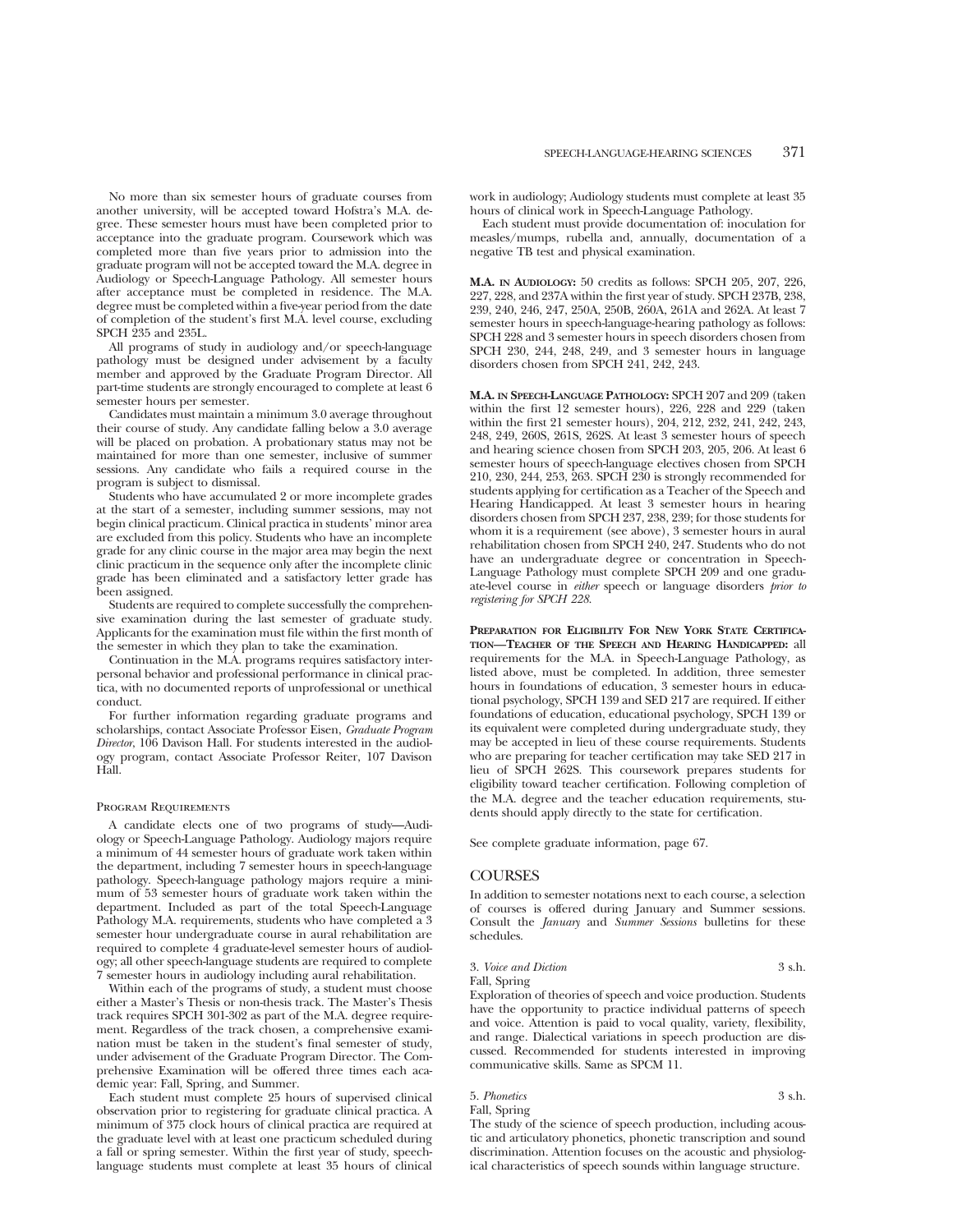# 372 SPEECH-LANGUAGE-HEARING SCIENCES

### 6. *Anatomy and Physiology of the Speech Mechanisms* 3 s.h. Fall, Spring

Structure and function of the systems involved in the production and perception of speech including respiration, phonation, articulation, and central and peripheral nervous systems. The importance of coordination and integration of these systems for accurate speech and language production is emphasized. (Formerly *Anatomy and Physiology of the Speech and Hearing Mechanisms.)*

#### 8. Anatomy, Physiology and Science of Hearing Fall, Spring

Structure and function of the auditory system explored via examination of text material, surgical drawings and models, classic and current theories and experiments in the area of audition. Additional topics include: resonance, decibels, binaural hearing, auditory adaptation and recruitment.

9. *Approaches to the Speech, Language, and Hearing Sciences #* 3 s.h. See course description, page 385.

100. *Honors Essay-Project* 3 s.h. Fall, Spring

Research for the writing of a substantial essay, or the research, execution, and presentation of a creative project in the speechlanguage-hearing sciences. Open only to senior department majors who are eligible for and desire to graduate with departmental honors and who secure, before registration, written permission of the supervising instructor.

#### 101. *Psychology of Speech and Language* 3 s.h. Spring

A critical examination of the processes of speech and language. Topics such as psychoacoustics and speech perception, semantic memory storage, organization and retrieval processes, animal approximations to language, hemispheric specialization, verbal learning, etc., are explored. Laboratory exercises required.

102. *Normal Development of Language* 3 s.h. Fall, Spring

An examination of the normal acquisition of language with emphasis on developmental patterns, communicative need of individuals and multicultural issues affecting language development. The course explores the cognitive, linguistic, and social factors which contribute to the process. Students learn how to obtain and analyze language samples.

#### 103. *Introduction to Speech and Hearing Science* 3 s.h. Fall

Basic concepts and measurements used in the study of the physical and psychological correlates of the communication signal. Introduction to the study of acoustic phonetics, psychological and physiological acoustics.

104. *Manual Communication* 3 s.h.

Spring

A history of manual communication including the rationale for its use in therapy. A basic vocabulary of useful signs (Ameslan) will be taught in addition to developing a proficiency in finger spelling. No liberal arts credit.

131. *Disorders of the Speech Production and Speech Perception Systems* 3 s.h. Fall, Spring

The course focuses on the speech production systems of respiration, phonation, articulation, and resonance, as well as the coordination that is required to integrate these systems for normal speech production. Breakdowns in these systems that produce disorders of resonance, fluency, and articulation are discussed with reference to children and adults. Speech perception and its impact on audition is also addressed. Five hours of observation are required. Prerequisites: SPCH 5, 6. (Formerly *Disorders of Communication I*.)

#### 132. *Disorders of Language in Childhood* 3 s.h. Fall, Spring

The course focuses on disruptions in the systems of phonology, morphology, syntax, semantics, and pragmatics, as well as their impact on child development. Various clinical syndromes and associated developmental patterns are addressed, as are the effects of languge breakdown on cognitive, academic, and social function. Five hours of observation are required. Prerequisites: SPCH 5, 6, 102. (Formerly *Disorders of Communication II*.)

133, 134. *Clinical Methods in Speech, Language and Hearing Disorders I and II* 2 s.h. each

Fall, Spring

Supervised observation, report writing, discussion of clinical methods of speech-language and hearing disorders. Laboratory requirement of one hour per week.

#### 135. *Communication Disorders of the Neurological System* 3 s.h. Fall, Spring

This course focuses on communication disorders resulting from breakdowns in the neurological system. Disorders arising from adventitious and progressive impairment to the various sites in the central and peripheral nervous systems are explored. The consequences of these communication problems are discussed as they impact on motor, linguistic, cognitive, vocational, and socio-emotional functioning across the life-span. Five hours of observation are required. Prerequisites: SPCH 5, 6, 102. (Formerly *Disorders of Communication III*.)

# 137. *Introduction to Audiology* 3 s.h. Fall, Spring

Problems of the deaf and hard-of-hearing, with emphasis on the anatomy and physiology of the ear, audiometric procedures and problems of sociological, educational and physiological rehabilitation. Prerequisite or corequisite: SPCH 103.

138. *Integrative Aural Rehabilitation* 3 s.h. Fall, Spring

The ramifications of hearing loss and hearing test results as they relate to the rehabilitative needs of hearing impaired people. Techniques and technologies used in audiologic rehabilitation. Topics include: hearing aids, assistive listening devices, speechreading, auditory training, counseling, speech and hearing conversation, speech and language therapy, deaf education. Prerequisite: SPCH 137. No liberal arts credit.

#### 139. *Organization of a Speech and Hearing Program in Elementary*  $and$  Secondary Education Fall

Methods of organizing speech/language and hearing programs in public schools. Exploration of different models of service delivery, e.g., Pullout, collaborative, team teaching. Introduction of state and federal regulations regarding children with communication disorders. Recommended for seniors and graduate students. Prerequisites: SPCH 131, 132. No liberal arts credit.

150. *Special Studies in the Speech Sciences* 1-2 s.h. Fall, Spring

Guided student research through selections assigned by the instructor for written and oral reports. Student must obtain, before registration, written permission of the instructor who will guide the research.

### 203. *Seminar: Speech and Hearing Sciences* 3 s.h. Periodically

Acquaints students with the literature and research in the areas of acoustic phonetics, psychological and physiological acoustics, with emphasis placed upon clinical application. Preliminary

#Core course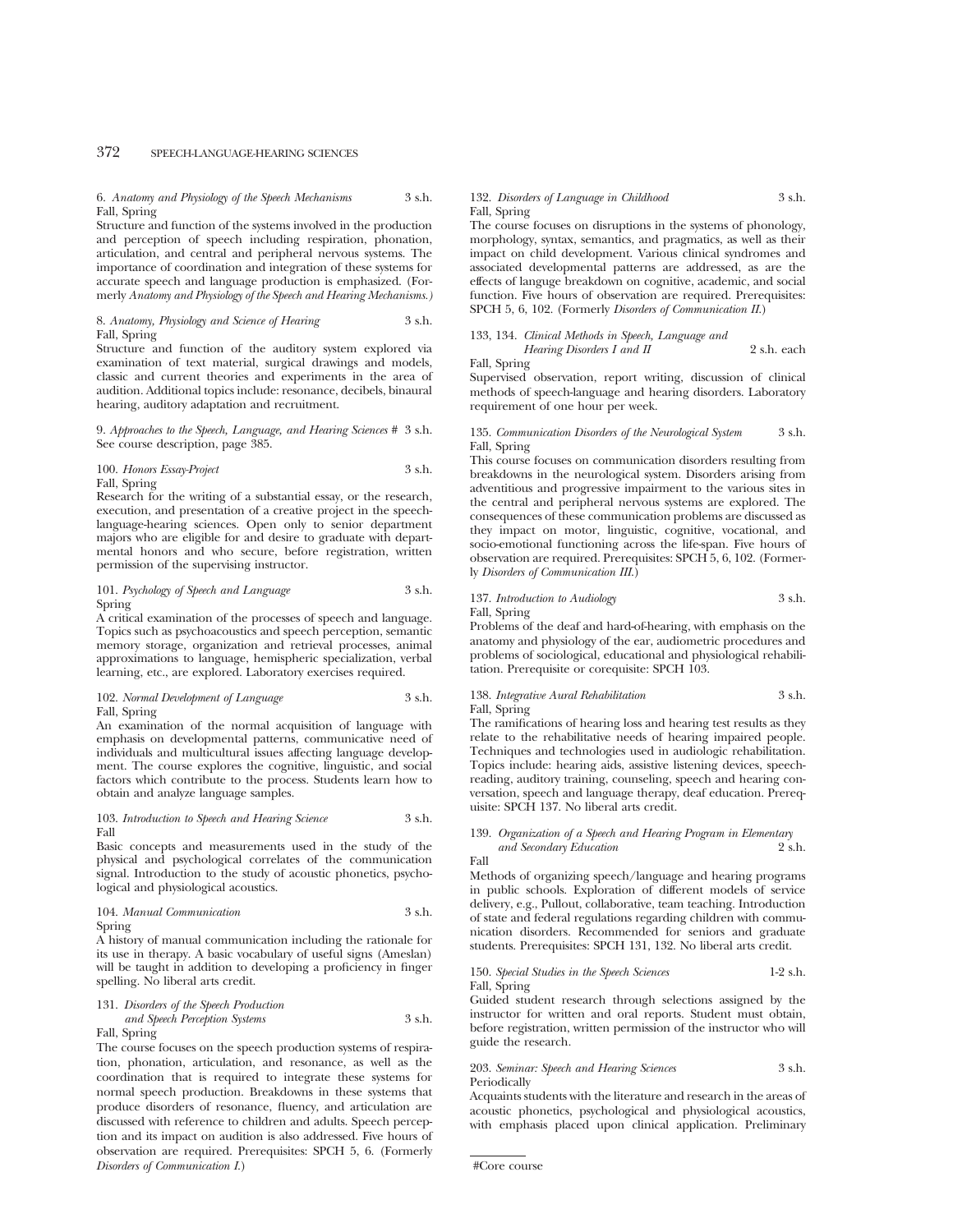consideration is given to the parameters of the acoustic signal and to basic measurement techniques. Subsequently, students develop individual topics which serve as discussion topics during the course.

### 204. *The Neural Bases of Speech, Language and Hearing* 3 s.h. Spring

Explores how human communication is predicated on neuronal communication. Examines brain anatomy and physiology as they relate to speech, language and hearing. Topics include: embryonic development, neuronal communication, perceptual and motor responses produced by different neuronal interconnections. Prerequisite: undergraduate course in anatomy and physiology. (Formerly *Neurolingusitics; Advanced Anatomy, Physiology and Neurology of the Speech and Hearing Mechanisms; Neurologic Bases of Communication Processes.)*

#### 205. *Physiological and Psychological Acoustics* 3 s.h. Fall

Detailed study of the factors underlying the perception of auditory stimuli. Topics include psychological scaling, loudness, pitch, binaural hearing, masking, adaptation, absolute threshold and differential thresholds; the transformer action of the middle ear, the analytical function of the cochlea, the electrical activity of the auditory system, cortical responsiveness to complex stimuli as well as theories of hearing. Prerequisite: SPCH 103 or equivalent.

#### 206. *Experimental Phonetics* 3 s.h. Periodically

Examination of the instrumentation used to study the production and perception of voice and speech signals. Emphasis placed on acoustic and physiological methods of speech analysis. Laboratory equipment is utilized in individual student projects. Prerequisite: permission of instructor.

### 207. *Research Seminar: Speech and Hearing* 3 s.h. Fall, Spring

Critical analysis of research problems, measurement of data, and interpretation of research in the field of speech and hearing, with emphasis on student's individual projects.

# 209. *Developmental Psycholinguistics* 3 s.h. Fall, Spring

An in-depth examination of the multiple factors affecting language development including study of psycholinguistic, cognitive, sociocultural and pragmatic factors of children's language. Contemporary investigations in the field of developmental psycholinguistics are evaluated. Students are required to complete field research of language behavior. Prerequisite: SPCH 102 or equivalent; or permission.

210. *Discourse Processes* 3 s.h. Periodically

Methods of computer analysis of normal and disordered discourse including interpretation and evaluation. Course consists of lecture, discussion and lab experience. Students are required to generate their own methods of inquiry based on theoretical constructs of language behavior. Students are required to have a transcript of dyadic communication ready for analysis. Prerequisite: SPCH 209 or permission. (Formerly *Computer Methods of Analysis; Language Behavior.*)

212. *Communication in Healthy Aging* 3 s.h. Once a year

Investigates biologic, psychologic and physiologic changes that affect communication. The natural aging processes that underlie speech, language and hearing are contrasted with pathological changes in communication. Available to graduate students in Audiology, Speech-Language Pathology, Gerontology, Psychology, Sociology; Counseling, Special Education, and Rehabilitation.

# 226. *Clinical Practicum: Audiology* 1 s.h.

Fall, Spring Supervised practice and seminar in the evaluation and rehabili-

tation of hearing disorders in children and adults. Clinic site: Hofstra University Speech-Language-Hearing Center. Must be taken concurrently or following 227. May not be taken on a Pass/Fail basis.

#### 227. *Introduction to Audiometric*

*Instrumentation and Testing* 3 s.h.

Fall, Spring

Provides intensive study (via hands-on practice, readings and discussion) of tests and procedures relevant to the differential diagnoses of hearing disorders, including interpretation of findings and report preparation. A minimum of 28 laboratory hours with accompanying lecture is required (hours to be arranged). Prerequisite: SPCH 137 or permission of instructor. May not be taken on a Pass/Fail basis.

# 228. *Introduction to Clinical Practicum* 1 s.h. Fall, Spring

Supervised clinical practicum in evaluation and rehabilitation of communication disorders occurring in children and adults. Seminar focuses on theory and methods in rehabilitation. Students are expected to do case presentations. Practicum site: Hofstra Speech-Language-Hearing Center; in order to meet the requirements of practicum, students should plan on 100 hours. Must have completed 25 hours of observation, SPCH 209 and three graduate semester hours in either speech disorders or language disorders prior to registration. Must be taken concurrently with SPCH 229 or permission.

#### 229. *Evaluation and Interpretation of*

*Communication Disorders* 3 s.h. Fall, Spring

Provides an intensive study of standardized and non-standardized procedures, and socio-cultural issues relevant to the evaluation of speech and language. An ethnographic approach guides interpretation of events and report writing. In addition to lectures, students are required to complete a minimum of 10 laboratory hours. Laboratory fee, \$10. Prerequisites: SPCH 132, 135, 209, practicum, or permission of instructor. (Formerly *Evaluation and Interpretation of Speech/Language Disorders*.)

#### 230. *Disorders of Fluency* 3 s.h. Spring

In-depth investigation of normal vs. disordered fluency, including the development of fluency in children; physiological processes involved in fluent and dysfluent speech; theoretical perspectives regarding etiology and approaches to clinical management. (Formerly *Stuttering*.)

#### 232. *Disorders of Phonology and Articulation* 3 s.h. Fall

Exploration of the problems in acquisition of the sound system of English from theoretical and applied perspectives. Consideration is given to evaluation and remediation using phonetic, distinctive feature and phonological approaches.

#### 235. *Introduction to Speech-Language-Hearing Disorders* 3 s.h. Fall, Spring

An intensive study of theories, clinical manifestations and etiologic factors associated with the full scope of communication disorders. Course is for nonmajors and for students who have not formerly studied speech, language, and hearing disorders. Students completing prerequisites for the M.A. Programs in Audiology or Speech-Language Pathology must register for SPCH 235 and 235L concurrently. Prerequisite: graduate status. May not be used for credit toward the M.A. in Speech-Language Pathology or Audiology. (Formerly *Introduction to Speech and Language Disorders for the Classroom Teacher; Introduction to Speech, Language and Hearing Disorders; Introduction to Speech and Language Disorders.)*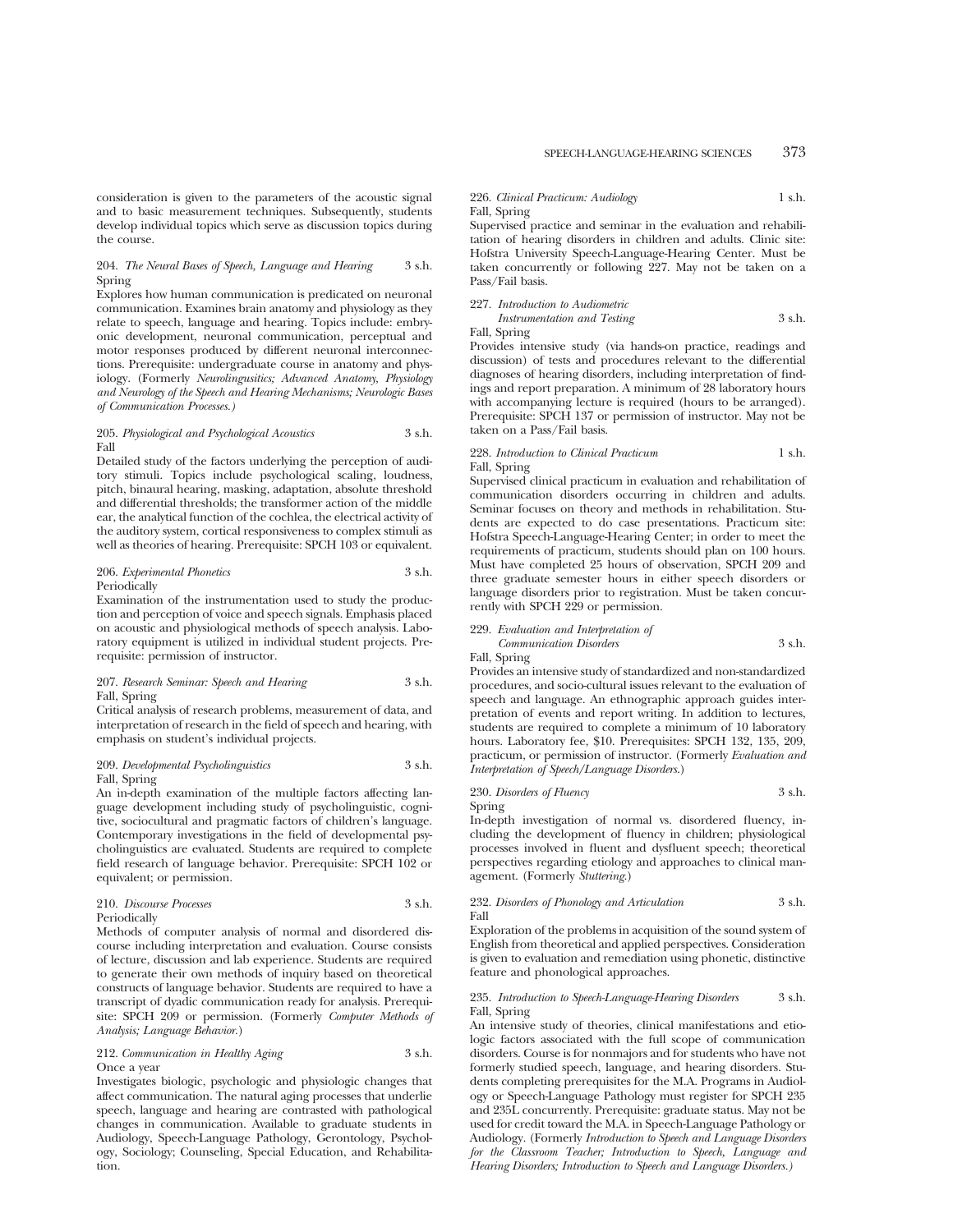# 374 SPEECH-LANGUAGE-HEARING SCIENCES

# 235L. *Clinical Observation and Report Writing* 2 s.h. Fall, Spring

Course is required for students seeking documentation of supervised clinical observation for the M.A. in Audiology or Speech-Language Pathology. Must be taken in conjunction with SPCH 235 for students completing prerequisites for and pursuing entry into the M.A. program in Audiology or Speech-Language Pathology. At least 25 hours of supervised clinical observation are completed. Observations are integrated with the study of communication disorders in SPCH 235. Students develop technical and clinical report writing skills. Prerequisites: graduate status and permission of graduate program director.

#### 236. *Communication Problems of the Mentally Retarded* 3 s.h. Periodically

Acquaints students with the problems of language and speech development of the mentally retarded. The pathology, symptomatology, therapy, and related problems of amentia are studied. Prerequisites: SPCH 131, 132, or permission of instructor.

237. *Advanced Audiology* 3 s.h. Fall

Advanced pure tone and speech audiometry and tests in the differential diagnosis of auditory disorders. Evaluation of nonorganic hearing loss. Analysis of clinical data. Prerequisite: SPCH 137 or permission of instructor.

#### 237A. *Advanced Audiology I* 3 s.h. Fall

An in-depth treatment of the basic audiological evaluation. The course examines theoretical and practical issues regarding pure tone testing, speech threshold and speech discrimination testing, and immittance testing, with careful attention to goals of assessing the site of auditory lesion and the extent of the communicative handicap. It also emphasizes the logic and application of clinical masking. Finally, participants discuss the effects of cultural diversity and healthy aging on test dynamics. Credit given for this course or SPCH 237, not both.

#### 237B. *Advanced Audiology II* 3 s.h. Spring

An examination of the procedures and principles of differential diagnosis in audiology. The course analyzes the range of specialized "site of lesion" tests for both peripheral and central auditory pathologies, with respect to their physiological underpinnings, procedural methodologies, and implications for diagnosis. Finally, the course explores variations in testing related to patient variables such as aging and cultural diversity. Prerequisite: SPCH 237A.

238. *Seminar: Auditory Pathologies* 3 s.h. Spring

In-depth investigation of congenital and acquired pathologies which directly or indirectly affect the auditory system. Disorders, diagnoses, treatments, rehabilitation and prognoses are discussed.

#### 239. *Pediatric Auditory Assessment* 3 s.h. Fall

Differential diganosis of auditory disorders in children. Tests and techniques in the identification of deafness in infants and young children including behavioral and electrophysiological audiometric measurements. Prerequisite: SPCH 137 or equivalent.

### 240. *Hearing Aids and Related Instrumentation* 3 s.h. Spring

The hearing aid as an instrument of rehabilitation; its design, measurement, evaluation, selection and application. Technical as well as clinical aspects considered. Prerequisite: SPCH 137 or equivalent.

### 241. *Pediatric Communication Disorders: Birth to Five* 3 s.h. Fall

Provides in-depth study of communication skills and behaviors of infants, language disordered toddlers, and preschoolers. Clinical implications of neurologic, environmental, psychologic, and cultural and sociologic events are investigated. Students are required to complete field research of infants and children with and without language disorders. Prerequisite: a course in either normal language development, theories of development, or permission of instructor. (Formerly *Disorders of Early Child Language.*)

## 242. *Aphasia and Related Disorders* 3 s.h. Fall, Spring

An exploration of the problems of aphasia from the theoretical, psychological and practical viewpoints. Consideration will be given to differential diagnostic and rehabilitative methodology. Prerequisites: SPCH 6, 132, or permission of instructor. (Formerly *Aphasia.)*

### 243. *Language Disorders and Learning Disabilities: Kindergarten Through Adulthood* 3 s.h.

Spring

An intensive study of the connections between language disorders, literacy and academic skills, learning, and their sociocultural implications. Students are required to complete field research of persons who are normally achieving and learning disabled. Prerequisites: a course in either normal language, reading, writing, psychologic processes, or permission of instructor. (Formerly *Language Disorders of Children With Learning Disabilities; Language Disorders and Learning Disabilities.*)

## 244. *Cleft Palate and Cranio-facial Disorders* 3 s.h. Spring

The incidence, etiology, symptomatology of the various types of cleft lip and palate and cranio-facial disorders. A comprehensive view of children and adults with cleft palate, concomitant components, and manifestations of cranio-facial disorders including genetic, cultural and environmental factors. Presentation of the team approach to habilitation, with consideration of the significance and roles of participating members. Statement and study of the accompanying speech syndromes and the major methods of speech habilitation. Prerequisite: SPCH 135, or permission of instructor. (Formerly *Cleft Palate*.)

#### 246. *Environmental Noise and Industrial Audiology* 3 s.h. Periodically

Intensive study of the problems related to noise in the environment and work place. Topics covered include effects of noise on man, noise measurement and analysis, basic architectural acoustics, community and industrial problems, governmental regulations and programs for the conservation of hearing. Prerequisite: SPCH 137 or permission of instructor.

#### 247. *Aural Rehabilitation Across the Age Span* 3 s.h. Fall

Discusses theoretical underpinnings and practical applications of aural rehabilitation methods appropriate to hearing impaired populations of different ages. Auditory training, language stimulation, speech reading and speech conservation procedures are explored in detail. The role of hearing aids, assistive listening devices, classroom amplifiers and cochlear implants in aural rehabilitation is discussed.

248. *Motor Speech Disorders* 3 s.h. Periodically

In-depth study of neuromotor speech disorders in children and adults. Maturational, biological and neuropathological aspects of oral motor function are explored. Emphasis is placed on the use of instrumentation to assess motor speech behavior. Intervention is discussed with reference to the use of augmentative systems in persons with severe motor speech dysfunction.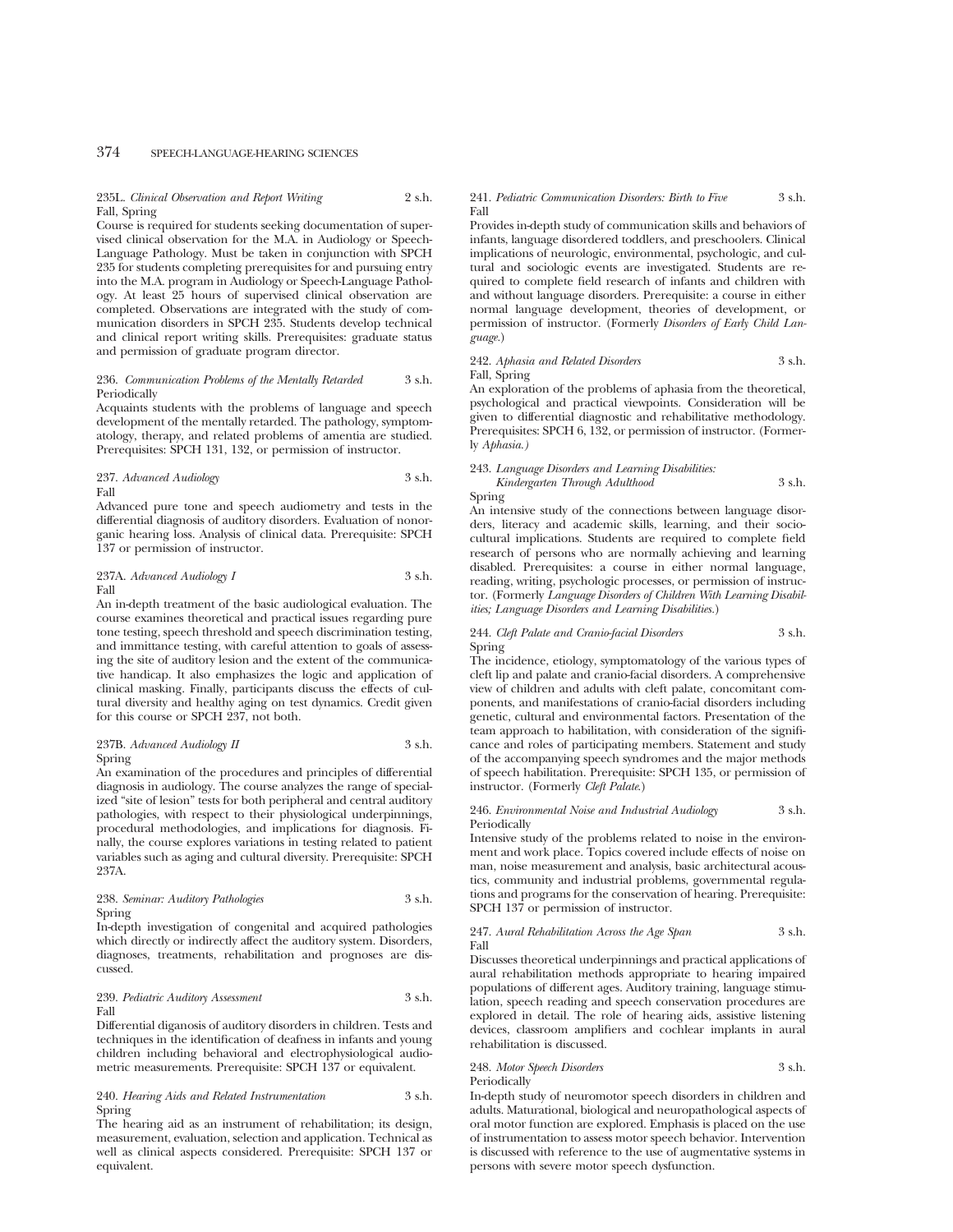# 249. *Voice Disorders* 3 s.h. Fall

Consideration of etiology, symptomatology and rehabilitation of organic, psychogenic, neurogenic and other voice disorders, including laryngectomy. Emphasis placed on physiological, acoustic and aerodynamic aspects of the normal and disordered voice signal, as well as on emotional and other factors influencing vocal function.

#### 250. *Objective Procedures in Audio-Vestibular Diagnosis* 3 s.h. Spring

Exploration of current technological advances in objective diagnosis of auditory and vestibular disorders. Brainstem Evoked Response Audiometry (BSER), Electronystagmography (ENG), and other objective tests studied in theory and practice via lectures, demonstrations and hands-on workshops. Prerequisites: SPCH 237, 205 or permission of department. May not be taken on a Pass/Fail basis.

#### 250A. *Objective Procedures in Audiological Diagnosis I* 3 s.h. Fall

This course explores current technological advances in assessment of the patient manifesting symptoms of vertigo. Participants study the anatomy, function, dysfunction and diagnosis of the inner ear's vestibular mechanism, and peripheral and central vestibular systems. The course features lectures, demonstrations and hands-on workshops using Electronystagmography (ENG). Credit given for this course or SPCH 250, not both.

#### 250B. *Objective Procedures in Audiological Diagnosis II* 3 s.h. Spring

An intensive study of auditory evoked potentials, their measurement by means of Auditory Brainstem Response technology (ABR), and their role in the objective assessment of hearing sensitivity and diagnosis of audiologic pathologies of the peripheral and central auditory system. The course features lectures, demonstrations, and hands-on workshops using ABR instrumentation. The course also explores Otacoustic Emissions (OAE) technology. Participants pay special attention to pediatric and geriatric populations. Prerequisite: SPCH 250A.

### 251A. *Independent Studies* 1-2 s.h. Fall, Spring

Scholarly readings and independent research in student's field and related fields of specialization. Conference time and term project to be arranged with student's major adviser. Prerequisite: permission of adviser and Graduate Program Director.

252. *Independent Studies* 3 s.h. Fall, Spring

Readings concentrating in the student's field of specialization to include: learned journals and monographs in the field and allied periodicals; standard reference works; conferences with persons actively engaged in the field. To be arranged with the student's

major adviser. Prerequisite: permission of adviser.

#### 253. *Swallowing Disorders in Children and Adults* 3 s.h. Periodically

Examination of the neuroanatomical and neurophysiological basis of the deglutition process. Intensive study of the normal process from infancy through adulthood. Investigation of biological and physiological features of deglutition through lectures, reading, research and films. Disorders affecting prefeeding, feeding and swallowing abilities. Etiology, symptomatology, assessment and intervention are discussed. Prerequisite: SPCH 6 or permission of instructor. May not be taken on a Pass/Fail basis.

#### 260A. *Clinical Methods and Procedures I* (Audiology) 2 s.h. Fall, Spring, Summer

A seminar for audiology majors in rehabilitation and/or assessment of auditory disorders. Supervised clinical practice with children and/or adults takes place on campus and at off-campus affiliated hospital and clinical sites. Prerequisites: SPCH 226, 227. May be repeated for credit with permission of graduate program director.

## 260S. *Clinical Methods and Procedures I*

(Speech-Language Pathology) 2 s.h. Fall, Spring, Summer

A seminar for speech-language majors in management and rehabilitation of communicative disorders. Supervised clinical practice with children and/or adults takes place on campus and at off-campus affiliated hospital and clinical sites. Prerequisites: SPCH 228, 229. May be repeated for credit with permission of graduate program director.

## 261A. *Clinical Methods and Procedures II* (Audiology) 2 s.h. Fall, Spring, Summer

A seminar for audiology majors in rehabilitation and/or assessment of auditory disorders. Supervised clinical practice with children and/or adults takes place on campus and at off-campus affiliated hospital and clinical sites. Prerequisite: SPCH 260A. May be repeated for credit with permission of graduate program director.

#### 261S. *Clinical Methods and Procedures II*

(Speech-Language Pathology) 2 s.h. Fall, Spring, Summer

A seminar for speech-language majors in management and rehabilitation of communicative disorders. Supervised clinical practice with children and/or adults takes place on campus and at off-campus affiliated hospital and clinical sites. Prerequisite: SPCH 260S. May be repeated for credit with permission of graduate program director.

#### 262A. *Advanced Seminar: Clinical Management*

(Audiology) 2 s.h.

Fall, Spring, Summer

An advanced seminar for audiology majors in management of auditory disorders. Students are responsible for independent development of alternative assessment and intervention techniques. Seminar topics are varied each semester. Supervised clinical practice with children and/or adults takes place on campus and at off-campus affiliated hospital and clinical sites. Prerequisite: SPCH 261A. May be repeated for credit with permission of graduate program director.

# 262S. *Advanced Seminar: Clinical Management*

(Speech-Language Pathology) 2 s.h. Fall, Spring, Summer

An advanced seminar for speech-language majors in management of communicative disorders. Students are responsible for independent development of innovative strategies for clinical management. Seminar topics are varied each semester. Supervised clinical practice with children and/or adults takes place on campus and at off-campus affiliated hospital and clinical sites. Prerequisite: SPCH 261S. May be repeated for credit with permission of graduate program director.

#### 263, A-Z. *Special Topics Seminar: Speech-Language-*

*Hearing Sciences* 1 s.h. Periodically

Each special topics seminar covers current theoretical and/or applied material in speech-language pathology. Examples of seminar offerings include High Risk Infants, Traumatic Brain Injury, Family-Centered Interventions, Brain and Languages. Students may choose three of these 1 s.h. *Special Topics Seminars* to satisfy their 3 s.h. elective requirements. Consult the department for specific course information. Prerequisites: completion of at least 24 s.h. of the M.A. in Speech-Language Pathology.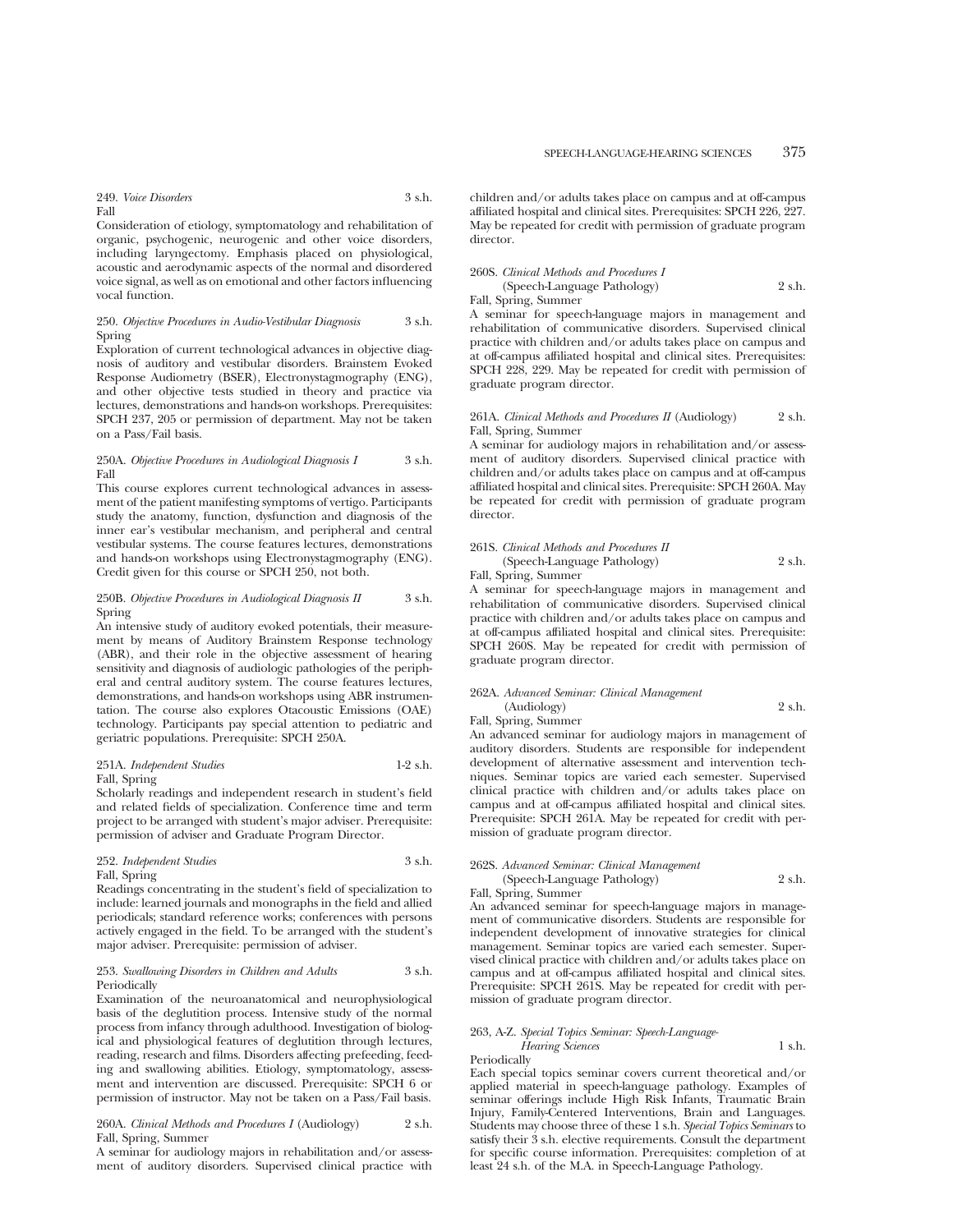301-302. *Master's Essay* 3 s.h. each Fall, Spring Guided independent readings and preparation of the master's thesis and related research.

# Taxation

Master of Business Administration Programs, see page 101.

Master of Science Programs, see page 104.

# Technology and Public Policy (TPP)

Administered by the Department of Engineering. Associate Professor Rooney, *Chairperson*

These courses were formulated in response to the perceived needs of industry, government and business. The objectives are: 1) establish the relationship between technology and public policy by focusing on the utilization of technology for the fulfillment of societal needs; 2) examine the impact and pervasiveness of existing and potential technology on society; 3) evaluate the converse concept of the role of technological developments in influencing and producing changes in public policy; and 4) determine the effect of public policy on the stimulation, control and regulation of technology as applied to social, economic, political and national defense problems.

The courses are designed to provide students with the opportunity to develop a minor in conjunction with one of several disciplines such as chemistry, communication arts, computer science, economics, engineering, history, mathematics, philosophy or political science.

**A MINOR IN TECHNOLOGY AND PUBLIC POLICY** consists of the successful completion of 18 hours in TPP 110, 112, 114, 115, 116 and 117 with grades of C- or better, with at least six hours in residence.

### **COURSES**

In addition to semester notations next to each course, a selection of courses is offered during the January and Summer sessions. Consult the *January* and *Summer Sessions* bulletins for these schedules.

| 1. Introduction to Environmental Systems # | 3 s.h. |
|--------------------------------------------|--------|
| See course description, page 386.          |        |

110. *Energy and Society* 3 s.h. The effect of the production, distribution and consumption of energy by man on the environment and society. Examination of the scientific principles associated with the energy problem and

energy forms such as petroleum, natural gas, coal, nuclear, geothermal, solar and others with respect to characteristics, availability and magnitude of these resources. Various technologies are studied to determine the techniques for conversion to electric energy and other forms. The priorities and policies for future development, the social conflict between demand and environmental degradation are considered. Prerequisite: permission of instructor.

112. *Technology and Human Values* 3 s.h. Assessment of the status of human values in contemporary western society and the factors which affect this status. The first half of the course will examine valuing, choosing, assessing, setting priorities and value disagreements. The second half will apply these findings to selected problems of choice and responsibility emerging from the impact of technology on the person, on society, on the environment and the physical, social, moral and aesthetic quality of life. Same as PHI 91.

### 113. *Technology and Defense Policy* 3 s.h. Once a year

Emphasis is on weapons technology (ABM's, long range missiles, nuclear weapons) and how evolving technology influences and is, in turn, influenced by changing policies in military security and arms control. Analysis of major U.S. policy decisions concerning strategies, arms control and military systems. The technological, environmental, political, strategic and budgetary factors affecting these decisions are examined. Same as PSC 113.

# 114. *Technology and Urban Problems* 3 s.h.

An examination of technological, social and economic factors which influence the planning and design of urban areas. Analysis of topics such as (1) land use, water use, pollution and energy factors used in the planning of housing, schools, hospitals, factories and recreational facilities, and (2) urban transportation problems involving methods of mass transportation, pollution, energy, parking and traffic safety. Prerequisite: TPP 110.

115. *Environmental Planning* 3 s.h. Local, regional and national environmental goals, policies and planning are examined. The course includes environmental quality control, land use planning, pollution abatement policies, environmental impact studies with regard to public works projects, utilities and large industries, The National Environmental Policy Act and Environmental Regulations and Enforcement.

116. *Technology and Communications Policy* 3 s.h. The examination of the usage and potential control of communications. Topics include use and effectiveness of media, public and private policy with regard to communications, social, political, legal and economic factors, and assessment of regional and national communications systems. Typical of the technologies to be examined are cable TV, computerized instruction, communications satellites, newspapers, radio and standard TV. Prerequisite: ECO 131 or approval of instructor.

117. *Technology Assessment* 3 s.h. Consideration of the management and control of technology by government. Examination of the interaction of institutional, political and technical considerations. Development of techniques for anticipation of social, economic, human and environmental consequences of technological development in order to provide the public and policy makers with the bases for decision making. Prerequisite: TPP 110, PSC 105 or approval of instructor.

118. *Independent Project* 3 s.h. Independent analysis, synthesis or experimental work in area of interest. Project to be approved by TPP adviser.

119. *Independent Project* 3 s.h. Field work in area of interest, guided research in selected topics. Project to be approved by TPP adviser.

149. *Technology and Society—Impact and Implication* 3 s.h. Fall, Spring Same as ENGG 149.

201. *Science, Technology and Society* 3 s.h. Once a year

Course is designed to encourage systematic thinking about the intellectual, moral and social/political issues raised by the rapid growth of science and technology in the 20th century. Case studies examine ways in which cultural, economic and technical elements shaped opportunities for social and political change. The imbedded science and technology are analyzed as well as the effects created by the technologies.

#Core course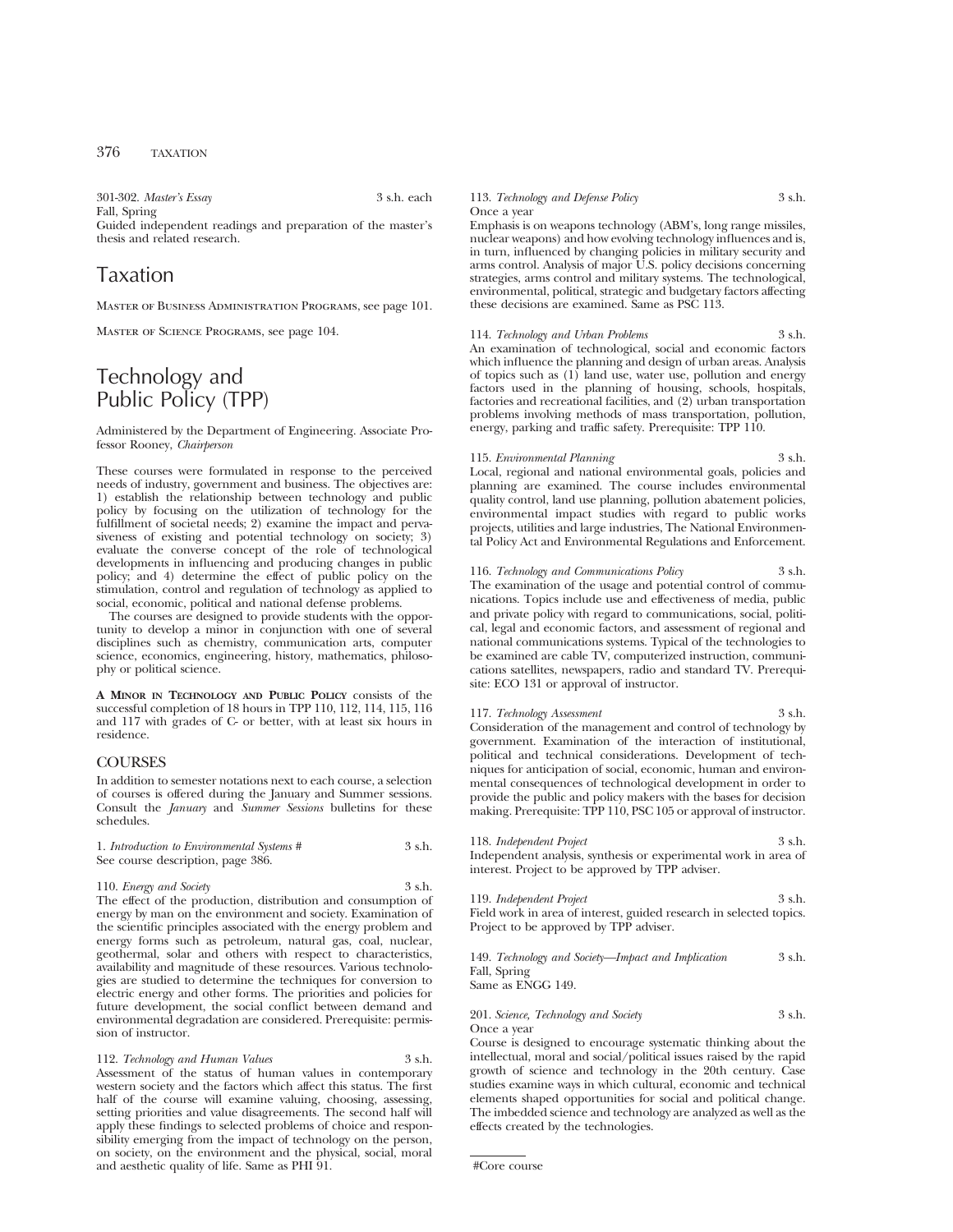# Women's Studies (WST)

Associate Professor Yohn (History), Hofstra College Director; Associate Professor Longmire, New College Adviser.

The Women's Studies minor program, under the supervision of the College of Liberal Arts and Sciences and New College, provides interdisciplinary perspectives on women in the humanities, the social sciences and natural sciences; women in a cross-cultural context; and women's roles and issues.

The requirements are the successful completion of 18 semester hours, at least six hours in residence, chosen from the courses listed below, taken under advisement by the Hofstra College Codirectors or the New College Adviser.

Courses offered at the College of Liberal Arts and Sciences (see department listings for course descriptions): ANTH 32. *Women & Development, #* 3 s.h.

| ANTH | 32. Women & Development, # 5 s.n.                |  |  |  |  |
|------|--------------------------------------------------|--|--|--|--|
|      | 145. Women & Men in Anthropological Perspective. |  |  |  |  |

|             | 3 s.h.                                                         |
|-------------|----------------------------------------------------------------|
| CLIT        | 75. Women Writers in the Romantic Tradition #, 3 s.h.          |
| <b>ENGL</b> | 124A. <i>The Woman Writer in America</i> , 3 s.h.              |
|             | 182, 192, 196-198, A-Z. Readings in Literature or              |
|             | Special Studies*, 3 s.h. each                                  |
| <b>FRLT</b> | 42. Heroines Exotic & Erotic: Romantic Women in 19th-          |
|             | Century French Narrative Prose #, 3 s.h.                       |
|             | 46. Sex, Gender $\mathcal{C}$ Love in 20th-Century French      |
|             | <i>Prose</i> #, 3 s.h.                                         |
|             | 60. Modern French Feminist Thought, 3 s.h.                     |
| HIST        | 6C. History of Changing Sex Roles: Changing Societies,         |
|             | $1 \text{ s.h.}$                                               |
|             | 149. Women in America, 3 s.h. (Credit towards minor            |
|             | given for this course or SHG 5, not both.)                     |
| <b>IWST</b> | 101. Special Topics in Jewish Studies**, 3 s.h.                |
| PHI         | 167. Philosophy of Feminism, 3 s.h.                            |
| <b>PSY</b>  | 126. Psychology of Women, 3 s.h. (Credit towards               |
|             | minor given for this course or SPG 4, not                      |
|             | both.)                                                         |
| SOC         | 32. Women & Development #, 3 s.h. (Credit towards              |
|             | minor given for this course or SGG 60E, not                    |
|             | both.)                                                         |
|             | 36. Marriage $\mathcal{C}$ the Family, 3 s.h.                  |
|             | 140. Social Inequality, 3 s.h.                                 |
|             | 160. Sociology of Sex Roles, 3 s.h.                            |
| <b>SPLT</b> | 57. Gender & Culture: Women Through the Lens of                |
|             | Spanish Female Writers #, 3 s.h.                               |
| <b>SPCM</b> | 53. Gender $\mathcal G$ Intercultural Issues in Communication, |
|             | 3 s.h.                                                         |
| WST         | 1. <i>Introduction to Women's Studies</i> #***, 3 s.h.         |
|             | (Credit given for this course or New College)                  |
|             | ISWB 1, not both.)                                             |
|             | 198. Independent Study in Women's Studies, 3 s.h.              |
|             |                                                                |
|             |                                                                |

Courses offered at New College (see *New College Addendum*):

| <b>HPG</b>  | 6. <i>Educational Controversies</i> , 4 s.h.                            |
|-------------|-------------------------------------------------------------------------|
| <b>ISWB</b> | 1. Introduction to Women's Studies, 4 s.h.                              |
| <b>SGG</b>  | 5. Language of Discrimination, 4 s.h.                                   |
|             | 60E. Women in the Third World, 2 s.h.                                   |
| <b>SHG</b>  | 5. Herstory: Women in American Culture, 4 s.h.                          |
| <b>SPG</b>  | 4. Psychology of Women, 4 s.h.<br>22. Women in Political Theory, 4 s.h. |
| <b>SPS</b>  |                                                                         |
|             | 60F. Ecofeminism, 2 s.h.                                                |
|             |                                                                         |

Since all courses are not offered every semester, consult the *Class Schedule* and the Hofstra College Codirectors and the New College Adviser before registering for your program. Information regarding scheduling and independent study opportunities are available in the Department of French and the Department of Philosophy. You may also wish to consult with faculty members in individual departments who teach courses listed above for the Women's Studies program. Individual study opportunities and scheduling information for New College are also available in the New College Office. For course descriptions, consult the *General Bulletin* under the relevant department. For New College course descriptions consult the *New College Addendum.*

# **COURSE**

| WST 1. Introduction to Women's Studies #  | $3$ s.h. |
|-------------------------------------------|----------|
| See course description, page 386.         |          |
| 198. Independent Study in Women's Studies | 3 s.h.   |

# Writing (WRIT)

See course description, page 386.

Administered by the Department of Administration and Policy Studies. Professor Shakeshaft, *Chairperson*

#### MASTER OF ARTS: THE TEACHING OF WRITING

This program is designed to prepare elementary, secondary, and two-year college teachers to teach writing in their classrooms regardless of content area certification and to provide expertise for certified teachers who are seeking to become language arts specialists, K-12 coordinators of language arts, curriculum specialists or teacher educators.

#### Admission Requirements

(1) B.A., B.S., M.A. or M.S. degree with an academic average of 2.5 or better; (2) letter of recommendation from a supervisor; (3) for those intending to teach in the public school, provisional certification in one of the following fields: nursery, kindergarten, grades one through six, English, bilingual education, and English as a second language;  $(4)$  satisfactory score on the National Teacher Examination, the Graduate Record Examination, or an acceptable alternative; (5) satisfactory completion of program writing proficiency examination; (6) interview with a representative of the program. All applicants accepted will be classified as matriculated Master of Arts students.

#### Requirements for Degree Candidacy

(1) minimum of B in two of the first three required courses; (2) recommendation of two faculty members in the program. Upon completion of the foregoing requirements, the matriculated master's student becomes a Master of Arts degree candidate.

#### Program Requirements

A minimum of 36 semester hours with a satisfactory grade-point average and completion of a master's essay.

- 
- Phase I. 200. *Theories & Research in the Teaching of Writing,* 3 s.h.
- READ 220. *Reading, Writing & Cognition,* 3 s.h.
- Phase II.
- ELED 277. *Classroom Strategies in Teaching Writing,* 3 s.h., or
- 
- SED 273. *Teaching Writing in the Content Areas,* 3 s.h. †WRIT 201. *Practicum in the Teaching of Writing,* 3 s.h.
	-
- Phase III.<br>CT CT 272. *Technology & the Teaching of Writing,* 3 s.h. ENGL 201. *Rhetoric,* 3 s.h.
- \*May be taken for credit towards the minor in Women's Studies when topic is appropriate, e.g., *Representation of Women in English Renaissance Literature.*
- \*\*May be taken for credit towards the minor in Women's Studies when topic is appropriate, e.g., *Women in Jewish Literature.*
- \*\*\*Required for the minor in HCLAS; may not substitute New College ISWB 1 without special permission from Codirectors. Core status of this course: student may elect to count it as partially satisfying either Behavioral Social Science or Humanities Appreciation and Analysis (although it does not satisfy the literature requirement).
	- #Core course
	- †ELED 277 or SED 273 may be taken concurrently with WRIT 200, or WRIT 201 should be taken the semester(s) following, but may not be taken prior to ELED 277 or SED 273.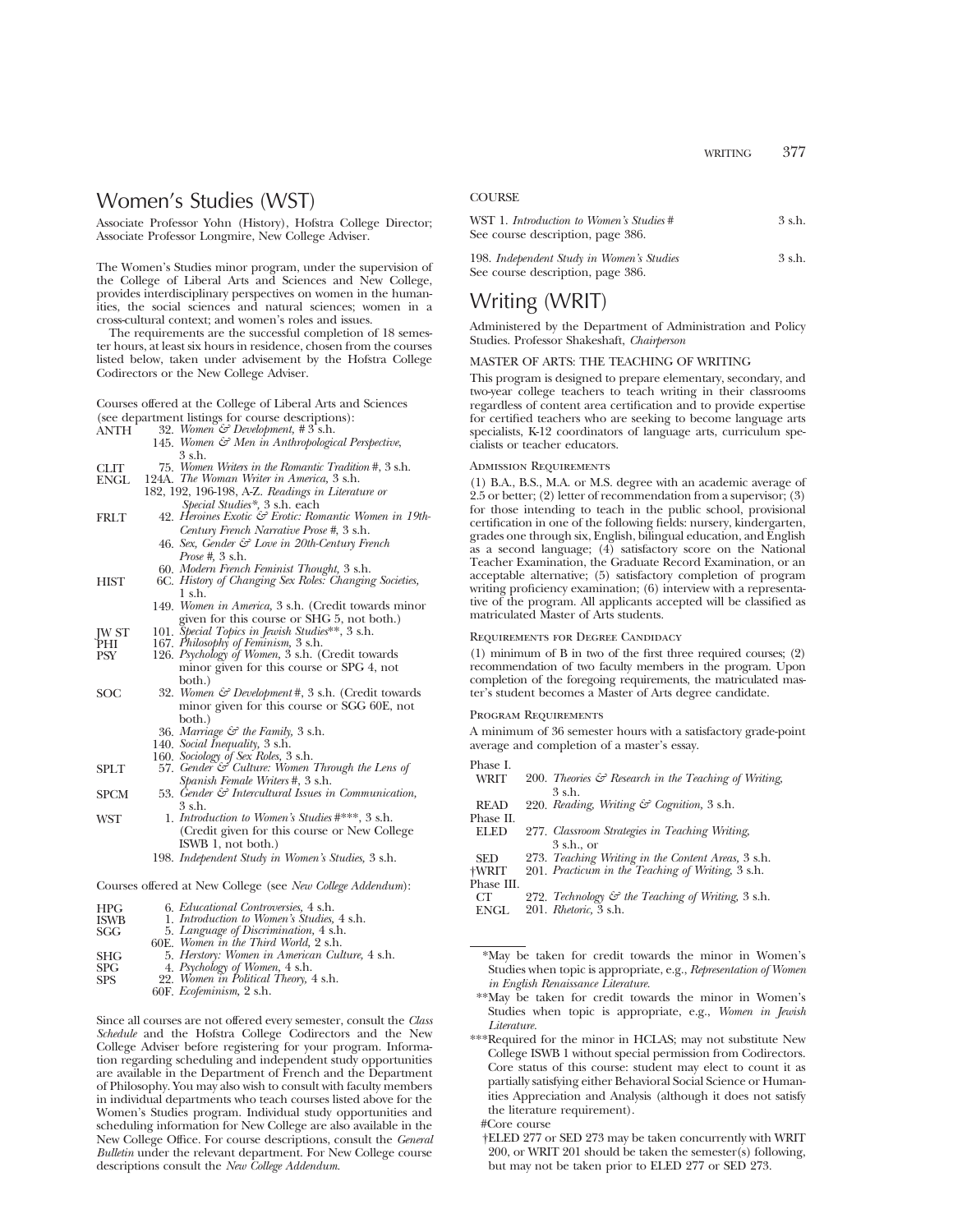# 378 WRITING

WRIT 203. *Writing Assessment,* 3 s.h.

Phase IV.

Electives—9 semester hours under advisement, selected from the following:<br>ELED

275. *Literacy in Early Childhood Education*, 3 s.h.

278. *Writing & Children's Literature,* 3 s.h.

- ENGL 200. *The Analysis of Prose,* 3 s.h.
- 203. *Approaches to English Grammar,* 3 s.h.

LING 210. *Second Language Acquisition,* 3 s.h.

SPCH 209. *Developmental Psycholinguistics,* 3 s.h.

- SPCM 221. *Literature in Performance,* 3 s.h.
- 204. *Evaluation & Development of Writing Programs,* 3 s.h.

and one Foundations of Education course is especially recommended.

Phase V.

206. *Research Designs in Writing Instruction*, 3 s.h. 301. *Master's Essay,* 3 s.h.

# ADVANCED CERTIFICATE IN THE TEACHING OF **WRITING**

This certificate program in the teaching of writing and closely allied disciplines is designed to enhance the teaching of writing by teachers in elementary and secondary schools and in two-year colleges regardless of content area certification.

### Admission Requirements

(1) A bachelor's degree with an average of 2.5 or better; (2) letter of recommendation from a supervisor; (3) satisfactory score on the National Teacher Examination (NTE), Graduate Record Examination (GRE) or an acceptable alternative.

#### CERTIFICATE REQUIREMENTS

A minimum of 18 semester hours with a satisfactory grade-point average. WRIT 200 is prerequisite for all courses in the program.

#### PROGRAM OF STUDY

A. Required courses: 12 s.h.

- ELED 277. *Classroom Strategies in Teaching Writing,* 3 s.h. or
- SED 273. *Teaching Writing in the Content Areas,* 3 s.h.
- WRIT 200. *Theories & Research in the Teaching of Writing,* 3 s.h.
	- 201. *Practicum in the Teaching of Writing,* 3 s.h.
	- 203. *Writing Assessment,* 3 s.h.
- B. Electives: 6 semester hours under advisement, selected from the following:
	- CT 272. *Technology & the Teaching of Writing,* 3 s.h.
	- ELED 275. *Literacy in Early Childhood Education,* 3 s.h.
	- 278. *Writing & Children's Literature,* 3 s.h. ENGL 200. *The Analysis of Prose,* 3 s.h.
	- 201. *Rhetoric,* 3 s.h.
	- READ 220. *Reading, Writing, & Cognition,* 3 s.h.

# **COURSES**

In addition to semester notations next to each course, a selection of courses is offered during the January and Summer sessions. Consult the *January* and *Summer Sessions* bulletins for these schedules.

200. *Theories and Research in the Teaching of Writing* 3 s.h. Once a year

Exploration of current theories of writing and the research related to instructional practices. Includes an historical overview of the teaching of writing as it progresses from a product to process focus. Emphasis on the process of writing and its relationship to the context of writing; the purpose for writing and the writer's audience.

#### 201. *Practicum in the Teaching of Writing* 3 s.h. Once a year

Application of theory and methodology. Work on specific lesson plans for teaching writing in the content areas. Lessons designed by class members are taught in their own instructional settings with feedback in the practicum. Flexibility in lesson planning is encouraged to meet the needs of students from varying linguistic and cultural backgrounds. Classroom observations are required. Prerequisites: WRIT 200; ELED 277 or SED 273, or permission of instructor.

203. *Writing Assessment* 3 s.h. Once a year

Devising, scoring and interpreting assessments of writing with emphasis on those techniques that view language as an holistic entity. Strategies for implementing needs, growing from holistic assessments, are discussed and developed. Prerequisite: WRIT 200 or permission of instructor.

#### 204. *Evaluation and Development of Writing Programs* 3 s.h. Once a year

Designed for teachers, supervisors and administrators who are developing or evaluating writing programs. Discussion of the organization, supervision and evaluation of writing program. Prerequisite: WRIT 200 or permission of instructor.

206. *Research Designs in Writing Instruction* 3 s.h. Fall, Summer

Students view various possible designs applicable to research in the teaching of writing and develop a proposal for a master's thesis in the teaching of writing. Prerequisites: WRIT 200, 201, 203; ELED 277 or SED 273. Pass/Fail grade only.

210. *Writing and Reading Strategies for Graduate Students* 3 s.h. Spring

Designed to assist students in developing and improving writing and reading skills related to graduate study. Introduction to important aspects of language related to the connection between reading and writing. Guidance in the process of completing types of assignments essential to progress in graduate programs. Open to nonmatriculated graduate students and to graduate students in master's, certificate, professional diploma and doctoral programs.

### 251, 252. *Special Readings Seminar* 1-3 s.h. each Fall, Spring, Summer

Investigations and reports on advanced educational topics adapted to the program of the student. Prerequisite: permission of instructor.

301. *Master's Essay* 3 s.h. Spring, Summer

For Master of Arts in the Teaching of Writing candidates only. Prerequisites: WRIT 200, 201, 203; ELED 277 or SED 273. Pass/Fail grade only.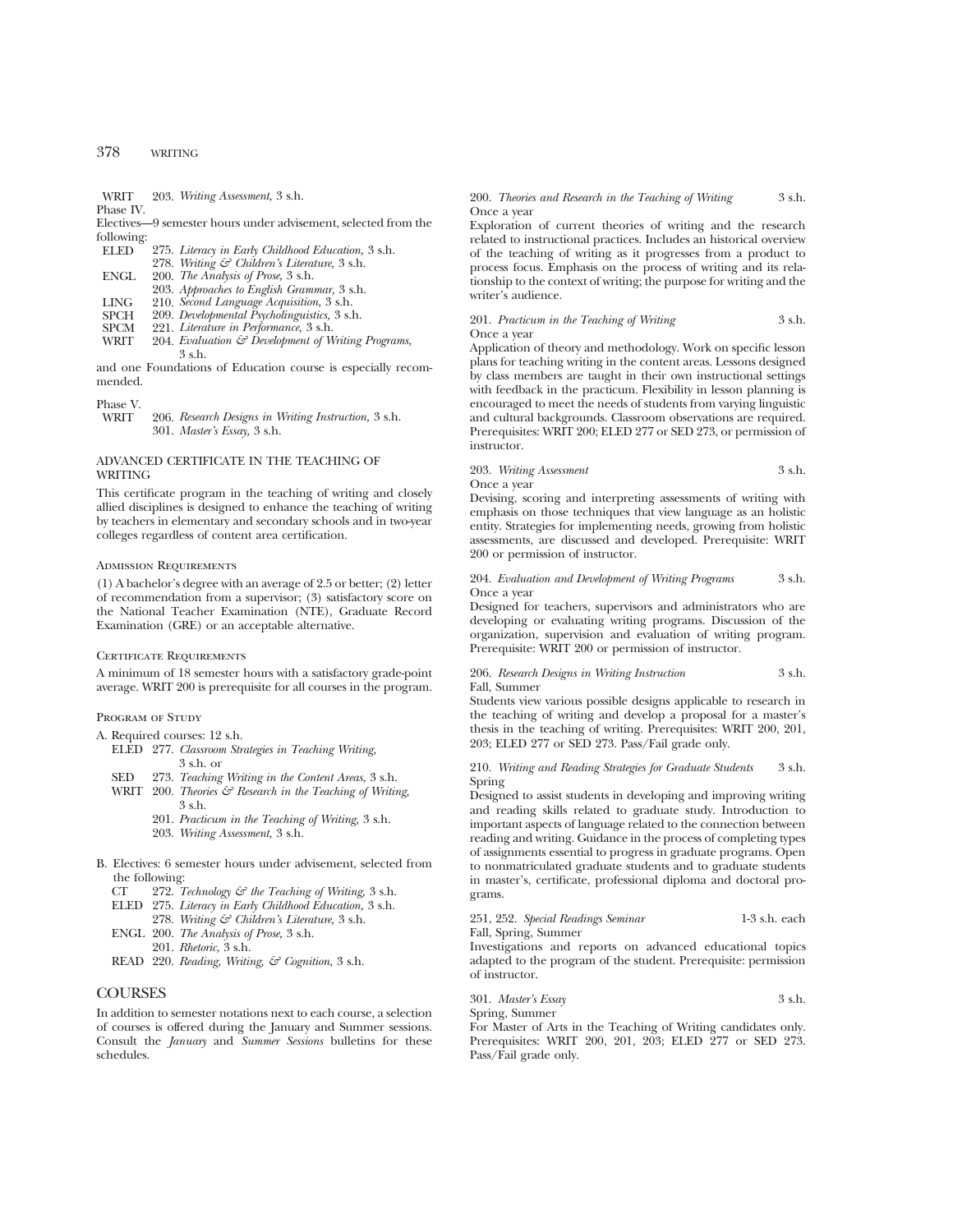# Provisional Courses (Provisional courses for the School of Communication follows

**The College of Liberal Arts and Sciences** encourages departments to keep abreast of new advances in knowledge by incorporating this material in existing courses. Sometimes departments prefer to experiment with a different combination of material or in new approaches to a subject. Occasionally faculty try interdisciplinary approaches in which the course material is not associated completely with any existing department. These proposals can obtain "provisional approval." If the experiment succeeds, faculty authorization for regular inclusion with departmental offerings may follow.

Provisionally approved courses must meet all regular requirements for time-in-class, amount of student assignments and level of difficulty. The following are courses which received provisional approval.

#### **American Studies (AM ST)**

1. *Creating America's Culture* # 3 s.h. An introduction to the interdisciplinary approach to understanding America which takes as its theme the active principles at work in this country by which a culture, distinct from that of other nations, was, and is formed.

#### 100. *Honors Essay* 3 s.h.

Research and writing of a substantial essay or execution and presentation of a creative project. Written analysis on any subject relating to the disciplines encompassed by the field of American Studies. Open only to eligible senior American Studies majors who wish to graduate with honors. Written permission of the instructor supervising the essay or project must be obtained before registration. Cumulative grade-point average must conform with departmental honors as defined under eligibility requirements on page 64. May not be taken on a  $Pass/D+/D/$ Fail basis.

#### **Anthropology (ANTH)**

113. *Archaeology of Civilizations of the New World* # 3 s.h. Study of the present state of archaeological knowledge about the development of such pre-Columbian New World civilizations as the Olmec, Maya, Toltec, Aztec and Inca. Recent archaeological evidence and glyph translations are discussed and analyzed in the context of prevalent theoretical perspectives. Distinctive forms of agriculture, cities and state formation in the New World are presented.

#### **Art History (AH)**

5, 6. *Form in the Art-Work, I*#, *II* # 3 s.h. each Analytical study of form in painting, sculpture and architecture emphasizing by comparative method structural significance and expressive values. 5: emphasis on classicism and its alternatives; 6: emphasis on the modern sense of the "object." Prerequisite: sophomore standing or above.

# 7. *American Art I #* 3 s.h.

Study of architecture, sculpture, painting and folk art from Colonial times to the end of the Civil War. The beginning of American artistic tradition.

#### 8. *American Art II* # 3 s.h.

A study of architecture, sculpture, painting and graphic arts, from the Civil war to the end of World War II. Academic tradition, realism, and regionalism compete with modernism as America moves toward a uniquely and entirely American mode of art.

Hofstra College of Liberal Arts and Sciences)

168. *Internship* 6 s.h.

Students work two days a week in a leading auction house, museum, or gallery and write a research paper.  $Pass/D+/D/Fail$ grade only. No liberal arts credit.

187. *Landscape in Art* 3 s.h. The course will focus on European and American artists' interpretations of nature in painting. Representative artists and major styles will be emphasized and the paintings will be analyzed within the context of society. A general comparison will be made with Chinese landscape painting of the Sung Dynasty and Japanese painting of the Kamakura period.

188. *Age of Rembrandt* 3 s.h. The art and life of Rembrandt as an artist beginning in Leyden through his later years in Amsterdam. In addition, other 17thcentury Dutch painters who lived in Rembrandt's time are considered.

192. *Workshop in Art History* 3 s.h. Focused study of a particular area of arts or crafts combining lecture, demonstration and the examination of original works. May be repeated for credit when topics vary.

#### **Biology (BIO)**

10. *Genetics and Society* 3 s.h. Fundamental laws of hereditary transmission, gene function and genes in populations. Impact of genetic knowledge on society as a whole and consideration of when application of this knowledge may be beneficial or harmful to society. (3 hours lecture.) Recommended for students in psychology, sociology, anthropology, philosophy, education, political science, etc. Not open to biology majors.

90A. *Introduction to Laboratory Research* 3 s.h. The scanning electron microscope as a principle tool for biological data acquisition. Instruction in the use of the scanning electron microscope, as well as project design and project implementation in a faculty member's ongoing research program. This course may be substituted for BIO 90 if the student plans to participate in two semesters of undergraduate research, i.e., a student may enroll in BIO 90A one semester and BIO 91 or 92 the following semester. (2 hours lecture, 3 hours laboratory.) Prerequisites: BIO 1 & 2 and permission of instructors. May not be taken on a Pass/D+/D/Fail basis.

91, 92. *Undergraduate Research II* 2-4 s.h. each Students continue either a laboratory (BIO 91) or a library research project (BIO 92). Students must complete the research and write a thesis (BIO 91) or essay (BIO 92). Grading is based on the quality of the research, the thesis or essay, and an oral presentation. Students seeking honors in biology must prepare either a thesis or an essay. Highest honors are only given to students enrolled in BIO 90 or 90A and 91. A maximum of 6 credits can be earned for either BIO 90 or 90A and 91, or BIO 90 or 90A and 92. Credit given for either BIO 91 or 92, not both. Prerequisites: BIO 90 or 90A and permission of instructor.

#### 116. *Terrestrial Vertebrate Natural History* 2 s.h.

Lectures, laboratory, and field experiences are used to learn the natural history of local amphibians, reptiles, birds, and mammals: the tetrapods. Emphasis on learning species identification, habitat preferences, behavior, and field techniques. Course includes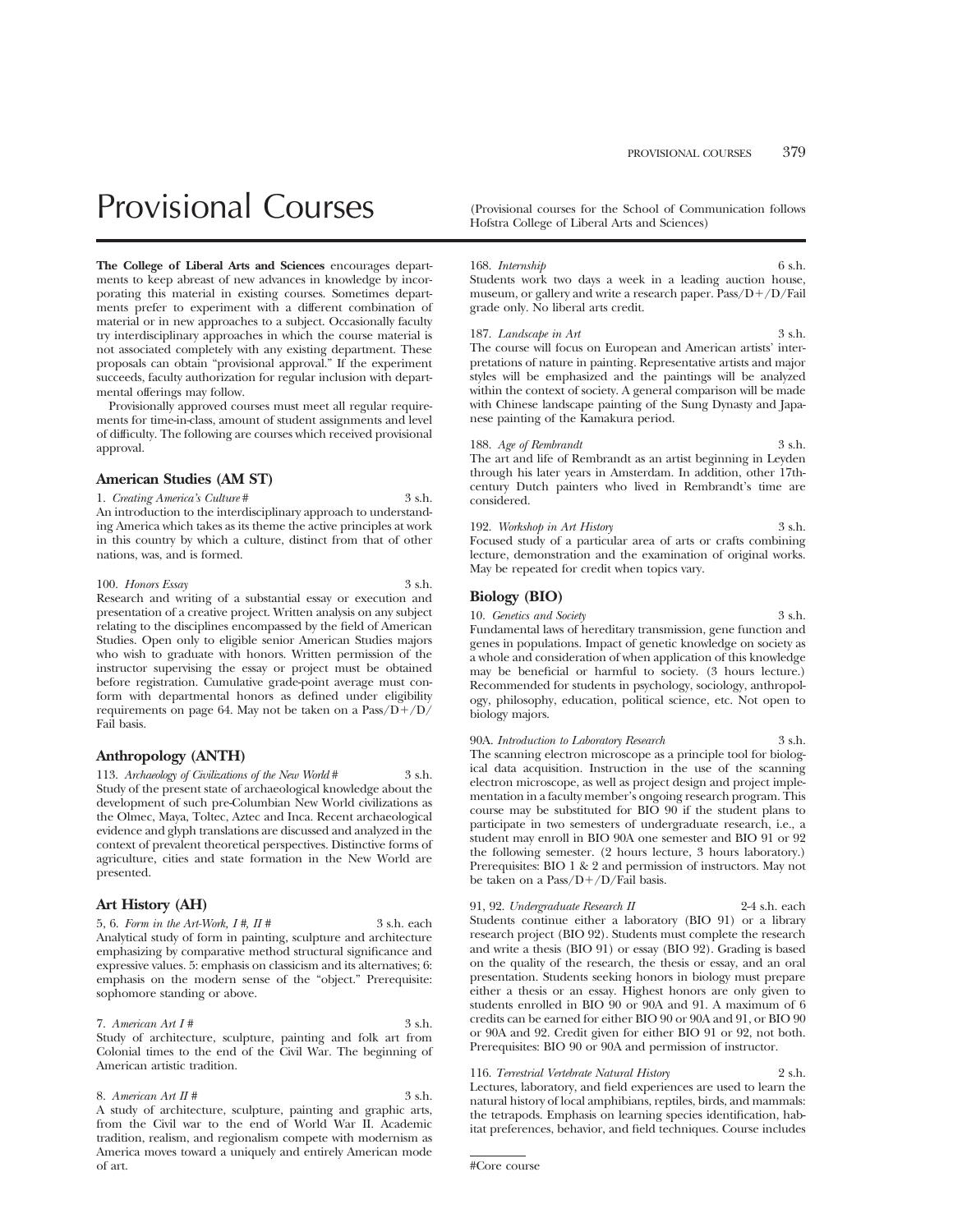trips to local study sites; some Saturday field trips instead of some weekday meetings. (3 hours laboratory, 1 hour lecture/ recitation.) Prerequisites: BIO 1 & 2, or permission of instructor.

183. *Fundamentals of Aquaculture/Mariculture* 4 s.h. Introduction to scientific culture of marine and fresh water organisms such as fishes, oysters, clams, prawns, algae, etc. Theory behind intensive, semi-intensive, and open and closed systems are discussed as well as control of water quality and specialized diets. Students utilize the aquaculture facilities and water testing laboratory. (3 hours lecture, 3 hours laboratory.) Prerequisite: BIO 1 & 2; prerequisite or corequisite: BIO 147. May not be taken on a  $Pass/D+/D/Fail$  basis.

184. *Advanced Aquaculture/Mariculture* 3 s.h. Advanced concepts in the theory and management of aquaculture/mariculture facilities. Evaluation of productivity; analysis of recent research papers. Survey of the potential of recently developed culture techniques and organisms. A project is required. Prerequisite: BIO 1 & 2, 147, 183. May not be taken on a Pass/D+/D/Fail basis.

185 & 186. *Internship: Aquaculture/Mariculture* 5 s.h. each Intensive experience involving practical on-site participation working at an aquaculture/mariculture facility. Students may choose from a large selection of participating commercial facilities and make a thorough analysis of all phases involved in aquaculture and mariculture. Prerequisite: BIO 1 & 2, 147, 183, 184; corequisite: BIO 187. May not be taken on a  $Pass/D+/D/$ Fail basis.

187. Analysis of Aquaculture/Mariculture Internship Taken in conjunction with 185 & 186. Student receives assistance in analyzing all phases of the commercial establishments at which he/she is interning. The intern returns to campus once each week for an ongoing dialogue with Hofstra faculty regarding technical details of the operation he/she is studying. Classroom discussion between interns at different places facilitates comparison and evaluation. Prerequisite: BIO 1 & 2, 147, 183, 184. Corequisite: BIO 185 & 186. May not be taken on a Pass/D+/ D/Fail basis.

#### **Comparative Literature and Languages (CLIT)**

54. *The Oedipus Theme* # 3 s.h. A comparative analysis of the evolution of the Oedipus theme from its origins in Greek culture to its modern deployment as both a literary motif and an interpretative figure.

75. *Women Writers in the Romantic Tradition #* 3 s.h. Traces elements of Romanticism and its development in the works of major women writers of the 19th and early 20th century (1810-1932). Includes works by Germaine de Stael, Mary Shelley, George Sand, Edith Whorton and Colette.

173. *Sentiment to Sadism in the Early European Novel* 3 s.h. Study of the European novel from the end of the 17th to the end of the 18th century. Focus on the development and decadence of feelings, sentiments, and emotions and how they reflect political and social events of the period.

#### 190. *World Literature and the Anatomy of Cultural Difference* # 3 s.h.

Introduces students to the notion of world literature by presenting works from different countries and cultures, languages and traditions in a comparative context, with emphasis primarily on cross-cultural comparisons between Western and non-Western literatures. Prerequisite: ENGL 2.

#### **Computer Science (CSC)**

4. *Introduction to Computer Science with Applications* 3 s.h. A course for nonmajors that introduces the elements, terminology and concepts of computer science. Concepts of commercial software packages such as spreadsheets and databases are introduced with some hands-on use. The computer, its operations, hardware-software considerations, comparative operating systems and social implications are discussed. No liberal arts credit.

#### 110A. *Computer Architecture Laboratory* 1 s.h.

Provides hands-on experience in using digital electronics by way of integrated circuits without engineering bias. Offers practical construction, testing and implementation of circuits useful in digital circuits and modules. Prerequisite: CSC 110. Same as ENGG 32B.

155. *UNIX and C*++ 3 s.h. Introduction to the UNIX System V. UNIX file systems, processes commands, shells; syntax and semantics of the  $C++$  language; portability; C++ library; C-UNIX interface; programmers' workbench; documenters' workbench. Prerequisite: CSC 120.

163. *Computing, Ethics, and Society* 1 s.h. Critical examination of ethical problems associated with computer technology. Discussion of these problems is conducted within the framework of classical philosophical ethical theories. Legal and quasi-legal (i.e., policy and regulative) issues are also considered. Topics addressed include the process of ethical decision-making, privacy and confidentiality, computer crime, professional codes and responsibilities, software piracy, the impact of computers on society. Prerequisites: junior class standing; PHIL 9; CSC 4, 5, or 15. No liberal arts credit.

#### 171A. *Introduction to Computer Graphics* 3 s.h.

Fundamentals of two-dimensional modern interactive graphics: hardware technologies, software, data structures, mathematical manipulation of graphical objects, the user interface and the fundamental implementation of algorithms. Prerequisites: CSC 120, MATH 19. (Formerly 171.)

195. *Computer Science Internship I* 3 s.h. Internship course for qualified senior computer science majors. Students work approximately one day per week with a participating industry or research concern and are jointly supervised by department and employer. Admission by permission of department chairperson and is dependent on student's record and availability of placement.

196. *Computer Science Internship II* 3 s.h. Continuation of 195.

#### **Dance (DNCE)**

123. *Independent Study in Dance* 1-3 s.h. Individualized course designed to meet the special interests of

dance majors and minors. Students are permitted to engage in individual research and specific projects under the supervision of a member of the dance faculty. Students must obtain written approval of his or her faculty adviser. Open only to juniors and seniors or by permission of the chairperson of the department.

131. *Honors Essay* Research and writing of a substantial honors essay or a performance project with a strong accompanying written component. If a performance project is chosen, DNCE 121 must have been completed. Open to qualified senior majors who desire to graduate with departmental honors. Approval of the chairperson and an adviser is required.

#### **Drama (DRAM)**

110. *Special Topics in Drama* 1-3 s.h. Seminars on selected aspects of theater: study of movements, ideas, individual artists and playwrights or exploration of signifi-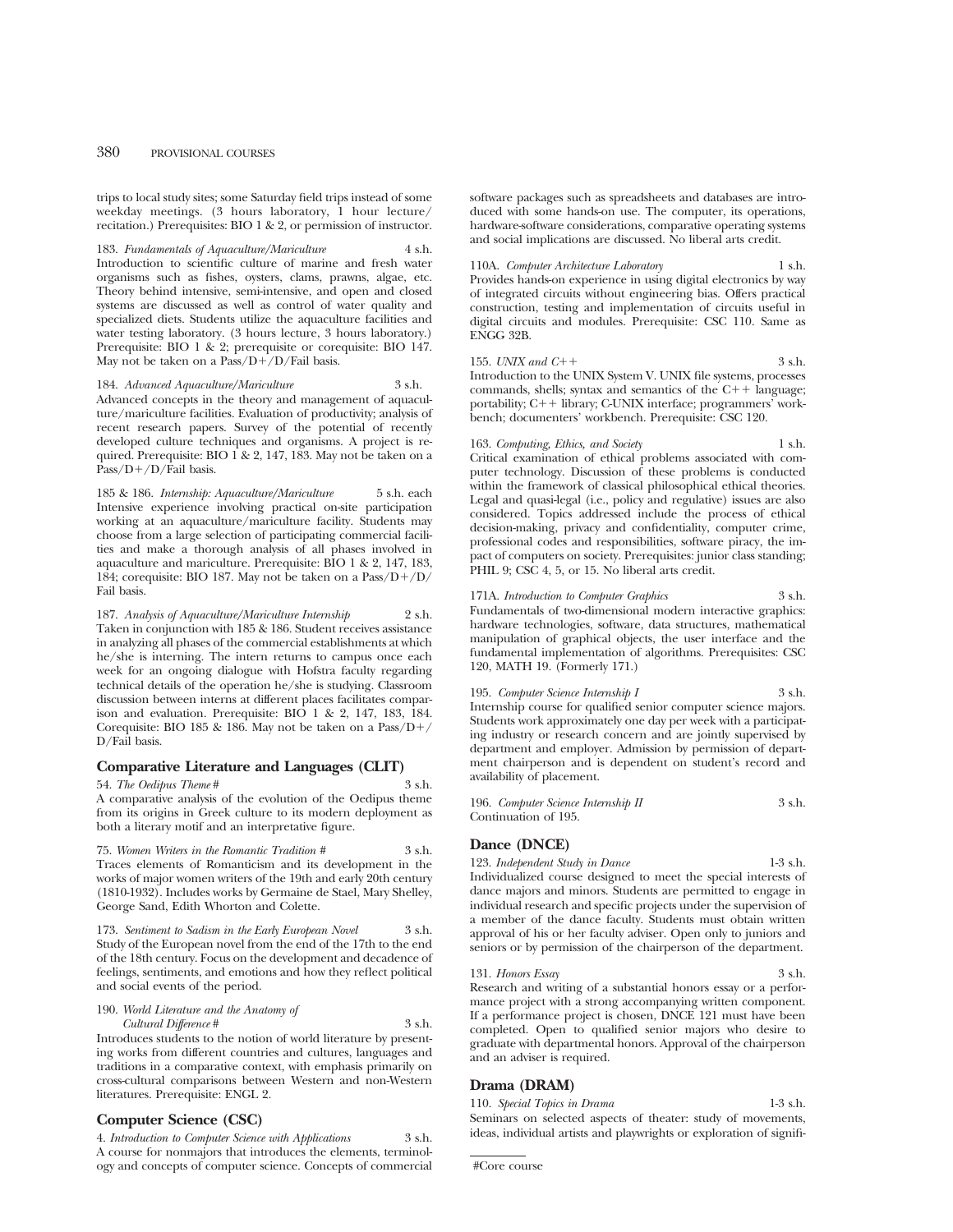cant performance or production techniques such as mime, *Commedia dell'arte*, constructivism, touring theater. May be repeated for credit when topics vary.

#### **Economics (ECO)**

4. *Introduction to Economic Controversies* 3 s.h. Introduces principal areas of controversy in economics/social science. Identifies underlying assumptions of conservative, liberal and radical world views including equality, power, role of state, relation between political and economic democracy, limits to growth, problems of economic instability and insecurity. Social science credit. Credit toward an economics major or minor only with permission of departmental chairperson. No credit toward the economics requirement for the B.B.A. Not open to first-year students. Credit given for ECO 1 *or* 4 *or* New College SEB 1.

7. *Explorations of Current Economic Issues #* 3 s.h. Introduces key concepts of economics through detailed exploration of topics at the center of economic and political debate: economic growth and income distribution; proper role of government in our "mixed" economy; globalization of economic activity; strategic role of financial institutions and markets in the new world economy. Credit for this course or ECO 1, not both.

116. *Economics of the Middle East* Contemporary economy of the Middle East in its sociopolitical and historical contexts. Focus is on the post-World War II period: population, industrialization, oil, economic implications of militarization, growing religious fervor, revolution and rising instability. Prerequisite: one introductory course in economics.

125. *Monetary Economics* 3 s.h. Forms and functions of money; theories of money demand and supply; the relation between monetary aggregates, credit conditions and economic activity in the different models; the role of central banking; domestic and international aspects of monetary policy. Prerequisites: ECO 1, 2.

#### **Engineering (ENGG)**

60. *Water Quality for Environmental Engineers* 3 s.h. Study of the chemical, physical and biological water quality parameters necessary for the design of water and wastewater treatment processes and operations. Basic physical and chemical parameters of pH, turbidity, alkalinity, suspended solids, hardness, chlorine residual, dissolved oxygen and metal analyses are examined in laboratoary exercises. Prerequisites: CHEM 3A, 3B, 4A.

61. *Environmental Unit Processes and Operations* 3 s.h. Theory and design of the physical, chemical, and biological unit operations of filtration, sedimentation, coagulation, flocculation, absorption, ion exchange, disinfection, gas transfer, biological degradation, and sludge handling as applied to water and wastewater treatment. Prerequisites: ENGG 60, 144; corequisite: ENGG 115.

62. *Environmental Unit Operations Laboratory* 1 s.h. Bench scale laboratory exercises for the control and operation of selected environmental treatments (covered in the lecture course) for water and wastewater. Prerequisite or corequisite: ENGG 61.

136. *Hydraulic Engineering and Water Resources* 3 s.h. Introduction to hydrology. Population and water demand projections, design of water transport systems. Applications of principles of fluid mechanics to typical civil engineering systems; pipe networks, pumping stations, open channel flow and measuring devices. Prerequisite: ENGG 115. No liberal arts credit.

143G. *Engineering Design B* 3 s.h. Integration of physical principles with mathematical analysis and/or experimental techniques as basis for an individually

required design project in engineering science. Prerequisite: senior standing.

#### 144. *Environmental Engineering* 3 s.h.

Definition of environmental problems, their sources, impacts on society and health management. Introduction to the applicable scientific basis of pollution control including chemistry, microbiology, climatology and epidemiology. Survey of water quality parameters, water resources, water pollution, air pollution, solid and hazardous wastes engineering. Prerequisites: CHEM 3A & 4A, 3B, MATH 19. No liberal arts credit.

#### 147. *Soil Mechanics* 3 s.h.

Fundamentals of soil behavior and its use as a construction material; engineering geology of soils and rocks; soil properties and classification; effective stress principle, consolidation, and settlement; shear strength and limit analysis; relationship of soils to foundation design. Prerequisite: ENGG 28.

#### 180. *Digital Signal Processing* 3 s.h.

Analysis, filtering, and modeling of discrete-time signals. Sampling and quantization. Z transforms, discrete Fourier transforms, digital filters. Sampling-rate conversion by interpolation and decimation. Linear prediction, system modeling, lattice filters. Prerequisite: ENGG 177. No liberal arts credit.

#### 183. *Special Topics in Bioengineering* 3 s.h.

This seminar format course is designed to provide students with an opportunity to acquire in-depth knowledge in various biomedical specialties in order to better understand engineering design considerations inherent to biological systems. This upperclass course focuses on various biophysical topics, such as biomechanical aspects of tissue (i.e., injury), cardiovascular systems (i.e., cardiac mechanics) and devices (i.e., pacemaker design), mathematical modeling of biomedical systems, fractal modeling, neural networks, biochemical kinetics (i.e., biosensors), genetic engineering, medical imaging, and artificial organs. Students are required to investigate specific biophysical systems and try to elucidate biological functions utilizing analytical tools. Open to majors and nonmajors. Prerequisite: junior standing in engineering or permission of instructor. No liberal arts credit.

#### 187. *Medical Imaging* 3 s.h.

Introduction to the fundamental principles of Image Analysis in Biological Sciences and Medical Imaging. Emphasis on analysis techniques useful in scientific research. Topics include impulse response, transfer function, signal-to-noise ratio (SNR), image display, 2-D convolution, 2-D Fourier Transforms, and linear and nonlinear filters. Theory formulations on some medical imaging modalities especially ultrasonic medical imaging are derived from basic principles. Knowledge of a programming language (Fortran, C, or Pasal) and the ability to use existing computer programs (MATLAB) are recommended. Prerequisites: ENGG 177 or 166B, MATH 144, PHYS 12A or permission of instructor. May not be taken on a  $Pass/D+/D/Fall$  basis.

#### 189. *Random Signal Analysis* 3 s.h.

Laws and methods of probability are introduced. Concepts such as random variables, probability distributions for discrete-time and continuous-time signals, and averages are developed. Random processes and random signals are defined and examined through temporal correlation functions and Fourier spectral characteristics. The techniques of linear system analysis, filtering and optimization with random signal and noise inputs are developed using power spectral density functions. Practical applications, using computer methods such as FFT, are explored. Prerequisite or corequisite: ENGG 177 or MATH 144.

#### 198. *Honors Thesis* 3 s.h.

Advanced research in the student's area of specialization, culminating in written report and oral defense. Open only to senior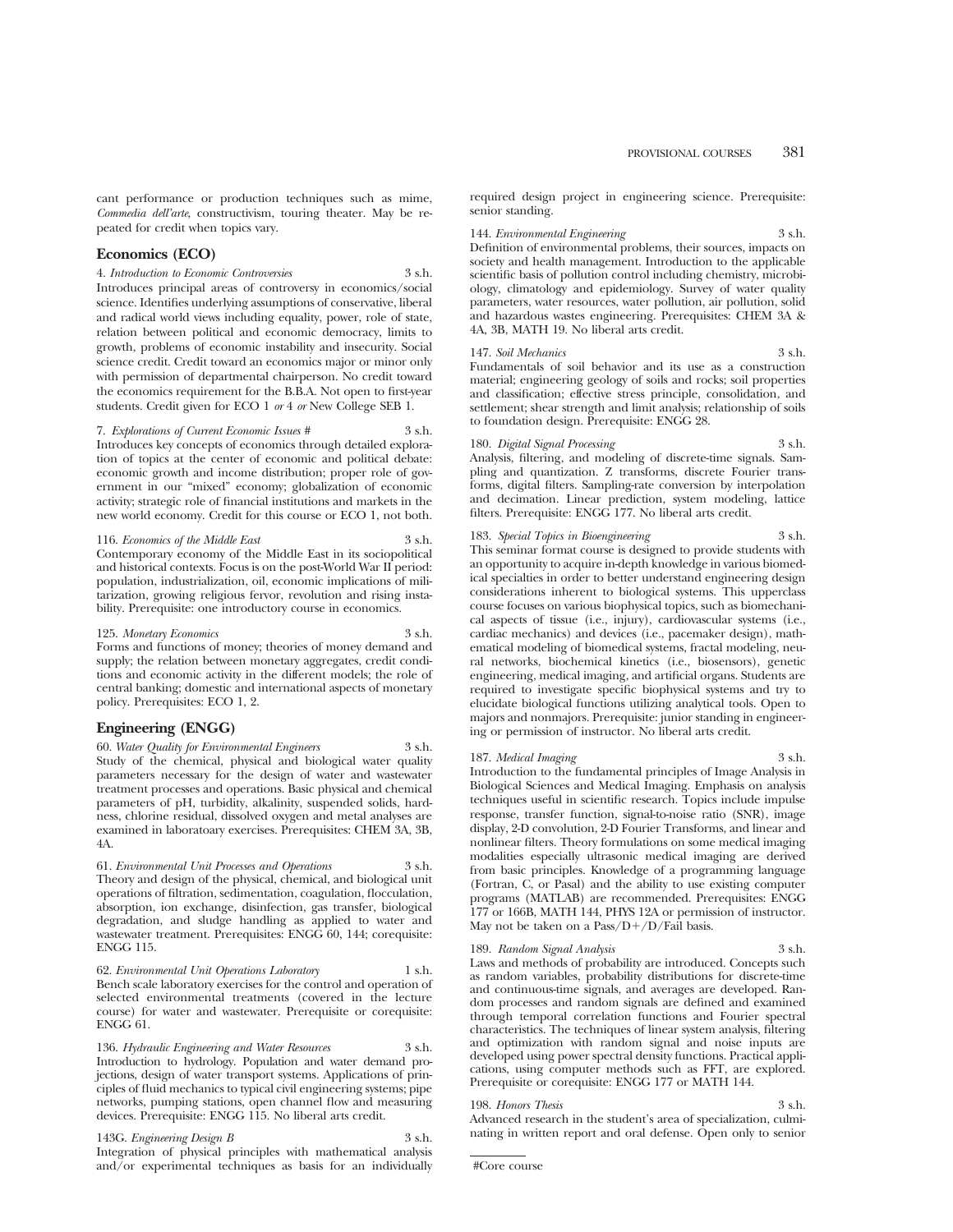engineering majors who are eligible for departmental honors and who secure, prior to registration, the written approval of an honors adviser and of the departmental chairperson. Can substitute for any other engineering course with adviser's approval, except senior design courses.

#### **English (ENGL)**

1A. *English Composition Tutorial* 1 s.h. Taken in conjunction with ENGL 1 to assist students in reaching a higher competency in writing English with clarity and precision. May not be used to satisfy the general University humanities requirement. Pass/ $D+/D/Fail$  grade only.

#### 5. *Technical Communications* 3 s.h.

Examines the use of language in settings that require technical reports and presentations. Study and practice of the basic principles of technical communications with attention to style, audience, research, visual aids, major report forms and oral presentations. May not be used to satisfy the general University humanities requirement. Credit given for this course or ENGL 30, not both.

100. *Ways of Reading Literature* 3 s.h. A seminar designed to introduce students to the many different ways in which it is possible to read literature, and to the many issues that need to be addressed when literature is read. Students develop skills needed to analyze literature at an advanced level, and they become familiar with the theoretical and philosophical questions that are involved in the act of interpretation. Prerequisites: ENGL 1-2. Required of all English majors. Credit given for this course or ENGL 197U, not both.

139. *The African Novel*<sup>\*</sup>  $\#$  3 s.h. Introduces selected African novelists of the 20th century such as Chinua Achebe, Sembene Ousmane, Ayi Kwei Armah, Ngugi wa Thiong'o, Bessie Head, Buchi Emecheta and Solomon Mutswairo. Analysis of African literary themes, such as traditional and modern conflicts, resistance to colonialism, effects of independence, neocolonial dilemmas and images of the African woman.

150. *Native American Literature\* #* 3 s.h. Examination of the development of native American literature. Emphasis on narrative genres, such as autobiography and fiction, with some attention to poetry. The reading consists primarily of indigenous materials (to be read in English). Credit for this course or ENGL 192U, not both.

167. *Post-Colonial Literature of South Asia\* #* 3 s.h. An exploration of the literature of South Asia (Bangladesh, Bhutan, India, Myanmar, Nepal, Pakistan, Sri Lanka) in the 20th century, focusing on the ways in which this literature deals with the concerns of national, religious, or gender-based loyalties and identities. Prerequisites: ENGL 1-2.

178D. *Desktop Publishing for Book Publishing\** 3 s.h. Offers instruction in design, layout, and computerized production skills for books and book promotion. Explores the design and content of trade, professional, and educational books in terms of form and function. Introduces the Macintosh Operating System as used in a graphic environment. Design and production of sample materials are required as part of the course and of the final examination. No liberal arts credit. Credit given for this course or ENGL 197V, not both.

#### **English Language Program (ELP)**

16A. *Introductory Reading and Writing* 6 s.h. Development of reading and writing skills following a grammatical syllabus. Reading and writing tasks are designed to provide opportunity for practice and application of relevant grammatical items and structures presented at this level. No degree credit.

#### 17A. *Introductory Conversation, Language*

*Laboratory and Tutorial* 6 s.h. Development of verbal communication and listening comprehension skills following a grammatical syllabus. Verbal and listening tasks are designed to provide opportunity for practice and application of relevant grammatical items and structures presented at this level. Tutorial work on specific weaknesses of individual students. No degree credit.

#### **Fine Arts (FA)**

158. *Graphic Design III* 3 s.h. Comprehensive design projects exploring specific areas of graphic design including design research, proposal writing and presentation. Internships inside and outside the University are encouraged in this and all further graphic design courses. Prerequisites: FA 51, 51A or permission of the instructor.

170F. *Color Printing from Color Negatives* 3 s.h. Course in basic color printing from color negatives. Students learn how to process color negatives and make color prints. Emphasis is placed on the understanding of color filtration and the ability to produce good color prints. Examples of historical and contemporary color photography are discussed in relationship to student assignments. In addition to class lectures and laboratories, one museum or gallery visit and a written critique is required. Prerequisites: FA 170, 170A. Lab fee \$100.

#### **French (FREN)**

104A. *Readings in Business II* 3 s.h. Study of France's current economic, political, legal and social practices with emphasis on its business sector. Prerequisite: FREN 105 or 111 or 112. No credit toward major in French.

130A. *Aspects of French Culture* 1 s.h. Detailed investigation of some aspect of contemporary French life, e.g. film, music, television, comics, newspaper, architecture, etc. Topics vary. Emphasis on spoken and written expression. Prerequisite: FREN 4.

145. *French Transformational Grammar* 1 s.h. A five-week intensive course in transformational grammar for the advanced French student. Prerequisite: FREN 111 or 101 or 112 or permission of instructor.

#### **French Literature in Translation (FRLT)**

41. *Me, Myself, and I: Autobiographical Expressions*

*from the French* # 3 s.h. An investigation of various forms of lifewriting translated from French, including autobiography, memoirs, diary, and correspondence. Texts, read in English, represent a wide variety of writings by women and men, from the Renaissance through the late twentieth century, from Francophonia as well as from metropolitan France.

#### **Geography (GEOG)**

140. *Geography of Latin America* # 3 s.h. Study of the physical and human geographic roots of Latin American societies, from Mexico to the southern cone of South America. Explores the forces that shaped this unique region and

<sup>\*</sup>Open only to students who have fulfilled the Writing Proficiency Test requirement.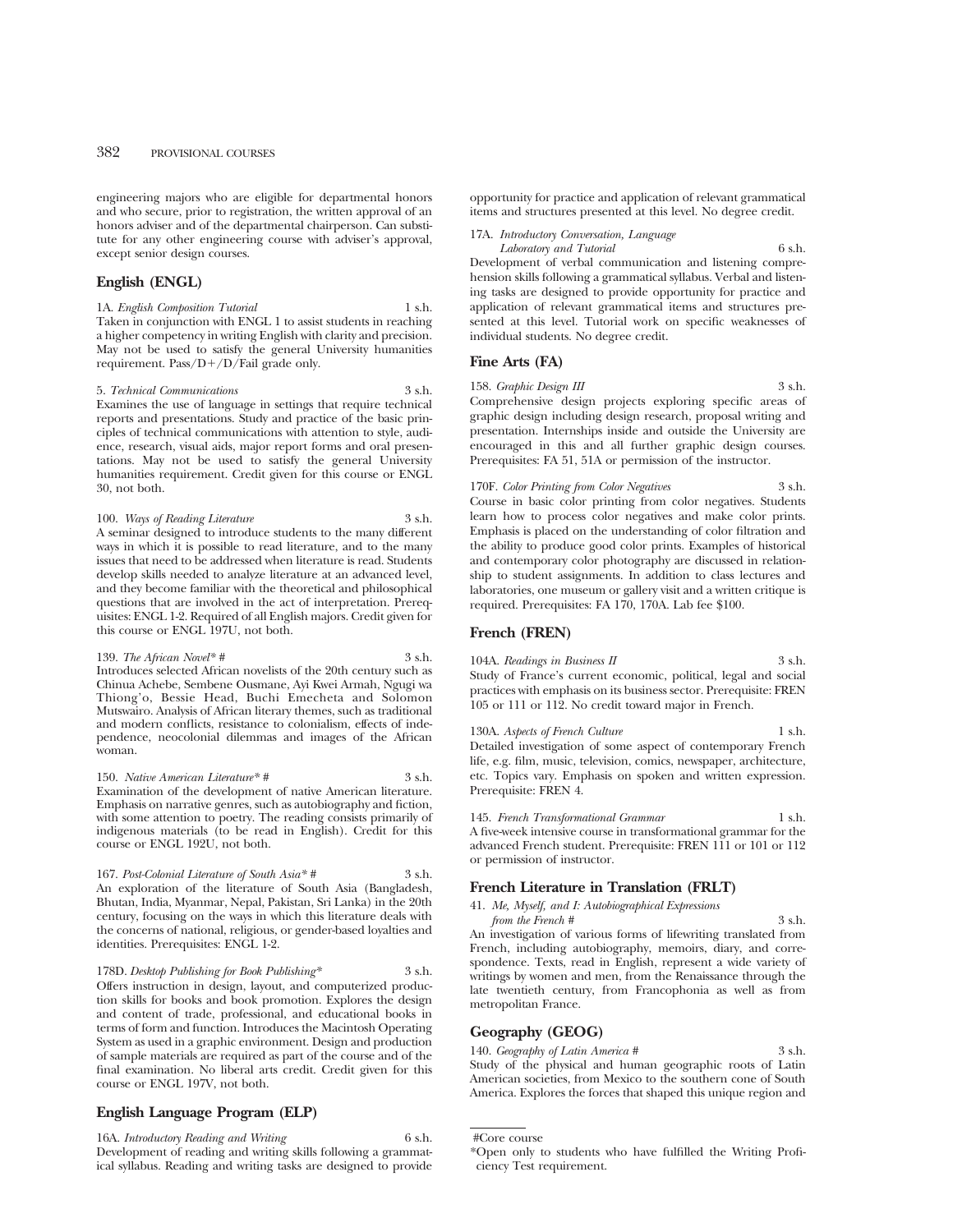considers its role in the contemporary world. Impact of historical geography since pre-Columbian period on modern Latin America. Economic and political geography in relation to other world regions. Changing human landscapes and social transformations currently affecting many of the area's inhabitants.

141. *Geography of the Caribbean* 3 s.h. An exploration of the physical and human forces that have shaped the landscape of the Caribbean Basin. Attention focuses on a variety of social, population, development, and geopolitical issues of importance to the region and on the role played by the Caribbean in today's world.

145. *Geography of Africa* # 3 s.h. Study of Africa's diverse human and physical landscapes, focusing on the interaction between the two. Analysis of the cultural, environmental, economic, social, political and population geography of the continent. Both North Africa and sub-Saharan Africa, the continent's two major regions, are featured prominently and examples are drawn from many of Africa's more than 50 individual nation-states.

151, 152. *Readings in Geography* 1-3 s.h. each Intensive reading, oral, and written work focusing on a regional and/or topical subdiscipline of geography. Open only to students interested in pursuing advanced work in geography and who have arranged to work with a supervising faculty member. Prerequisite: a combination of any two semesters of geography courses offered at Hofstra.

#### **Geology (GEOL)**

5. *Environmental Geology and Natural Hazards #* 3 s.h. Considers the geological processes that affect the formation and natural evolution of modern landscapes. Once modified and developed for human habitation, these natural processes became geological hazards—floods, soil and climate changes, hurricanes, landslides, earthquakes, coastal erosion, and volcanic eruptions. Discusses the need for risk assessment and alternate land use management strategies. (2 hours lecture, 2 hours laboratory.) (Formerly GEOL 5C.)

### 6. *Introduction to Dinosaurs and the*

*Mesozoic World #* 3 s.h.

Drawing on the latest geological and paleontological research, this course introduces the student to the scientific methods and thinking used to reconstruct the history of the Earth. Although the focus of the course is on dinosaurs and the characteristics of the Mesozoic world in which they lived, students learn how fundamental scientific theories such as evolution and plate tectonics provide the framework for interpreting the geologic past. Lecture topics also include the history of dinosaur paleontology, the climate and flora of the Mesozoic, the evolution of birds, plate tectonics, and the riddle of the extinction of the dinosaurs. Field trips strongly recommended. (2 hours lecture, 2 hours laboratory.)

133F. *Field Trips in Petrology* 1 s.h. This two-day course, taken in conjunction with GEOL 133, is a field-based study of igneous and metamorphic rocks of the Appalachian orogenic belt. The first trip is to examine igneous rocks, the second trip is to examine metamorphic rocks. A map-based report, together with notes and descriptions of field observations and measurements, is required. (Two full days in the field.) Prerequisite: GEOL 1C or 2C. Corequisite: GEOL 133.

#### **German (GERM)**

160. *Translation* 3 s.h.

Analysis and study of techniques and problems inherent to the translation process. Intensive exercises from German into English and English into German. Literary, journalistic and editorial texts are used. Prerequisite: 6 semester hours of 100-level German courses.

#### **Italian Studies (IT ST)**

131. *Italian Civilization: the Middle*

*Ages to the Renaissance* 3-4 s.h. Main currents in the cultural development of the period with emphasis on literature, philosophy and the arts. No knowledge of Italian is required. An extra hour is given for those planning to major in Italian.

132. *Italian Civilization: the Age of Baroque to the Present* 3-4 s.h.

Main currents in the cultural development of the period with emphasis on literature, philosophy and the arts. Some attention is given to the opera and the cinema.

141. *Italian Cinema From Neorealism to the Present* 3 s.h. Detailed analysis of major films with attention to the cultural and political functions of cinema in post-war Italy. Screenings of films by Rossellini, De Sica, Visconti, Fellini, Antonioni, Pasolini, Bertolucci and others.

#### **Jewish Studies (JW ST)**

30. *Literature of the Holocaust #* 3 s.h. Critical review and analysis of various literary genres including novels, short stories, diaries, memoirs and poems. Both universal and Jewish implications of the tragedy are examined.

#### **Linguistics (LING)**

71. *Language and Society in Africa, Asia*

*and Latin America #* 3 s.h. Examination of the relation between language and society with emphasis on Africa, Asia and Latin America. Language as a cognitive system, repository of culture and constructor of reality. Conflict between nationalist languages and former colonial world languages. Language as an indicator of societal identity, group and status. Diglossia. Language planning in government, industry and education. Language attitudes, change and maintenance. Case studies of language situations in countries around the world.

103. *The Classical Roots of English Words* 3 s.h. A systematic study of the foreign, primarily Greek and Latin, elements of the vocabulary of contemporary English, especially the vocabulary of the humanities and the sciences. The influence of other languages, both European and non-Western, are also considered. The study of word roots and families are set against the background of Greco-Roman civilization as it lives on in the classical heritage of the English language. This course may be used to fulfill the special foreign language option for the B.A., and is recommended for students in the Hofstra English Language Program. Credit given for this course or New College HGG 7, not both.

111. *Scientific Terminology and Etymology* 3 s.h. Basic course for students planning to major in the biological, medical and pyschological sciences. The derivation of scientific terms studied enables students to analyze and more easily acquire a vocabulary of technical terms. May not be used to satisfy the language requirement.

#### **Literature in Translation (LIT)**

89. *Beauty and Sadness in Japanese Literature*

*and Culture #* 3 s.h. Examination of the main genres and developments of Japanese literature from its origins in the 7th and 8th centuries, to the *Tale*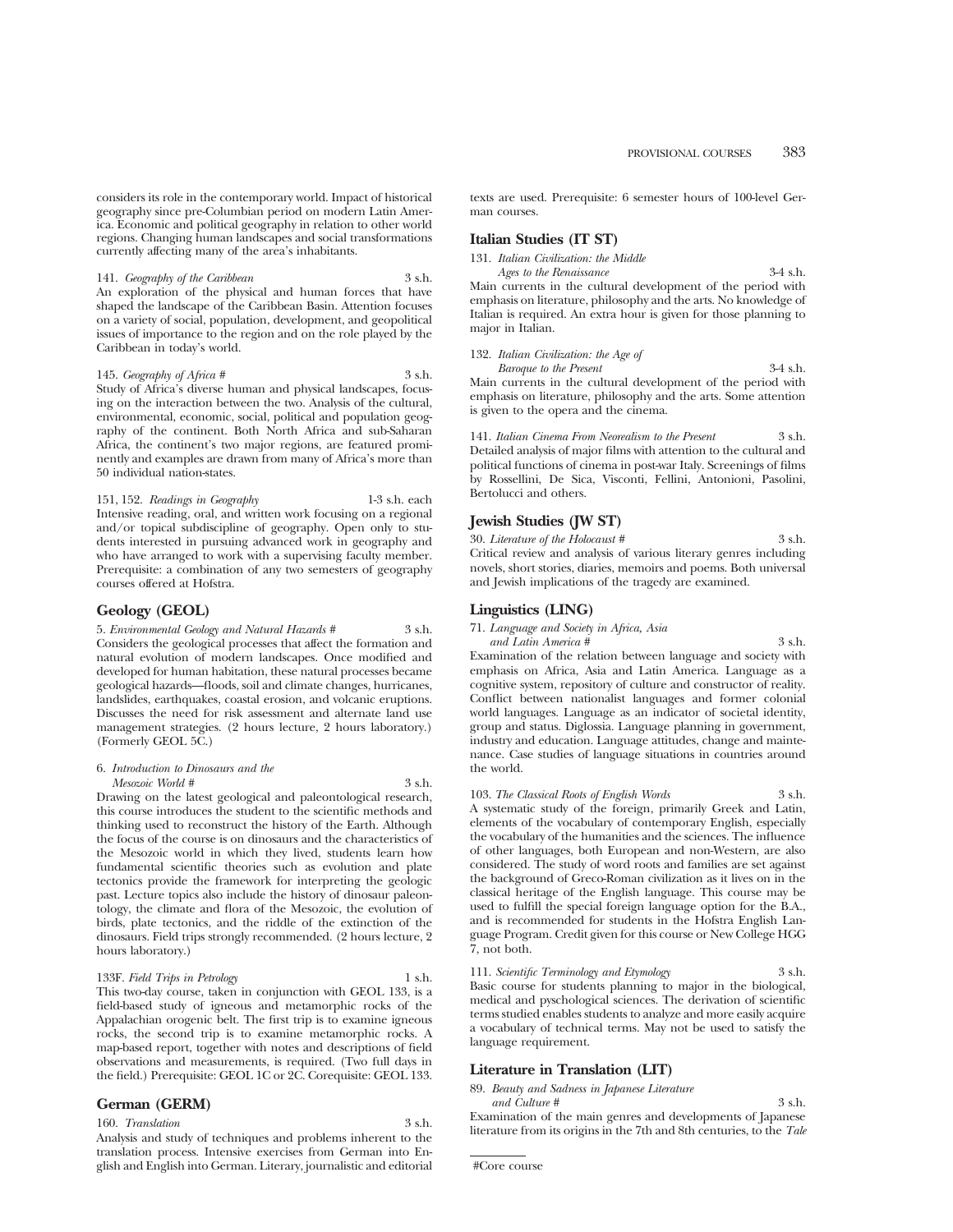#### 384 PROVISIONAL COURSES

*of Genji* (circa 1010), through the post-World War II period to the present, and describes the sensibility and modes of perception that inform these works. This inquiry into Japanese culture extends beyond literature to include the graphic arts, painting, and film in their relation to literary expression.

90. *Modern Arabic Literature #* 3 s.h. Introduces students to modern Arabic literature as it relates to the different human factors which make up modern Arabic culture. Course not only recognizes main themes and works, but also examines the recurring patterns and the peculiar characteristics of the various nations and/or groups, divided by religion, epoch, circumstances, movement, gender or ideology. Focuses on the correlation between thematic and structural considerations in literature and the various phases in the process of acquiring a modern cultural self-identity.

#### **Mathematics (MATH)**

19B. *Bridge to Calculus II* 1 s.h.

For students who have taken MATH 10E and wish to take MATH 20. Course covers topics dealt with in MATH 19 but not in MATH 10E; some theoretical background, derivatives of trigonometric functions and further applications. Prerequisite: MATH 10E with a grade of  $C-$  or better.

190. *Departmental Honors* 3 s.h. Individual research project in an area of mathematics under supervision of a departmental faculty member. Open only to majors in the Department of Mathematics who are eligible according to the criteria listed on page 64, and who desire to graduate with departmental honors. Permission of the department chairperson, prior to registration, is required.

198, 199, A-Z. *Special Studies in Mathematics* 3 s.h. each Each course covers a preannounced topic in mathematics. The topics chosen for 198 have little or no advanced mathematics course prerequisites; the topics for 199 often have one or more advanced mathematics course prerequisites. May be repeated for credit when topics vary.

#### **Modern Greek (MGRK)**

1 & 2. *Modern Greek* 3 s.h. each

1) Fundamentals of grammar and modern vocabulary. Oral and written drills; 2) Continuation of 1; selected readings. Prerequisite: MGRK 1 or equivalent.

#### **Music (MUS)**

 $D+/D$ *Fail basis only.* 

24. *University Wind Ensemble* #  $\frac{1}{2}$  s.h. A traditional wind ensemble of 35-38 players representing the finest woodwind, brass, and percussion performers at the University. The Ensemble consists of one or two performers on a part, playing music from various periods designed to be performed by a wind ensemble. The Ensemble offers performances on and off campus. Prerequisite: permission of instructor. Credit on Pass/

160B. *Advanced Jazz and Contemporary Scoring* 3 s.h. Arranging and scoring for big bands, studio and recording orchestras and vocal groups. Prerequisite: MUS 160A or permission of instructor.

175. *Vocal Pedagogy* 2 s.h. Study of the problems encountered in the teaching of vocal technique such as breathing, resonance, tone color, dynamic control and diction. Sessions of supervised teaching are included. May not be taken on a Pass/ $D+/D$ /Fail basis. No liberal arts credit.

#### **Natural Science (NSC)**

13, 14. *Our Physical Universe* 3 s.h. each Exploration of the basic concepts of our physical universe in the areas of physics, chemistry, nuclear energy, geology and astronomy. The historical development of science and the role scientists play. Laboratory constitutes about fifty percent of the course work. No previous experience in physics, chemistry or higher mathematics required. Credit given for these courses or NSC 11, 12 or New College NPG 1/QTG 005.

13: physics and nuclear energy. 14: chemistry, astronomy and geology.

21. *Science and Technology* # 3 s.h. Develops an understanding of the technical world around us in terms of the fundamental laws of science. Examines a variety of mechanical and electrical devices or systems, to demonstrate that complex devices follow a pattern determined by these fundamental laws. Topics include electrical, electronic and digial circuits, energy balances, strength of materials and fluid flow of liquids. (Two hours lecture, two hours laboratory.)

#### **Philosophy (PHI)**

60. *Introduction to Chinese Philosophical*

*and Religious Traditions* 3 s.h. Course introduces students to the major concepts and metaphors in Chinese Confucianism and Taoism. Students engage in close readings of texts from the classical and medieval periods. The goal is to arrive at a sympathetic understanding of the major themes in Chinese thought. Periodically, the students compare questions raised in China to questions raised within the western philosophic and religious traditions. Prerequisite: consent of instructor.

103. *Life, Death and Immortality* # 3 s.h.

Examination of the concepts of life, death and immortality as represented in religious and literary texts from a range of cross-cultural sources: western and nonwestern monotheistic traditions, eastern traditions (e.g., Tibetan and Indian), middle eastern (e.g., Turkish), African, and Native American. Further examination of the encounter between a native tradition and a western colonial, typically Judeo-Christian presence. Discussion as well, of the implications of these concepts for such issues as abortion, euthanasia, suicide. Original texts in translation. Same ad RELI 80. Credit given for this course or RELI 80, not both. (Formerly PHIL 70.)

166. *Contemporary Social and Political Philosophy* 3 s.h. Concepts of the autonomous self and agency (developed during the modern period, Descartes—Kant), have been central to modern, liberal social and political philosophy. This course examines the critiques of those concepts and explores changing conceptions of community, civil society, and selfhood offered by feminist and postmodern philosophers. These issues have immediate interdisciplinary relevance for legal, political and psychological inquiries. Some attention is given to contemporary social problems, such as race and gender. Readings from contemporary philosophy (e.g., Foucault and critical theory) and some interdisciplinary sources. Prerequisite: PHI 10, 14, or 20. (Formerly PHIL 143.)

170. *Ethical Theory* 3 s.h. A detailed examination of some specific issue in contemporary ethical theory. Possible topics include the nature and objectivity of morality, the relationship between moral philosophy and theories of the self, the rival of a virtue-theory approach to ethics, and pluralism about values. Prerequisite: PHI 14, or permission

180. *Theories of Knowledge and Being* 3 s.h. An investigation of theories of being, which state the most general characteristics of reality; and theories of knowledge, which state what knowledge is and how, if at all, we know things;

#Core course

of instructor. (Formerly PHIL 149.)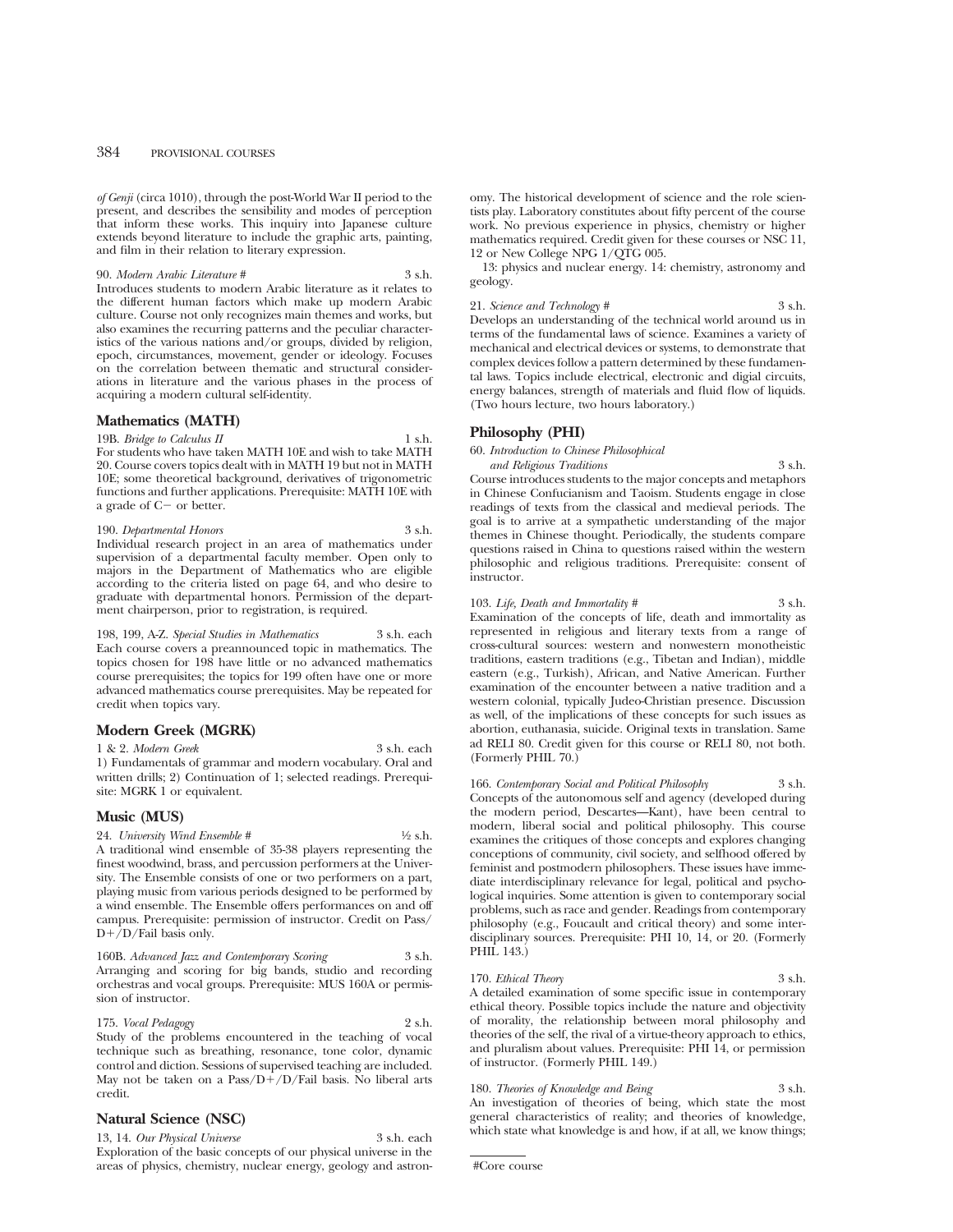and the ways that theories of being and knowledge are related. Prerequisite: PHI 10 or 14. (Formerly PHIL 150.)

#### 181. *Topics in Philosophy* 3 s.h.

This course provides an in-depth study of a problem in philosophy, the specific topic for the course varies from semester to semester. Examples of possible course topics are free will versus determinism, the nature of truth, philosophical approaches to issues in psychology, space and time. Students should consult with the particular instructor each time the course is offered to determine if prior preparation for the topic to be covered is recommended. Such consultation may take place prior to registration or on the first day of class. May be repeated for credit when topics vary. (Formerly PHIL 100.)

#### 182. *Selected Philosophers* 3 s.h.

This course provides an in depth study of a major philosophical figure; the figure to be studied varies from semester to semester depending on the instructor. Prerequisite: PHI 10 or 3 s.h. in philosophy, or a history of philosophy course, or permission of instructor. May be repeated twice for credit when topics vary. (Formerly PHIL 155.)

## 194. *Seminar* 3 s.h.

For juniors and seniors who have previously taken at least three philosophy courses in logic: (PHI 150, 154, 156). May not be taken on a Pass/ $D+/D/F$ ail basis. (Formerly PHIL.)

#### **Physics (PHYS)**

6. *Acoustics, Music and Speech* # 3 s.h. Fundamental physics of sound; production, propagation and detection. Emphasis is placed on musical instruments and human voice and hearing. Sound reproduction, architectural acoustics and noise considerations are studied. (2 hours lecture, 2 hours laboratory.) Prerequisites: high school algebra and geometry. Credit given for this course or PHYS 7 or 8.

17, 18. *Elements of Physics for Engineers* 4 s.h. each Fundamental laws and principles of mechanics, electricity and magnetism, and selected topics in light. Designed for engineering majors. Corequisite for 17: PHYS 11B. Prerequisite or corequisite for 17: MATH 19. Prerequisite or corequisite for 18: MATH 20.

#### **Religious Studies (RELI)**

#### 50. *Islam #* 3 s.h.

A study of the rise of Islam within the context of the cultural social and religious conditions of pre-Islamic Arabia, Muhammad's religious message and the Koran, development of theology, law, and consolidation of Sunnism. Attention given to the concept of nonseparation of state and religion in Muslim thought, to the experience of women, and to themes in comparative art, architecture, and ritual. (Formerly PHIL 68.)

80. *Life, Death and Immortality* # 3 s.h.

Examination of the concepts of life, death and immortality as represented in religious and literary texts from a range of cross-cultural sources: western and nonwestern monotheistic traditions, eastern traditions (e.g., Tibetan and Indian), middle eastern (e.g., Turkish), African, and Native American. Further examination of the encounter between a native tradition and a western colonial, typically Judeo-Christian presence. Discussion as well, of the implications of these concepts for such issues as abortion, euthanasia, suicide. Original texts in translation. Same as PHI 103. Credit given for this course or PHI 103, not both. (Formerly PHIL 70.)

85. *Comparative Religious Ethics* # 3 s.h. An exploration of the ways in which three religious traditions attempt to guide their adherents' conduct by appealing to rules of action. Course begins by clarifying the notions of "ethics" and

"religion." We then turn to three traditions—for example, the Navaho, the Gospel of Matthew, and to Theravada Buddhism, asking how each tradition conceives of the relation between religious and moral rules (we also ask whether that distinction is even helpful). While the student is asked to master a body of historical materials, the emphasis is philosophical throughout; we mainly want to understand how each tradition understands such basic notions as action, obligation, the moral authority of persons, deity or deities, and institutions, and the status of other religious and moral frameworks. (Formerly PHIL 71.)

191. *Independent Study in Religious Studies* 1-3 s.h. Individualized plan of study developed by student in consultation with, and with the approval of a member of the faculty, approved by Religious Studies Adviser who will serve as tutor for the course. Prerequisites: approval of instructor and Religious Studies Adviser.

### **Sociology (SOC)**

142. *Global Cities: Politics and Social Change in*

*Comparative Perspective* 3 s.h. This course compares the impact of global economic change on the world's most powerful cities in the last fifteen years. The first half of the course focuses on how economic change has affected the social and political lives of the residents of New York and London. The second half looks at the way other cities (e.g., Paris, Berlin, Tokyo, Hong Kong, Singapore, and Los Angeles) handle the challenges of globalization and assesses what lessons their fate holds for New York and London. Course is designed to introduce students to the problems and opportunities created by the growth of a world economy and its consequences for the people, politics, and social structures of large cities.

#### **Spanish (SPAN)**

113A. *Culture and Civilization of Spain* 3 s.h. The peoples of the Iberian Peninsula: its geography, history, socio-political and religious heritage, as well as its literature, music, and visual arts. Credit given for this course or SPAN 113, not both.

113B. *Culture and Civilization of Latin America* 3 s.h. The peoples of Latin America: its geography, history, sociopolitical and religious heritage, as well as its literature, music, and visual arts. Credit given for this course or SPAN 113, not both.

#### **Spanish Literature in Translation (SPLT)**

52. *Interpreting the Hispanic Legacy* # 3 s.h. Spain's legacy to Hispanic America and their respective values and idea, as expressed in their literary and traditional myths. Matters of origin, the assessments of the modern dilemma, and projections of Hispanic politics and art are discussed. Readings are interpretative as well as historical. Prerequisite: one of the following courses: HIST 11, 12; CLIT 39, 40; SPLT 51; or permission of Chairperson of the Spanish Department in consultation with the instructor.

#### **Speech (SPCH)**

9. *Approaches to the Speech, Language, and*

*Hearing Sciences #* 3 s.h. A critical examination of the current theories and methods applied to the exploration of speech and hearing processes and to the processing and representation of language. The course evaluates behavioral, formal, and functional theories of language, and the empirical methods used to investigate languages. Basic concepts and measurements used in the study of the physical and psychological correlates of speech, hearing, and language are introduced. Students learn to apply this knowledge to the analysis of the production, perception, and representation of language.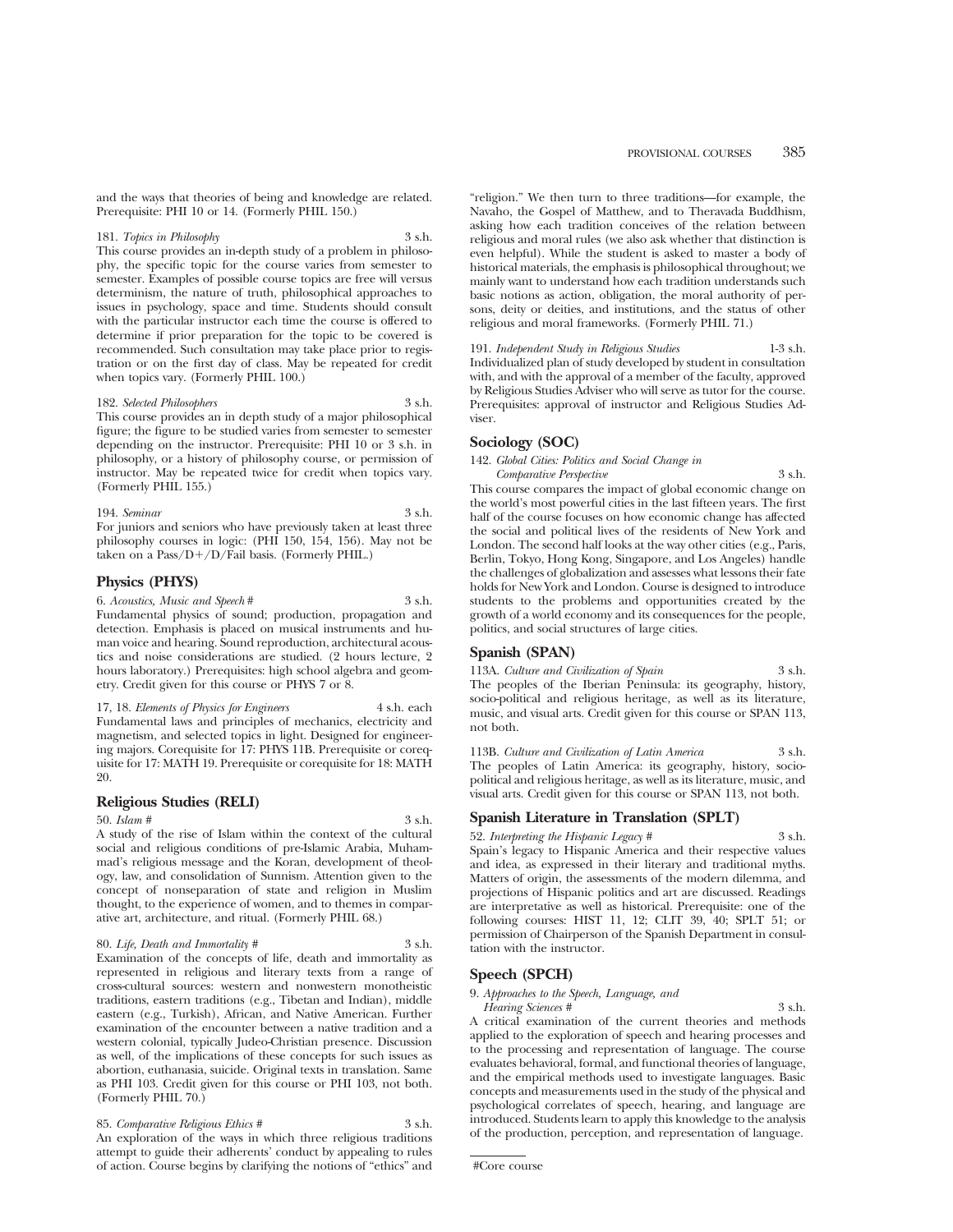#### 386 PROVISIONAL COURSES

#### **Technology and Public Policy (TPP)**

1. *Introduction to Environmental Systems* # 3 s.h. Develops an understanding of environmental science and applies it to environmental public policy issues. Fundamental scientific principles discussed include conservation of energy, atmospheric transport, radioactivity, biodegradation and thermodynamics. Public policy issues include acid rain, global warming, nuclear energy, recycling, asbestos and toxic wastes. (2 hours lecture, 2 hours laboratory.)

#### **Women's Studies (WST)**

1. *Introduction to Women's Studies* # 3 s.h. An interdisciplinary course which introduces the major ideas and concepts of women's studies and a variety of gender-related issues. The course provides theoretical tools by which to understand these issues and creates an interdisciplinary foundation of basic concepts and perspectives in women's studies. Drawing upon material from a wide range of disciplines: literature, the arts, sociology, language, linguistics, philosophy, psychology, and history, the course prepares the student for more disciplinespecific courses on women and gender-related issues in these and other fields. Credit given for this course or New College ISWB 001, not both.

198. *Independent Study in Women's Studies* 3 s.h. Individualized course of readings or plan of study prepared by student in consultation with and under the guidance of a faculty instructor. Written and/or other requirements for completion are established by the faculty instructor. May be used in partial fulfillment of requirements for a minor in Women's Studies. Prerequisite: permission of instructor and of a codirector of Women's Studies.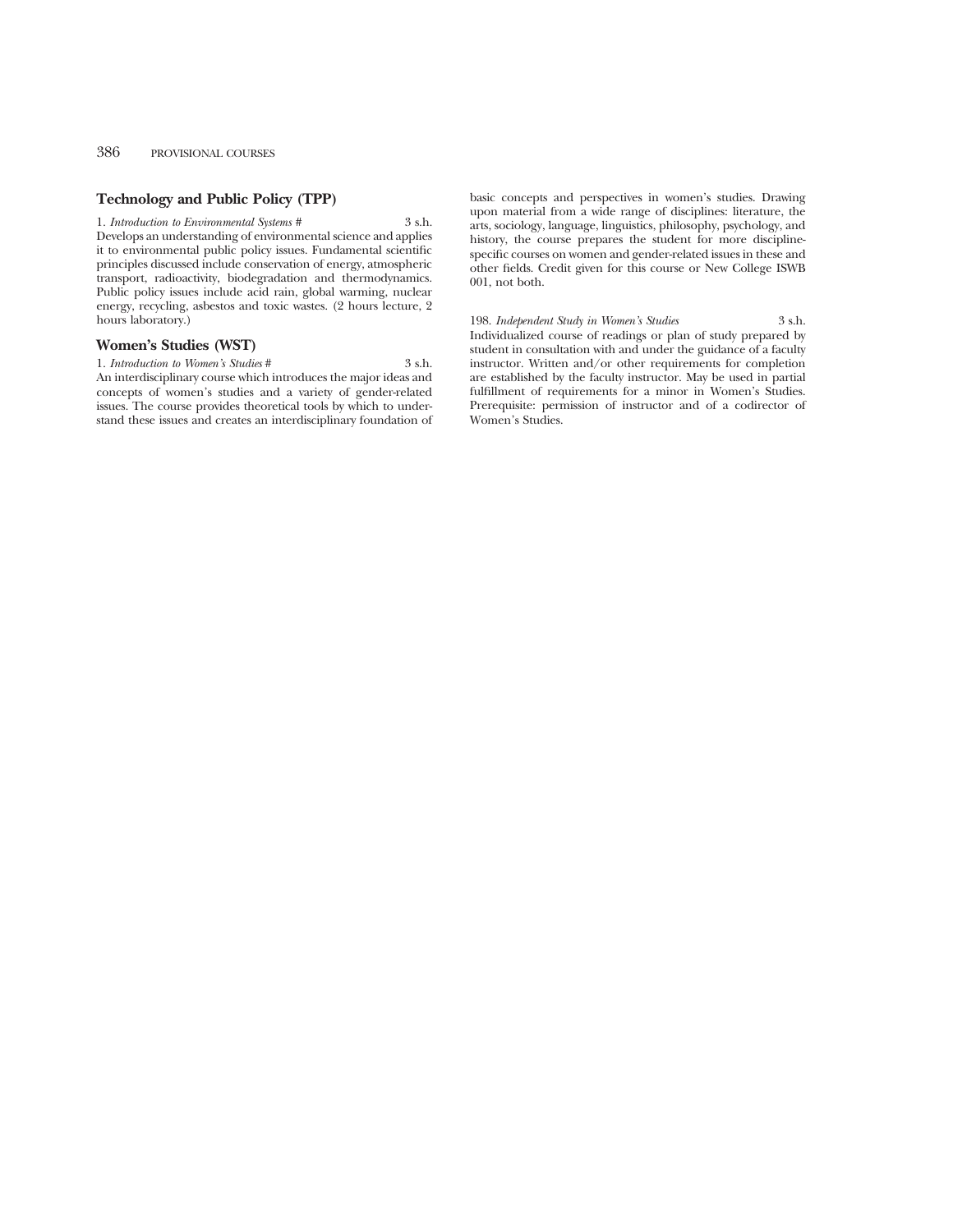# Provisional Courses

**The School of Communication** acknowledges that departments need to keep up-dated on new advances made in their various disciplines. Toward this end, departments may propose to experiment with a different combination of material or an interdisciplinary approach to a subject. These proposals may obtain "provisional approval." If the experiment is successful, faculty authorization for regular inclusion with departmental offerings may follow.

Provisionally approved courses must meet all regular requirements for time in class, amount of student assignments and level of difficulty. The following are courses which received provisional approval.

#### **Audio/Video/Film (AVF)**

41. *Intermediate Audio Production* 3 s.h. Projects develop and deepen students' ability to produce a variety of radio formats including spots and newscasts. Students gain competency in conceiving and writing feature stories. A good deal of time is devoted to developing studio and field production skills. Additionally, students become more familiar with emerging technologies and techniques, including digital editing software. Prerequisite: AVF 21. No liberal arts credit.

131. *Contemporary Issues in Radio Broadcasting* 3 s.h. Students develop their skills in critical thinking and writing and deepen their understanding and analysis of radio broadcasting. This course draws on historic and current radio programs, the internet, journals and periodicals devoted to radio. Students become familiar with concepts of Cultural Studies to address such topics as: How do issues of ownership affect programming content? Who is represented on radio? How does/will the "business" of radio and new technologies affect future braodcasters and the future of radio? Grading is based on student participation, written work, and presentations. Prerequisite: SCO 2.

#### **Journalism (JRNL)**

1. *Historical and Ethical Principles of the*

*American News Media* 3 s.h. An examination of the fundamental ethical principles of reporting, editing, and presenting news and other information essential to democratic self-government. Students need not arrive at the same set of moral principles, but they are encouraged to develop the moral reasoning and acuity necessary to arrive at a coherent and consistent moral framework. The course involves extensive use of case studies in addition to primary and secondary readings in the history, principles and practices of the American news media.

#### 16. *Broadcast News II* 3 s.h. An intensive workshop where students use their journalism skills in the production of a weekly, broadcast-quality news show (i.e., News and Views). Students participate in each aspect of this production including research, writing, reporting, and editing. Emphasis is placed on developing advanced writing skills. Ethical problems faced by television reporters and producers are discussed. Participants work with advanced video/television students in the actual production of the newscast. Outside commu-

nity research and reporting time is required. Prerequisites: JRNL 15; SCO 4; AVF 26. Same as JRNL 120. No liberal arts credit. (Formerly JRNL 120, *Electronic News Laboratory I*.)

53. *Copy Editing* 3 s.h. An advanced course in preparing raw copy for publication, with the emphasis on newspaper and newsmagazine journalism. Skills emphasized include analyzing story structure, mastering paper and electronic research tools, spotting and filling "holes" in stories, improving language skills (punctuation, syntax, etc.) sharpening news judgment and writing headlines. Students learn to spot and correct unintended bias, illogical argumentation, unwarranted conclusions, historical fallacies and other pitfalls of undisciplined thinking, discourse and writing. Strong language skills required. Outside community research and reporting time is required. Prerequisite: JRNL 13.

#### 56. *Desktop Publishing* 3 s.h.

Learn how to publish your own publication, from a newletter to a newspaper, using the latest hardware and software. Today's generation of computers and desktop publishing programs have made it possible to produce a viable periodical. This course teaches you the skills to design your own publication, from turning on the computer to printing the final copy. No liberal arts credit.

72. *Investigative and Depth Reporting* 3 s.h. An introduction to investigative reporting and reporting in depth also known as explanatory reporting. Students study the role of investigative and public service reporting in the context of modern democracy. They learn advanced reporting techniques, compilation and analysis of data, and how to write and package longer stories and series for newspapers and magazines. Some material is presented in lecture, but much of the course involves individual, team, and classroom projects. Outside community research and reporting time is required. Limited to 16 students; by permission only. Prerequisite: JRNL 13.

76. *Advanced Broadcast Journalism* 3 s.h. This course provides those concentrating in electronic journalism with the opportunity to produce an in depth, long-form project of journalistic significance. Working as a team, participants research, write, shoot, and edit a news documentary for broadcast. Participants also analyze and critique selected works products by news organizations. Outside community research and reporting time is required. Prerequisites: JRNL 16, 17. No liberal arts credit.

#### **Speech Communication and Rhetorical Studies (SPCM)**

47. *Freedom of Speech* 3 s.h.

A survey of the rights, freedoms, duties, responsibilities and limitations of communicators and the government arising from Parliamentary rules, the First Amendment and other judicial and legislative sources. An awareness of the interrelationship between freedom of expression, legal concepts, politics, economic and sociological aspects of everyday life is developed. May not be taken on a Pass/ $D+/D$ /Fail basis.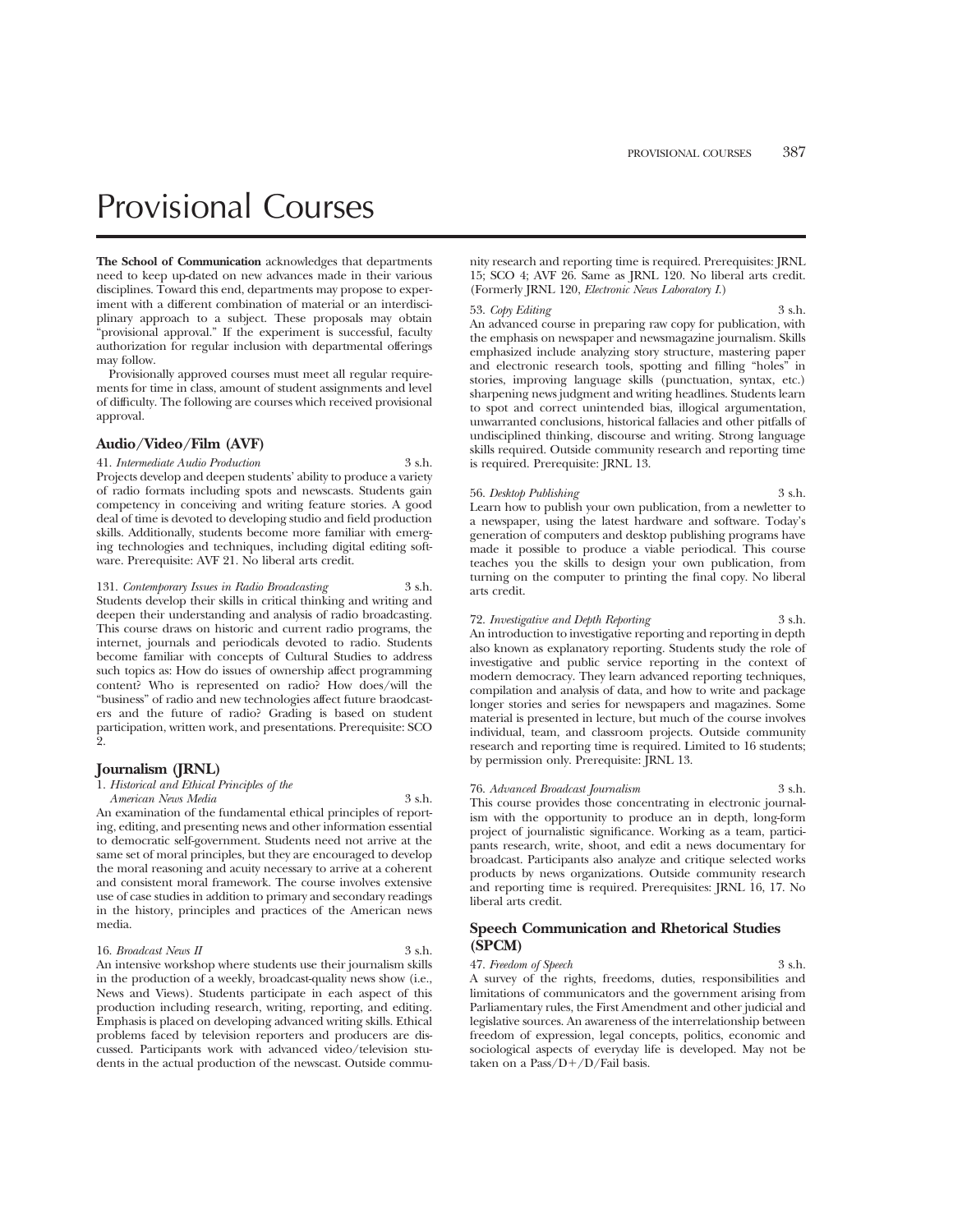# KEY TO MAP - as of January 1998

| <b>Department or Area</b>                                                       | No.                | <b>Building</b>                              | <b>Department or Area</b>                                 |          | No. Building                                 | <b>Department or Area</b>                           | No.          | <b>Building</b>                            |
|---------------------------------------------------------------------------------|--------------------|----------------------------------------------|-----------------------------------------------------------|----------|----------------------------------------------|-----------------------------------------------------|--------------|--------------------------------------------|
|                                                                                 |                    |                                              |                                                           |          |                                              |                                                     |              |                                            |
| Accounting & Business Law                                                       | 16                 | Weller                                       | Fine Arts                                                 | 14       | Calkins                                      | Residence Halls, Housing                            |              | 31:                                        |
| <b>Administration &amp; Policy Studies</b><br><b>Educational Administration</b> | 5                  | Mason                                        | Foreign Languages                                         | 14       | Calkins                                      | North Campus                                        |              | 32,33,34,35,36,37,38;                      |
| Foundations of Education                                                        |                    |                                              | Foundations of Education                                  | 5        | Mason                                        |                                                     |              | 42,43,44; 64                               |
| Admissions                                                                      | 27                 | Bernon Hall                                  | French                                                    | 14       | Calkins                                      | Russian                                             | 14           | Calkins                                    |
| Advisement, University                                                          | 8                  | Davison                                      | Geography                                                 | 10       | Barnard                                      | Scheduling                                          | 31           | <b>Student Center</b>                      |
| Africana Studies                                                                | $\overline{4}$     | Heger                                        | Geology                                                   | 61       | Gittleson                                    | School for University Studies                       | 19           | Roosevelt                                  |
| Alumni Relations                                                                | 55                 | Alumni House                                 | German                                                    | 14       | Calkins                                      | Secondary Education                                 | 5            | Gallon Wing                                |
| American Studies                                                                | 10                 | Barnard                                      | Greek                                                     | 14       | Calkins                                      | Security, Public Safety                             | 52           | Hofstra Information<br>Center              |
| Anthropology                                                                    | 4                  | Heger                                        |                                                           |          |                                              | Service Desk                                        | 31           | <b>Student Center</b>                      |
| Art History & Humanities                                                        | 14                 | Calkins                                      | Health Studies, Sport Sciences,<br>and Physical Education | 47       | Physical Fitness Center                      |                                                     | 4            |                                            |
| <b>Asian Studies</b>                                                            | 14                 | Calkins                                      |                                                           |          |                                              | Sociology                                           |              | Heger                                      |
| Astronomy                                                                       | 26                 | Weed                                         | Hebrew-Jewish Studies                                     | 14       | Calkins                                      | Spanish                                             | 14           | Calkins                                    |
| Athletic Office                                                                 | 47                 | <b>Physical Fitness Center</b>               | History                                                   | 4        | Heger                                        | Special Education                                   | 5            | Mason                                      |
| Audio/Video/Film                                                                | 20                 | Dempster                                     | Hofstra College of Liberal Arts                           |          |                                              | <b>Special Studies</b>                              | 19           | Roosevelt                                  |
| Banking & Finance                                                               | 16                 | Weller                                       | & Sciences                                                | 4        | Heger                                        | Speech Communication &<br><b>Rhetorical Studies</b> | 20           | Dempster                                   |
|                                                                                 | 61                 | Gittleson                                    | Hofstra Cultural Center                                   | 3        | Axinn Library                                | Speech-Language-Hearing                             | 8            | Davison                                    |
| Biology                                                                         |                    |                                              | Office                                                    | 31       | <b>Student Center</b>                        | Speech-Language-Hearing                             | 28           | Saltzman Community                         |
| Bookstore<br><b>Box Office</b>                                                  | 31<br>12           | <b>Student Center</b><br>John Cranford Adams | Housing, Residential Life                                 | 31       | <b>Student Center</b>                        | Center                                              |              | Services Center                            |
|                                                                                 |                    | Playhouse                                    | <b>HTV</b>                                                | 20       | Dempster                                     | Spiegel Theater                                     | 13           | Spiegel Theater                            |
| <b>Business Computer</b>                                                        |                    |                                              | <b>Health Center</b>                                      | 50       | <b>Health Center</b>                         | <b>Student Accounts</b>                             | 1            | Memorial                                   |
| Information Systems                                                             |                    |                                              | <b>Information Center</b>                                 | 52       | Hofstra Information                          | <b>Student Center Theater</b>                       | 31           | <b>Student Center</b>                      |
| & Quantitative Methods                                                          | 16                 | Weller                                       |                                                           |          | Center                                       | <b>Summer Sessions</b>                              | 8            | Davison                                    |
| <b>Business Development Center</b>                                              | 29                 | West Wing, Axinn Library                     | Italian                                                   | 14       | Calkins                                      | <b>Technical Services</b>                           | 59           | <b>Butler Annex</b>                        |
| Business, Zarb School of                                                        | 16                 | Weller                                       | <b>Italian Studies</b>                                    | 14       | Calkins                                      | Technology and Public Policy                        | 26           | Weed                                       |
| Cafeterias                                                                      | $\overline{1}$     | Memorial                                     | Jewish Studies                                            | 14       | Calkins                                      | Telecommunications                                  | 17           | McEwen                                     |
|                                                                                 | 32                 | The Netherlands                              | Journalism & Mass                                         |          |                                              |                                                     |              |                                            |
|                                                                                 | 31                 | <b>Student Center</b>                        | <b>Media Studies</b>                                      | 20       | Dempster                                     | The Deli                                            | 18           | The Deli                                   |
|                                                                                 | 46                 | Hofstra USA                                  | Language Laboratory                                       | -1       | Memorial-Learning                            | <b>University Advisement</b>                        | 8            | Davison                                    |
|                                                                                 | 18                 | The Deli                                     |                                                           |          | Technology Center                            | University Club                                     | 51           | Mack Hall                                  |
| Chaplains                                                                       | 31                 | <b>Student Center</b>                        | Latin                                                     | 14       | Calkins                                      | University College for                              | 41           | U.C.C.E. Building                          |
| Chemistry                                                                       | $\overline{c}$     | Hauser                                       | Law Clinic and Law Career                                 |          |                                              | Continuing Education                                |              |                                            |
| Child Care Institute                                                            | 28                 | Saltzman Community                           | Services                                                  | 62       | Axinn Hall                                   | University Tutorial Program                         | 5            | Gallon Wing                                |
|                                                                                 |                    | Services Center                              | Law, School of                                            | 21       | Law School                                   | University Without Walls                            | 19           | Roosevelt                                  |
| Chinese                                                                         | 14                 | Calkins                                      |                                                           |          |                                              | Upward Bound                                        | 5            | Mason                                      |
| College of Liberal Arts                                                         |                    |                                              | Library, Axinn                                            | 3        | Axinn Library                                | Veteran's Representative                            | $\mathbf{1}$ | Memorial                                   |
| & Sciences                                                                      | 4                  | Heger                                        | Library, Law                                              | 22       | Kushner                                      | West End Theatre                                    | 14           | Calkins                                    |
| Communication, School of                                                        | 20                 | Dempster                                     | Linguistics                                               | 14       | Calkins                                      | <b>WRHU Radio Station</b>                           | 20           | Dempster                                   |
| Comparative Literature                                                          |                    | Calkins                                      | Lost and Found                                            | 31       | <b>Student Center</b>                        |                                                     |              |                                            |
| & Languages                                                                     | 14<br>$\mathbf{1}$ | Memorial                                     | Lowe Gallery                                              | 9        | Lowe                                         | <b>MAP LEGEND</b>                                   |              |                                            |
| Comptroller                                                                     |                    |                                              | Management & General<br><b>Business</b>                   | 16       | Weller                                       | Adams Hall  25                                      |              | McEwen Hall  17                            |
| Computer Science                                                                | 25                 | Adams                                        | Marketing & International                                 |          |                                              | Adams Playhouse  12                                 |              |                                            |
| <b>Computing Facility</b>                                                       | 17                 | McEwen                                       | <b>Business</b>                                           | 16       | Weller                                       | Admissions Center/<br>Bernon Hall  27               |              | Monroe Lecture Center  60                  |
| Counseling                                                                      | 5                  | Mason                                        | Marriage & Family Therapy                                 | 5        | Mason                                        | Alumni House  55                                    |              | <b>Physical Fitness</b>                    |
| <b>Counseling Services</b>                                                      | 28                 | Saltzman Community                           | Mathematics                                               | 25       | Adams                                        | Axinn Hall (Law)  62                                |              |                                            |
|                                                                                 |                    | Service Center                               | Military Science                                          | 19       | Roosevelt                                    |                                                     |              | Physical Plant  57                         |
| Counseling, Research,<br>Special Education, and                                 |                    |                                              | Music                                                     | 9        | Lowe                                         | Barnard Hall  10                                    |              | Recreation Center  45                      |
| Rehabilitation                                                                  | 5                  | Mason                                        | Music Listening Room                                      | 9        | Lowe                                         | Bookstore South  15                                 |              | Republic Hall  40                          |
| Creative Arts Therapy                                                           | 5                  | Mason                                        | New College                                               | 19       | Roosevelt                                    | Breslin Hall  23                                    |              | Roosevelt Hall  19                         |
| Curriculum & Teaching                                                           | 5                  | Gallon Wing                                  | <b>NOAH</b>                                               | 5        | Gallon Wing                                  | Brower Hall  11                                     |              | Saltzman Community                         |
| <b>Elementary Education</b>                                                     |                    |                                              | Off-Campus Education                                      | 19       | Roosevelt                                    | <b>Business Development</b>                         |              | Services Center  28                        |
| Secondary Education                                                             |                    |                                              | Philosophy                                                | 4        | Heger                                        | Butler Annex  59                                    |              | Spiegel Theater  13                        |
| Dance                                                                           | 12                 | John Cranford Adams<br>Playhouse             |                                                           |          | Physical Fitness Center                      | Calkins Hall  14                                    |              | Student Center  31                         |
| David Filderman Gallery                                                         | 3                  | Axinn Library                                | Physical Education & Recreation                           | 47       |                                              | Career Center  58                                   |              |                                            |
| Dean of Students                                                                | 31                 | <b>Student Center</b>                        | Physics                                                   | 26       | Weed                                         |                                                     |              | U.C.C.E. Building  41                      |
| Development                                                                     | $\overline{7}$     | Hofstra                                      | <b>Placement Services</b><br>Playhouse                    | 31<br>12 | <b>Student Center</b><br>John Cranford Adams | Dempster Hall  20                                   |              |                                            |
| Drama                                                                           | 12                 | John Cranford Adams                          |                                                           |          | Playhouse                                    | District Court House  53<br>Gittleson Hall  61      |              | Weeb Ewbank Hall                           |
|                                                                                 |                    | Playhouse                                    | <b>Political Science</b>                                  | 10       | Barnard                                      |                                                     |              |                                            |
| Economics                                                                       | 10                 | Barnard                                      | Post Office                                               | 31       | Student Center                               | Health Center  50                                   |              | Weller Hall  16                            |
| Education, School of                                                            | 5                  | Mason                                        | President's Office                                        | 7        | Hofstra                                      | Health Dome  49                                     |              |                                            |
| <b>Educational Administration</b>                                               | 5                  | Mason                                        |                                                           | 4        |                                              |                                                     |              | <b>Residence Halls</b>                     |
| Elementary & Early Childhood                                                    |                    |                                              | Prior Learning                                            |          | Heger                                        |                                                     |              | The Netherlands  32                        |
| Education                                                                       | 5                  | Gallon Wing                                  | Provost's Office<br>Psychological Evaluation &            | 6<br>28  | Phillips<br>Saltzman Community               | Hofstra Stadium  54                                 |              | Alliance Hall  33                          |
| Emily & Jerry Spiegel Theater                                                   | 13                 | Spiegel Theater                              | Research Center                                           |          | Services Center                              | Hofstra USA  46                                     |              |                                            |
| Emily Lowe Gallery                                                              | 9                  | Lowe                                         | Psychology                                                | 60       | Monroe                                       | Information Center  52<br>Jane Street House  24     |              | Constitution Hall  35                      |
| Engineering                                                                     | 26                 | Weed                                         | Psychology, I/O                                           | 24       | Jane Street House                            | Kushner Hall  22                                    |              | Estabrook Hall  36<br>Vander Poel Hall  37 |
| English                                                                         | 14                 | Calkins                                      | Public Safety, Security                                   | 52       | Hofstra Information Cente                    | Liberty Hall  39                                    |              | Enterprise Hall  38                        |
| English Language Program                                                        | 14                 | Calkins                                      | Reading                                                   | 5        | Mason                                        | <b>Library Technical Services</b>                   |              | Nassau Hall  42                            |
| Filderman Gallery                                                               | 3                  | Axinn Library                                | Reading/Writing Learning                                  | 28       | Saltzman Community                           | and Resource Center  63                             |              | Suffolk Hall  43                           |
| Finance                                                                         | 16                 | Weller                                       | Center                                                    |          | Services Center                              |                                                     |              | Colonial Square                            |
| Financial and Academic                                                          |                    |                                              | <b>Rehabilitation Counseling</b>                          | 5        | Mason                                        |                                                     |              | West/East  44                              |
| Records                                                                         | $\overline{1}$     | Memorial                                     | Research                                                  | 5        | Mason                                        | Margiotta Hall  56                                  |              | Twin Oaks  64                              |
|                                                                                 |                    |                                              |                                                           |          |                                              | Mason Hall/Gallon Wing  5                           |              |                                            |